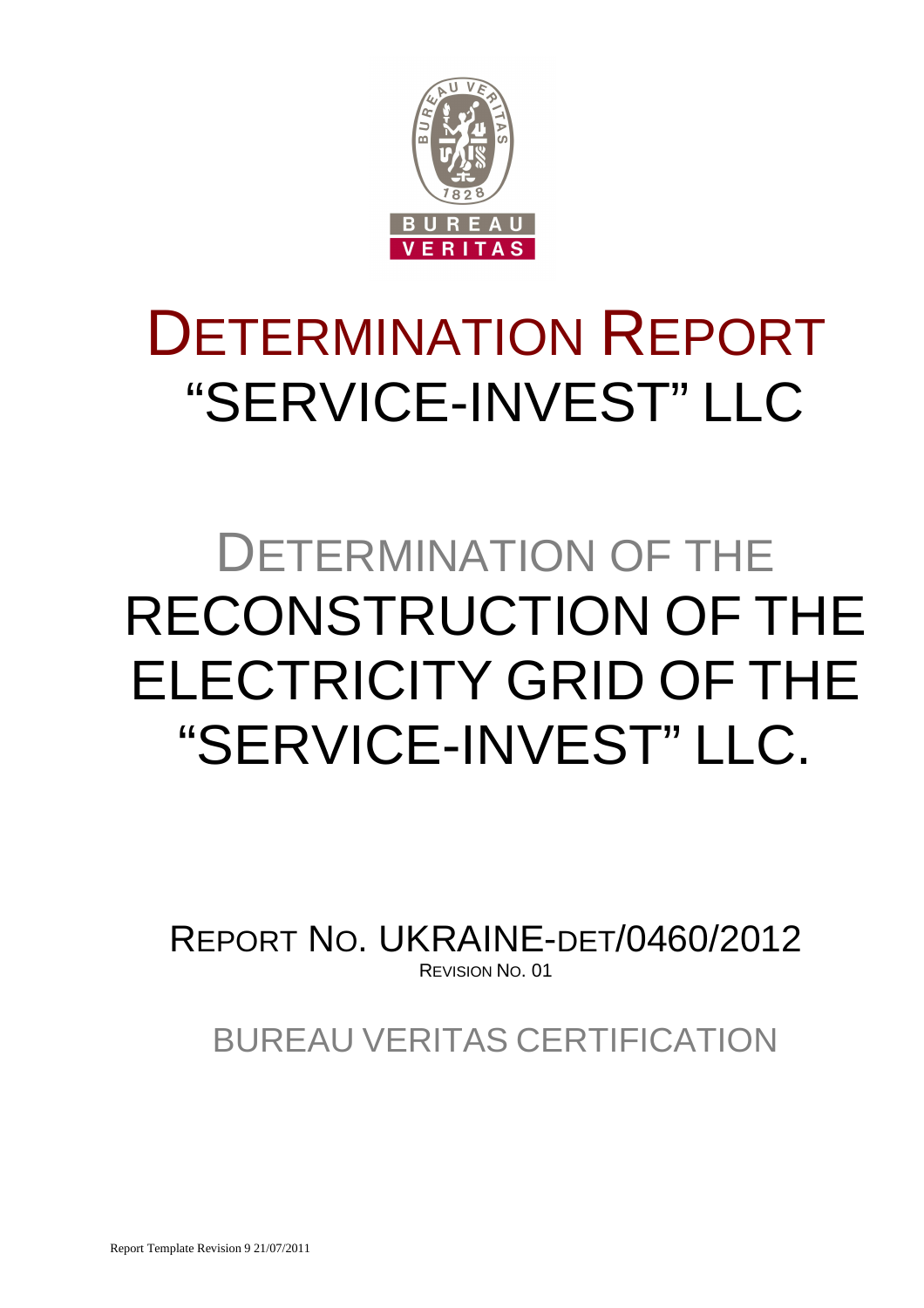DETERMINATION REPORT "RECONSTRUCTION OF THE ELECTRICITY GRID OF THE "SERVICE-INVEST" LLC."



| Date of first issue:<br>04/05/2012                                                                                                                                                                                                                                                                                                                                                                                                                                                                                                                                                                                                              | Organizational unit:<br><b>Bureau Veritas Certification</b><br><b>Holding SAS</b>                                                                                                                                                                                                                                                                                                                                                                                                                                                                                                |  |  |  |
|-------------------------------------------------------------------------------------------------------------------------------------------------------------------------------------------------------------------------------------------------------------------------------------------------------------------------------------------------------------------------------------------------------------------------------------------------------------------------------------------------------------------------------------------------------------------------------------------------------------------------------------------------|----------------------------------------------------------------------------------------------------------------------------------------------------------------------------------------------------------------------------------------------------------------------------------------------------------------------------------------------------------------------------------------------------------------------------------------------------------------------------------------------------------------------------------------------------------------------------------|--|--|--|
| Client:<br>"Service-Invest" LLC                                                                                                                                                                                                                                                                                                                                                                                                                                                                                                                                                                                                                 | Client ref.:<br>Iryna Protopopova                                                                                                                                                                                                                                                                                                                                                                                                                                                                                                                                                |  |  |  |
| Summary:                                                                                                                                                                                                                                                                                                                                                                                                                                                                                                                                                                                                                                        | Bureau Veritas Certification has made the determination of the "Reconstruction of the Electricity Grid of the<br>"Service-Invest" LLC." project of "Service-Invest" LLC located in Donetsk and Dnipropetrovs'k Regions,<br>Ukraine on the basis of UNFCCC criteria for the JI, as well as criteria given to provide for consistent project<br>operations, monitoring and reporting. UNFCCC criteria refer to Article 6 of the Kyoto Protocol, the JI rules and<br>modalities and the subsequent decisions by the JI Supervisory Committee, as well as the host country criteria. |  |  |  |
| The determination scope is defined as an independent and objective review of the project design document,<br>the project's baseline study, monitoring plan and other relevant documents, and consisted of the following<br>three phases: i) desk review of the project design and the baseline and monitoring plan; ii) follow-up interviews<br>with project stakeholders; iii) resolution of outstanding issues and the issuance of the final determination report<br>and opinion. The overall determination, from Contract Review to Determination Report & Opinion, was<br>conducted using Bureau Veritas Certification internal procedures. |                                                                                                                                                                                                                                                                                                                                                                                                                                                                                                                                                                                  |  |  |  |
| design document.                                                                                                                                                                                                                                                                                                                                                                                                                                                                                                                                                                                                                                | The first output of the determination process is a list of Clarification and Corrective Action Requests (CL and<br>CAR), presented in Appendix A. Taking into account this output, the project proponent revised its project                                                                                                                                                                                                                                                                                                                                                     |  |  |  |
| country criteria.                                                                                                                                                                                                                                                                                                                                                                                                                                                                                                                                                                                                                               | In summary, it is Bureau Veritas Certification's opinion that the project correctly Guidance on criteria for<br>baseline setting and monitoring and meets the relevant UNFCCC requirements for the JI and the relevant host                                                                                                                                                                                                                                                                                                                                                      |  |  |  |
| Report No.:<br>Subject Group:<br>Ukraine-det/0460/2012<br>JI                                                                                                                                                                                                                                                                                                                                                                                                                                                                                                                                                                                    |                                                                                                                                                                                                                                                                                                                                                                                                                                                                                                                                                                                  |  |  |  |
| Project title:<br>"Reconstruction of the<br>Electricity Grid of the<br>"Service-Invest" LLC."                                                                                                                                                                                                                                                                                                                                                                                                                                                                                                                                                   | <b>Indexing terms</b>                                                                                                                                                                                                                                                                                                                                                                                                                                                                                                                                                            |  |  |  |
| Work carried out by:<br>Oleg Skoblyk - Team Leader, Lead Verifier<br>$\boxtimes$<br>No distribution without permission from the<br>Vyacheslav Yeriomin - Team Member, Verifier<br>Client or responsible organizational unit<br>Denis Pishchalov - Team Member, Finansial<br>specialist<br>Work reviewed by:                                                                                                                                                                                                                                                                                                                                     |                                                                                                                                                                                                                                                                                                                                                                                                                                                                                                                                                                                  |  |  |  |
| Ivan Sokolov - Internal Technical Reviewer<br>Daniil Ukhanov - Technical Specialst<br>Russou Vortige                                                                                                                                                                                                                                                                                                                                                                                                                                                                                                                                            | <b>Limited distribution</b><br><b>A</b> cation                                                                                                                                                                                                                                                                                                                                                                                                                                                                                                                                   |  |  |  |
| Work approved by:<br>Ivan Sokolov - Operational Managery                                                                                                                                                                                                                                                                                                                                                                                                                                                                                                                                                                                        | Unrestricted distribution                                                                                                                                                                                                                                                                                                                                                                                                                                                                                                                                                        |  |  |  |
| Date of this revision:<br>Rev. No.:<br>11/07/2012<br>01<br>76                                                                                                                                                                                                                                                                                                                                                                                                                                                                                                                                                                                   | Number of pages:                                                                                                                                                                                                                                                                                                                                                                                                                                                                                                                                                                 |  |  |  |

1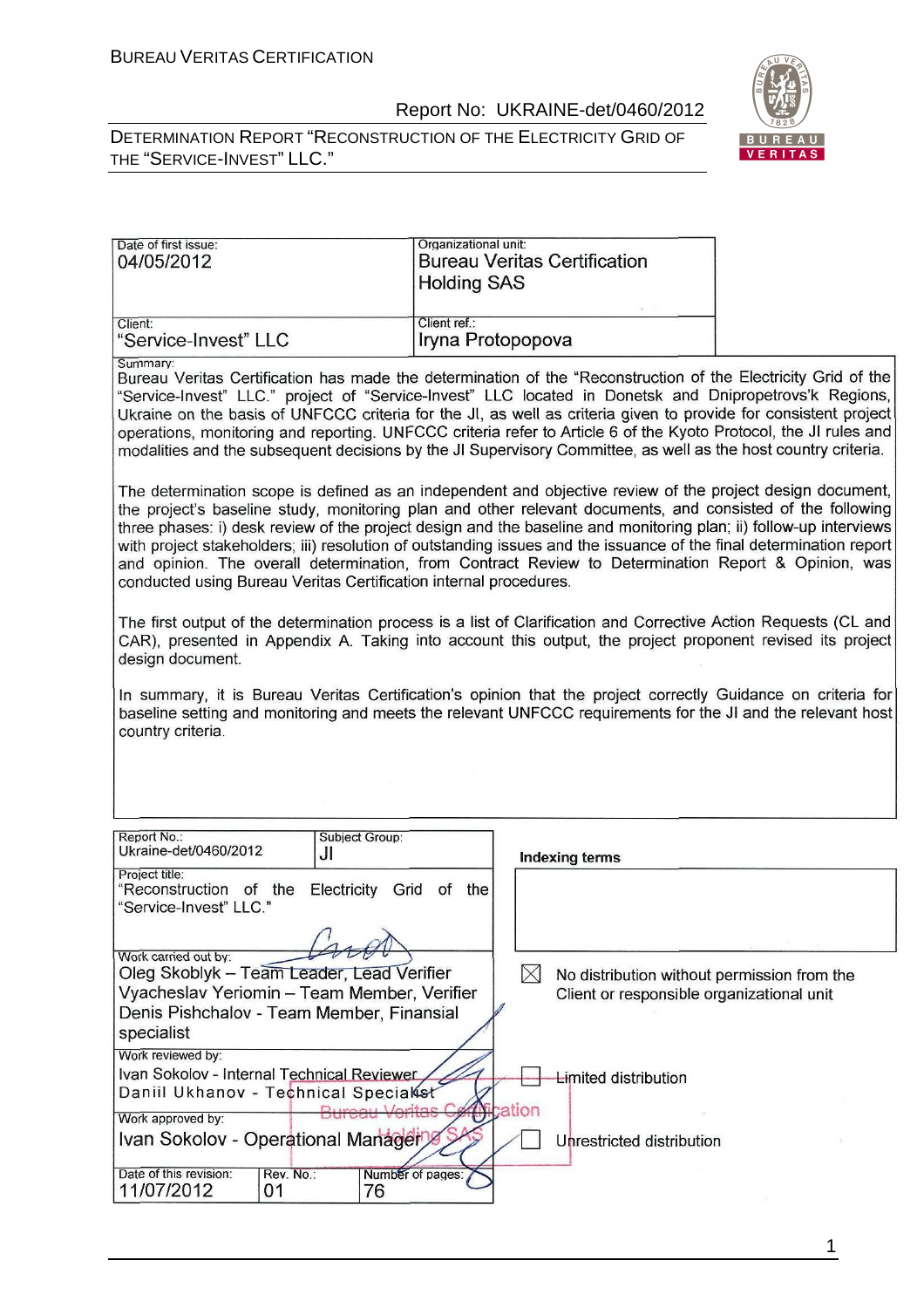DETERMINATION REPORT "RECONSTRUCTION OF THE ELECTRICITY GRID OF THE "SERVICE-INVEST" LLC."

# **Table of Contents Page 2018**

| $\mathbf{1}$<br>1.1<br>1.2   | Objective<br>Scope                                                                          | 3<br>3         |
|------------------------------|---------------------------------------------------------------------------------------------|----------------|
| 1.3                          | Determination team                                                                          | 3              |
| $\overline{2}$<br>2.1<br>2.2 | <b>Review of Documents</b>                                                                  | $\overline{4}$ |
| 2.3                          | Follow-up Interviews<br><b>Resolution of Clarification and Corrective Action Requests</b>   | 5<br>5         |
| 3                            |                                                                                             |                |
| 4                            |                                                                                             |                |
| 4.1                          | Project approvals by Parties involved (19-20)                                               | 8              |
| 4.2                          | Authorization of project participants by Parties involved (21)                              | 8              |
| 4.3                          | Baseline setting (22-26)                                                                    | 8              |
| 4.4                          | Additionality (27-31)                                                                       | 10             |
| 4.5                          | Project boundary (32-33)                                                                    | 10             |
| 4.6                          | Crediting period (34)                                                                       | 12             |
| 4.7                          | Monitoring plan (35-39)                                                                     | 12             |
| 4.8                          | Leakage (40-41)                                                                             | 15             |
| 4.9                          | Estimation of emission reductions or enhancements of net removals<br>$(42-47)$              | 15             |
| 4.10                         | Environmental impacts (48)                                                                  | 17             |
| 4.11                         | Stakeholder consultation (49)                                                               | 17             |
| 4.12                         | Determination regarding small scale projects (50-57)                                        | 17             |
| 4.13                         | Determination regarding land use, land-use change and forestry<br>(LULUCF) projects (58-64) | 18             |
| 4.14                         | Determination regarding programmes of activities (65-73)                                    | 18             |
| 5                            | SUMMARY AND REPORT OF HOW DUE ACCOUNT WAS<br>TAKEN OF COMMENTS RECEIVED PURSUANT TO         |                |
| 6                            |                                                                                             |                |
| $\overline{7}$               |                                                                                             |                |
|                              |                                                                                             |                |



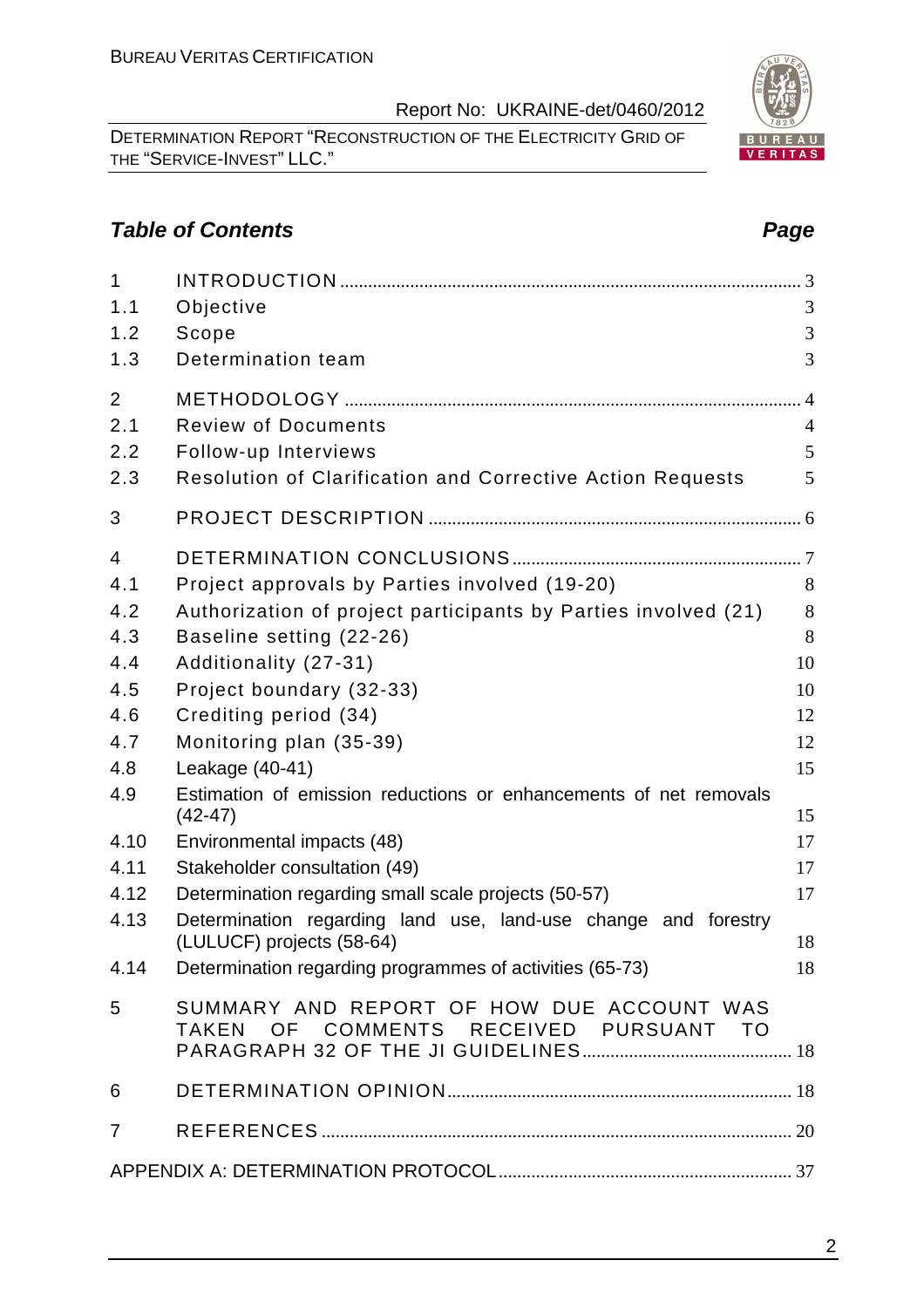DETERMINATION REPORT "RECONSTRUCTION OF THE ELECTRICITY GRID OF THE "SERVICE-INVEST" LLC."



# **1 INTRODUCTION**

"Service-Invest" LLC has commissioned Bureau Veritas Certification to determine its JI project "Reconstruction of the Electricity Grid of the "Service-Invest" LLC." (hereafter called "the project") at Donetsk and Dnipropetrovs'k Regions, Ukraine.

This report summarizes the findings of the determination of the project, performed on the basis of UNFCCC criteria, as well as criteria given to provide for consistent project operations, monitoring and reporting.

# **1.1 Objective**

The determination serves as project design verification and is a requirement of all projects. The determination is an independent third party assessment of the project design. In particular, the project's baseline, the monitoring plan (MP), and the project's compliance with relevant UNFCCC and host country criteria are determined in order to confirm that the project design, as documented, is sound and reasonable, and meets the stated requirements and identified criteria. Determination is a requirement for all JI projects and is seen as necessary to provide assurance to stakeholders of the quality of the project and its intended generation of emission reduction units (ERUs).

UNFCCC criteria refer to Article 6 of the Kyoto Protocol, the JI rules and modalities and the subsequent decisions by the JI Supervisory Committee, as well as the host country criteria.

# **1.2 Scope**

The determination scope is defined as an independent and objective review of the project design document, the project's baseline study and monitoring plan and other relevant documents. The information in these documents is reviewed against Kyoto Protocol requirements, UNFCCC rules and associated interpretations.

The determination is not meant to provide any consulting towards the Client. However, stated requests for clarifications and/or corrective actions may provide input for improvement of the project design.

# **1.3 Determination team**

The determination team consists of the following personnel:

Oleg Skoblyk

Bureau Veritas Certification Team Leader, Climate Change Verifier

Vyacheslav Yeriomin

Bureau Veritas Certification Climate Change Verifier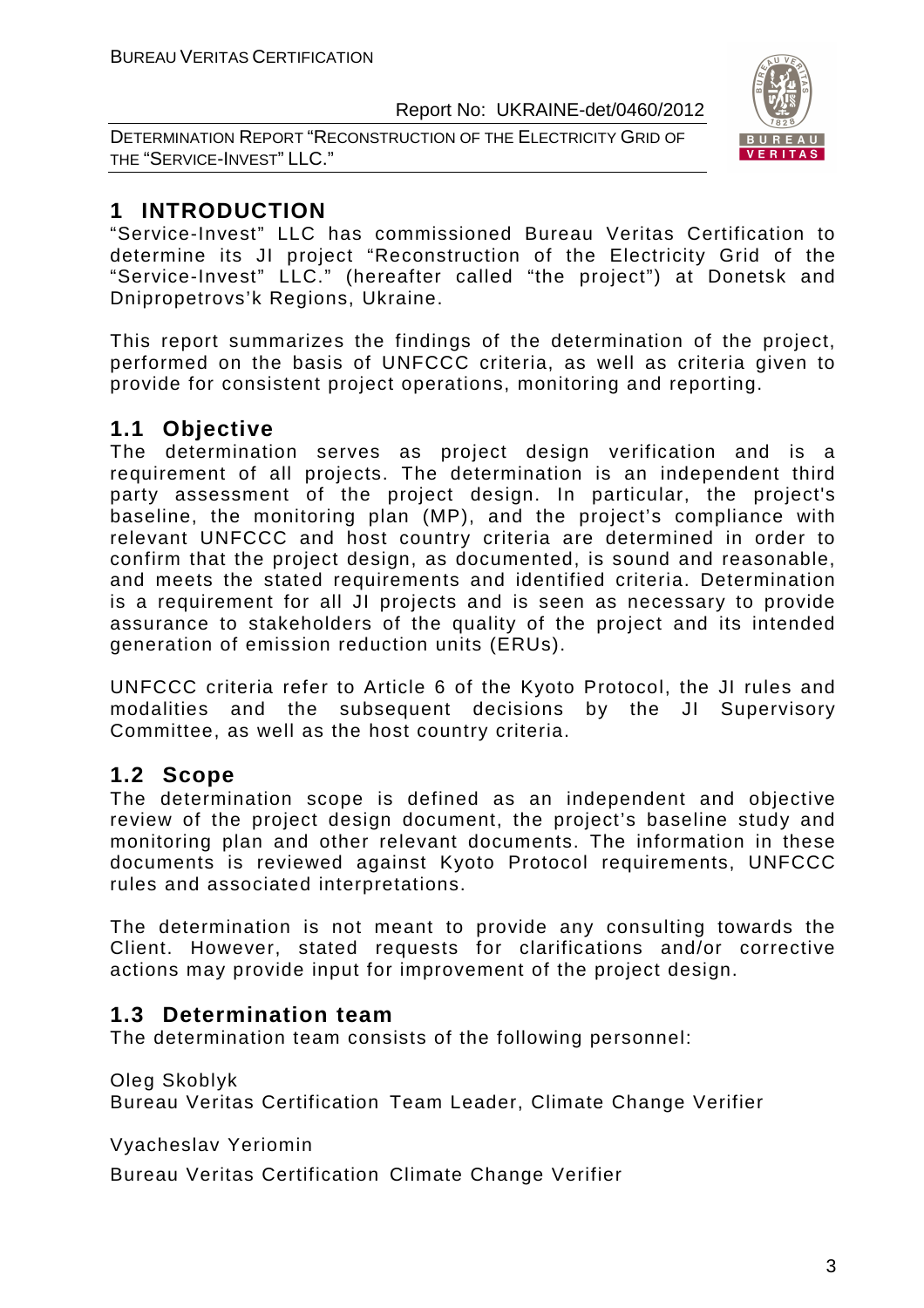DETERMINATION REPORT "RECONSTRUCTION OF THE ELECTRICITY GRID OF THE "SERVICE-INVEST" LLC."



Denis Pishchalov

Bureau Veritas Certification, Finansial specialist

This determination report was reviewed by:

Ivan Sokolov Bureau Veritas Certification, Internal reviewer

Daniil Ukhanov Bureau Veritas Certification, Technical Specialist

#### **2 METHODOLOGY**

The overall determination, from Contract Review to Determination Report & Opinion, was conducted using Bureau Veritas Certification internal procedures.

In order to ensure transparency, a determination protocol was customized for the project, according to the version 01 of the Joint Implementation Determination and Verification Manual, issued by the Joint Implementation Supervisory Committee at its 19 meeting on 04/12/2009. The protocol shows, in a transparent manner, criteria (requirements), means of determination and the results from determining the identified criteria. The determination protocol serves the following purposes:

- It organizes, details and clarifies the requirements a JI project is expected to meet;
- It ensures a transparent determination process where the determiner will document how a particular requirement has been determined and the result of the determination.

The completed determination protocol is enclosed in Appendix A to this report.

#### **2.1 Review of Documents**

The Project Design Document (PDD) submitted by "Elta-Eco" LLC and additional background documents related to the project design and baseline, i.e. country Law, Guidelines for users of the joint implementation project design document form, Approved CDM methodology and/or Guidance on criteria for baseline setting and monitoring, Kyoto Protocol, Clarifications on Determination Requirements to be Checked by an Accredited Independent Entity were reviewed.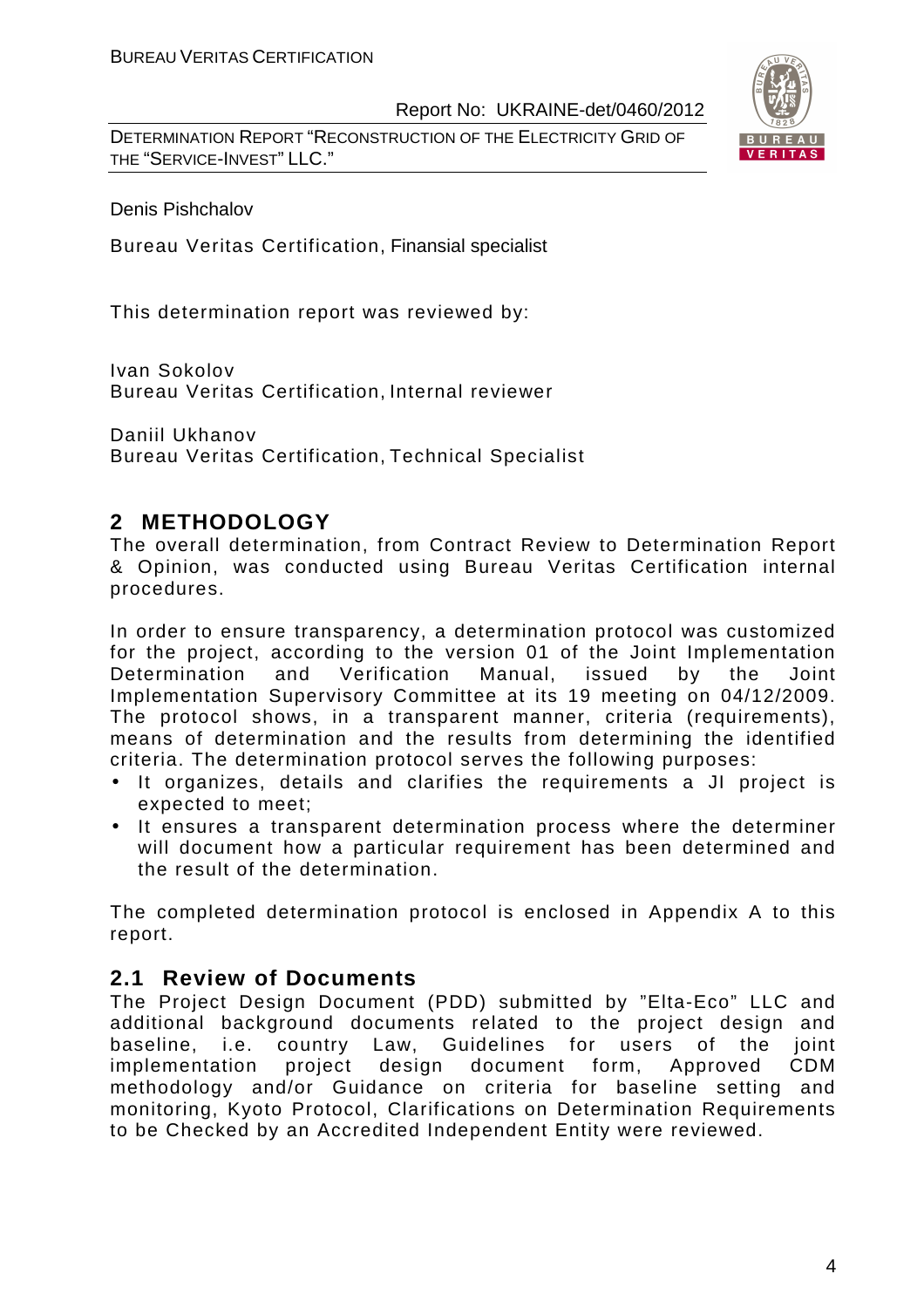DETERMINATION REPORT "RECONSTRUCTION OF THE ELECTRICITY GRID OF THE "SERVICE-INVEST" LLC."



To address Bureau Veritas Certification corrective action and clarification requests,"Elta-Eco" LLC revised the PDD and resubmitted it on 25/06/2012.

The determination findings presented in this report relate to the project as described in the PDD version 1.2.2.

#### **2.2 Follow-up Interviews**

On 25/04/2012 Bureau Veritas Certification performed on-site interviews with project stakeholders to confirm selected information and to resolve issues identified in the document review. Representatives of "Service-Invest" LLC and "Elta-Eco" LLC were interviewed (see References). The main topics of the interviews are summarized in Table 1.

| <b>Interviewed</b><br>organization | <b>Interview topics</b>                               |
|------------------------------------|-------------------------------------------------------|
| "Service-Invest" LLC               | <b>Project History</b><br>⋗                           |
|                                    | Project Approach                                      |
|                                    | Project boundary                                      |
|                                    | <b>Implementation Schedule</b>                        |
|                                    | Organization structure                                |
|                                    | Authorities and responsibilities<br>➤                 |
|                                    | Training of personnel                                 |
|                                    | Quality management procedures and technologies        |
|                                    | Records on rehabilitation/implementation of equipment |
|                                    | Metering equipment control                            |
|                                    | Metering record keeping system, database              |
|                                    | <b>Technical documentation</b>                        |
|                                    | Monitoring plan and procedures                        |
|                                    | Permits and licenses                                  |
| <b>CONSULTANT:</b>                 | Baseline methodology<br>➤                             |
| "Elta-Eco" LLC                     | Monitoring plan<br>➤                                  |
|                                    | Additionality proofs<br>⋗                             |
|                                    | Calculation of emission reductions                    |

**Table 1 Interview topics** 

#### **2.3 Resolution of Clarification and Corrective Action Requests**

The objective of this phase of the determination is to raise the requests for corrective actions and clarification and any other outstanding issues that needed to be clarified for Bureau Veritas Certification positive conclusion on the project design.

If the determination team, in assessing the PDD and supporting documents, identifies issues that need to be corrected, clarified or improved with regard to JI project requirements, it will raise these issues and inform the project participants of these issues in the form of: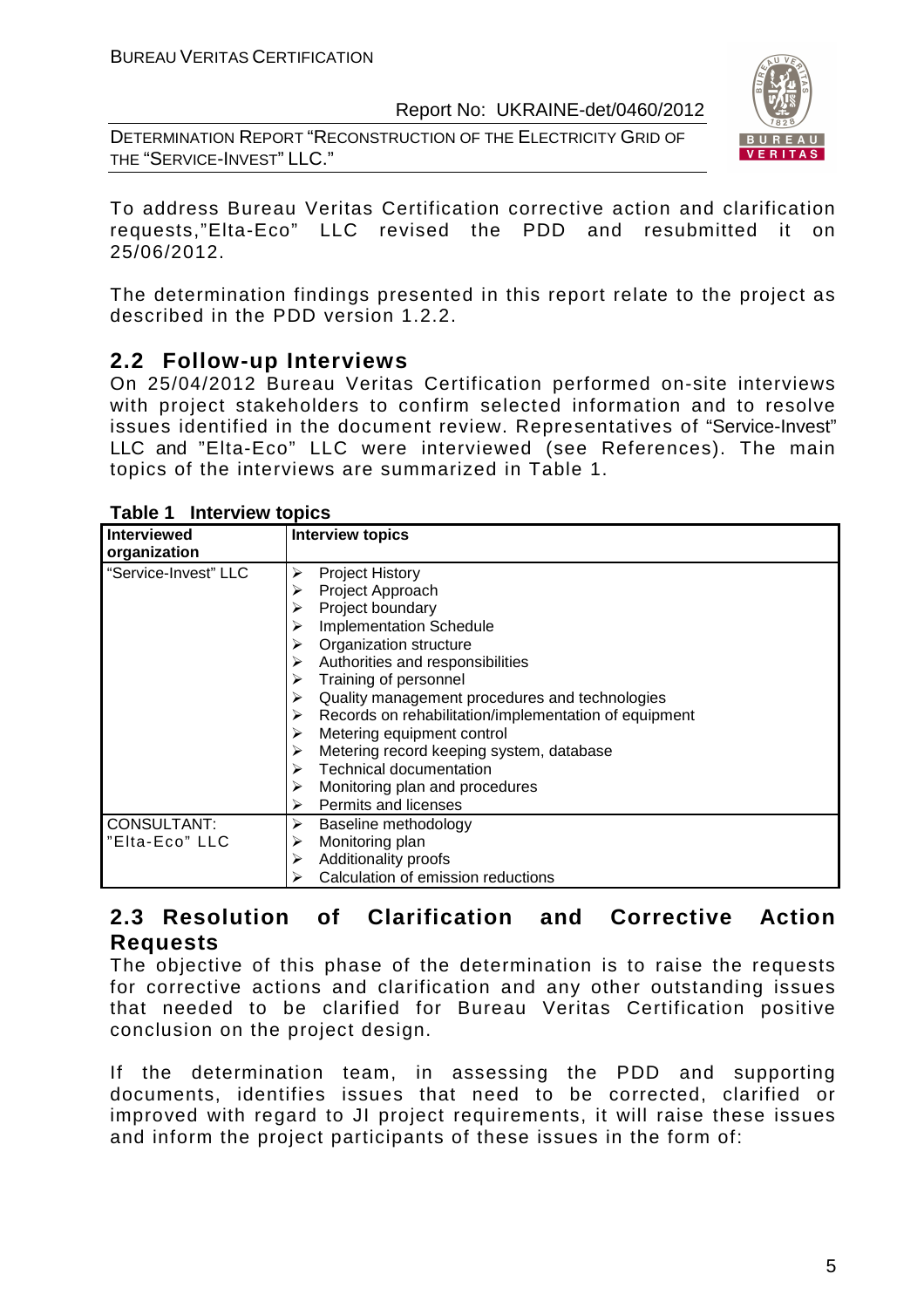DETERMINATION REPORT "RECONSTRUCTION OF THE ELECTRICITY GRID OF THE "SERVICE-INVEST" LLC."



(a) Corrective action request (CAR), requesting the project participants to correct a mistake in the published PDD that is not in accordance with the (technical) process used for the project or relevant JI project requirement or that shows any other logical flaw;

(b) Clarification request (CL), requesting the project participants to provide additional information for the determination team to assess compliance with the JI project requirement in question;

(c) Forward action request (FAR), informing the project participants of an issue, relating to project implementation but not project design, that needs to be reviewed during the first verification of the project.

The determination team will make an objective assessment as to whether the actions taken by the project participants, if any, satisfactorily resolve the issues raised, if any, and should conclude its findings of the determination.

To guarantee the transparency of the verification process, the concerns raised are documented in more detail in the determination protocol in Appendix A.

# **3 PROJECT DESCRIPTION**

The "Service-Invest" LLC is the enterprise inside the DTEK Holding for the electricity transportation and supply. The enterprise is the member of the Wholesale Electricity Market. The main consumers of the "Service-Invest" LLC are the Ukrainian mining sector enterprises. The significant parts among them are the coalmines, metal works and machinery plants. The "Metinvest Holding" LLC enterprises cover 47.7% of the "Service-Invest" LLC electricity supply. The electricity supply to the DTEK Holding enterprises covers about 7.3% of the whole electricity supply by the "Service-Invest" LLC.

The Project foresees the implementation of the electricity loses reduction measures at the transmission lines of the "Service-Invest" LLC as well as the electricity transportation and loses registration precision increase measures – the installation of the electricity meters with the higher level of accuracy.

Moreover, the Project foresees the implementation of the Automatic Electricity Registration System for the Company balance compilation and, starting from 2011, for the commercial accounting with the SE "Energorynok".

Thus due to the above-mentioned actions the specific electricity loses at the grid will be lowered. That will lead to the electricity production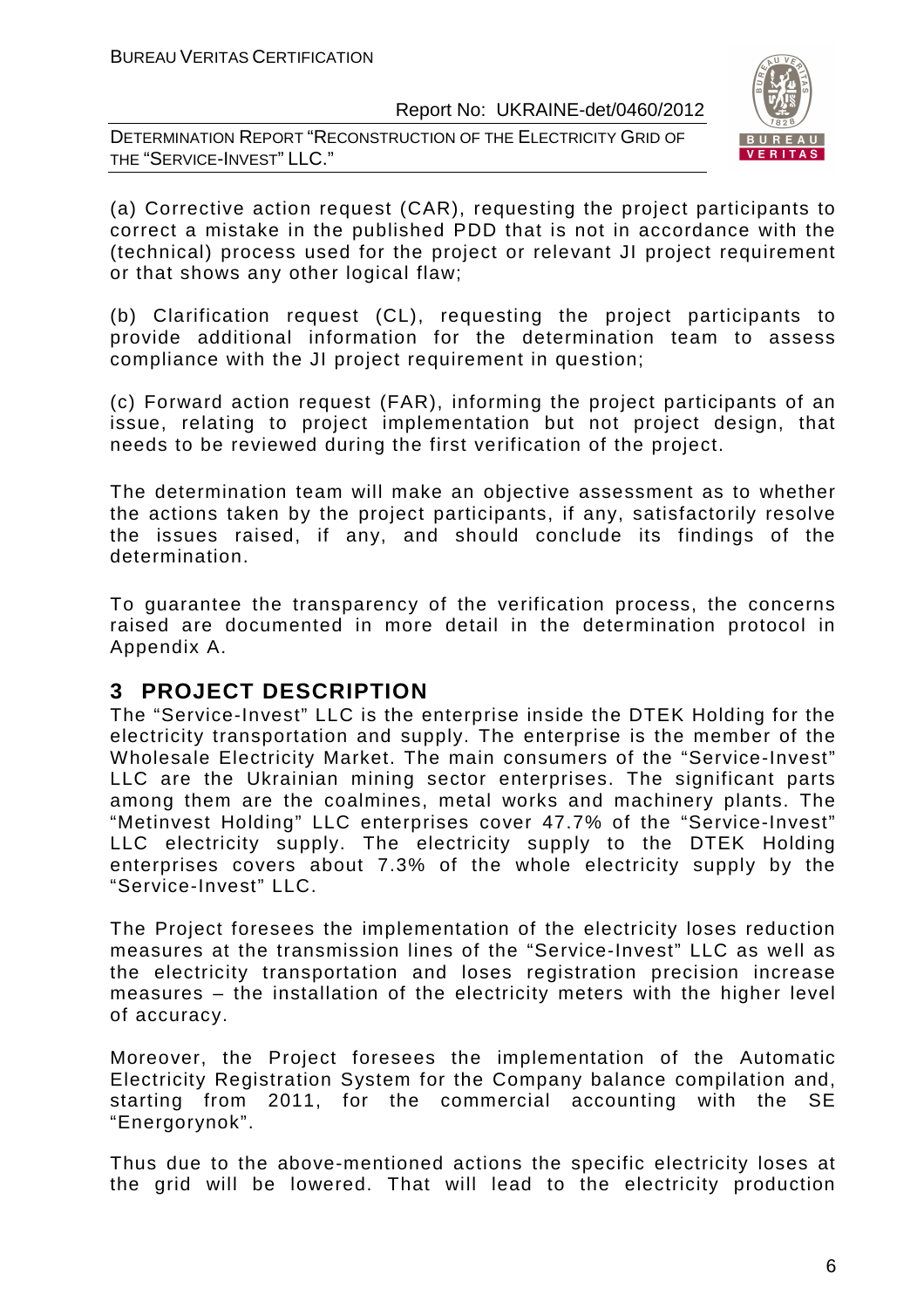DETERMINATION REPORT "RECONSTRUCTION OF THE ELECTRICITY GRID OF THE "SERVICE-INVEST" LLC."



reduction at the Ukrainian TPPs by the value of the electricity losses reduction that, in its turn, will lead to the GHG emission reduction.

It should be mentioned, that there are no non-technical loses (as they are described in the GKD 34.09.104-2003) among the electricity loses at the "Service-Invest" LLC Grid. Thus, the electricity loses reduction in the Grid will lead to the equivalent emission reduction.

For these purpose the Project foresees such measures:

1. The replacement of the power transformers, circuit breakers, control panels and other equipment at the electricity substations that will lower loses significantly. For example, in 2006 at the substation Davydovka-Pivnichna-110 the transformer ТDTNG-31500/110 (loses coefficient – 5.05) was replaced by the ТDТN-40000/110 (loses coefficient – 0.21) transformer.

The reconstruction of the substations leads to the electricity loses decrease, the equipment reliability increase.

2. The Project foresees the replacement of the wires and cables for those with the bigger section and the higher transmission capacity. New selfsupporting cables with bigger section have lower specific weight for linear unit. Bigger section of installed wires will reduce thermal losses and let increase carrying capacity of transmitting lines. Replacement of wires will unload transmitting towers and increase reliability of power supply.

3. The other significant aspect of the Project is the installation of the glass and polymer insulators. That is the important part of the electricity transmission process and the reliability of the insulators makes an influence on the value of the electricity transmitted. Use of new flexible polymeric insulators with self-cleaning ability will reduce surface-leakage currents on transmitting lines towers and reduce losses for energy transmitting as result. New glass insulators have more void-free and dense surface so will be polluted less than older ones.

All proposed measures are forwarded on decreasing electric losses in power lines and reducing GHG emissions as a result.

CAR01-CAR05 and CL01, CL02 and their resolutions/conclusions applicable to Project description is listed in the Annex A (Table 2)

# **4 DETERMINATION CONCLUSIONS**

In the following sections, the conclusions of the determination are stated.

The findings from the desk review of the original project design documents and the findings from interviews during the follow up visit are described in the Determination Protocol in Appendix A.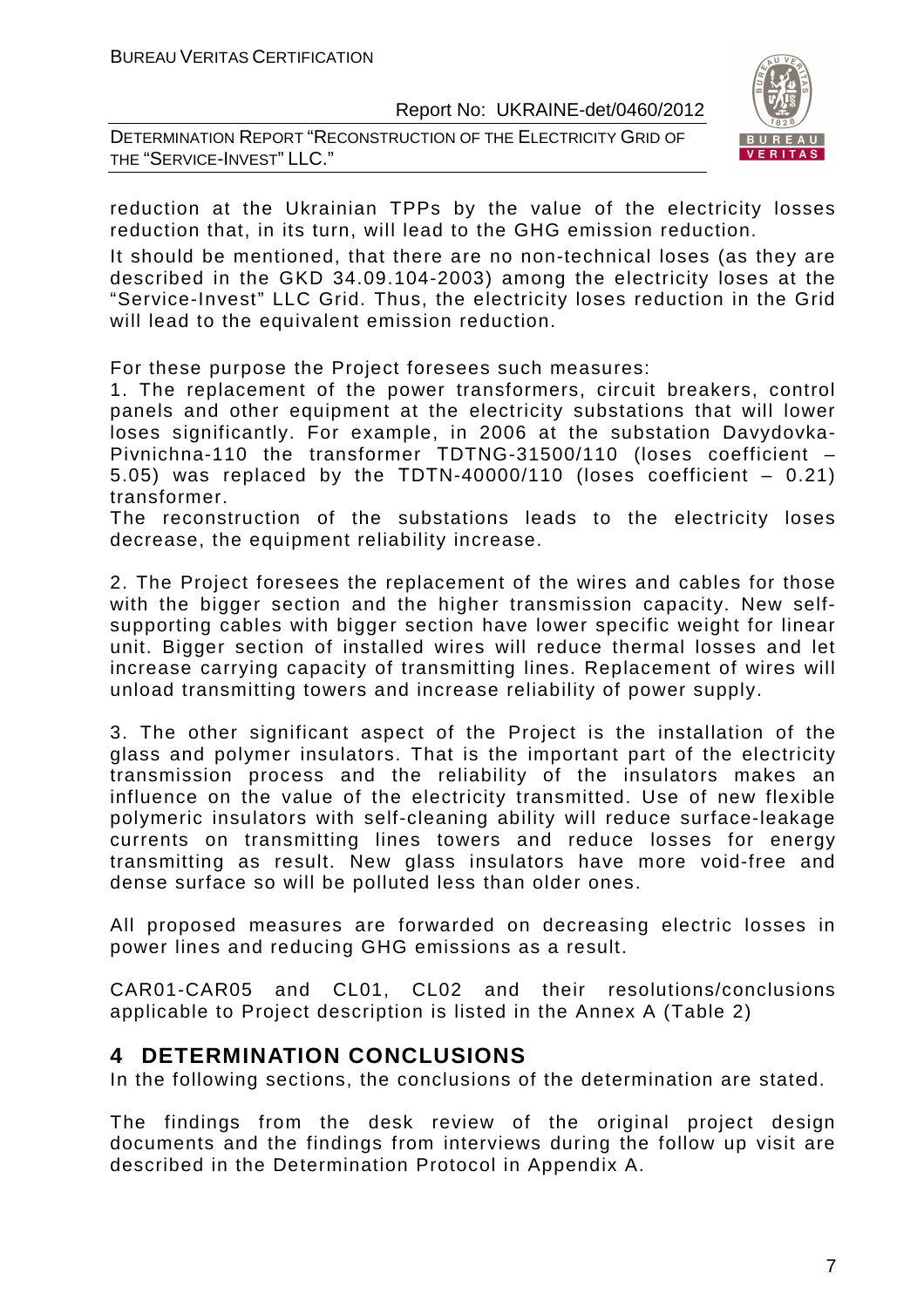DETERMINATION REPORT "RECONSTRUCTION OF THE ELECTRICITY GRID OF THE "SERVICE-INVEST" LLC."



The Clarification and Corrective Action Requests are stated, where applicable, in the following sections and are further documented in the Determination Protocol in Appendix A. The determination of the Project resulted in 27 Corrective Action Requests and 8 Clarification Requests.

The number between brackets at the end of each section corresponds to the DVM paragraph

# **4.1 Project approvals by Parties involved (19-20)**

The project has already received Letter of Endorsement #3540/23/7 dated 01/12/2011 issued by State Environmental Investment Agency.

The Bureau Veritas Certification obtained Letter of Endorsement from "Service-Invest LLC" and doesn't doubt in its authenticity.

As for this time any written project approvals of the project from the Parties Involved are available. After receiving Determination Report from the Accredited Independent Entity (AIE) project documentation will be submitted to the Ukrainian Designated Focal Point (DFP) which is State Environment Investment Agency for receiving the Letter of Approval.

The written approvals from the other Parties will be obtained later on.

CAR06, CAR 27 and their resolutions/conclusions applicable to Project approvals is listed in the Annex A (Table 2)

# **4.2 Authorization of project participants by Parties involved (21)**

Next legal entities are listed in the PDD version 1.2.2 dated 25/06/2012 as project participants:

- "Service-Invest" LLC from Ukraine, the Party Involved;
- ING Bank N.V. from the Netherlands, the Party-buyer of ERU.

Contact information on project participants are listed in the Annex 1 of the PDD.

The official authorization of each legal entity listed as a project participant in the PDD by Parties involved will be provided in written project approvals (see section 4.1 of this Report).

# **4.3 Baseline setting (22-26)**

The PDD explicitly indicates that using a methodology for baseline setting and monitoring developed in accordance with appendix B of the JI guidelines (hereinafter referred to as JI specific approach) was the selected approach for identifying the baseline.

On this basis the approach for baseline and monitoring was developed, which can be applied to JI projects in accordance with Annex B of JI Guidelines.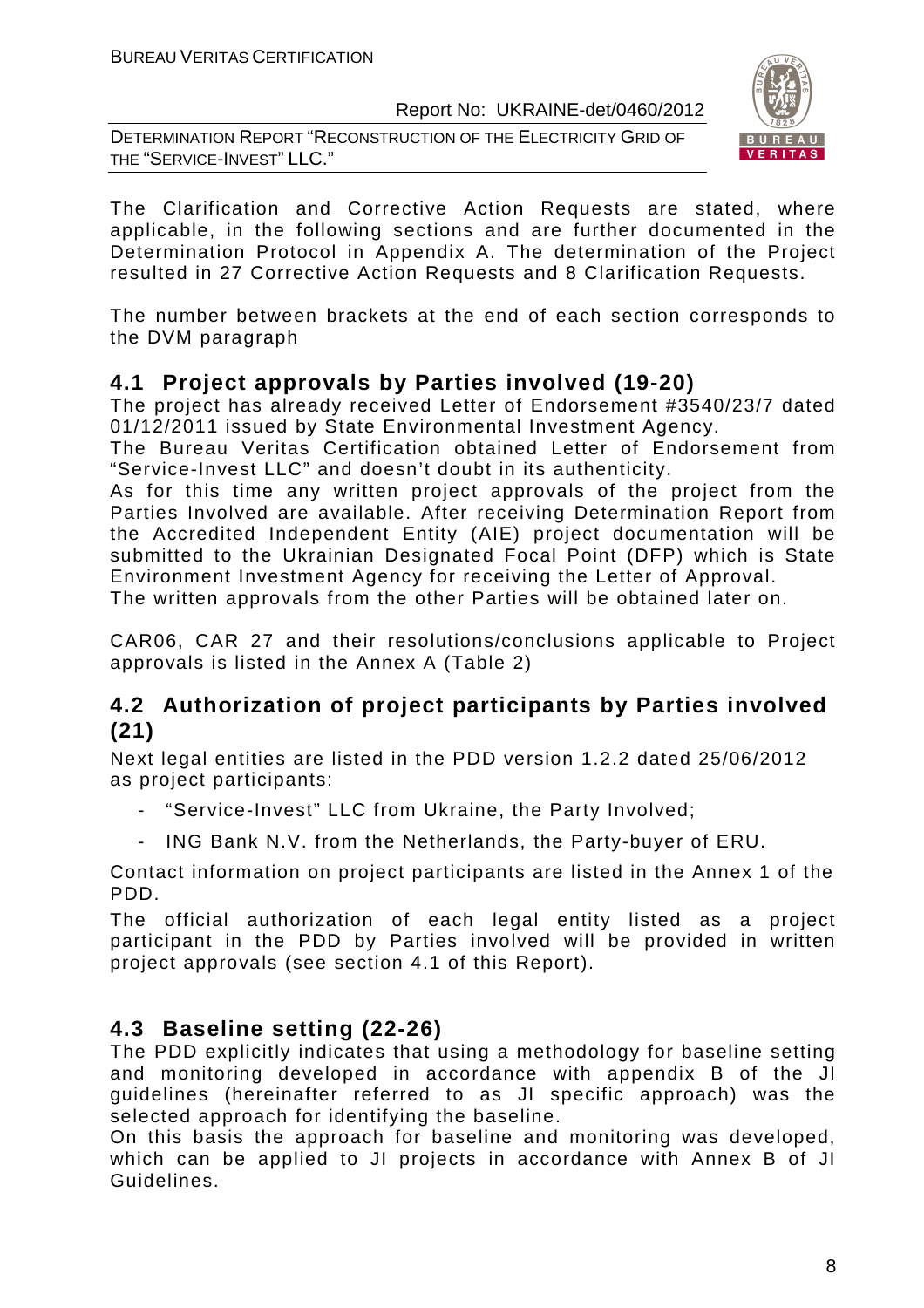DETERMINATION REPORT "RECONSTRUCTION OF THE ELECTRICITY GRID OF THE "SERVICE-INVEST" LLC."



The PDD provides a detailed theoretical description in a complete and transparent manner, as well as justification, that the baseline is established:

a) Identifying and listing alternatives to the project activity on the basis of conservative assumptions and taking into account uncertainties.

b) Identifying the most plausible alternatives considering relevant sectoral policies and circumstances, such as economic situation in the energetic sector in Ukraine and other key factors that may affect the baseline. The baseline is identified by screening of the alternatives based on the technological and economic considerations for the project developer, as well as on the prevailing technologies and practices in Ukrainian energy industry at the time of the investment decision.

The alternatives has been identified based on national practice and reasonable assumptions with regard to sectoral legislation and reform, economic situation in the country, availability of materials as technologies and logistics

The project developer proposed three alternatives to the project activity's measures are:

Alternative 1. The proposed project activity not undertaken as a JI project. This Alternative is eliminated by the situation that in the host country (Ukraine) there are no compensations for the electricity loses reduction in the grid. The losses reduction is taken into account while calculating the losses normative for the next reporting year. Thus, there are no financial benefits from the Project implementation except the ERUs selling.

Alternative 2. The implementation of the part of the Project measures. The Alternative 2 is unacceptable because the electricity loses in the "Service-Invest" LLC grid are quite low and the partial Project implementation will not give any significant effect and it will be too low for the JI registration. So, the Alternative 2 is technically possible, but not reasonable and feasible.

Alternative 3. The continuation of the existing situation. The existing situation is the situation of the equipment usage without any major investments in the reliability and repairs. The repairs are being provided on occasion, if some emergency accidents occur. There would not be any schedule for the repairs or major repairs. In this situation the Service-Invest LLC grid would continue it's operation with the constant lowering of the efficiency (loses coefficient increase).

All proposed Alternatives are in consistency with mandatory applicable laws and regulations.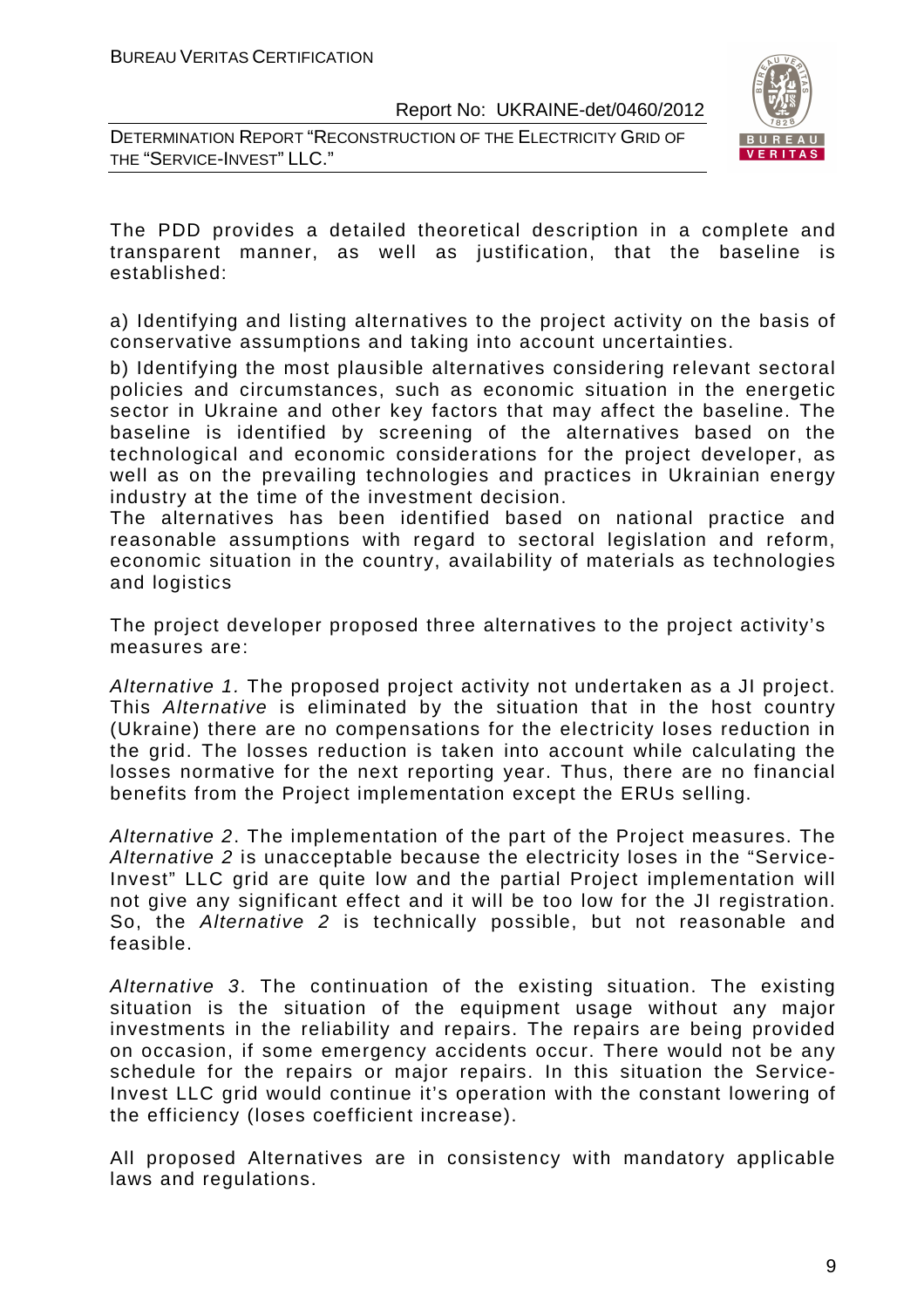DETERMINATION REPORT "RECONSTRUCTION OF THE ELECTRICITY GRID OF THE "SERVICE-INVEST" LLC."



Project developer uses values of electricity transmitting emission factors for baseline calculations in accordance with "Carbon dioxide emission factors (for energy consumption according to the methodology "Ukraine - Assessment of new calculation of CEF", approved by TUV SUD 17.08.2007 and the National GHG Inventory Report of Ukraine for 2008 – 2011 years.

All explanations, descriptions and analyses pertaining to the baseline in the PDD were found adequate and the baseline is identified appropriately.

CR07-CAR09, CL03 and their resolutions/conclusions applicable to Project baseline settings are listed in the Annex A (Table 2)

# **4.4 Additionality (27-31)**

The most resent version of "Tool for the demonstration and assessment of additionality" (Version 05.2.1)" approved by CDM Executive board in accordance with JI specific approach. All explanations, descriptions and analyses was provided in accordance with this tool.

The project developer provides justification of the chosen project approach applicability. Due to the fact, there are no similar approved CDM Methodologies for baseline and monitoring establishment. The Additionality tool applied which is considered as a good practice for additionality justification.

Additionality proofs are provided. Three alternatives to the proposed project scenario were identified in the PDD. Proposed alternatives were proven into compliance with actual Ukraine legislation and regulations of Ukraine energy sector.

The proposed project is not common practice in the Ukraine comparing with project implemented on Regional electricity supply enterprises.

Additionality is demonstrated appropriately way as a result of analysis using to chosen approach.

CAR10-CAR16 and their resolution/conclusion applicable to the project additionality are listed in the Annex A (Table 2)

# **4.5 Project boundary (32-33)**

The project boundaries were identified in a way to cover all GHG emissions associated with the project. With respect to "Service-Invest" LLC organizational structure project boundaries include power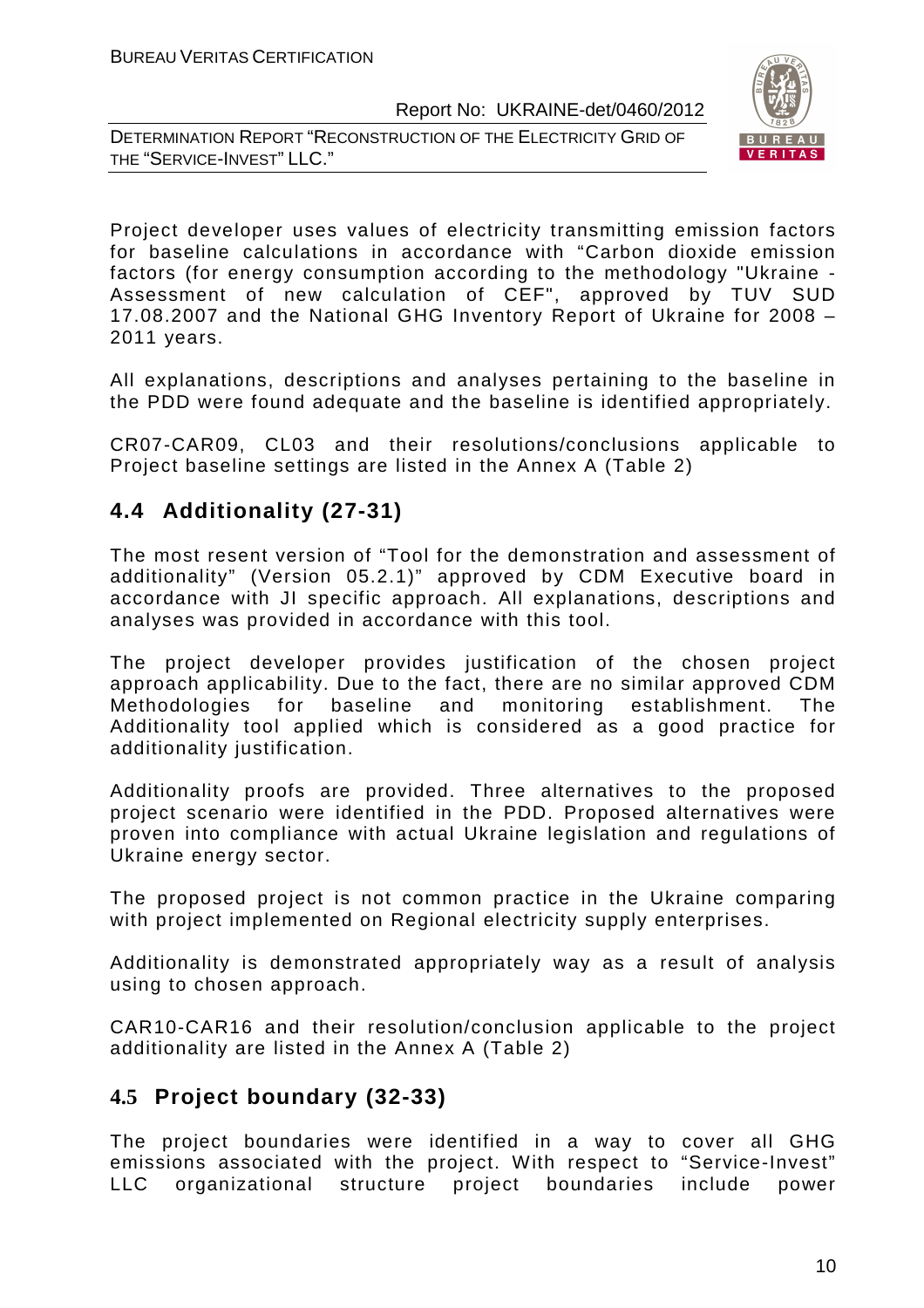DETERMINATION REPORT "RECONSTRUCTION OF THE ELECTRICITY GRID OF THE "SERVICE-INVEST" LLC."



transmitting lines and distribution substations with transformers, insulating, measuring and auxiliary equipment. Coal-burning TPPs, local distribution grids and fossil fuels are not directly included in the project boundaries.

The leakage occur to the "Reconstruction of the Electricity Grid of the "Service-Invest" LLC." Project and the other similar JI projects are currently under development. In case if other projects that are causing effect on energy transmitting at "Service-Invest" LLC will be registered under JI mechanisms, at the stage of monitoring report development the following emission reductions that are generated due to the specific project will be subtracted from the total volume of emission reductions generated by this project in the specific monitoring period.

 $SF<sub>6</sub>$  insulated commutation equipment, such as switch breakers, circuit breakers, measuring transformers and switch houses is widely used at "Service-Invest" LLC owned substations. Project developer explains in appropriate way that leakages of  $SF<sub>6</sub>$  is negligible. The pressure of  $SF<sub>6</sub>$  in commutation devices is monitored by automatic system which is a part of ASCMPC continuously. Also, substations operating personnel monitor  $SF_6$ leakages in manual run. There were no significant leakages of  $SF<sub>6</sub>$  during period of project implementation and crediting period according to the "Service-Invest" LLC documentation. Probably the SF6 leakages are under the level that can be detected.

The project boundaries were identified by project developer with account of "Service-Invest" LLC operating facilities expansion.

The project boundary defined in the PDD encompasses all anthropogenic emissions by sources of greenhouse gases (GHGs) that are:

- (i) Under the control of the project participants such as distribution substations with transformers, commutation, auxiliary and measuring equipment and transmitting lines (with wires, insulators, supporting towers etc) which is owned to the "Service-Invest" LLC;
- (ii) Reasonably attributable to the project such as electricity transmitted and lost in "Service-Invest" LLC grids; and
- (iii) Significant, i.e., as a rule of thumb, would by each source account on average per year over the crediting period for more than 1 per cent of the annual average anthropogenic emissions by sources of GHGs, or exceed an amount of 2,000 tonnes of CO2 equivalent, whichever is lower.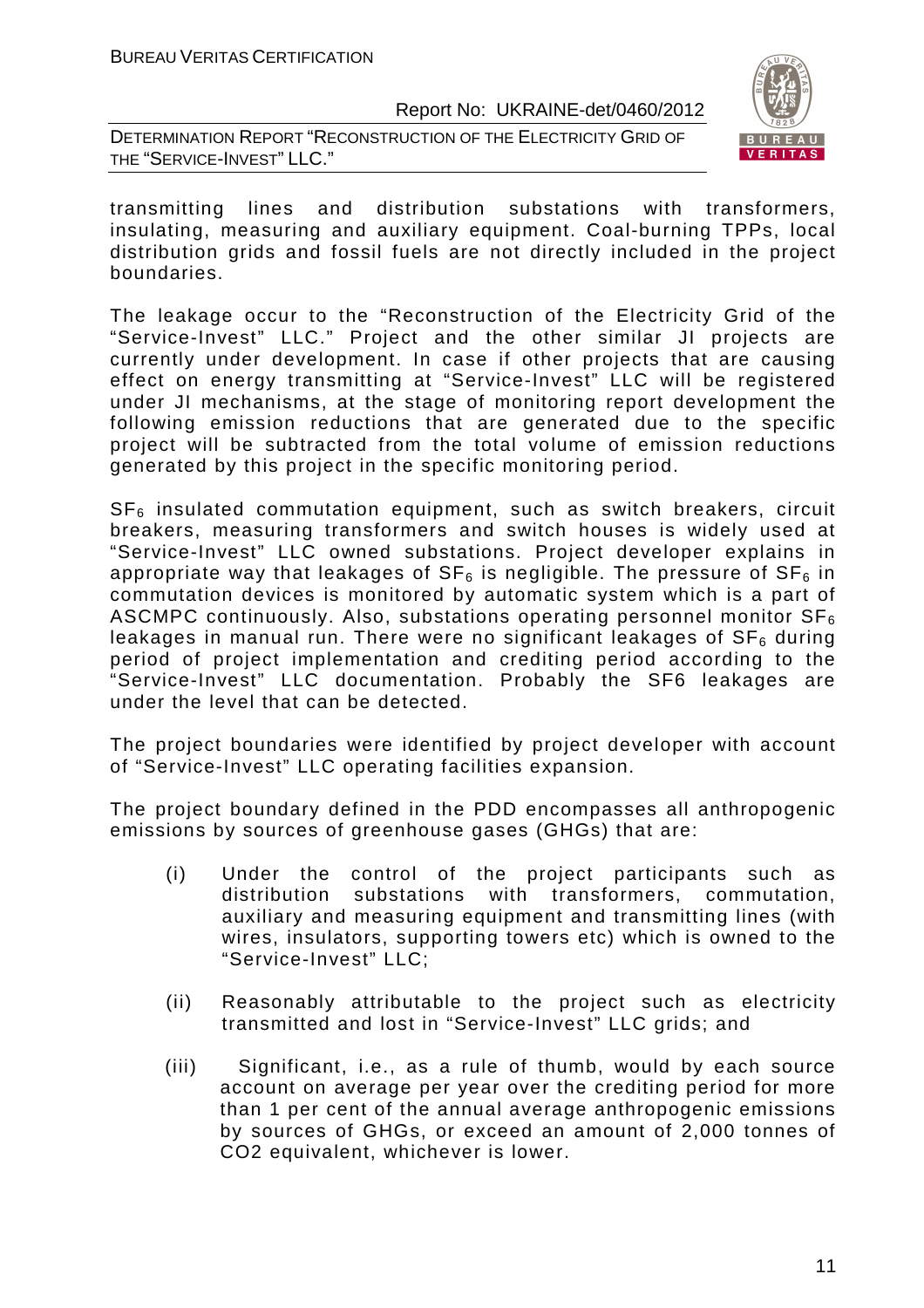DETERMINATION REPORT "RECONSTRUCTION OF THE ELECTRICITY GRID OF THE "SERVICE-INVEST" LLC."



The delineation of the project boundary and the gases and sources included are appropriately described and justified in the PDD

CAR17, CL04, CL05 and their resolution/conclusion applicable to the project boundaries are listed in the Annex A (Table 2)

# **4.6 Crediting period (34)**

The PDD states the starting date of the project as the date on which the implementation of the project began, and the starting date is 06/06/2003, which is after the beginning of 2000.

The PDD states the expected operational lifetime of the project in years and months, which is 20 years or 240 months.

The PDD states the length of the crediting period in years and months, which is 5 years (60 months), and its starting date as 01/01/2008, which is after the date the first emission reductions or enhancements of net removals are generated by the project.

The PDD states that the crediting period for the issuance of ERUs starts only after the beginning of 2008 and does not extend beyond the operational lifetime of the project.

The PDD states that the extension of its crediting period beyond 2012 is subject to the host Party approval, and the estimates of emission reductions or enhancements of net removals are presented separately for those until 2012 and those after 2012 in all relevant sections of the PDD.

CAR18, CL06 and their resolution/conclusion applicable to the project crediting period are listed in the Annex A (Table 2)

#### **4.7 Monitoring plan (35-39)**

The PDD, in its monitoring plan section, explicitly indicates that JI specific approach was the selected.

The monitoring plan describes all relevant factors and key characteristics that will be monitored, and the period in which they will be monitored, in particular also all decisive factors for the control and reporting of project performance, such as statistic reporting forms, quality control (QC) and quality assurance (QA) procedures; detailed guidelines regulating the monitoring procedures and responsibilities; the operational and management structure that will be applied in implementing the monitoring plan.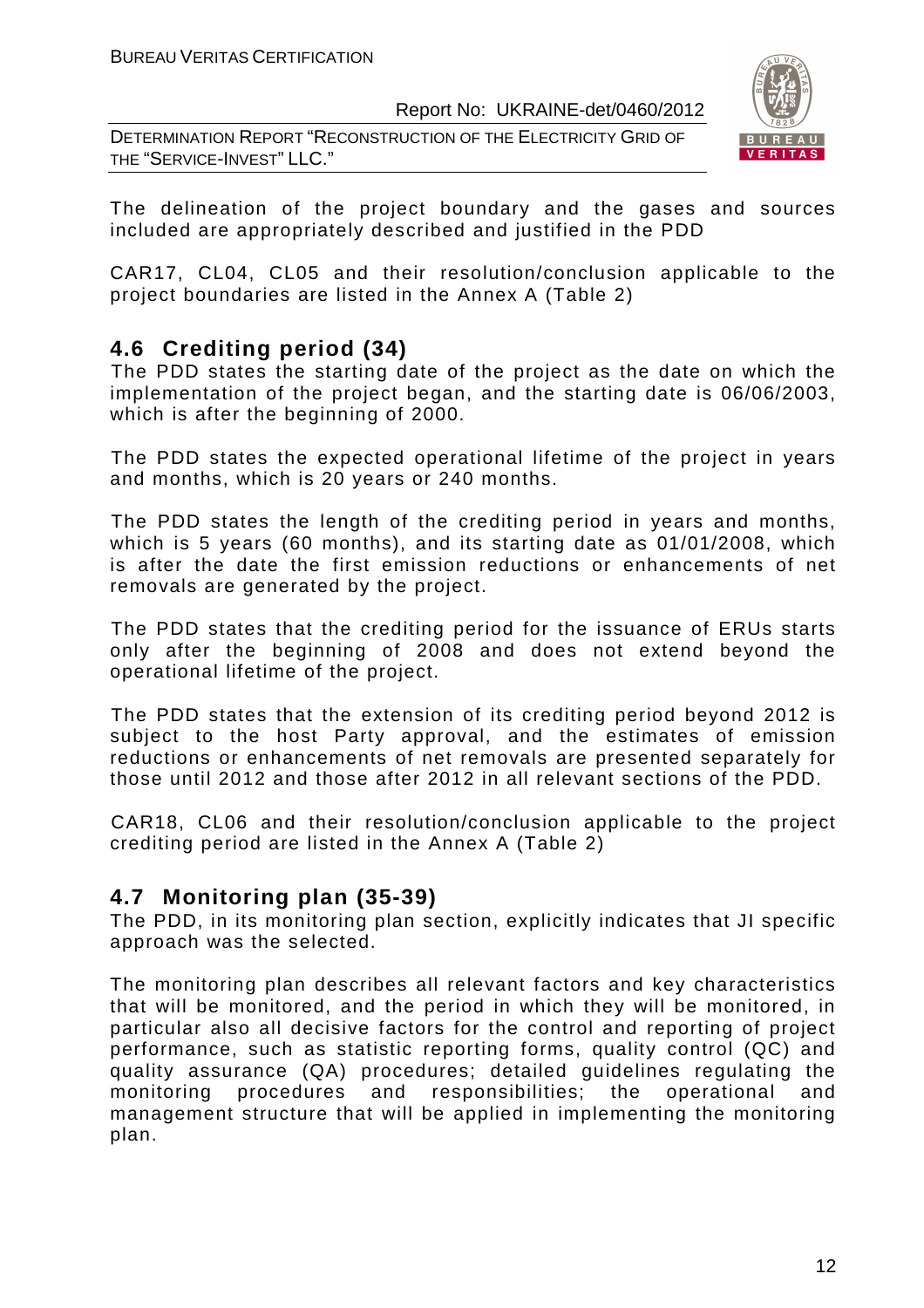DETERMINATION REPORT "RECONSTRUCTION OF THE ELECTRICITY GRID OF THE "SERVICE-INVEST" LLC."



The monitoring plan specifies the indicators, constants and variables that are reliable (i.e. provide consistent and accurate values), valid (i.e. are clearly connected with the effect to be measured), and that provide a transparent picture of the emission reductions or enhancements of net removals to be monitored such as total value of transmitted electricity, value of technical losses, emission factor for electricity transmitting.

The monitoring plan draws on the list of standard variables indicated in appendix B of "Guidance on criteria for baseline setting and monitoring" developed by the JISC, such as emission factor for electricity transmitting, baseline and project emissions, emission reductions.

The monitoring plan explicitly and clearly distinguishes:

(i) Data and parameters that are not monitored throughout the crediting period, but are determined only once (and thus remain fixed throughout the crediting period), and that are available already at the stage of determination, such as electricity losses coefficient in baseline scenario

(ii) Data and parameters that are not monitored throughout the crediting period, but are determined only once (and thus remain fixed throughout the crediting period), but that are not already available at the stage of determination, such as absent.

(iii) Data and parameters that are monitored throughout the crediting period, such as emission factor for electricity transmitting, values of electricity transmitted through "Service-Invest" grids and lost during transportation.

The monitoring plan describes the methods employed for data monitoring (including its frequency) and recording, such as electricity meters, calculations with different recording frequency such as continuously or monthly and electronic or paper recording method.

The monitoring plan elaborates all algorithms and formulae used for the calculation of baseline emissions and project emissions, such as

The Baseline emission is being calculated as follows:

#### BEy=Qy×PPER×EFy (1)

where:

*ВЕу* – the Baseline Emission in year *у*, tCO2eq.;

Qy **–** the volume of the electricity supplied to the Grid in year *у* in Project Scenario, MWh;

PPER **–** the electricity loses coefficient in the Baseline scenario;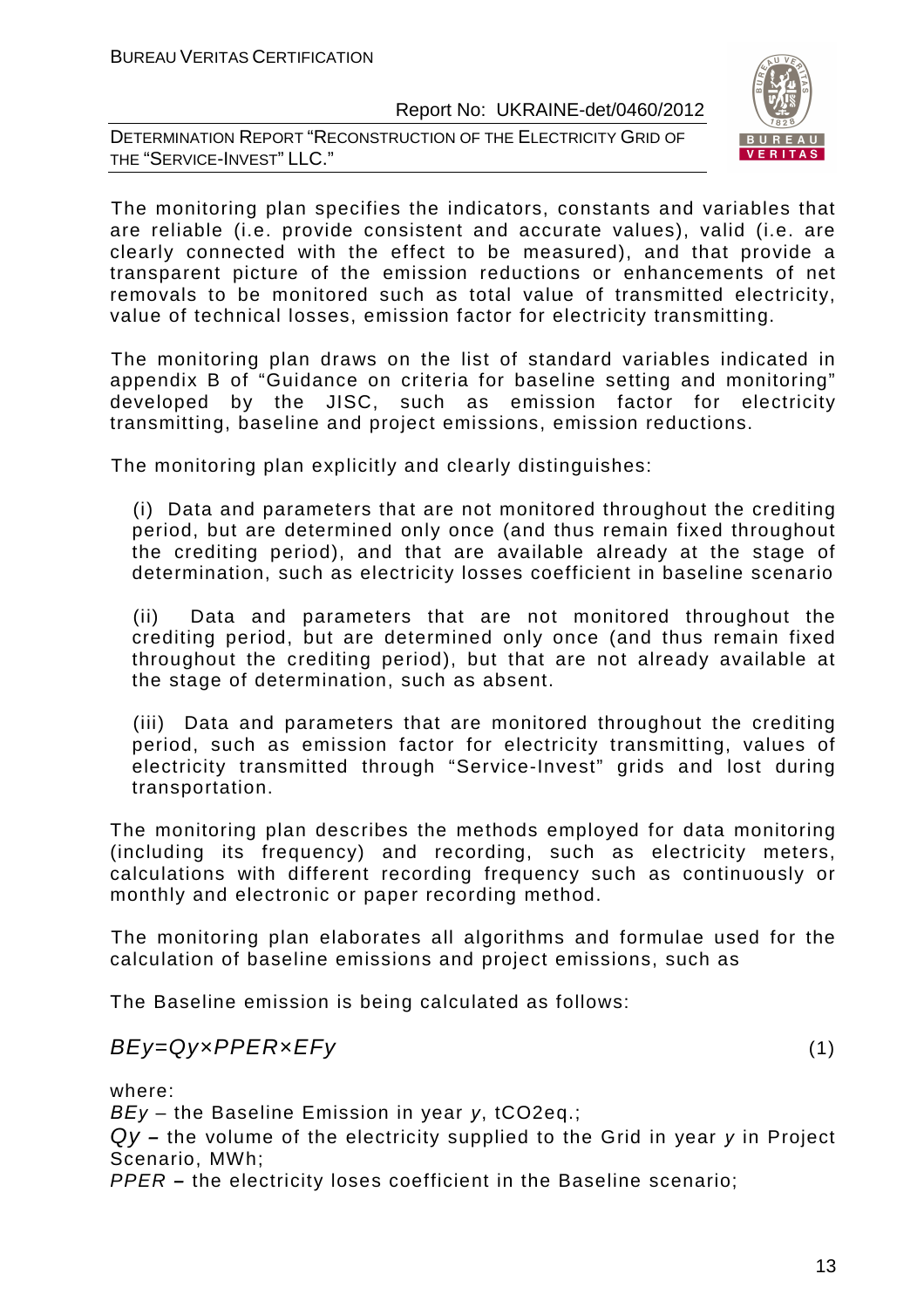DETERMINATION REPORT "RECONSTRUCTION OF THE ELECTRICITY GRID OF THE "SERVICE-INVEST" LLC."

 $EFy$  – the carbon dioxide emission factor for the production of the electricity, supplied to the Grid in Ukraine in year *у*, tCO2eq./MWh;

PPER=Vybl/Qybl (2)

where:

PPER **–** the electricity loses coefficient in the Baseline scenario;

Vybl – factual transportation electricity loses in year *у* in the Baseline Scenario, MW\*h;

Qybl **–** the volume of the electricity supplied to the Grid in year *у* in the Baseline Scenario, MWh;

The Project emission is being calculated as follows:

 $PEV = VVpxEFV$ 

(3)

where

P*Еу* – the Project Emission in year *у*, tCO2eq.;

Vyp – the volume of the electricity loses in year *у* in the Project scenario, MWh;

 $EFv -$  the carbon dioxide emission factor for the electricity transportation through the Ukrainian Electricity Grid in year *у*, tCO2eq./MWh;

The emission reductions achieved during the project period are calculated as a difference between annual baseline emission and annual project emission. It is shown by the formula:

$$
ERy = BEy - PEy \tag{4}
$$

where:

 $ERy -$  emission reductions achieved by the project activity in year y, tons of CO2/year;

BEy - baseline CO2 emission in year y, tons of CO2/year;

PEy – project CO2 emission in year y, tons of CO2/year.

The monitoring plan presents the quality assurance and control procedures for the monitoring process which are mentioned in the section D and Annex 3 of the PDD. This includes, as appropriate, information on calibration and on how records on data and/or method validity and accuracy are kept and made available on request.

The monitoring plan clearly identifies the responsibilities and the authority regarding the monitoring activities. The data required to JI monitoring is routinely collected within the normal operations of "Service-Invest" LLC therefore the JI monitoring is a part of routine monitoring. The data is

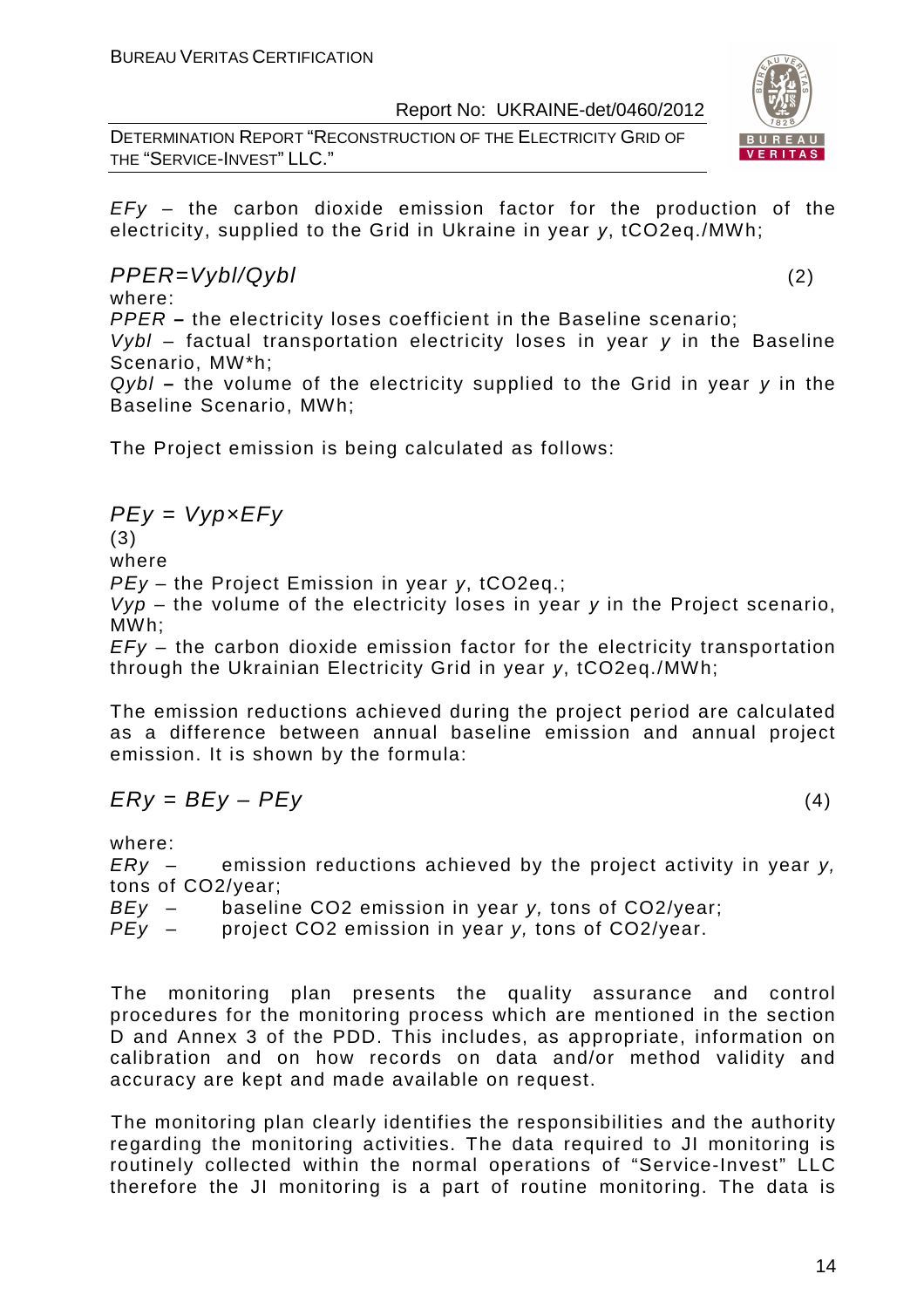DETERMINATION REPORT "RECONSTRUCTION OF THE ELECTRICITY GRID OF THE "SERVICE-INVEST" LLC."



complied in shift and day-to-day reports, monthly and year report and state report form 1B-TRE. All records a finally stored in the Power sales Department.

The monitoring plan will be implemented by different specialists of the "Service-Invest" LLC under supervision of power sales department. All main departments and specialists of the enterprise will be involved into the preparation of monitoring report under coordination of the power sales department.

On the whole, the monitoring plan reflects good monitoring practices appropriate to the project type.

The monitoring plan provides, in tabular form, a complete compilation of the data that need to be collected for its application, including data that are measured or sampled and data that are collected from other sources (e.g. official statistics, expert judgment, proprietary data, IPCC, commercial and scientific literature etc.) but not including data that are calculated with equations.

The monitoring plan indicates that the data monitored and required for verification are to be kept for two years after the last transfer of ERUs for the project.

CAR19–CAR25, CL07 and their resolutions/conclusions applicable to Project monitoring plan are listed in the Annex A (Table 2)

#### **4.8 Leakage (40-41)**

The PDD appropriately describes an assessment of the potential leakage of the project and appropriately explains absence of leakages in proposed project:

- Modernisation of power transmitting lines and auxiliary equipment doesn't connect with extraction, enrichment, transportation or burning of fossil fuels.
- Leakages of SF6 are excluded from project boundaries for conservativeness justification

CL08 and its resolution/conclusion applicable to Project leakages is listed in the Annex A (Table 2)

#### **4.9 Estimation of emission reductions or enhancements of net removals (42-47)**

The PDD indicates assessment of emissions or net removals in the baseline scenario and in the project scenario as the approach chosen to estimate the emission reductions or enhancement of net removals generated by the project.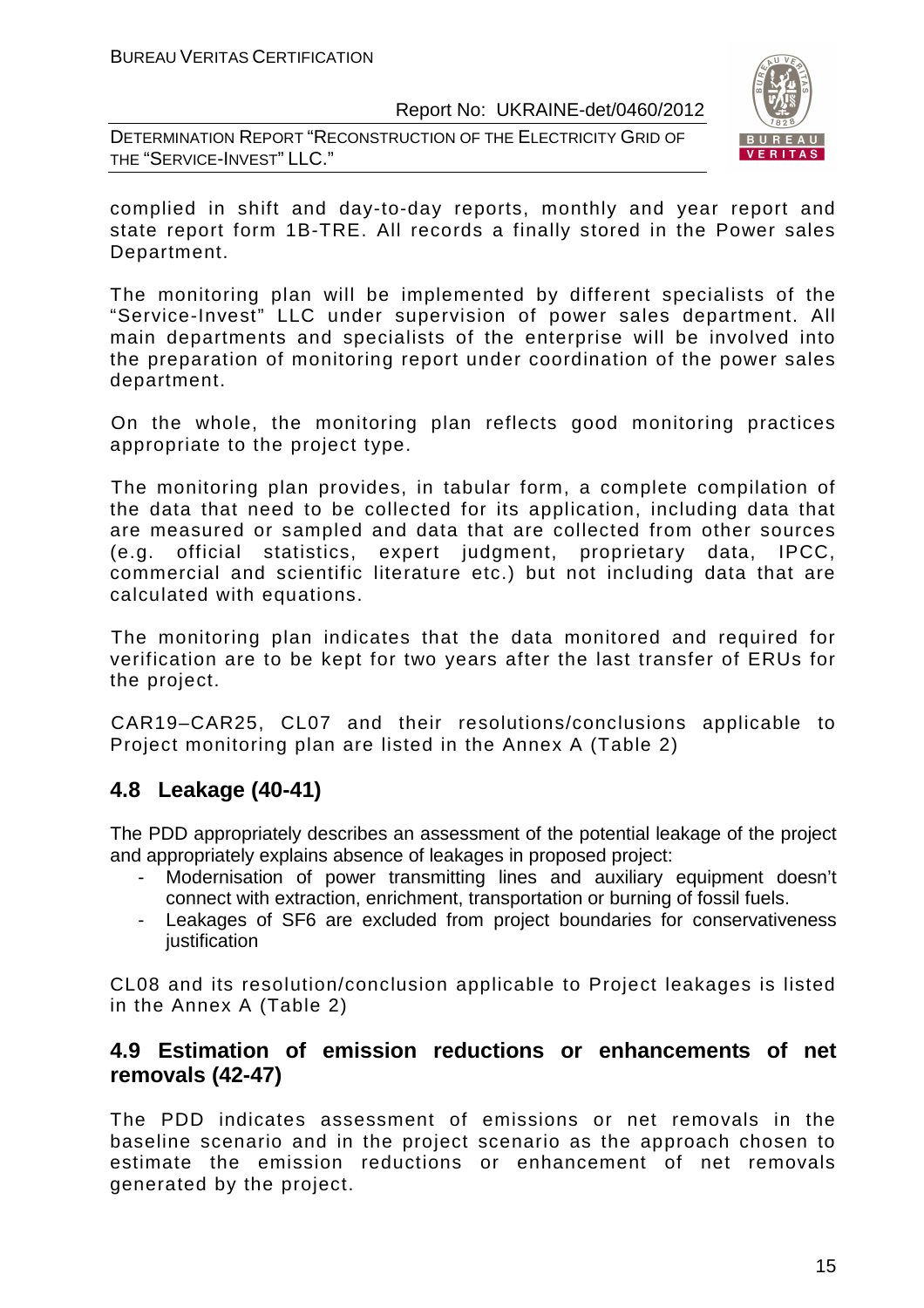DETERMINATION REPORT "RECONSTRUCTION OF THE ELECTRICITY GRID OF THE "SERVICE-INVEST" LLC."



The PDD provides the ex ante estimates of:

(a) Emission from the project (within the project boundary), which are 520596 tonnes of CO2eq for period 01/01/2004-31/12/2007, 786460 tonnes of CO2eq for period 01/01/2008-31/12/2012, 2837377 tonnes of CO2eq for period 01/01/2013-31/12/2023;

(b) Leakage, as applicable, which are 0 tonnes of CO2eq,

(c) Emission from the baseline scenario (within the project boundary) 628 484 tonnes of CO2eq for period 01/01/2004-31/12/2007, 1342311 tonnes of CO2eq for period 01/01/2008-31/12/2012, 4 227 357 tonnes of CO2eq for period 01/01/2013-31/12/2023

(d) Emission reductions adjusted by leakage (based on (a)-(b) above), which are 125887 tonnes of CO2eq for period 01/01/2004-31/12/2007, 555851 tonnes of CO2eq for period 01/01/2008-31/12/2012, 1389978 tonnes of CO2eq for period 01/01/2013-31/12/2023.

The estimates referred to above are given:

- (a) On a annually basis;
- (b) From 01/01/2004 to 31/12/2023, covering the whole crediting period;
- (c) On a source-by-source/sink-by-sink basis;
- (d) For CO2

(e) In tonnes of CO2 equivalent, using global warming potentials defined by decision 2/CP.3 or as subsequently revised in accordance with Article 5 of the Kyoto Protocol;

The formula used for calculating the estimates referred above, which are the same than used for monitoring and described in the section 4.7 of this Report, are consistent throughout the PDD.

For calculating the estimates referred to above, key factors, e.g. electricity tariffs and availability, expected market development, etc, influencing the baseline emissions or removals and the activity level of the project and the emissions or net removals as well as risks associated with the project were taken into account, as appropriate.

Data sources used for calculating the estimates referred to above, such as delivery substation logbooks, department reports, production forecasts are clearly identified, reliable and transparent.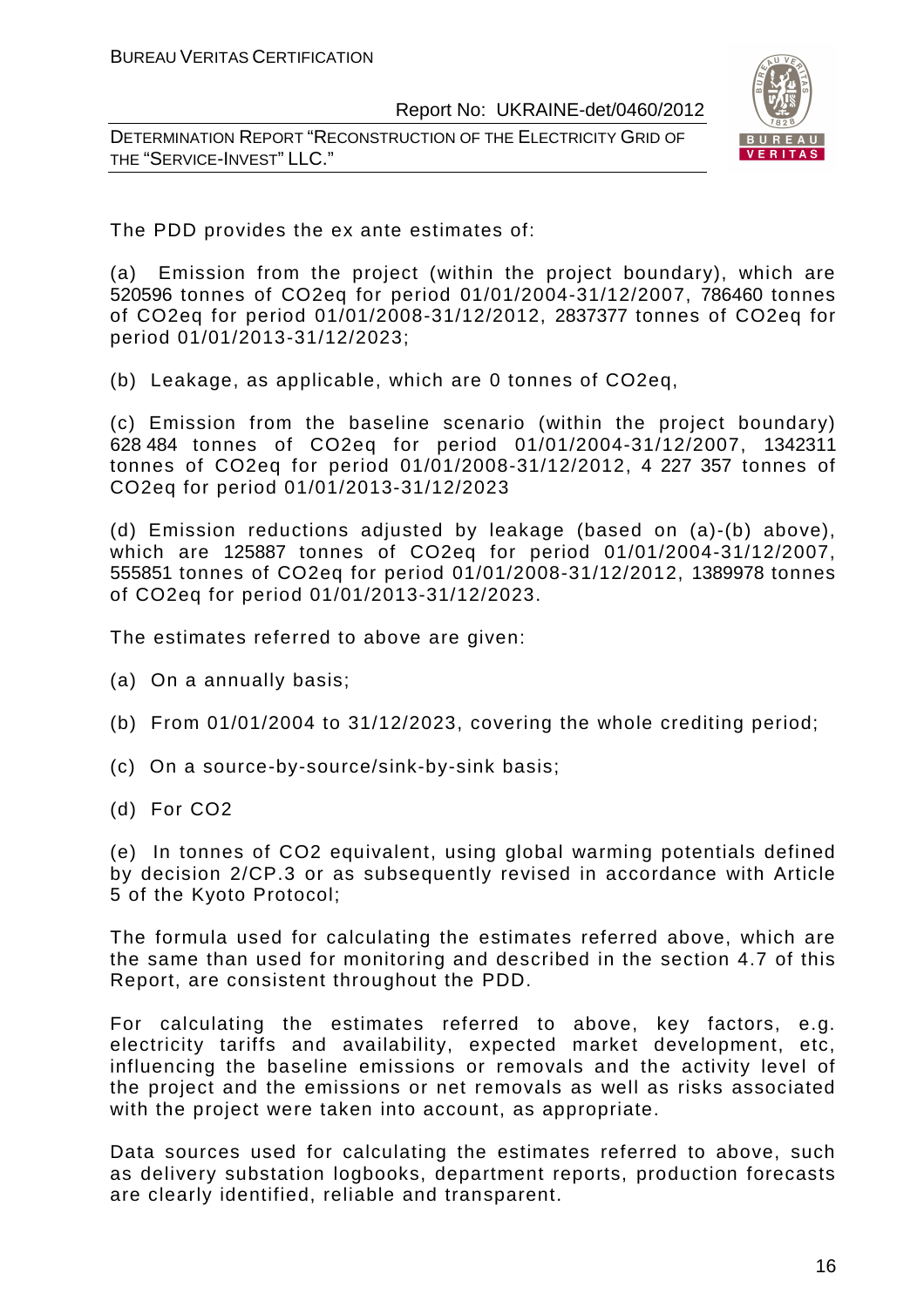DETERMINATION REPORT "RECONSTRUCTION OF THE ELECTRICITY GRID OF THE "SERVICE-INVEST" LLC."



Emission factors, such as emission factor for electricity transmitting in Ukraine grid, was selected by carefully balancing accuracy and reasonableness, and appropriately justified of the choice.

The estimation referred to above is based on conservative assumptions and the most plausible scenarios in a transparent manner.

The estimates referred to above are consistent throughout the PDD.

The annual average of estimated emission reductions or enhancements of net removals over the crediting period is calculated by dividing the total estimated emission reductions or enhancements of net removals over the crediting period by the total months of the crediting period, and multiplying by twelve.

CAR26 and its resolution/conclusion applicable to Project estimation of emission reduction is listed in the Annex A (Table 2)

#### **4.10 Environmental impacts (48)**

The PDD lists and attaches documentation on the analysis of the environmental impacts of the project, including transboundary impacts, in accordance with procedures as determined by the Host Party.

The PDD provides conclusion and all references to supporting documentation of an environmental impact assessment undertaken in accordance with the procedures as required by the host Party, if the analysis referred to above indicates that the environmental impacts are considered significant by the project participants or the host Party

#### **4.11 Stakeholder consultation (49)**

The project has been presented to the Ukraine Government and to the local authorities as a Project Idea Note and later as a Project Design Document. No written project approvals or endorsement has been obtained.

Actual Ukrainian legislation doesn't require stakeholders' consultation for the JI projects. Project owner did not inform local society by newspapers, public hearing or another way which is in compliance with Ukrainian legislation.

#### **4.12 Determination regarding small scale projects (50-57)**

"Not applicable"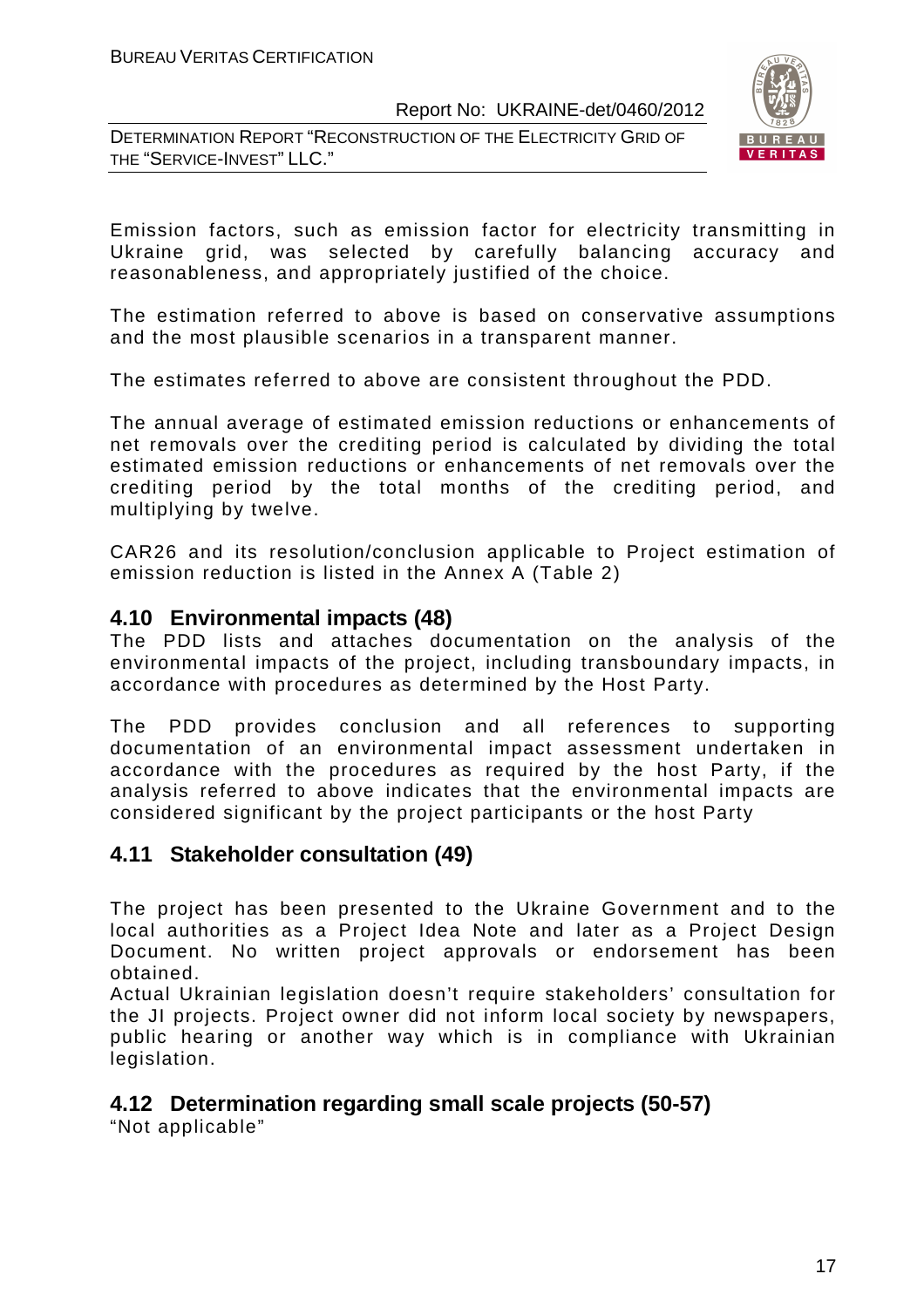DETERMINATION REPORT "RECONSTRUCTION OF THE ELECTRICITY GRID OF THE "SERVICE-INVEST" LLC."



# **4.13 Determination regarding land use, land-use change and forestry (LULUCF) projects (58-64)**

"Not applicable"

**4.14 Determination regarding programmes of activities (65-73)**  "Not applicable"

# **5 SUMMARY AND REPORT OF HOW DUE ACCOUNT WAS TAKEN OF COMMENTS RECEIVED PURSUANT TO PARAGRAPH 32 OF THE JI GUIDELINES**

No comments, pursuant to paragraph 32 of the JI Guidelines, were received

#### **6 DETERMINATION OPINION**

Bureau Veritas Certification has performed a determination of the "Reconstruction of the Electricity Grid of the "Service-Invest" LLC." Project in Donetsk and Dnipropetrovs'k Regions, Ukraine. The determination was performed on the basis of UNFCCC criteria and host country criteria and also on the criteria given to provide for consistent project operations, monitoring and reporting.

The determination consisted of the following three phases: i) a desk review of the project design and the baseline and monitoring plan; ii) follow-up interviews with project stakeholders; iii) the resolution of outstanding issues and the issuance of the final determination report and opinion.

Project participant/s used the latest tool for demonstration of the additionality. In line with this tool, the PDD provides investment analysis and common practice analysis, to determine that the project activity itself is not the baseline scenario.

Emission reductions attributable to the project are hence additional to any that would occur in the absence of the project activity. Given that the project is implemented and maintained as designed, the project is likely to achieve the estimated amount of emission reductions.

The review of the project design documentation version 1.2.2 and the subsequent follow-up interviews have provided Bureau Veritas Certification with sufficient evidence to determine the fulfillment of stated criteria. In our opinion, the project correctly applies and meets the relevant UNFCCC requirements for the JI and the relevant host country criteria.

The determination is based on the information made available to us and the engagement conditions detailed in this report.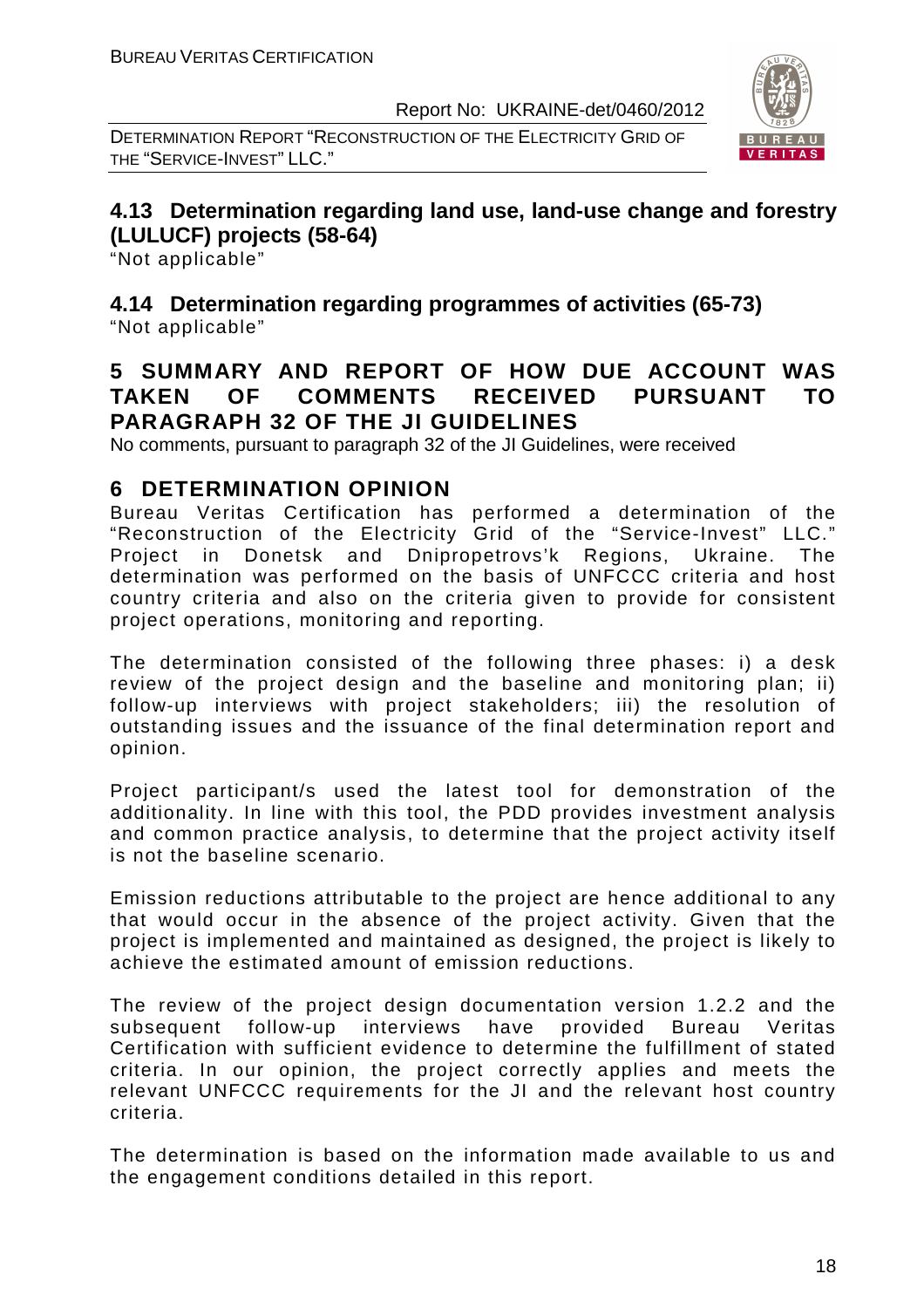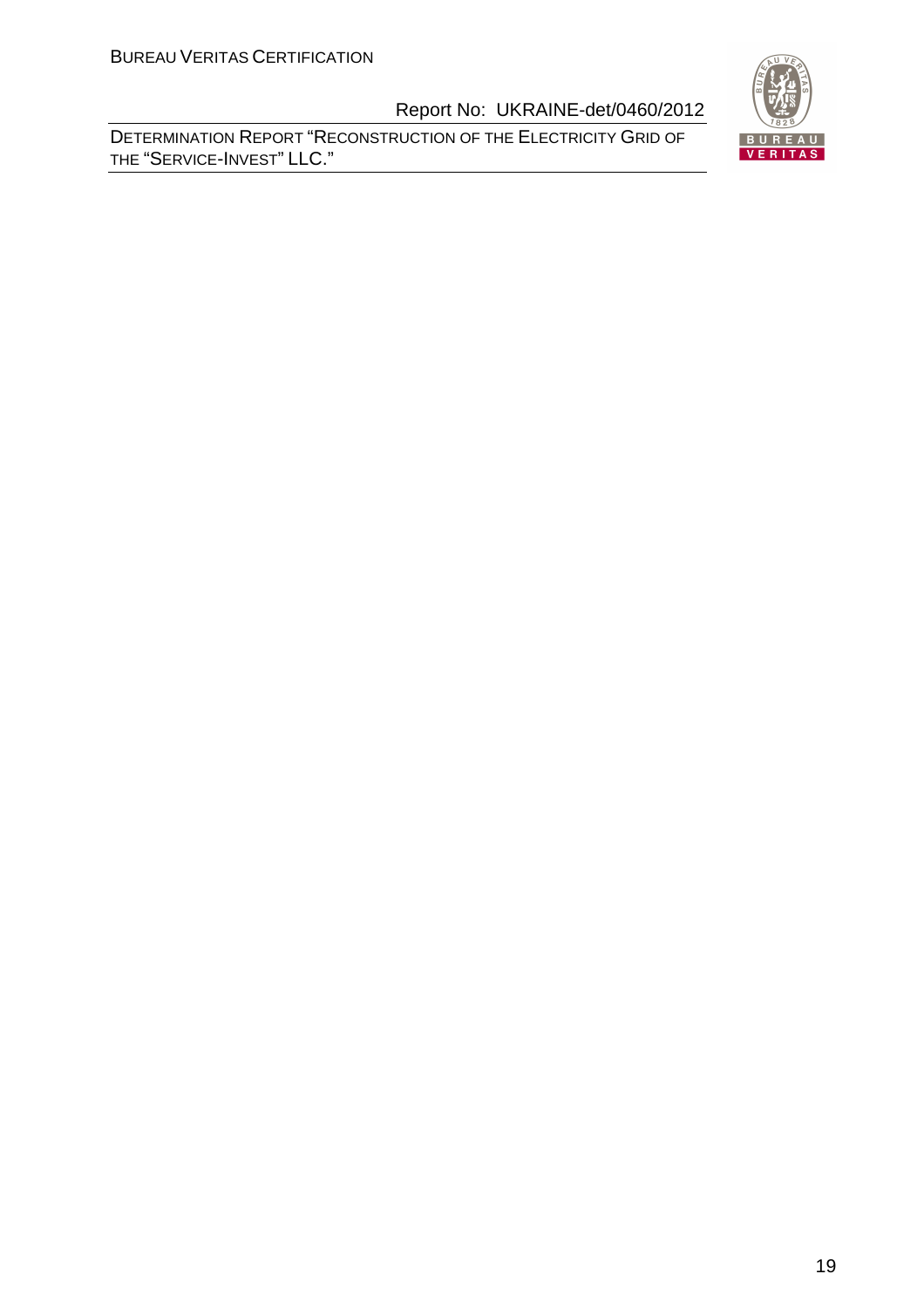DETERMINATION REPORT "RECONSTRUCTION OF THE ELECTRICITY GRID OF THE "SERVICE-INVEST" LLC."



# **7 REFERENCES**

#### **Category 1 Documents:**

Documents provided by "Elta-Eco" LLC that relate directly to the GHG components of the project.

- /1/ Project Design Document "Reconstruction of the Electricity Grid of the "Service-Invest" LLC." version 1.1 dated 01/04/2012
- /2/ Project Design Document "Reconstruction of the Electricity Grid of the "Service-Invest" LLC." version 1.2 dated 13/05/2012
- /3/ Project Design Document "Reconstruction of the Electricity Grid of the "Service-Invest" LLC." version 1.2.1 dated 05/06/2012
- /4/ Project Design Document "Reconstruction of the Electricity Grid of the "Service-Invest" LLC." version 1.2.2 dated 25/06/2012
- /5/ ERUs calculation Excel file "ERU\_Calculations\_Service-Invest\_1.2"
- /6/ Financial analysis Excel-file "Financial\_Analisys\_SI"
- /7/ Letter of Endorsement #3540/23/7 dated 01/12/2011 issued by State Environment Investment Agency

#### **Category 2 Documents:**

Background documents related to the design and/or methodologies employed in the design or other reference documents.

- /1/ Certificate #12SPK 768290 dated 02/03/2012 on air transmitting line work and repair specialist advanced training
- /2/ Certificate #12SPK 768286 dated 02/03/2012 on air transmitting line work and repair specialist advanced training
- /3/ Certificate #12SPK 826704 dated 23/03/2012 on region energy system auditor advanced training
- /4/ Certificate #12SPK 779453 dated 23/03/2012 on relay protection and emergency automatic specialist advanced training
- /5/ Certificate #12SPK 826713 dated 23/03/12 on energy system central dispatcher service specialist advanced training
- /6/ Certificate #12SPK 779486 dated 23/03/2012 on region energy system auditor advanced training
- /7/ Certificate #12SPK 826701 dated 23/03/2012 on region energy system auditor advanced training
- /8/ Statements #58, 60 dated 27/01/2012 on equipment repair workshop and substation groups electrical fitters advanced training
- /9/ Statements #86 dated 10/02/2012 on equipment repair workshop and substation groups electrical fitters advanced training and #59 on testing and measuring wiremans advanced training
- /10/ Statements #111-120 dated 24/02/21012 on substation 35-110 KV servicing wireman advanced training
- /11/ Statements #55, 56 dated 27/01/2012 on equipment repair workshop and substation groups electrical fitters advanced training
- /12/ Certificate #1623-1626 dated 10/02/2012 on air transmitting line work and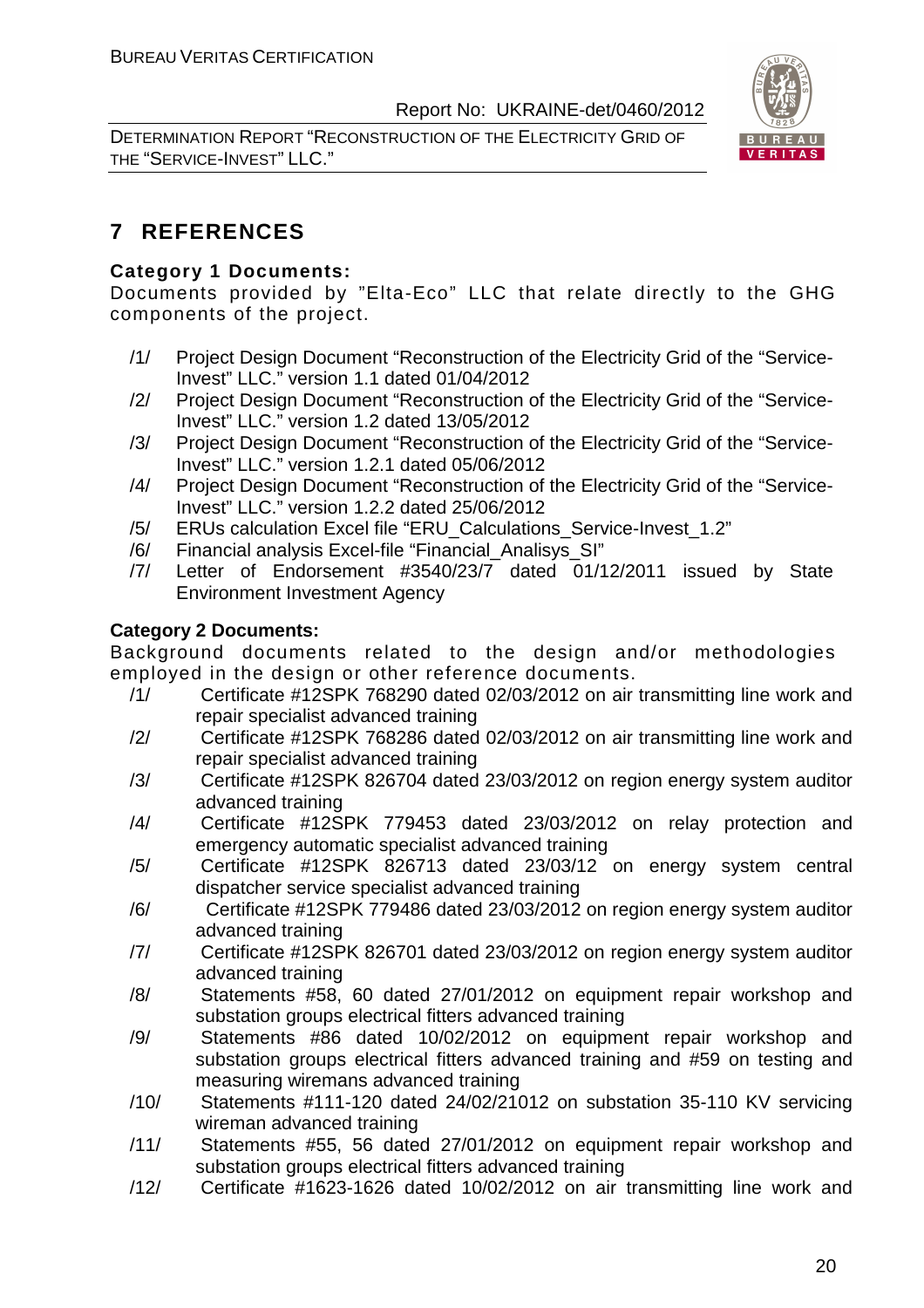DETERMINATION REPORT "RECONSTRUCTION OF THE ELECTRICITY GRID OF THE "SERVICE-INVEST" LLC."



repair specialist advanced training

- /13/ Certificates #1804, 1805 dated 24/02/2012 on air transmitting lines departments chiefs advanced trainings
- /14/ Certificates #2050 on "Service-Invest" LLC electric laboratory head advanced training, #2051 on insulation and voltage overload service engineer advanced training, dated 23/03/2012
- /15/ Certificates of training "Terminal ABB RED500" dated 24/07/2007
- /16/ Certificates of training "Grid protection system ABB REL-570" dated 24/07/2007
- /17/ Certificate on training "Line protection devices 7SA6x, 7UT6x, 7SJ6x and software DIGSI4.8x operation" dated 25/04/2008
- /18/ Certificates of training "Terminal ABB RED500" dated 24/07/2007
- /19/ Certificate on training "Line protection devices 7SA6x, 7UT6x, 7SJ6x and software DIGSI4.8x operation" dated 25/04/2008
- /20/ Certificates of training "Terminal ABB REL670" dated 24/07/2007
- /21/ Certificate #627 of training "automatic system for commercial measuring of power consumption Elster-metronica" dated 26/11/2003
- /22/ Certificate #385 on training "complex energy accounting software devices on the basis on data acquisition and transmittion device RTU-300 series. Commissioning and technical maintenance" dated 21/11/2003
- /23/ Certificate on training "Line protection devices 7SA6x, 7UT6x, 7SJ6x and software DIGSI4.8x operation" dated 25/04/2008
- /24/ Certificates of training "Terminal ABB RED500" dated 24/07/2007
- /25/ Replacement schedule on power meter at "Service Invest" LLC substations
- /26/ Statement on acceptance of power transformer TDTN-40000/110Y1 prod/#158146, substation 110KV Davydivka-Pivnichna
- /27/ Statement on acceptance of power transformer TDTN-40000/110Y1 prod/#159350, substation 110KV Enakievo dated 25.12.2008
- /28/ Statement on acceptance of power transformer TDTN-40000/110Y1 prod/#158146, substation 110/35/6 KV Styla dated 30/09/2010
- /29/ Statement on acceptance of power transformer TDTN-40000/110Y1 prod/#160182, substation 110/35/6 KV Styla dated 31/12/2010
- /30/ Statement on acceptance of power transformer TDTN-40000/110Y1 prod/#158136, substation 110 KV Donetska dated 31/06/2006
- /31/ Statement on acceptance of power transformer TDTN-40000/110Y1 prod #157821, substation 110 KV Donetska dated 29/09/2005
- /32/ Statement on acceptance of power transformer TDN-40000/110Y1 prod #158146, substation 110KV Shvernyk dated 02/12/2004
- /33/ Statement on acceptance of power transformer TRDNS-25000/35Y3 prod #156923, substation 110 KV Enakievo dated 04/02/20102
- /34/ Statement on acceptance-transmittance of power transformer TDTN-40000/110Y1 prod #160101 substation 110/35/6 KV Vidrodzhennya dated 31/12/2009
- /35/ Statement on acceptance-transmittance of power transformer TDTN-40000/110Y1 prod #160100 substation 110/35/6 KV Vidrodzhennya dated 31/12/2009
- /36/ Statement on acceptance-transmittance of power transformer TDNS-16000/35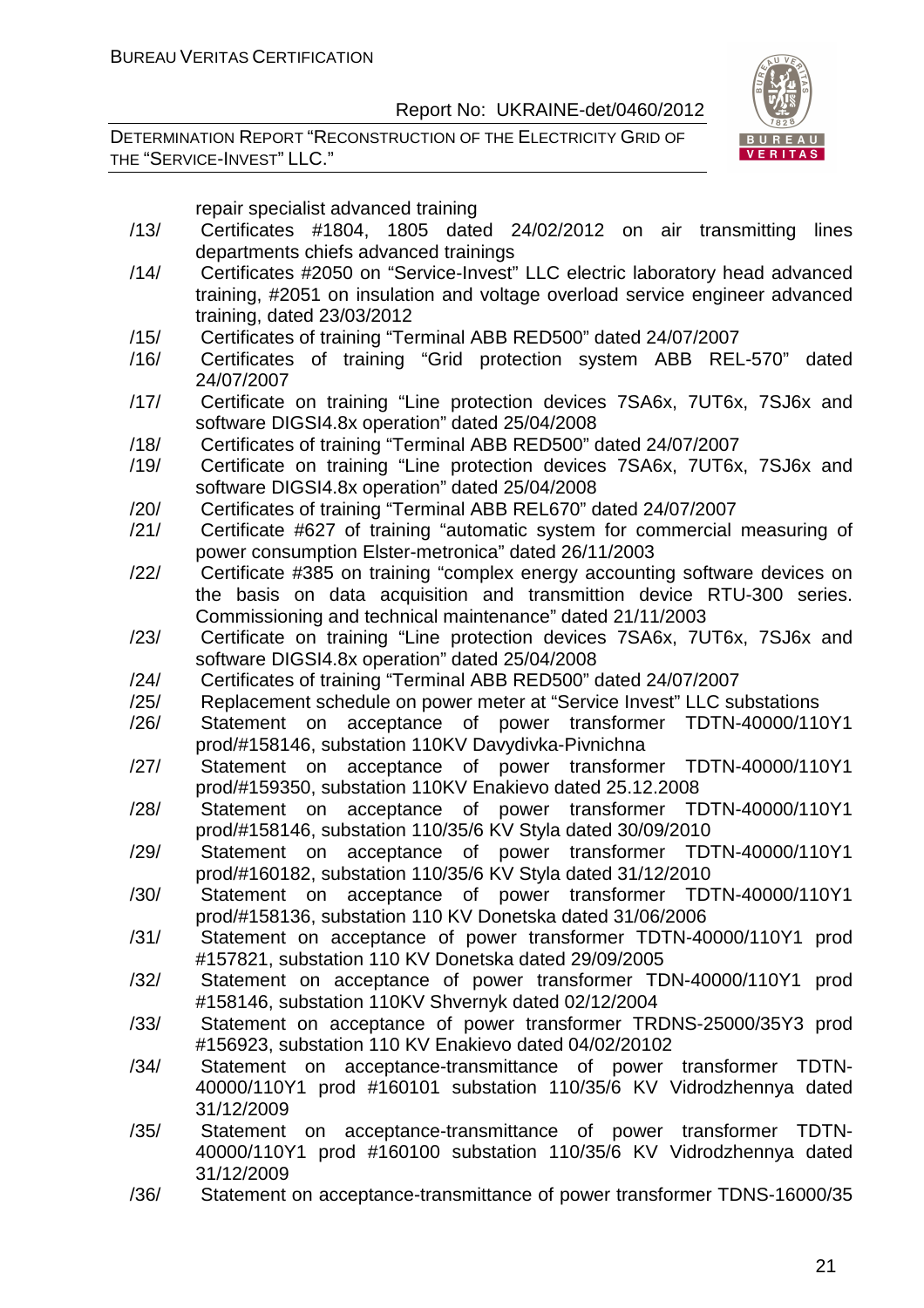DETERMINATION REPORT "RECONSTRUCTION OF THE ELECTRICITY GRID OF THE "SERVICE-INVEST" LLC."



prod #157104 substation 35/6 KV Rutchenkovo dated 31/12/2003

/37/ Statement on acceptance-transmittance of power transformer TDTN-40000/110/35/6 prod #157821 substation 110/35/6 KV Donetska dated 30/09/2005 /38/ Statement on acceptance-transmittance of power transformer TDNS-16000/35 prod #157225 substation 35/6 KV Port dated 01/12/2004 /39/ Statement on acceptance-transmittance of power transformer TDTN-40000/110 prod #157697 substation 110 KV Illych dated 31/05/2005 /40/ Permit #1410136200-78 dated 24/02/2011 on air pollutant by stationary sources substation 110 KV Donetska /41/ Permit #1410138 300-26 dated 24/02/2011 on air pollutant by stationary sources substation 110 KV Chulkovka /42/ Permit #1410136300-61 dated 24/02/2011 on air pollutant by stationary sources substation 35 KV Donetska /43/ Polymer insulator IKP-120-110-5 /44/ Examples of self-supporting air /45/ Certificate #02/04-1501 on calibration of power meters Euro-Alpha ЕА05RAL-P4B-4 #01 128 524 від 26/12/2011 /46/ Certificate #02/04-1500 on calibration of power meters Euro-Alpha ЕА05RAL-P4B-4 #01 128 724 від 26/12/2011 /47/ Certificate #02/04-1502 on calibration of power meters Euro-Alpha ЕА05RAL-P4B-4 №01 128 701 dated 26/12/2011 /48/ Certificate #02/04-1505 on calibration of power meters Euro-Alpha ЕА05RAL-P4B-4 №01 128 701 dated 27/12/2011 /49/ Certificate #02/04-1503 on calibration of power meters Euro-Alpha ЕА05RAL-P4B-4 №01 128 684 dated 27.12.2011 /50/ Certificate #02/04-1491D on calibration of power meters Euro-Alpha ЕА05RAL-P4B-4 №01 128 739 dated 23/12/2011 /51/ Certificate #02/04-1478 on calibration of power meters Euro-Alpha ЕА05RAL-P4B-4 №01 125 400 від 22/12/2011 /52/ Certificate #02/04-1479 on calibration of power meters Euro-Alpha ЕА05RAL-P4B-4 №01 128 353 від 22/12/2011 /53/ Certificate #02/04-1487 on calibration of power meters Euro-Alpha ЕА05RAL-P4B-4 №01 128 525 від 23.12.2011 /54/ Certificate #02/04-1489 on power meter Euro-Alpha ЕА05RAL-P4B-4 #01 128 720 calibration dated 23/12/2011 /55/ Certificate #02/04-1497 on power meter Euro-Alpha ЕА05RAL-P4B-4 #01 128 528 calibration dated 26/12/2011 /56/ Certificate #02/04-1498 on power meter Euro-Alpha ЕА05RAL-P4B-4 #01 128 565 calibration dated 26/12/2011 /57/ Certificate #02/04-1499 on power meter Euro-Alpha ЕА05RAL-P4B-4 #01 128 713 calibration dated 26/12/2011 /58/ Certificate #02/04-70 on power meter Euro-Alpha ЕА05RAL-P4B-4 #01 128 626 calibration dated 16/01/2012 /59/ Certificate #02/04-1120 on power meter Euro-Alpha ЕА05RALX-P4B-4 #01 128 554 calibration dated 26/12/2011 /60/ Certificate #02/04-1068 on power meter Euro-Alpha ЕА05RAL-P4B-4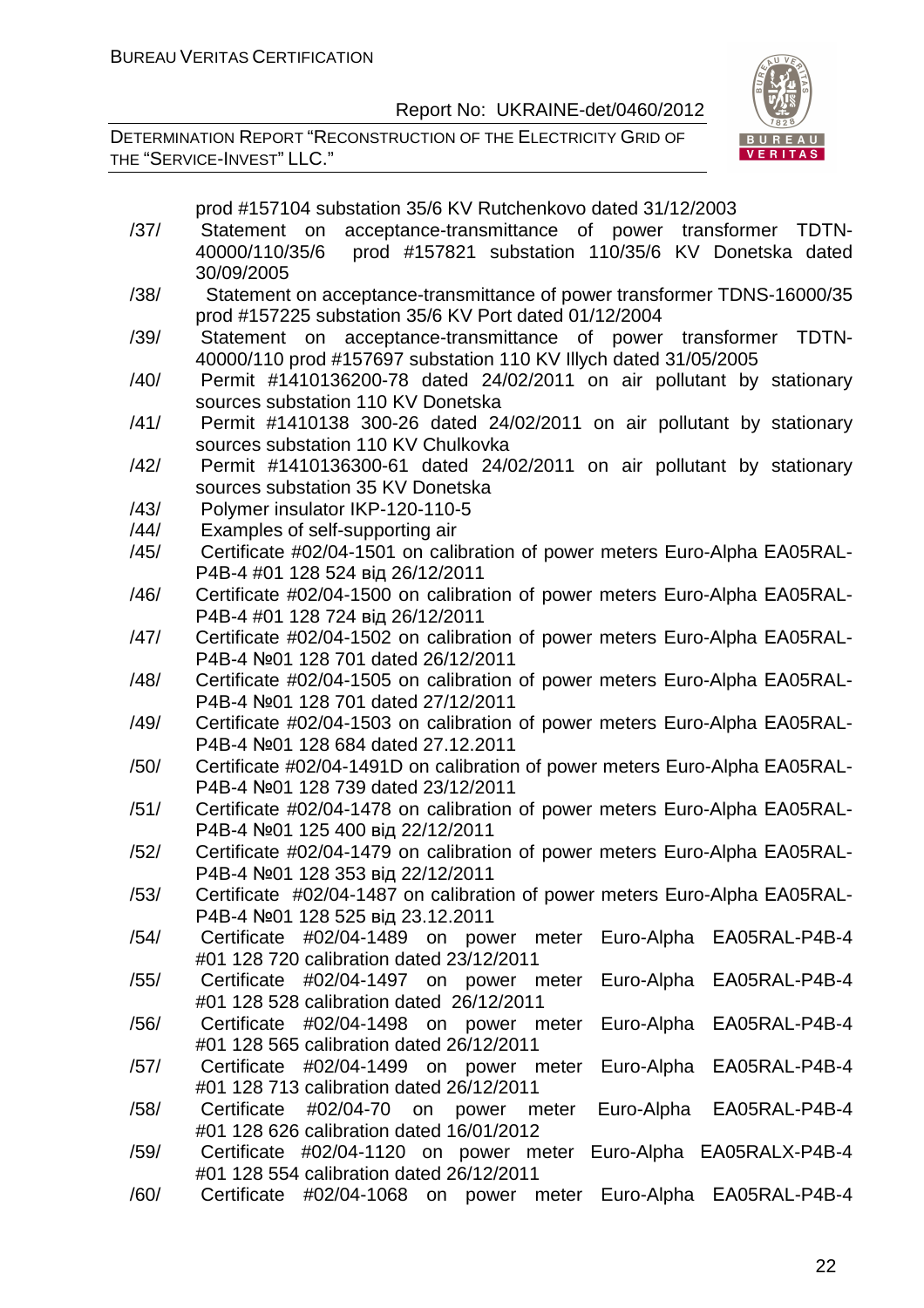DETERMINATION REPORT "RECONSTRUCTION OF THE ELECTRICITY GRID OF THE "SERVICE-INVEST" LLC."



№01 073 849 calibration dated 22/09/2011

- /61/ Certificate #02/04-1017 on power meter Euro-Alpha ЕА05RAL-P4B-4 #01 128 527 calibration dated 12/09/2011
- /62/ Certificate #02/04-561 on power meter Euro-Alpha ЕА05RAL-P4B-4 #01 088 042 від 19/05/2011
- /63/ Certificate #02/04-201 on power meter Euro-Alpha ЕА05RAL-P4B-4 #01 096 885 від 24/02/2011
- /64/ Agreement #13/2143-1221189/2010 dated 21/12/2010 on providing metrological service between Donetsk Science-production centre on standardization and metrology and Service-Invest LLC
- /65/ Passport and calibration certificate on power meter CE6805V #1103040
- /66/ Structure of balance and technological losses of electric energy from power transmitting in "Service-Invest" LLC grids with accounting of grid expansion for December 2004
- /67/ Structure of balance and technological losses of electric energy from power transmitting in "Service-Invest" LLC grids with accounting of grid expansion for November 2004
- /68/ Structure of balance and technological losses of electric energy from power transmitting in "Service-Invest" LLC grids with accounting of grid expansion for October 2004
- /69/ Structure of balance and technological losses of electric energy from power transmitting in "Service-Invest" LLC grids with accounting of grid expansion for September 2004
- /70/ Structure of balance and technological losses of electric energy from power transmitting in "Service-Invest" LLC grids with accounting of grid expansion for August 2004
- /71/ Structure of balance and technological losses of electric energy from power transmitting in "Service-Invest" LLC grids with accounting of grid expansion for July 2004
- /72/ Structure of balance and technological losses of electric energy from power transmitting in "Service-Invest" LLC grids with accounting of grid expansion for June 2004
- /73/ Structure of balance and technological losses of electric energy from power transmitting in "Service-Invest" LLC grids with accounting of grid expansion for May 2004
- /74/ Structure of balance and technological losses of electric energy from power transmitting in "Service-Invest" LLC grids with accounting of grid expansion for April 2004
- /75/ Structure of balance and technological losses of electric energy from power transmitting in "Service-Invest" LLC grids with accounting of grid expansion for March 2004
- /76/ Structure of balance and technological losses of electric energy from power transmitting in "Service-Invest" LLC grids with accounting of grid expansion for February 2004
- /77/ Structure of balance and technological losses of electric energy from power transmitting in "Service-Invest" LLC grids with accounting of grid expansion for January 2004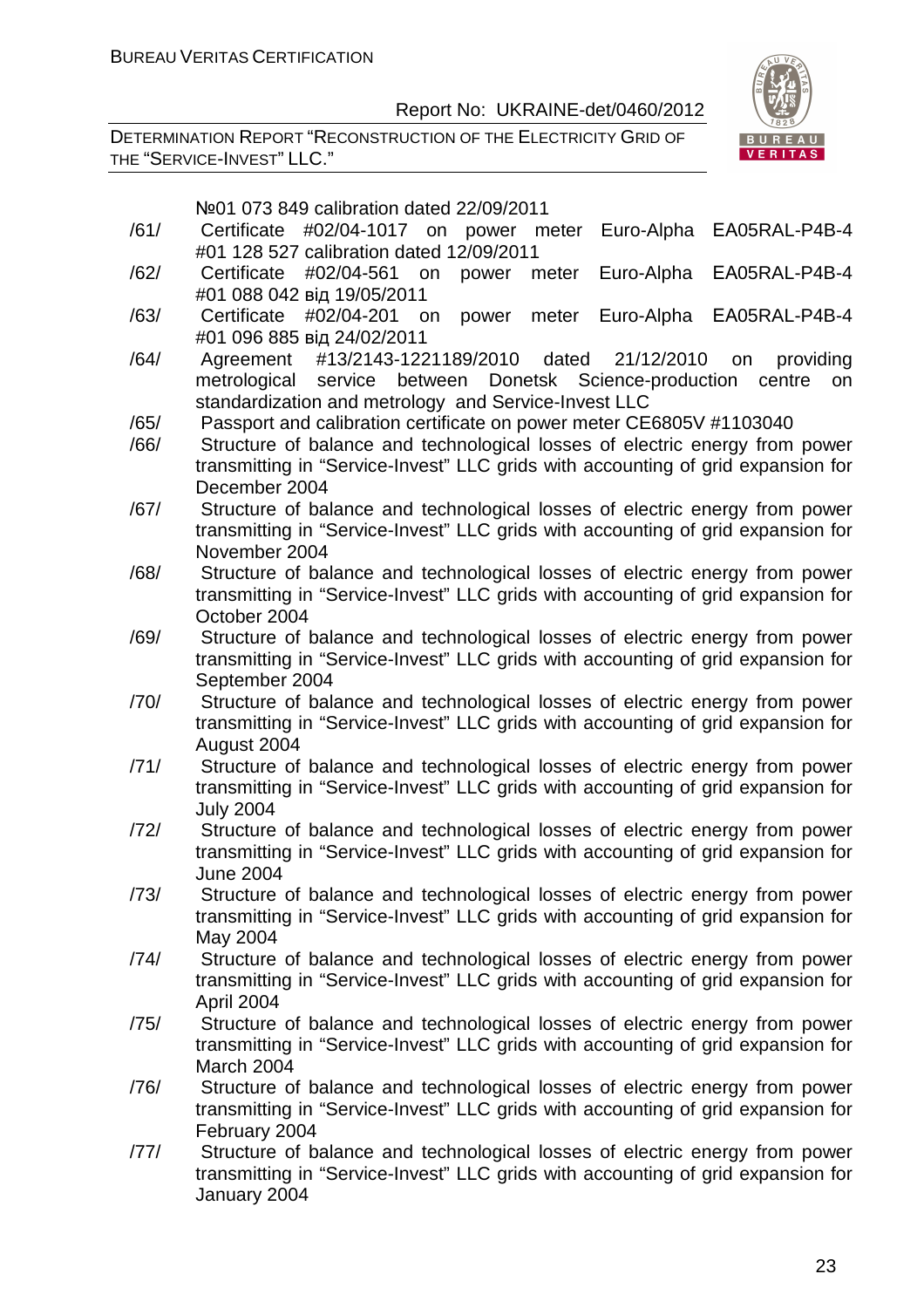

- /78/ Structure of balance and technological losses of electric energy from power transmitting in "Service-Invest" LLC grids with accounting of grid expansion for December 2003
- /79/ Structure of balance and technological losses of electric energy from power transmitting in "Service-Invest" LLC grids with accounting of grid expansion for November 2003
- /80/ Structure of balance and technological losses of electric energy from power transmitting in "Service-Invest" LLC grids with accounting of grid expansion for October 2003
- /81/ Structure of balance and technological losses of electric energy from power transmitting in "Service-Invest" LLC grids with accounting of grid expansion for September 2003
- /82/ Structure of balance and technological losses of electric energy from power transmitting in "Service-Invest" LLC grids with accounting of grid expansion for August 2003
- /83/ Structure of balance and technological losses of electric energy from power transmitting in "Service-Invest" LLC grids with accounting of grid expansion for July 2003
- /84/ Structure of balance and technological losses of electric energy from power transmitting in "Service-Invest" LLC grids with accounting of grid expansion for June 2003
- /85/ Structure of balance and technological losses of electric energy from power transmitting in "Service-Invest" LLC grids with accounting of grid expansion for May 2003
- /86/ Structure of balance and technological losses of electric energy from power transmitting in "Service-Invest" LLC grids with accounting of grid expansion for April 2004
- /87/ Structure of balance and technological losses of electric energy from power transmitting in "Service-Invest" LLC grids with accounting of grid expansion for March 2003
- /88/ Structure of balance and technological losses of electric energy from power transmitting in "Service-Invest" LLC grids with accounting of grid expansion for February 2003
- /89/ Structure of balance and technological losses of electric energy from power transmitting in "Service-Invest" LLC grids with accounting of grid expansion for January 2003
- /90/ Structure of balance and technological losses of electric energy from power transmitting in "Service-Invest" LLC grids with accounting of grid expansion for December 2011
- /91/ Structure of balance and technological losses of electric energy from power transmitting in "Service-Invest" LLC grids with accounting of grid expansion for November 2011
- /92/ Structure of balance and technological losses of electric energy from power transmitting in "Service-Invest" LLC grids with accounting of grid expansion for October 2011
- /93/ Structure of balance and technological losses of electric energy from power transmitting in "Service-Invest" LLC grids with accounting of grid expansion for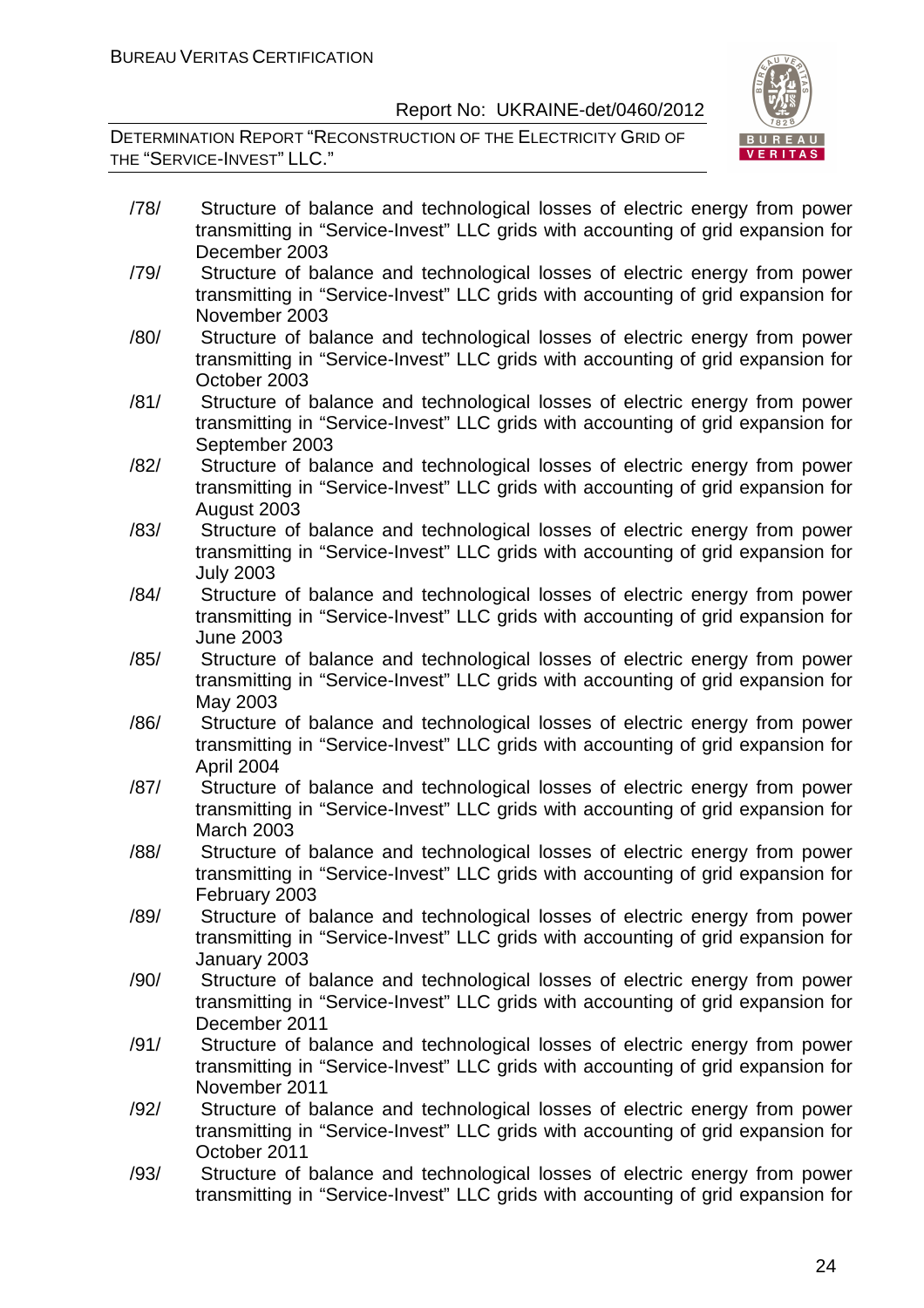DETERMINATION REPORT "RECONSTRUCTION OF THE ELECTRICITY GRID OF THE "SERVICE-INVEST" LLC."



September 2011

- /94/ Structure of balance and technological losses of electric energy from power transmitting in "Service-Invest" LLC grids with accounting of grid expansion for August 2011
- /95/ Structure of balance and technological losses of electric energy from power transmitting in "Service-Invest" LLC grids with accounting of grid expansion for July 2011
- /96/ Structure of balance and technological losses of electric energy from power transmitting in "Service-Invest" LLC grids with accounting of grid expansion for June 2011
- /97/ Structure of balance and technological losses of electric energy from power transmitting in "Service-Invest" LLC grids with accounting of grid expansion for May 2011
- /98/ Structure of balance and technological losses of electric energy from power transmitting in "Service-Invest" LLC grids with accounting of grid expansion for April 2011
- /99/ Structure of balance and technological losses of electric energy from power transmitting in "Service-Invest" LLC grids with accounting of grid expansion for March 2011
- /100/ Structure of balance and technological losses of electric energy from power transmitting in "Service-Invest" LLC grids with accounting of grid expansion for February 2011
- /101/ Structure of balance and technological losses of electric energy from power transmitting in "Service-Invest" LLC grids with accounting of grid expansion for January 2011
- /102/ Structure of balance and technological losses of electric energy from power transmitting in "Service-Invest" LLC grids with accounting of grid expansion for December 2010
- /103/ Structure of balance and technological losses of electric energy from power transmitting in "Service-Invest" LLC grids with accounting of grid expansion for November 2010
- /104/ Structure of balance and technological losses of electric energy from power transmitting in "Service-Invest" LLC grids with accounting of grid expansion for October 2010
- /105/ Structure of balance and technological losses of electric energy from power transmitting in "Service-Invest" LLC grids with accounting of grid expansion for September 2010
- /106/ Structure of balance and technological losses of electric energy from power transmitting in "Service-Invest" LLC grids with accounting of grid expansion for August 2010
- /107/ Structure of balance and technological losses of electric energy from power transmitting in "Service-Invest" LLC grids with accounting of grid expansion for July 2010
- /108/ Structure of balance and technological losses of electric energy from power transmitting in "Service-Invest" LLC grids with accounting of grid expansion for June 2010
- /109/ Structure of balance and technological losses of electric energy from power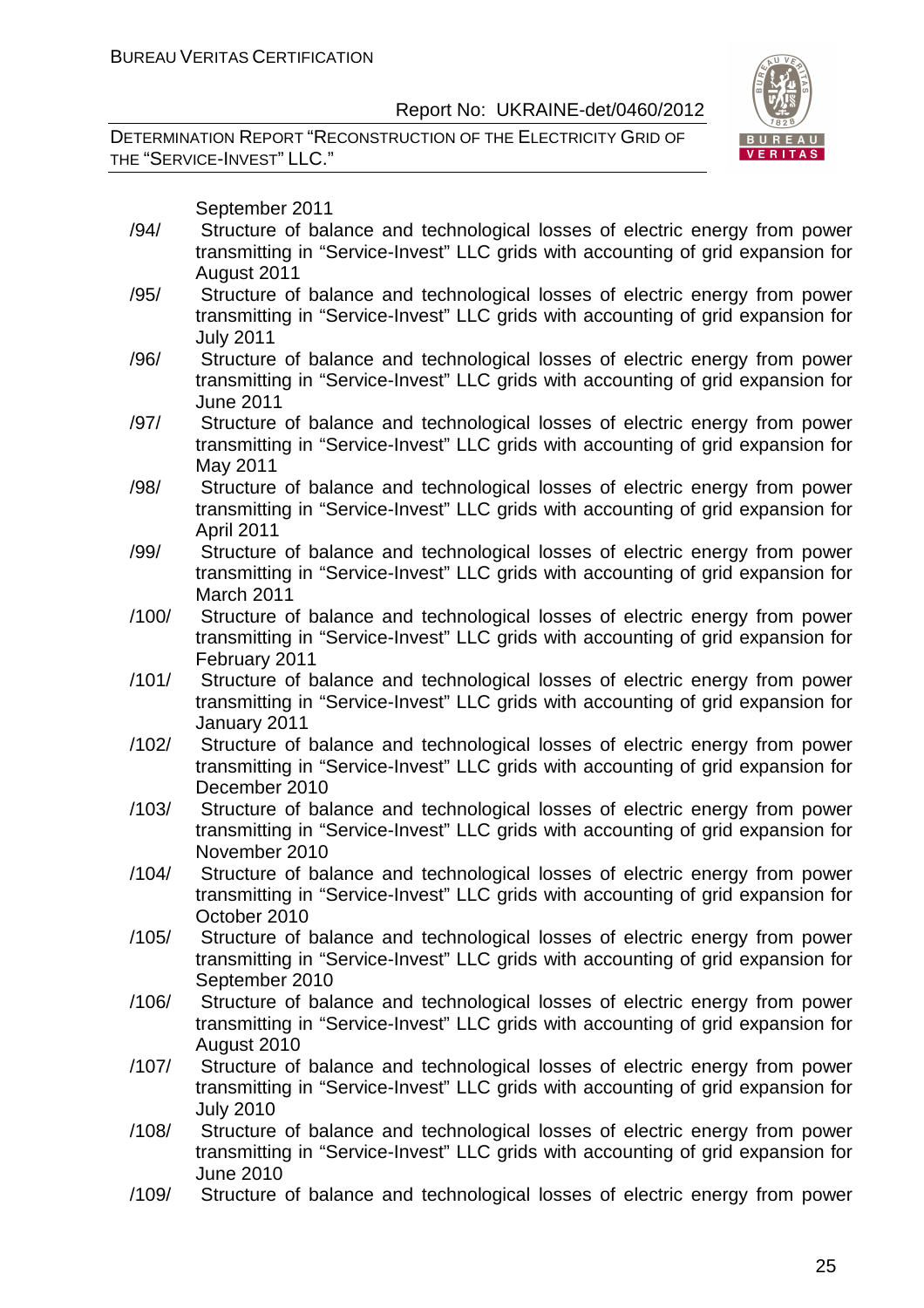DETERMINATION REPORT "RECONSTRUCTION OF THE ELECTRICITY GRID OF THE "SERVICE-INVEST" LLC."



transmitting in "Service-Invest" LLC grids with accounting of grid expansion for May 2010

- /110/ Structure of balance and technological losses of electric energy from power transmitting in "Service-Invest" LLC grids with accounting of grid expansion for April 2010
- /111/ Structure of balance and technological losses of electric energy from power transmitting in "Service-Invest" LLC grids with accounting of grid expansion for March 2010
- /112/ Structure of balance and technological losses of electric energy from power transmitting in "Service-Invest" LLC grids with accounting of grid expansion for February 2010
- /113/ Structure of balance and technological losses of electric energy from power transmitting in "Service-Invest" LLC grids with accounting of grid expansion for January 2010
- /114/ Structure of balance and technological losses of electric energy from power transmitting in "Service-Invest" LLC grids with accounting of grid expansion for December 2009
- /115/ Structure of balance and technological losses of electric energy from power transmitting in "Service-Invest" LLC grids with accounting of grid expansion for November 2009
- /116/ Structure of balance and technological losses of electric energy from power transmitting in "Service-Invest" LLC grids with accounting of grid expansion for October 2009
- /117/ Structure of balance and technological losses of electric energy from power transmitting in "Service-Invest" LLC grids with accounting of grid expansion for September 2009
- /118/ Structure of balance and technological losses of electric energy from power transmitting in "Service-Invest" LLC grids with accounting of grid expansion for August 2009
- /119/ Structure of balance and technological losses of electric energy from power transmitting in "Service-Invest" LLC grids with accounting of grid expansion for July 2009
- /120/ Structure of balance and technological losses of electric energy from power transmitting in "Service-Invest" LLC grids with accounting of grid expansion for June 2009
- /121/ Structure of balance and technological losses of electric energy from power transmitting in "Service-Invest" LLC grids with accounting of grid expansion for May 2009
- /122/ Structure of balance and technological losses of electric energy from power transmitting in "Service-Invest" LLC grids with accounting of grid expansion for April 2009
- /123/ Structure of balance and technological losses of electric energy from power transmitting in "Service-Invest" LLC grids with accounting of grid expansion for March 2009
- /124/ Structure of balance and technological losses of electric energy from power transmitting in "Service-Invest" LLC grids with accounting of grid expansion for February 2009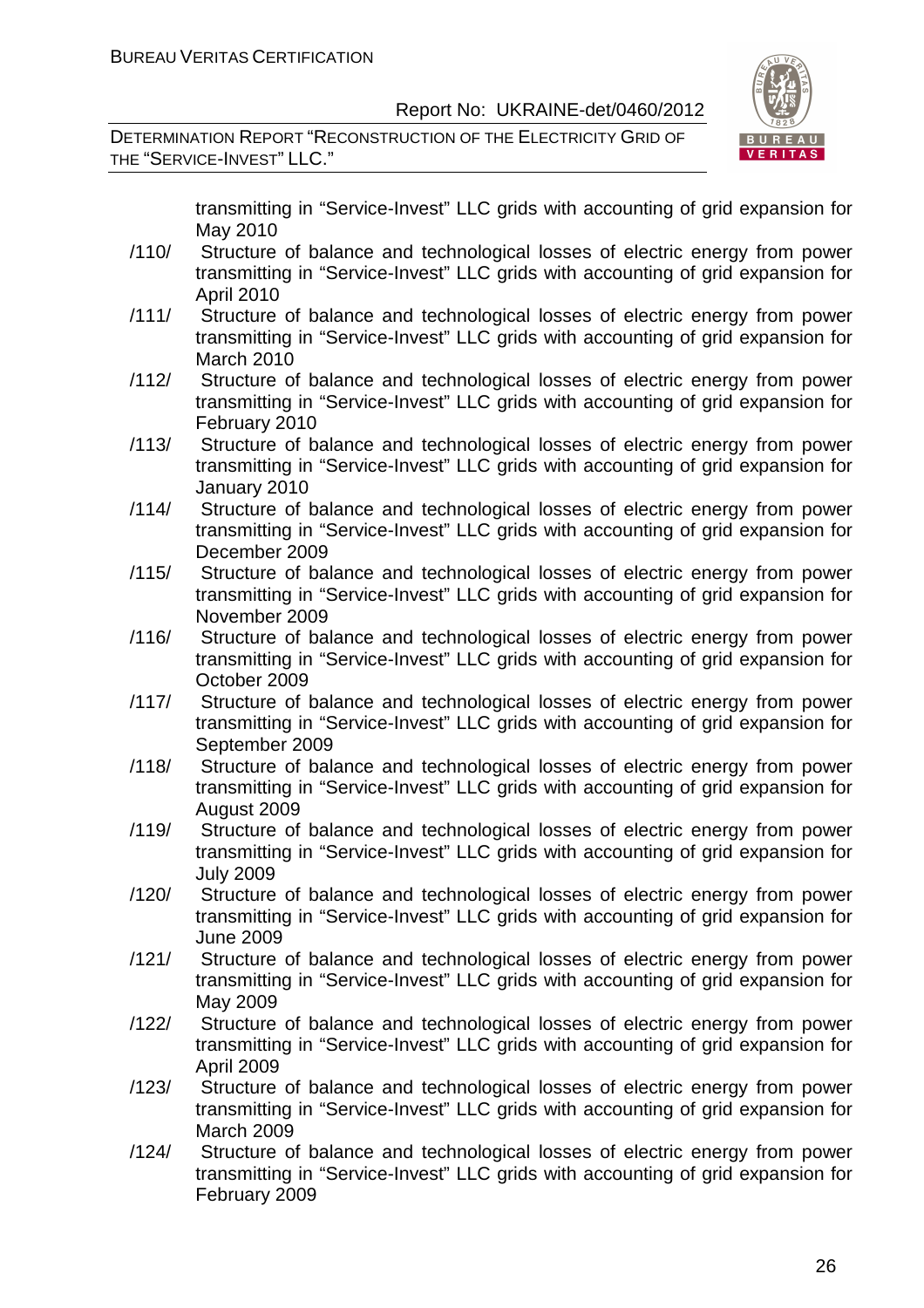

- /125/ Structure of balance and technological losses of electric energy from power transmitting in "Service-Invest" LLC grids with accounting of grid expansion for January 2009
- /126/ Structure of balance and technological losses of electric energy from power transmitting in "Service-Invest" LLC grids with accounting of grid expansion for December 2008
- /127/ Structure of balance and technological losses of electric energy from power transmitting in "Service-Invest" LLC grids with accounting of grid expansion for November 2008
- /128/ Structure of balance and technological losses of electric energy from power transmitting in "Service-Invest" LLC grids with accounting of grid expansion for October 2008
- /129/ Structure of balance and technological losses of electric energy from power transmitting in "Service-Invest" LLC grids with accounting of grid expansion for September 2008
- /130/ Structure of balance and technological losses of electric energy from power transmitting in "Service-Invest" LLC grids with accounting of grid expansion for August 2008
- /131/ Structure of balance and technological losses of electric energy from power transmitting in "Service-Invest" LLC grids with accounting of grid expansion for July 2008
- /132/ Structure of balance and technological losses of electric energy from power transmitting in "Service-Invest" LLC grids with accounting of grid expansion for June 2008
- /133/ Structure of balance and technological losses of electric energy from power transmitting in "Service-Invest" LLC grids with accounting of grid expansion for May 2004
- /134/ Structure of balance and technological losses of electric energy from power transmitting in "Service-Invest" LLC grids with accounting of grid expansion for April 2008
- /135/ Structure of balance and technological losses of electric energy from power transmitting in "Service-Invest" LLC grids with accounting of grid expansion for March 2008
- /136/ Structure of balance and technological losses of electric energy from power transmitting in "Service-Invest" LLC grids with accounting of grid expansion for February 2008
- /137/ Structure of balance and technological losses of electric energy from power transmitting in "Service-Invest" LLC grids with accounting of grid expansion for January 2008
- /138/ Structure of balance and technological losses of electric energy from power transmitting in "Service-Invest" LLC grids with accounting of grid expansion for December 2007
- /139/ Structure of balance and technological losses of electric energy from power transmitting in "Service-Invest" LLC grids with accounting of grid expansion for November 2007
- /140/ Structure of balance and technological losses of electric energy from power transmitting in "Service-Invest" LLC grids with accounting of grid expansion for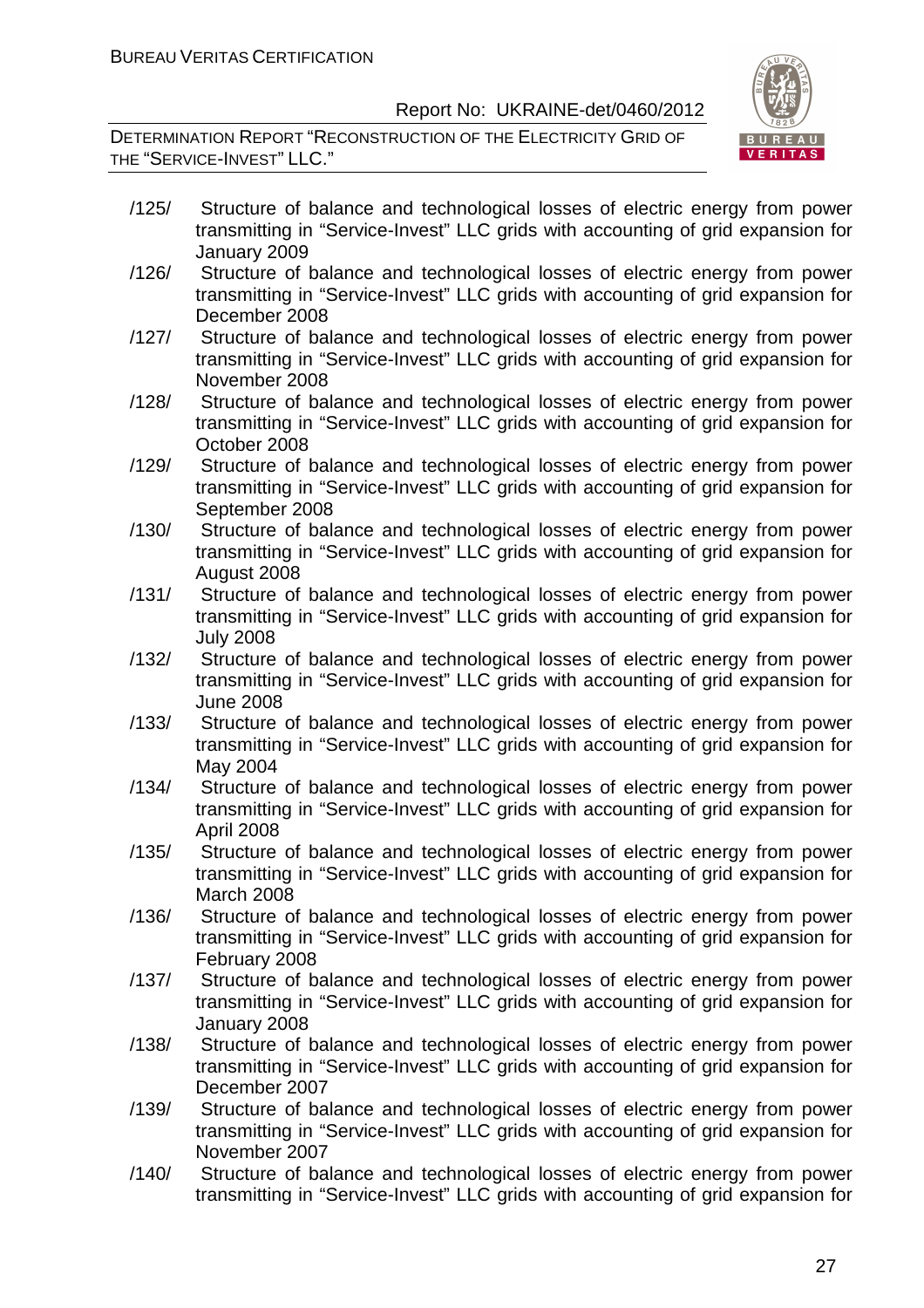DETERMINATION REPORT "RECONSTRUCTION OF THE ELECTRICITY GRID OF THE "SERVICE-INVEST" LLC."



October 2007

- /141/ Structure of balance and technological losses of electric energy from power transmitting in "Service-Invest" LLC grids with accounting of grid expansion for September 2007
- /142/ Structure of balance and technological losses of electric energy from power transmitting in "Service-Invest" LLC grids with accounting of grid expansion for August 2007
- /143/ Structure of balance and technological losses of electric energy from power transmitting in "Service-Invest" LLC grids with accounting of grid expansion for July 2007
- /144/ Structure of balance and technological losses of electric energy from power transmitting in "Service-Invest" LLC grids with accounting of grid expansion for June 2007
- /145/ Structure of balance and technological losses of electric energy from power transmitting in "Service-Invest" LLC grids with accounting of grid expansion for May 2007
- /146/ Structure of balance and technological losses of electric energy from power transmitting in "Service-Invest" LLC grids with accounting of grid expansion for April 2004
- /147/ Structure of balance and technological losses of electric energy from power transmitting in "Service-Invest" LLC grids with accounting of grid expansion for March 2007
- /148/ Structure of balance and technological losses of electric energy from power transmitting in "Service-Invest" LLC grids with accounting of grid expansion for February 2007
- /149/ Structure of balance and technological losses of electric energy from power transmitting in "Service-Invest" LLC grids with accounting of grid expansion for January 2007
- /150/ Structure of balance and technological losses of electric energy from power transmitting in "Service-Invest" LLC grids with accounting of grid expansion for December 2006
- /151/ Structure of balance and technological losses of electric energy from power transmitting in "Service-Invest" LLC grids with accounting of grid expansion for November 2006
- /152/ Structure of balance and technological losses of electric energy from power transmitting in "Service-Invest" LLC grids with accounting of grid expansion for October 2006
- /153/ Structure of balance and technological losses of electric energy from power transmitting in "Service-Invest" LLC grids with accounting of grid expansion for September 2006
- /154/ Structure of balance and technological losses of electric energy from power transmitting in "Service-Invest" LLC grids with accounting of grid expansion for August 2006
- /155/ Structure of balance and technological losses of electric energy from power transmitting in "Service-Invest" LLC grids with accounting of grid expansion for July 2006
- /156/ Structure of balance and technological losses of electric energy from power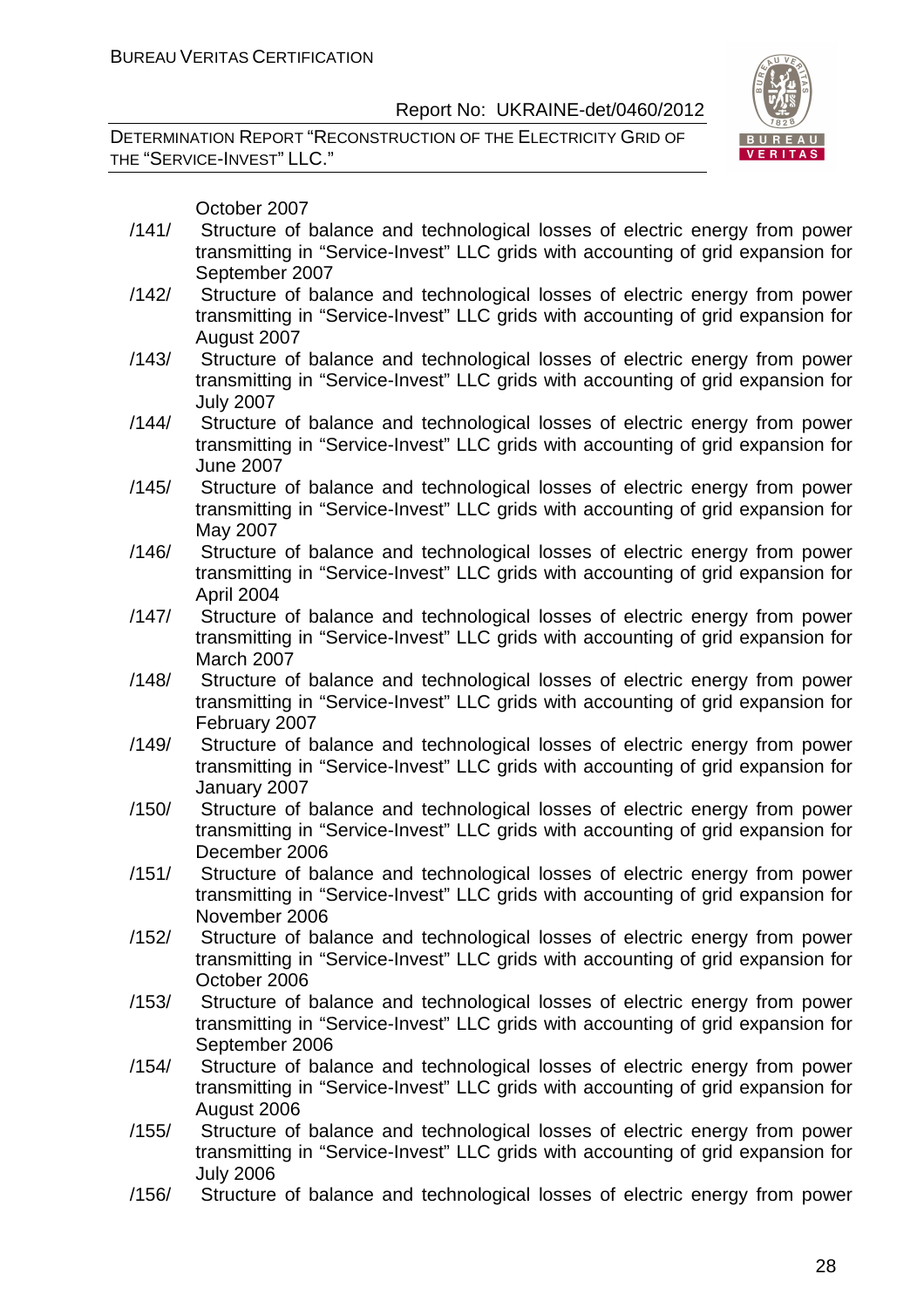DETERMINATION REPORT "RECONSTRUCTION OF THE ELECTRICITY GRID OF THE "SERVICE-INVEST" LLC."



transmitting in "Service-Invest" LLC grids with accounting of grid expansion for June 2006

- /157/ Structure of balance and technological losses of electric energy from power transmitting in "Service-Invest" LLC grids with accounting of grid expansion for May 2006
- /158/ Structure of balance and technological losses of electric energy from power transmitting in "Service-Invest" LLC grids with accounting of grid expansion for April 2006
- /159/ Structure of balance and technological losses of electric energy from power transmitting in "Service-Invest" LLC grids with accounting of grid expansion for March 2006
- /160/ Structure of balance and technological losses of electric energy from power transmitting in "Service-Invest" LLC grids with accounting of grid expansion for February 2006
- /161/ Structure of balance and technological losses of electric energy from power transmitting in "Service-Invest" LLC grids with accounting of grid expansion for January 2006
- /162/ Structure of balance and technological losses of electric energy from power transmitting in "Service-Invest" LLC grids with accounting of grid expansion for December 2005
- /163/ Structure of balance and technological losses of electric energy from power transmitting in "Service-Invest" LLC grids with accounting of grid expansion for November 2005
- /164/ Structure of balance and technological losses of electric energy from power transmitting in "Service-Invest" LLC grids with accounting of grid expansion for October 2005
- /165/ Structure of balance and technological losses of electric energy from power transmitting in "Service-Invest" LLC grids with accounting of grid expansion for September 2005
- /166/ Structure of balance and technological losses of electric energy from power transmitting in "Service-Invest" LLC grids with accounting of grid expansion for August 2005
- /167/ Structure of balance and technological losses of electric energy from power transmitting in "Service-Invest" LLC grids with accounting of grid expansion for July 2005
- /168/ Structure of balance and technological losses of electric energy from power transmitting in "Service-Invest" LLC grids with accounting of grid expansion for June 2004
- /169/ Structure of balance and technological losses of electric energy from power transmitting in "Service-Invest" LLC grids with accounting of grid expansion for May 2005
- /170/ Structure of balance and technological losses of electric energy from power transmitting in "Service-Invest" LLC grids with accounting of grid expansion for April 2005
- /171/ Structure of balance and technological losses of electric energy from power transmitting in "Service-Invest" LLC grids with accounting of grid expansion for March 2005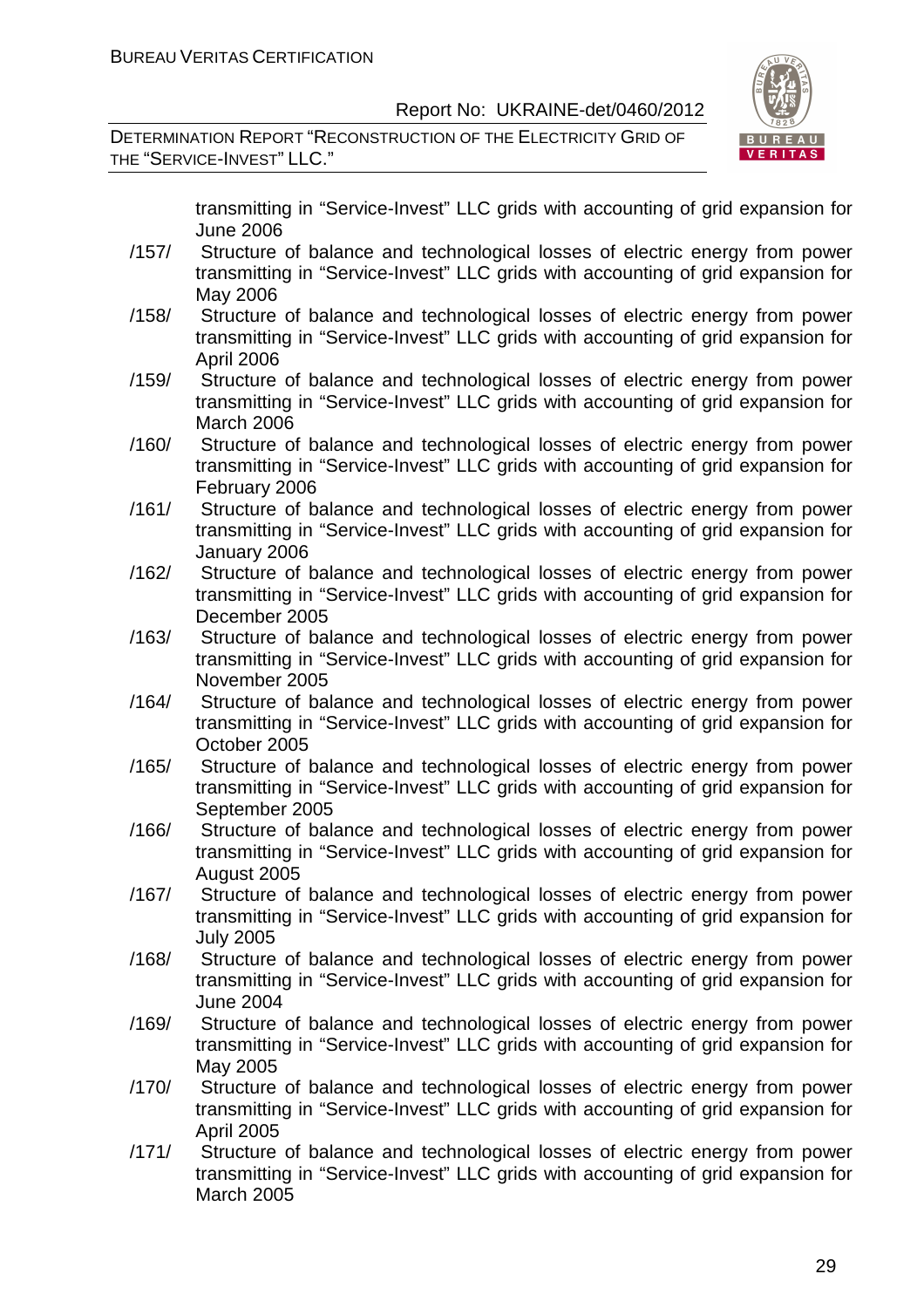

- /172/ Structure of balance and technological losses of electric energy from power transmitting in "Service-Invest" LLC grids with accounting of grid expansion for February 2005
- /173/ Structure of balance and technological losses of electric energy from power transmitting in "Service-Invest" LLC grids with accounting of grid expansion for January 2005
- /174/ Agreement #10086000 dated 30/04/2004 on electric energy supply between Service-Invest LLC and "Donetsk metal-rolling plant" JSC
- /175/ Bill #32/1008600 "Donetsk metal-rolling plant" JSC on electricity supply on March 2012
- /176/ Bill #32/1008600 "Donetsk metal-rolling plant" JSC on electricity supply on April 2012
- /177/ Transformer TDN-16000 (TR #1) of substation Pivnichna-110 losses calculation for March 2012
- /178/ Transformer TDN-16000 (TR #2) of substation Pivnichna-110 losses calculation for March 2012
- /179/ Transformer TSN-100 (TSN #1) of substation Pivnichna-110 losses calculation for March 2012
- /180/ Statement on power meters readings for JSC "Donetsk metal-rolling plant" December 2011
- /181/ Bill #32/10026017 for electric energy consumed by Stock Company Production Association "KONTI" March 2012
- /182/ Advanced bill #32/10026017/Av "Konti" JSC on electricity consume on May 2012
- /183/ Planned bill #32/10026017/p "Konti" JSC on electricity consumed on March 2012
- /184/ Agreement # 1 0026 017 dated 03/10/2008 on electric energy supply between Service-Invest LLC and "KONTI" JSC
- /185/ List of consumers power metering equipment and JSC "Konti" electricity consumed calculation scheme
- /186/ List of consumers power metering equipment and JSC "Donetsk metal-rolling plant" electricity consumed calculation scheme
- /187/ List of consumers power metering equipment and JSC "Nord" electricity consumed calculation scheme
- /188/ Agreement # 1 0020 000 dated 01/06/2004 on electric energy supply between Service-Invest LLC and "Nord" JSC
- /189/ List of consumers power metering equipment and JSC "Nord" electricity consumed calculation scheme
- /190/ Planned bill #32/1 002 000/1p "Nord" JSC on electricity consumed on April 2012
- /191/ Advanced bill #32/1 002 000 "Nord" JSC on electricity consumed on March 2012
- /192/ Bill # 32/1 002 000 for reactive power flow on "Nord" JSC March 2012
- /193/ Pay calculation of reactive power flow on "Nord" JSC March 2012
- /194/ Description of energy consumption by metering points on bill #32/1 002 000 March 2012
- /195/ Annex to Agreement #32/1 002 000 Acceptance-transmittance act on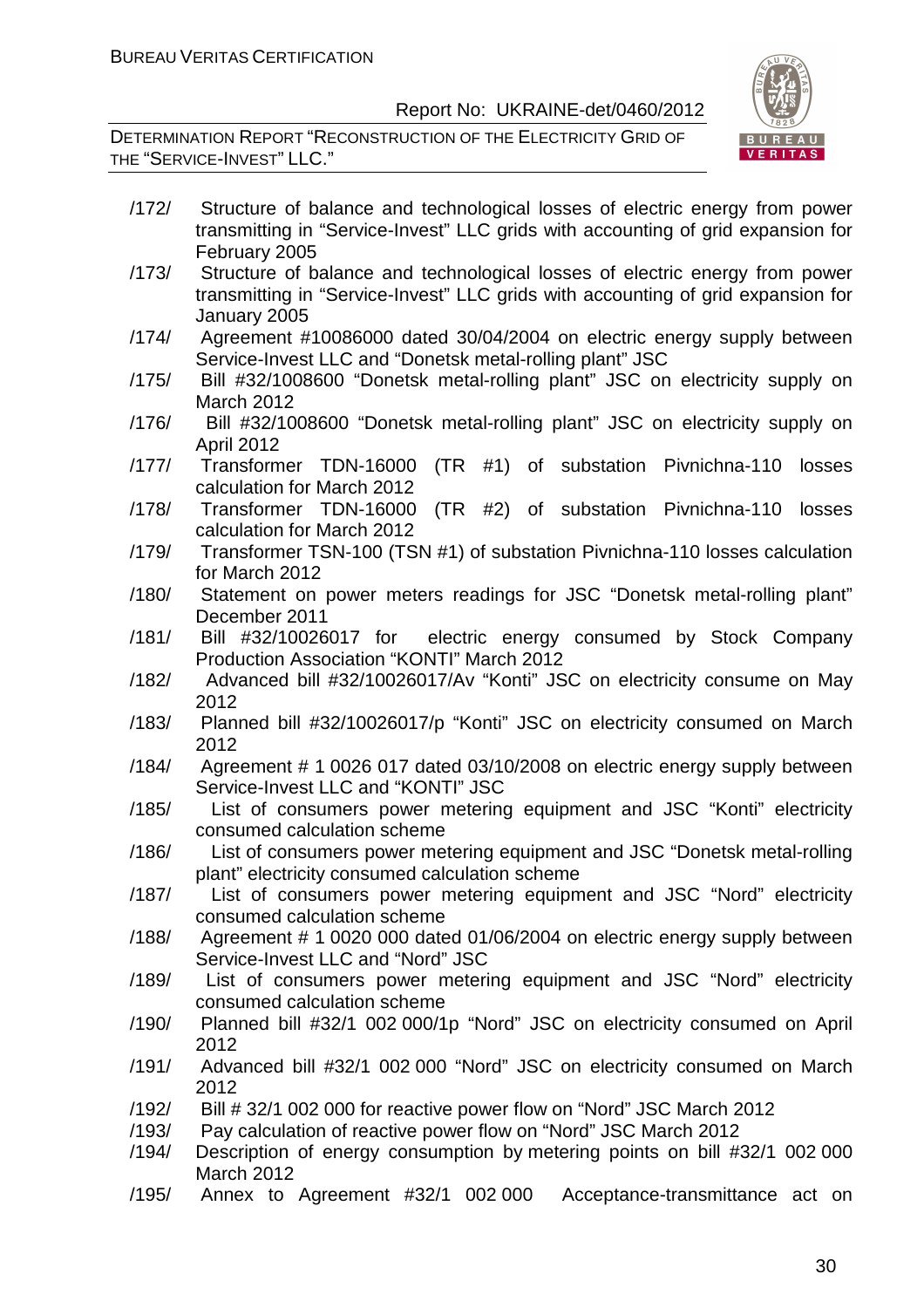

|       | measuring unit "KZK" Kramatorsk town, March 2012                              |
|-------|-------------------------------------------------------------------------------|
| /196/ | Annex to Agreement #32/1 002 000 Acceptance-transmittance act on              |
|       | measuring unit "Nord" JSC March 2012                                          |
| /197/ | "Service-Invest" LLC commercial power meter planned calibration and           |
|       | replacement due to state calibration interval finishing schedule on 2012 year |
| /198/ | Statement #845 dated 11/10/2006 on power meters replacement on substation     |
|       | Pivnichna 110 KV                                                              |
| /199/ | Statement #832 dated 06/10/2006 on power meters replacement on substation     |
|       | Elenivka 35 KV                                                                |
| /200/ | Statement #831 dated 06/10/2006 on power meters replacement on substation     |
|       | Elenivka 35 KV                                                                |
| /201/ | Statement #812 dated 26/09/2006 on power meters replacement                   |
| /202/ | Statement #654 dated 17/10/2005 on power meters replacement on substation     |
|       | Iverska 110/35/6 KV                                                           |
| /203/ | Statement #47/665 dated 20/10/2005 on power meters replacement on             |
|       | substation Vuhlehirska TES                                                    |
| /204/ | Transformer TDTN-40000/110U1 substation Donetska                              |
| /205/ | Out of service transformer, substation Donetska                               |
| /206/ | Transformer TDTN-40000/110U1 substation Donetska                              |
| /207/ | Siemens insulation switch with sulfur hexafluoride insulation                 |
| /208/ | Voltage transformers with sulfur hexafluoride insulation<br>on substation     |
|       | Donetska                                                                      |
| /209/ | Siemens insulation switch with sulfur hexafluoride insulation                 |
| /210/ | Supporting polymeric insulator                                                |
| /211/ | Power meter Elster-Metronica EA05RALX-P4B-4 #01 073 858 connection DMZ        |
|       | #2                                                                            |
| /212/ | Elster-Metronica EA05RAL-P4B-4 #01 128 701<br>connection<br>Power meter       |
|       | ShOMV-110                                                                     |
| /213/ | Power meter Elster-Metronica EA05RALX-P4B-4 #01 073 852 connection            |
|       | $DMZ$ #1                                                                      |
| /214/ | Power meter Elster-Metronica EA05RAL-P4B-4 #01 074 806 connection T-          |
|       | 3 110 KV                                                                      |
| /215/ | Power meter Elster-Metronica EA05RAL-P4B-4 #01 088 037 connection T-          |
|       | 2 110 KV                                                                      |
| /216/ | Power meter Elster-Metronica EA05RAL-P4B-4 #01 073 871 connection T-          |
|       | 1 110 KV                                                                      |
| /217/ | 110 KV accounting power meter board #24                                       |
| /218/ | Power meter Elster-Metronica EA05RAL-P4B-4 #01 043 300 connection             |
|       | Chaykino-1 110 KV                                                             |
| /219/ | Power meter Elster-Metronica EA05RAL-P4B-4 #01 088 040 connection             |
|       | Chaykino-2 110 KV                                                             |
| /220/ | Power meter Elster-Metronica EA05RAL-P4B-4 #01 073 854 connection             |
|       | Chaykino-3 110 KV                                                             |
| /221/ | Power meter Elster-Metronica EA05RAL-P4B-4 #01 128 703                        |
| /222/ | Power meter Elster-Metronica EA05RAL-P4B-4 #01 146 209                        |
| /223/ | Power meter Elster-Metronica EA05RAL-P4B-4 #01 146 244                        |
| /224/ | 110 KV accounting power meter board #25                                       |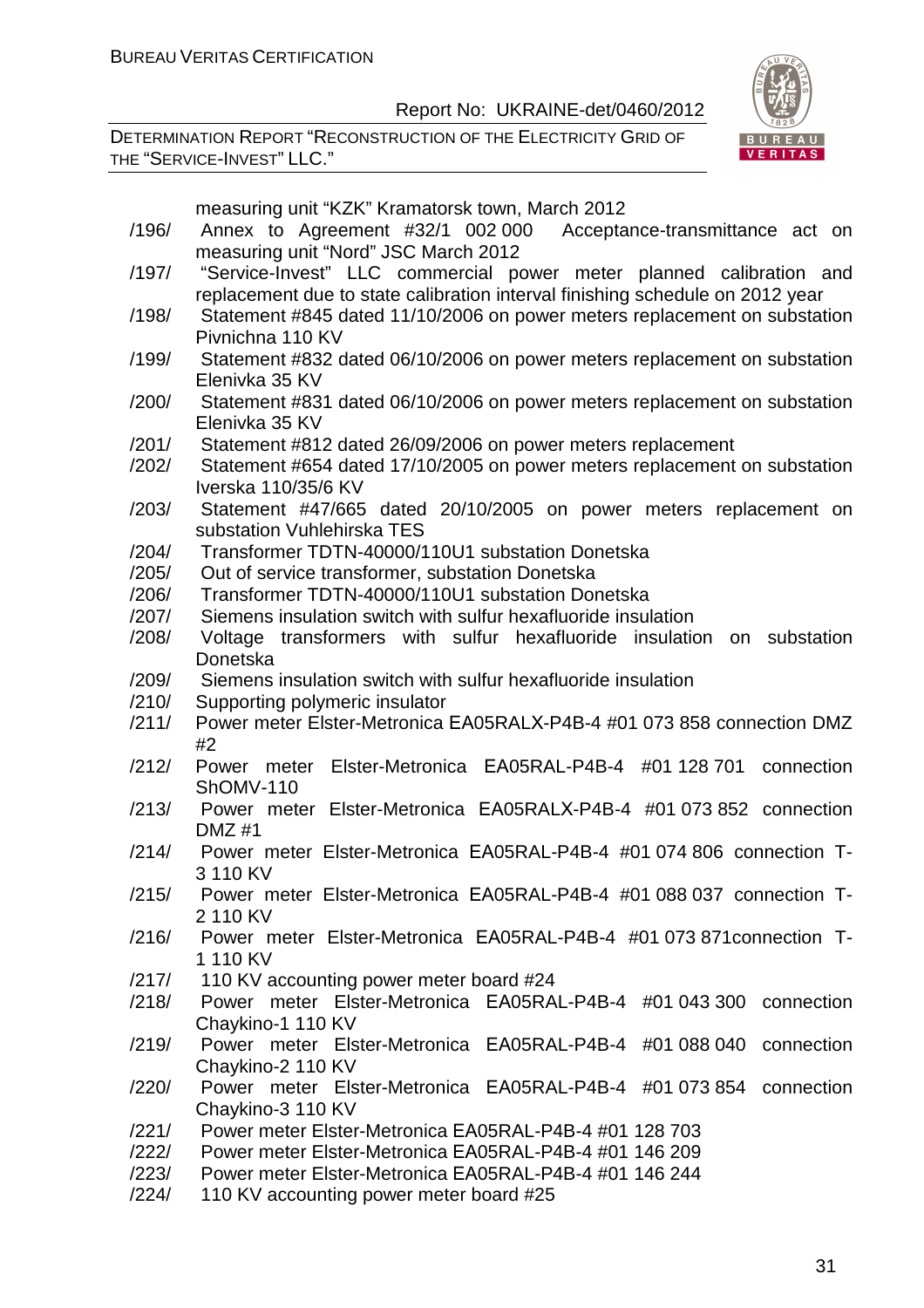

| /225/ | Power meter Elster-Metronica EA05RALX-P4B-4 #01 073 849 connection     |
|-------|------------------------------------------------------------------------|
|       | Uholschik 110 KV                                                       |
| /226/ | Power meter EA05RALX-P4B-4 #01 076 243 connection Kalmiuska-2 110 KV   |
| /227/ | Power meter Elster-Metronica EA05RALX-P4B-4 #01 082 978 connection     |
|       | Kalmiuska-1 110 KV                                                     |
| /228/ | Power meter Elster-Metronica EA05RAL-P4B-4 #01 096 889                 |
| /229/ | Power meter Elster-Metronica EA05RAL-P4B-4 #01 128 734                 |
| /230/ | Power meter Elster-Metronica EA05RAL-P4B-4 #01 125 311                 |
| /231/ | 35 KV accounting power meter board #27                                 |
| /232/ | Power meter Elster-Metronica EA05RALX-P4B-4 #01 057 295 connection     |
|       | Transformer-1                                                          |
| /233/ | Power meter Elster-Metronica EA05RALX-P4B-4 #01 043 303 connection     |
|       | Transformer-2                                                          |
| /234/ | Elster-Metronica EA05RALX-P4B-4 #01 083 012 connection<br>Power meter  |
|       | Transformer-3                                                          |
| /235/ | Power meter Elster-Metronica EA05RALX-P4B-4 #01 043 304 connection     |
|       | Chulkovka-2                                                            |
| /236/ | Power meter Elster-Metronica EA05RALX-P4B-4 #01 076 237 connection     |
|       | <b>GKNS</b>                                                            |
| /237/ | Power meter Elster-Metronica EA05RALX-P4B-4 #01 073 884 connection     |
|       | Donetska-2 35KV                                                        |
| /238/ | Power meter Elster-Metronica EA05RALX-P4B-4 #01 073 880 connection     |
|       | Donetska-1 35KV                                                        |
| /239/ | Power meter Elster-Metronica EA05RALX-P4B-4 #01 082 995 connection     |
|       | KONTI 35KV                                                             |
| /240/ | Power meter Лічильник Elster-Metronica EA05RALX-P4B-4 #01 076 226      |
|       | connection Vidrodzhennya 35 KV                                         |
| /241/ | 6 KV accounting power meter board #29                                  |
| /242/ | Power meter Elster-Metronica EA05RALX-P4B-4 #01 136 263 connection     |
|       | Transformer-1 6 KV                                                     |
| /243/ | Power meter Elster-Metronica EA05RALX-P4B-4 #01 136 074 connection     |
|       | Transformer-2 6 KV                                                     |
| /244/ | Power meter Elster-Metronica EA05RALX-P4B-4 #01 136 154 connection     |
|       | Transformer-3 6 KV                                                     |
| /245/ | Power meter Elster-Metronica EA05RALX-P4B-4 #01 146 155 connection     |
|       | EMK 6 KV                                                               |
| /246/ | Power meter Elster-Metronica EA05RAL-P4B-4 #01 125 306 connection      |
|       | Orbita-2 6 KV                                                          |
| /247/ | Power meter Elster-Metronica EA05RAL-P4B-4 #01 125 368 connection      |
|       | Orbita-1 6 KV                                                          |
| /248/ | Power meter Elster-Metronica EA05RALX-P4B-4 #01 128 565 connection RP- |
|       | 22 #2 6 KV                                                             |
| /249/ | Power meter Elster-Metronica EA05RALX-P4B-4 #01 096 807 connection RP- |
|       | 22 #1 6 KV                                                             |
| /250/ | Power meter Elster-Metronica EA05RALX-P4B-4 #01 125 353 connection TP- |
|       | 2008 6 KV                                                              |
| /251/ | Power meter Elster-Metronica EA05RALX-P4B-4 #01 125 400 connection RP- |
|       |                                                                        |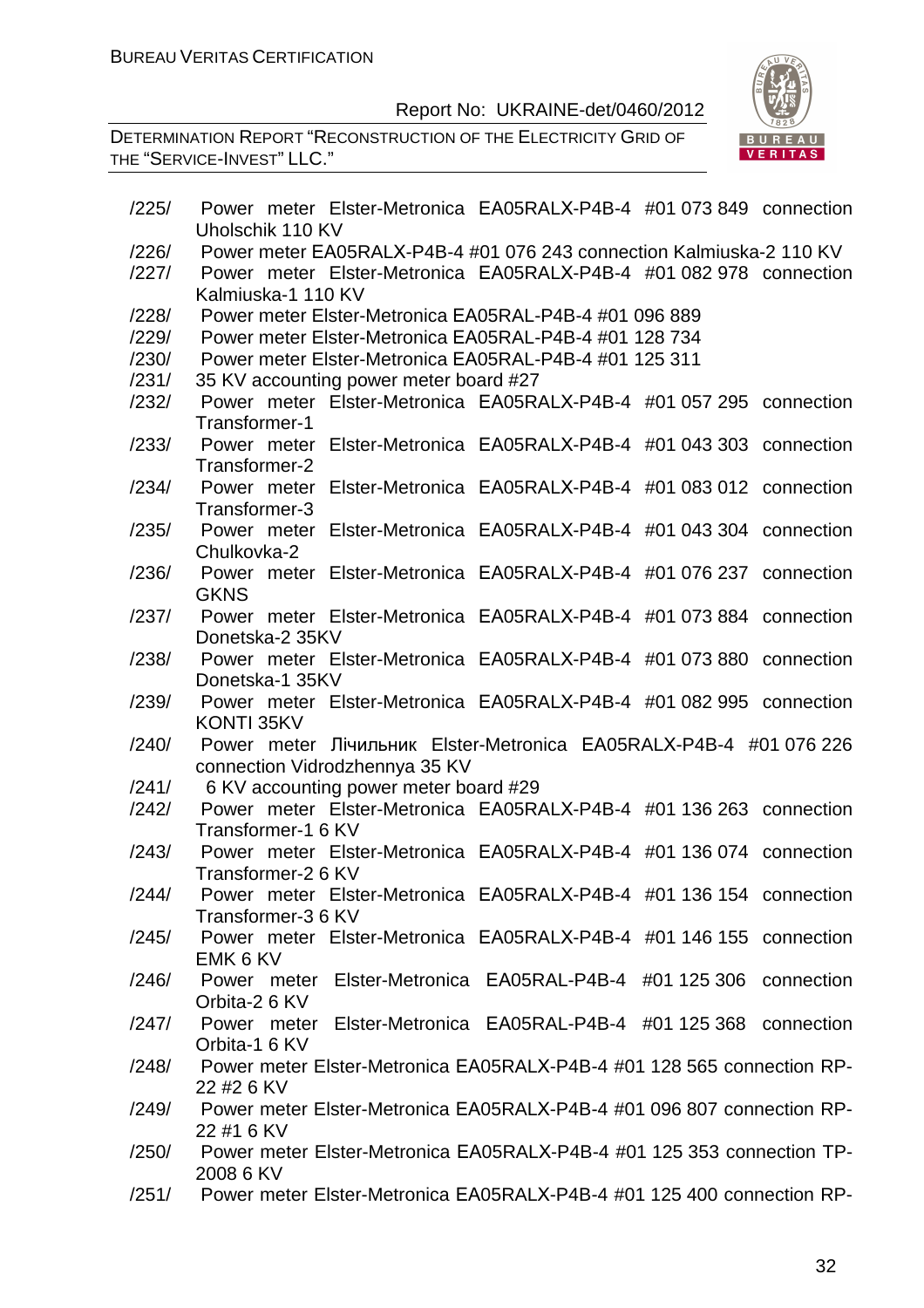DETERMINATION REPORT "RECONSTRUCTION OF THE ELECTRICITY GRID OF THE "SERVICE-INVEST" LLC."



11 6 KV

- /252/ Power meter ЕА05RALХ-P4B-4 # 01 096 857 connection RP-22 #2 6 KV
- /253/ Power meter Elster-Metronica ЕА05RALХ-P4B-4 #01 128 629 connection RP-22 #3 6 KV
- /254/ Power meter Elster-Metronica ЕА05RALХ-P4B-4 #01 128 645 connection TSN #3 6 KV
- /255/ Power meter Elster-Metronica ЕА05RALХ-P4B-4 #01 096 803 connection ZIM 6 KV
- /256/ Power meter Elster-Metronica ЕА05RALХ-P4B-4 #01 096 907 connection TP-5770 #1 6 KV
- /257/ Power meter Elster-Metronica ЕА05RALХ-P4B-4 #01 146 139 connection LKU 6 KV
- /258/ Sulfur hexafluoride leakage detector
- /259/ Power meter Elster-Metronica ЕА05RALХ-P4B-4 № 01 128 548 connection N. Mushketovo #1 6 KV
- /260/ Power meter Elster-Metronica ЕА05RALХ-P4B-4 № 01 128 546 connection N. Mushketovo #2 6 KV
- /261/ Power meter Elster-Metronica ЕА05RAL-P4B-4 № 01 125 357 connection connection TTU-24 #2 6 KV
- /262/ Power meter Elster-Metronica ЕА05RAL-P4B-4 № 01 125 349 connection TTU-24 #1 6 KV
- /263/ Power meter Elster-Metronica ЕА05RAL-P4B-4 № 01 125 373 connection STP-18 #1 6 KV
- /264/ Power meter Elster-Metronica ЕА05RAL-P4B-4 № 01 096 869 connection STP-18 #2 6 KV
- /265/ Transmitting line tower with old porcelain insulators
- /266/ New insulators
- /267/ Transformer #3 substation Vidrodzhennya
- /268/ Transformer #1 substation Vidrodzhennya
- /269/ Transformer #2 substation Vidrodzhennya
- /270/ Disconnecting switch 6 KV on new polymeric supporting insulators
- /271/ Voltage transformers
- /272/ SF6 breaker 110 KV transmitting line Smolyanka-DMZ
- /273/ Power meter Elster-Metronica ЕА05RALХ-P4B-4 #01 096 769
- /274/ Power meter Elster-Metronica ЕА05RAL-P4B-4 #01 083 010 connection Khimzavod #4 6 KV
- /275/ Power meter Elster-Metronica ЕА05RAL-P4B-4 #01 082 980 connection Khimzavod #2 6 KV
- /276/ Power meter Elster-Metronica ЕА05RAL-P4B-4 #01 125 525
- /277/ Power meter Elster-Metronica ЕА05RAL-P4B-4 #01 128 711 connection Mahma #2 6 KV
- /278/ Power meter Elster-Metronica ЕА05RAL-P4B-4 #01 136 153 connection Transformator#3 6 KV
- /279/ Power meter Elster-Metronica ЕА05RAL-P4B-4 #01 128 720
- /280/ Power meter ЕА05RAL-P4B-4 #01 128 713
- /281/ Power meter ЕА05RAL-P4B-4 #01 128 582 connection RP #1 6 KV
- /282/ Power meter ЕА05RAL-P4B-4 #01 096 767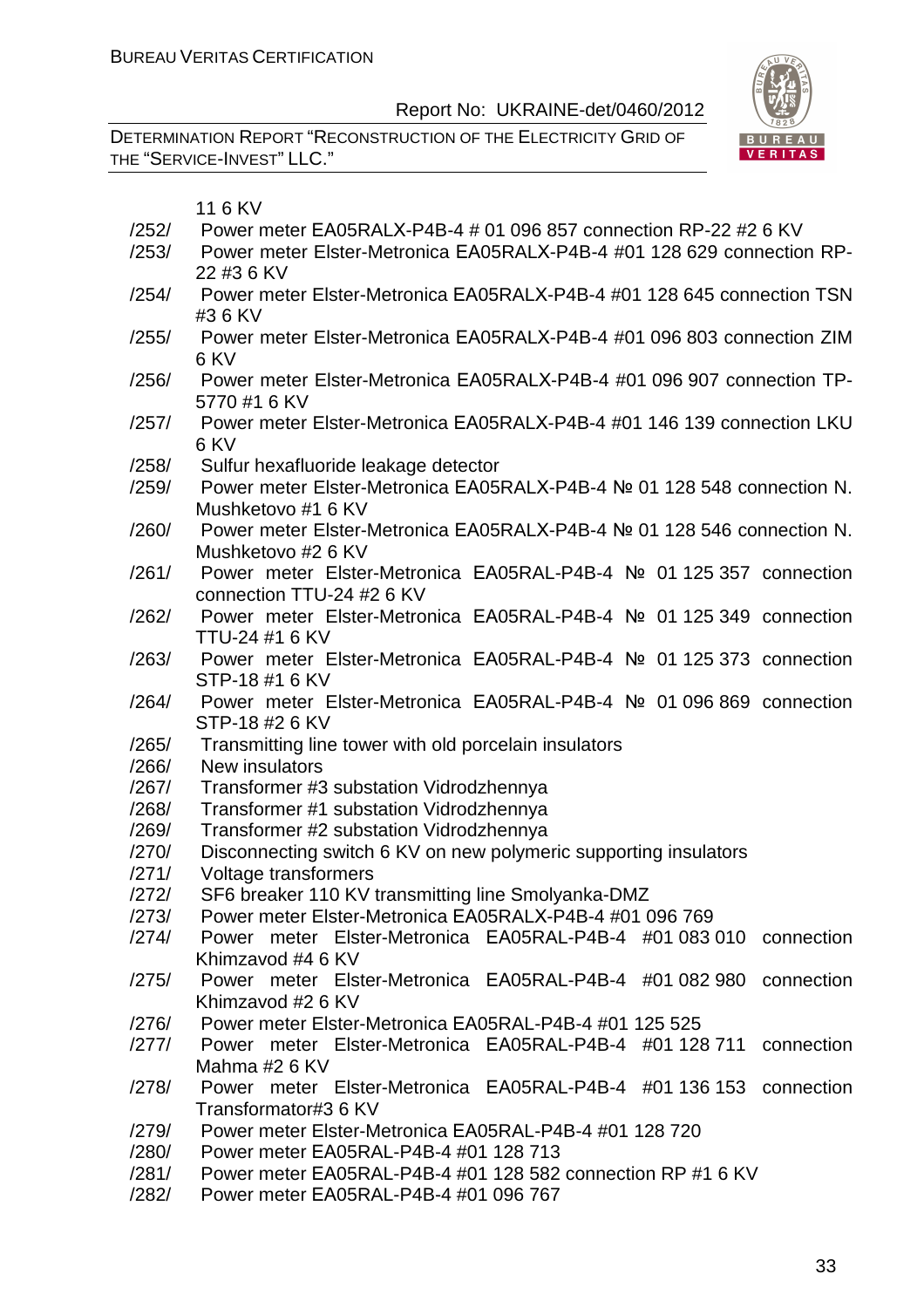

| /283/ | Power meter EA05RAL-P4B-4 #01 128 524                                                   |
|-------|-----------------------------------------------------------------------------------------|
| /284/ | Power meter Elster-Metronica EA05RAL-P4B-4 #01 088 033 connection                       |
|       | Khimzavod #3 6 KV                                                                       |
| /285/ | Power meter EA05RAL-P4B-4 #01 128 724 connection RP #2 6 KV                             |
| /286/ | Power meter Elster-Metronica EA05RAL-P4B-4 #01 088 038 connection                       |
|       | Khimzavod #5-6 6 KV                                                                     |
| /287/ | Power meter Elster-Metronica EA05RAL-P4B-4 #01 125 335 connection                       |
|       | TP5421 bus#4 6 KV                                                                       |
| /288/ | Power meter Elster-Metronica EA05RALX-P4B-4 #01 096 773 connection                      |
|       | <b>TP#3 6 KV</b>                                                                        |
| /289/ | Power meter connection EA05RAL-P4B-4 #01 125 356 Mahma #1 6 KV                          |
| /290/ | Power meter Elster-Metronica EA05RALX-P4B-4 #01 088 042 connection                      |
|       | Khimzavod #6 6 KV                                                                       |
| /291/ | 35 KV accounting power meter board #2                                                   |
| /292/ | Power meter Elster-Metronica EA05RALX-P4B-4 #01 088 03 connection                       |
|       | Shakhta-29 35 KV                                                                        |
| /293/ | Power meter Elster-Metronica EA05RALX-P4B-4 #01 076 227 connection                      |
|       | Shakhta-17 35 KV                                                                        |
| /294/ | Power meter Elster-Metronica EA05RALX-P4B-4 #01 076 227 connection                      |
|       | Smolyanka                                                                               |
| /295/ | Power meter Elster-Metronica EA05RALX-P4B-4 #01 076 238 connection                      |
|       | Transformer-3 35 KV                                                                     |
| /296/ | Power meter Elster-Metronica EA05RALX-P4B-4 #01 076 216 connection                      |
| /297/ | Transformer-2 35 KV<br>Power meter Elster-Metronica EA05RALX-P4B-4 #01 136 2 connection |
|       | Donetska 35 KV                                                                          |
| /298/ | Power meter Elster-Metronica EA05RALX-P4B-4 #01 136 270 connection                      |
|       | KONTI 35 KV                                                                             |
| /299/ | Power meter Elster-Metronica EA05RALX-P4B-4 #01 088 036 connection                      |
|       | Transformer-1 35 KV                                                                     |
| /300/ | Power meter Elster-Metronica EA05RALX-P4B-4 #01 096 910 connection                      |
|       | Transformer-2 6 KV                                                                      |
| /301/ | Power meter Elster-Metronica EA05RALX-P4B-4 #01 096 841 connection                      |
|       | Transformer-1 6 KV                                                                      |
| /302/ | Power meter Elster-Metronica EA05RALX-P4B-4 #01 096 861<br>connection                   |
|       | Smolyanka-Metalurhichna 110 KV                                                          |
| /303/ | Power<br>meter<br>Elster-Metronica<br>A1805RALQ-P4GB-DW-4<br>#01 186 368                |
|       | connection Smolyanka-DMZ 110 KV                                                         |
| /304/ | 6 KV input buses control box #7                                                         |
| /305/ | Power meter Elster-Metronica A1805RALQ-P4GB-DW-4 #01 230 866                            |
| /306/ | Power meter Elster-Metronica A1805RALQ-P4GB-DW-4 #01 230 868                            |
| /307/ | Power meter Elster-Metronica A1805RALQ-P4GB-DW-4 #01 230 869                            |
| /308/ | Power meter Elster-Metronica A1805RALQ-P4GB-DW-4 #01 230 870                            |
| /309/ | Power meter Elster-Metronica A1805RALQ-P4GB-DW-4 #01 223 423 Rezerv                     |
| /310/ | Power meter Elster-Metronica A1805RALQ-P4GB-DW-4 #01 223 443 Rezerv                     |
| /311/ | Elster-Metronica A1805RALQ-P4GB-DW-4<br>#05 016 184<br>meter<br>Power                   |
|       | connection TSN-2                                                                        |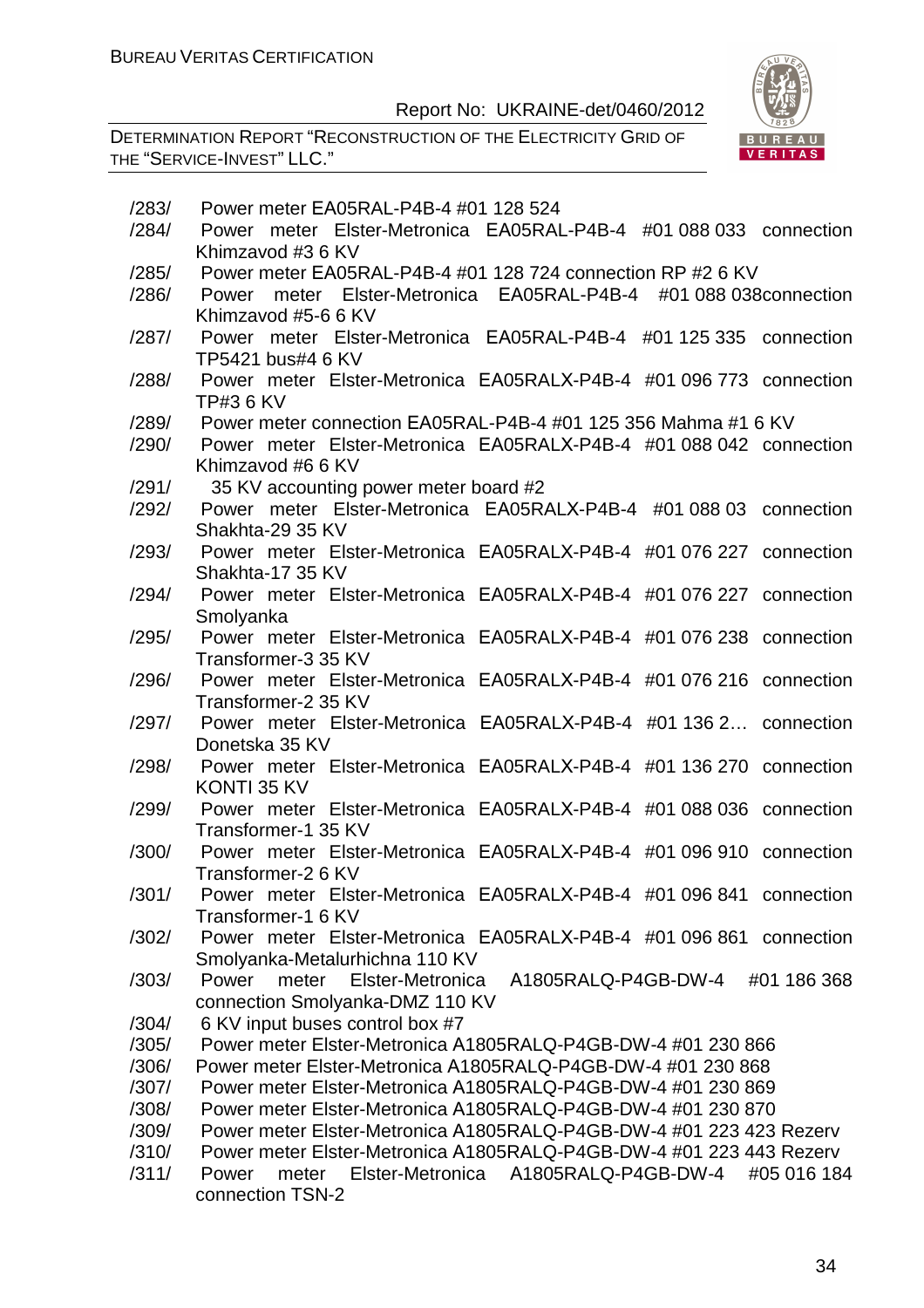

- /312/ Power meter Elster-Metronica А1805RALQ-P4GB-DW-4 #01 223 424 Rezerv /313/ Power meter Elster-Metronica А1805RALQ-P4GB-DW-4 #01 223 415 Rezerv
- /314/ Power meter Elster-Metronica А1805RALQ-P4GB-DW-4 #01 223 426 Rezerv
- /315/ Power meter Elster-Metronica А1805RALQ-P4GB-DW-4 #01 223 419 Rezerv
- /316/ Power meter Elster-Metronica А1805RALQ-P4GB-DW-4 #01 223 434 Rezerv
- /317/ Power meter Elster-Metronica А1805RALQ-P4GB-DW-4 #01 223 440 Rezerv
- /318/ Power meter Elster-Metronica А1805RALQ-P4GB-DW-4 #05 016 185 connection TSN-1
- /319/ Power meter Elster-Metronica А1805RALQ-P4GB-DW-4 #01 223 432 Rezerv
- /320/ Power meter Elster-Metronica А1805RALQ-P4GB-DW-4 #01 223 433 Rezerv
- /321/ Power meter Elster-Metronica А1805RALQ-P4GB-DW-4 #01 223 442 Rezerv
- /322/ SF6 switch, substation Aeroport
- /323/ SF6 insulated switch house 110/35/6 KV, substation Airport
- /324/ SF6 leakage detectors
- /325/ SF6 insulated switch house 110/35/6 KV control box, line Makiivka-Poshtoviy 110 KV
- /326/ Commutation accounting meters on SF6 insulated switchhouse 110/35/6 KV
- /327/ 110 KV bus input in SF6 insulation
- /328/ 6 KV buses
- /329/ Oil insulated transformer 110|6 KV, substation Airport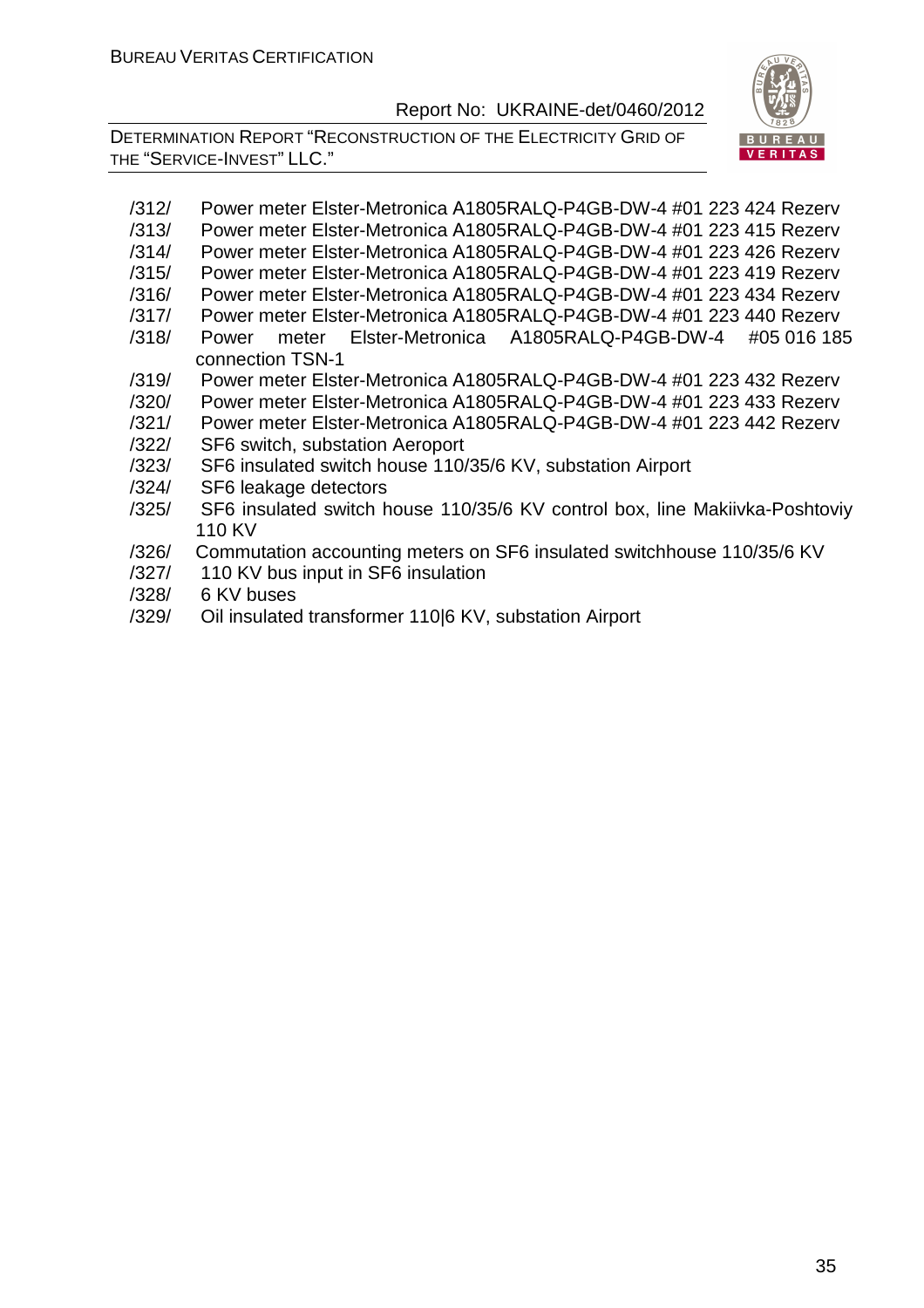DETERMINATION REPORT "RECONSTRUCTION OF THE ELECTRICITY GRID OF THE "SERVICE-INVEST" LLC."



## **Persons interviewed:**

List persons interviewed during the determination or persons that contributed with other information that are not included in the documents listed above.

- /1/ Iryna Protopova acting general director
- /2/ Natalya Ursalenko head of Licensees Relations and Commercial Operations department
- /3/ Natalya Tsyhankova Head of Electric Energy Sailing and realization department
- /4/ Olga Koroleva head of Environmental Safety department
- /5/ Maksim Rohovoy representative of "Elta-Eco" LLc

1. o0o -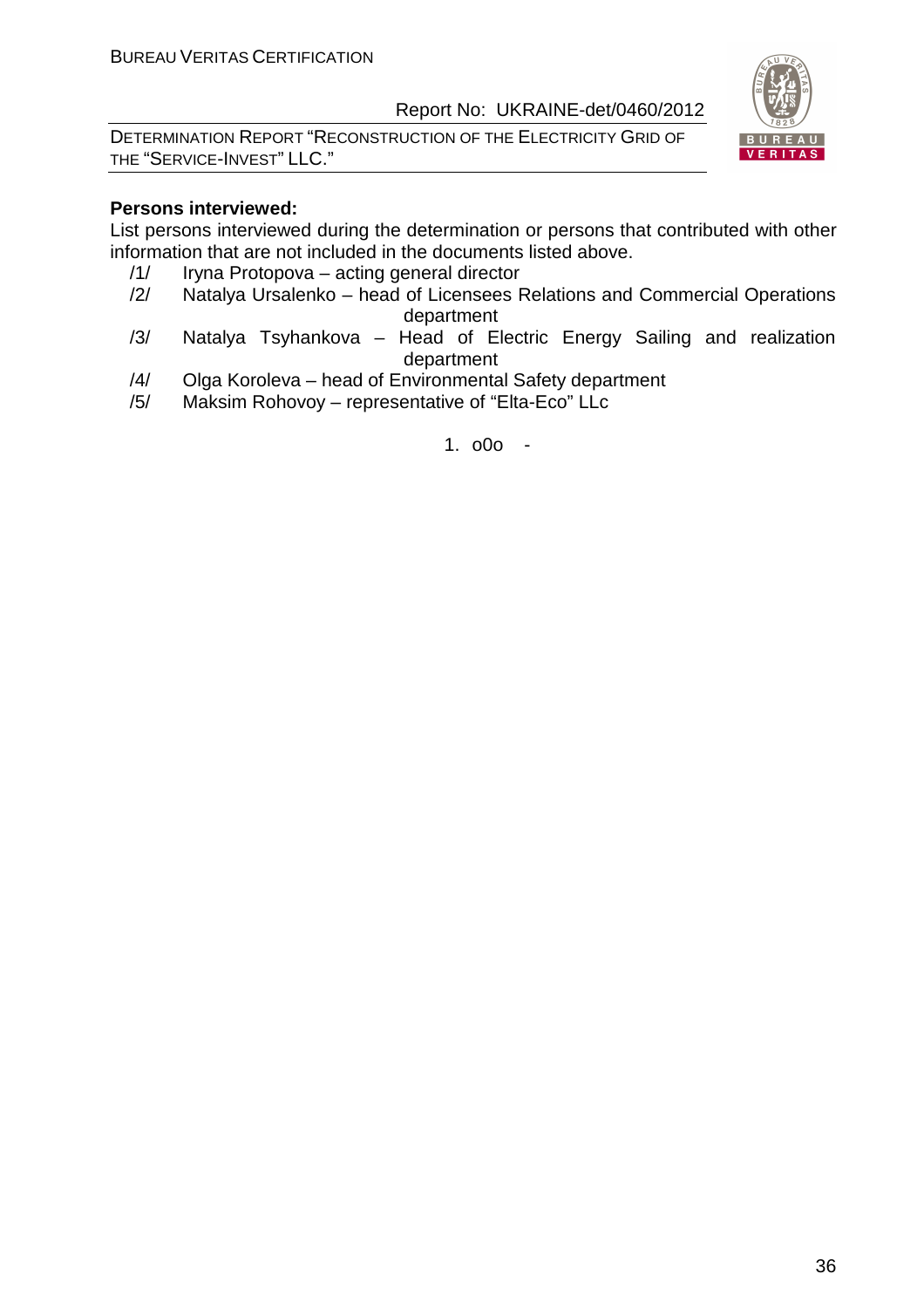DETERMINATION REPORT "RECONSTRUCTION OF THE ELECTRICITY GRID OF THE "SERVICE-INVEST" LLC."



# APPENDIX A: DETERMINATION PROTOCOL

#### **DETERMINATION PROTOCOL**

|                             | Check list for determination, according JOINT IMPLEMENTATION DETERMINATION AND VERIFICATION MANUAL (Version 01)                                                                                                                                                                                             |                                                                                                                                                                                                                                                                                                                                                                                                                            |                  |                  |  |
|-----------------------------|-------------------------------------------------------------------------------------------------------------------------------------------------------------------------------------------------------------------------------------------------------------------------------------------------------------|----------------------------------------------------------------------------------------------------------------------------------------------------------------------------------------------------------------------------------------------------------------------------------------------------------------------------------------------------------------------------------------------------------------------------|------------------|------------------|--|
| <b>DVM</b>                  | <b>Check Item</b>                                                                                                                                                                                                                                                                                           | Initial finding                                                                                                                                                                                                                                                                                                                                                                                                            | <b>Draft</b>     | <b>Final</b>     |  |
| <b>Paragra</b>              |                                                                                                                                                                                                                                                                                                             |                                                                                                                                                                                                                                                                                                                                                                                                                            | <b>Conclusio</b> | <b>Conclusio</b> |  |
| ph                          |                                                                                                                                                                                                                                                                                                             |                                                                                                                                                                                                                                                                                                                                                                                                                            | $\mathsf{n}$     | $\mathsf{n}$     |  |
|                             | <b>General description of the project</b>                                                                                                                                                                                                                                                                   |                                                                                                                                                                                                                                                                                                                                                                                                                            |                  |                  |  |
| <b>Title of the project</b> |                                                                                                                                                                                                                                                                                                             |                                                                                                                                                                                                                                                                                                                                                                                                                            |                  |                  |  |
|                             | Is the title of the project presented?                                                                                                                                                                                                                                                                      | The title of project is "Reconstruction of the<br>Electricity Grid of the "Service-Invest" LLC."                                                                                                                                                                                                                                                                                                                           | <b>OK</b>        | <b>OK</b>        |  |
|                             | Is the sectoral scope to which the<br>project pertains presented?                                                                                                                                                                                                                                           | The sectoral scope is 2 Energy distribution                                                                                                                                                                                                                                                                                                                                                                                | <b>OK</b>        | <b>OK</b>        |  |
|                             | Is the current version number of the<br>document presented?                                                                                                                                                                                                                                                 | The current version number is 1.1                                                                                                                                                                                                                                                                                                                                                                                          | <b>OK</b>        | <b>OK</b>        |  |
|                             | Is the date when the document was<br>completed presented?                                                                                                                                                                                                                                                   | The date when PDD version 1.1 was completed is<br>3/01/2012                                                                                                                                                                                                                                                                                                                                                                | <b>OK</b>        | <b>OK</b>        |  |
|                             | <b>Description of the project</b>                                                                                                                                                                                                                                                                           |                                                                                                                                                                                                                                                                                                                                                                                                                            |                  |                  |  |
|                             | Is the purpose of the project included<br>concise,<br>with<br>a<br>summarizing<br>explanation (max. 1-2 pages) of the:<br>a) Situation existing prior to the starting<br>date of the project;<br>b) Baseline scenario; and<br>c) Project scenario (expected outcome,<br>including a technical description)? | The <i>project scenario</i> foresees implementation the<br>electricity loses reduction measures at the<br>transmission lines of the "Service-Invest" LLC. The<br>electricity loses reduction measures at the<br>transmission lines include the replacement of the<br>power transformers with the installation of the<br>more efficient<br>ones (with the less<br>loses<br>coefficient), the replacement of the depreciated | CAR01            | <b>OK</b>        |  |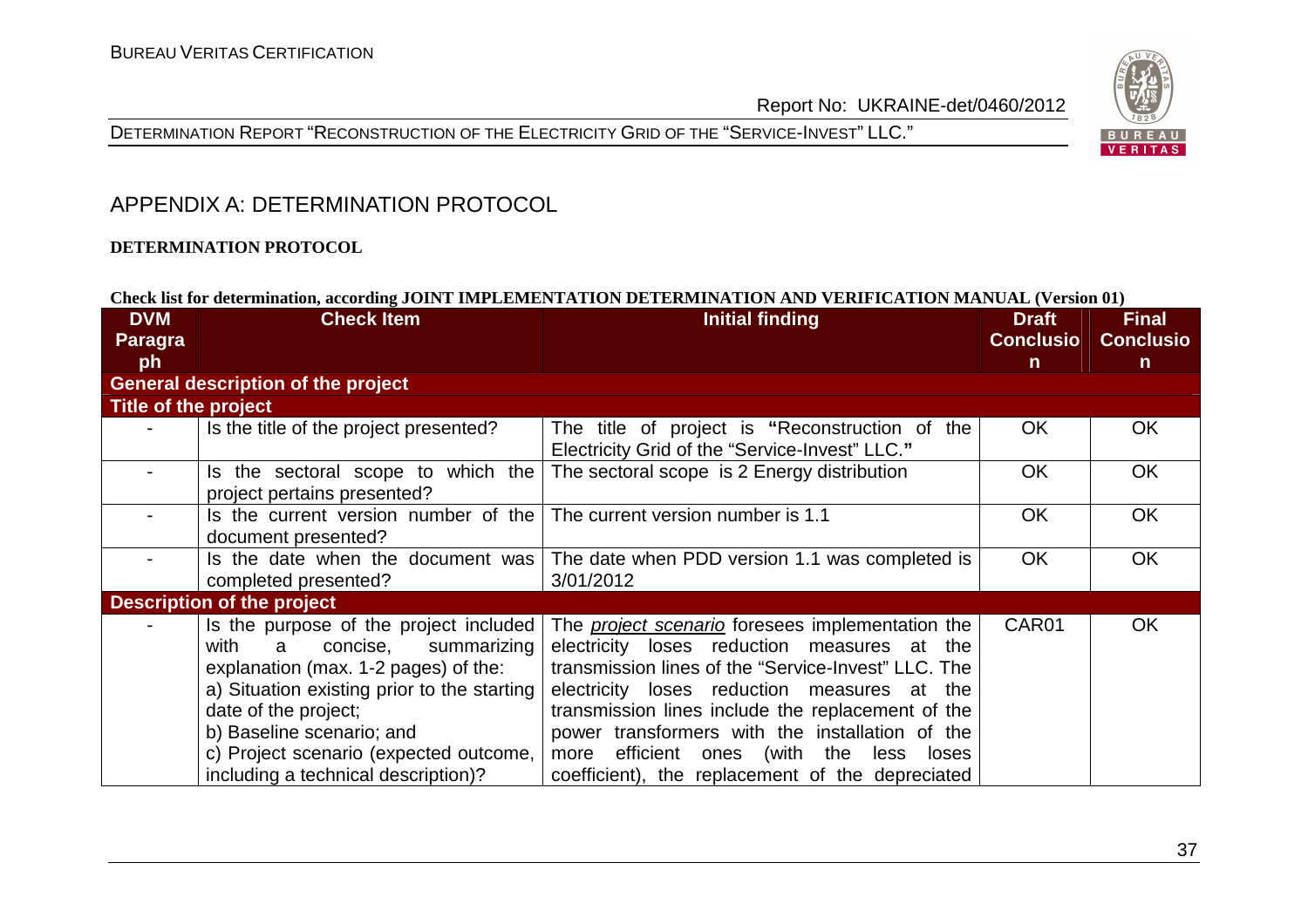

|                                    | DETERMINATION REPORT "RECONSTRUCTION OF THE ELECTRICITY GRID OF THE "SERVICE-INVEST" LLC."<br>BUREAU |                                                                                                                                                                                                                                                                                      |                                                  |                                                  |  |
|------------------------------------|------------------------------------------------------------------------------------------------------|--------------------------------------------------------------------------------------------------------------------------------------------------------------------------------------------------------------------------------------------------------------------------------------|--------------------------------------------------|--------------------------------------------------|--|
| <b>DVM</b><br><b>Paragra</b><br>ph | <b>Check Item</b>                                                                                    | <b>Initial finding</b>                                                                                                                                                                                                                                                               | <b>Draft</b><br><b>Conclusio</b><br>$\mathsf{n}$ | <b>Final</b><br><b>Conclusio</b><br>$\mathsf{n}$ |  |
|                                    |                                                                                                      | and outmoded parts of the transmission lines to<br>their<br>capacity<br>increase<br>and<br>reduce<br>the<br>transportation electricity loses<br>CAR01<br>Please clearly indicate in the section A.2 situation<br>existing before the project implementation and<br>baseline scenario |                                                  |                                                  |  |
|                                    | Is the history of the project (incl. its JI<br>component) briefly summarized?                        | CAR02<br>Please include in the section A.2 short history of<br>the Project including its JI component                                                                                                                                                                                | CAR02                                            | OK                                               |  |
| <b>Project participants</b>        |                                                                                                      |                                                                                                                                                                                                                                                                                      |                                                  |                                                  |  |
|                                    | Are project participants and Party(ies)<br>involved in the project listed?                           | The project participants (Servis Invest Llc, Elta-<br>Eco LLC, Carbon Emission Partnership) are listed<br>in the section A.3                                                                                                                                                         | <b>OK</b>                                        | <b>OK</b>                                        |  |
| $\blacksquare$                     | Is the data of the project participants<br>presented in tabular format?                              | The data of the project participants is presented in<br>a tabular format                                                                                                                                                                                                             | <b>OK</b>                                        | <b>OK</b>                                        |  |
|                                    | Is contact information provided in<br>Annex 1 of the PDD?                                            | The contact information of project participant and<br>project developer is provided in Annex 1 of the<br><b>PDD</b>                                                                                                                                                                  | <b>OK</b>                                        | <b>OK</b>                                        |  |
|                                    | Is it indicated, if it is the case, if the<br>Party involved is a host Party?                        | The Host Party (Ukraine) is not indicated as a<br>Party involved                                                                                                                                                                                                                     | <b>OK</b>                                        | <b>OK</b>                                        |  |
|                                    | <b>Technical description of the project</b>                                                          |                                                                                                                                                                                                                                                                                      |                                                  |                                                  |  |
|                                    | <b>Location of the project</b>                                                                       |                                                                                                                                                                                                                                                                                      |                                                  |                                                  |  |
|                                    | Host Party(ies)                                                                                      | Ukraine                                                                                                                                                                                                                                                                              | <b>OK</b>                                        | <b>OK</b>                                        |  |
|                                    | Region/State/Province etc.                                                                           | Donetsk and Dnipropetrovsk Region                                                                                                                                                                                                                                                    | OK                                               | OK                                               |  |
| $\blacksquare$                     | City/Town/Community etc.                                                                             | The proposed project is implemented on whole                                                                                                                                                                                                                                         | <b>OK</b>                                        | OK                                               |  |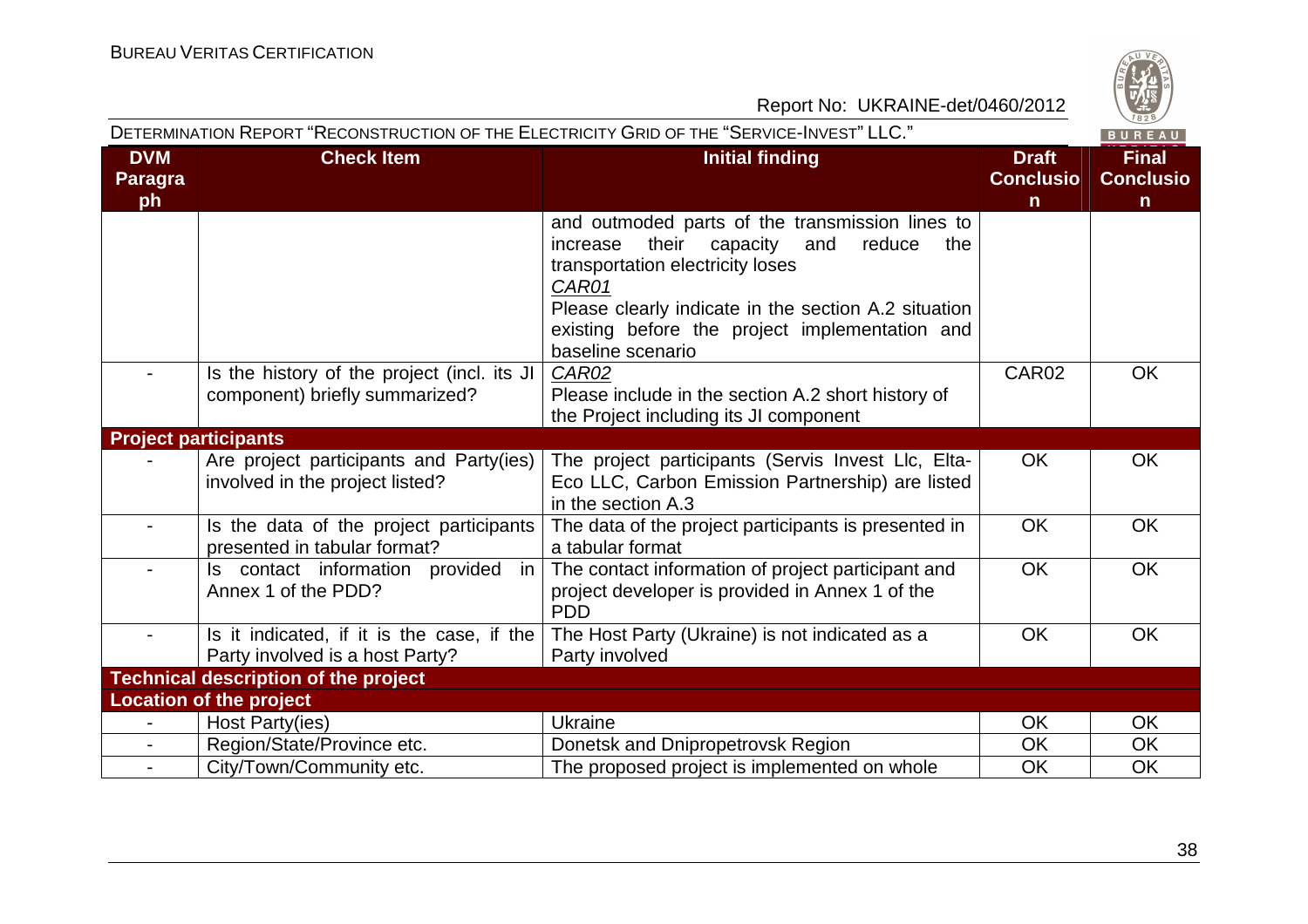

| DETERMINATION REPORT "RECONSTRUCTION OF THE ELECTRICITY GRID OF THE "SERVICE-INVEST" LLC." |                                                                                                                                                                                                                           |                                                                                                                                                                                                                                                                                                                                                                                                                                                   | BUREAU                                           |                                                  |
|--------------------------------------------------------------------------------------------|---------------------------------------------------------------------------------------------------------------------------------------------------------------------------------------------------------------------------|---------------------------------------------------------------------------------------------------------------------------------------------------------------------------------------------------------------------------------------------------------------------------------------------------------------------------------------------------------------------------------------------------------------------------------------------------|--------------------------------------------------|--------------------------------------------------|
| <b>DVM</b><br>Paragra<br>ph                                                                | <b>Check Item</b>                                                                                                                                                                                                         | <b>Initial finding</b>                                                                                                                                                                                                                                                                                                                                                                                                                            | <b>Draft</b><br><b>Conclusio</b><br>$\mathsf{n}$ | <b>Final</b><br><b>Conclusio</b><br>$\mathsf{n}$ |
|                                                                                            |                                                                                                                                                                                                                           | territory of Dnipropetrovsk and Donetsk Region                                                                                                                                                                                                                                                                                                                                                                                                    |                                                  |                                                  |
|                                                                                            | Detail of the physical location, including<br>identification of the project. (This<br>section should not exceed one page)                                                                                                 | CAR03<br>information allowing the unique   Please correct section A.4.1.4 that it not exceed<br>one page                                                                                                                                                                                                                                                                                                                                          | CAR03                                            | <b>OK</b>                                        |
|                                                                                            |                                                                                                                                                                                                                           | Technologies to be employed, or measures, operations or actions to be implemented by the project                                                                                                                                                                                                                                                                                                                                                  |                                                  |                                                  |
|                                                                                            | Are the technology(ies) to<br>employed, or measures, operations or<br>actions to be implemented by the $\vert$ follows<br>project, including all relevant technical<br>data and the implementation schedule<br>described? | be The measures implemented by the project with<br>relevant technical data are summarized in next<br>replacement of power transformers for<br>$\overline{\phantom{a}}$<br>those with lower loses<br>replacement of wires and cables for those<br>with bigger capacity<br>installation of glass and polymer isolators<br>replacement of commutation and control<br>equipment on substations which increase<br>reliability of power supply<br>CAR04 | CAR04                                            | OK                                               |
|                                                                                            |                                                                                                                                                                                                                           | Please provide project implementation schedule<br>CL <sub>01</sub><br>Please clarify how new self-supported wires and<br>insulating equipment installation will result to                                                                                                                                                                                                                                                                         | CL <sub>01</sub>                                 | <b>OK</b>                                        |
|                                                                                            |                                                                                                                                                                                                                           | electricity losses reduction<br>CL <sub>02</sub><br>Please indicate in the PDD if proposed project<br>activity is not common practice in Ukraine                                                                                                                                                                                                                                                                                                  | <b>CL02</b>                                      | <b>OK</b>                                        |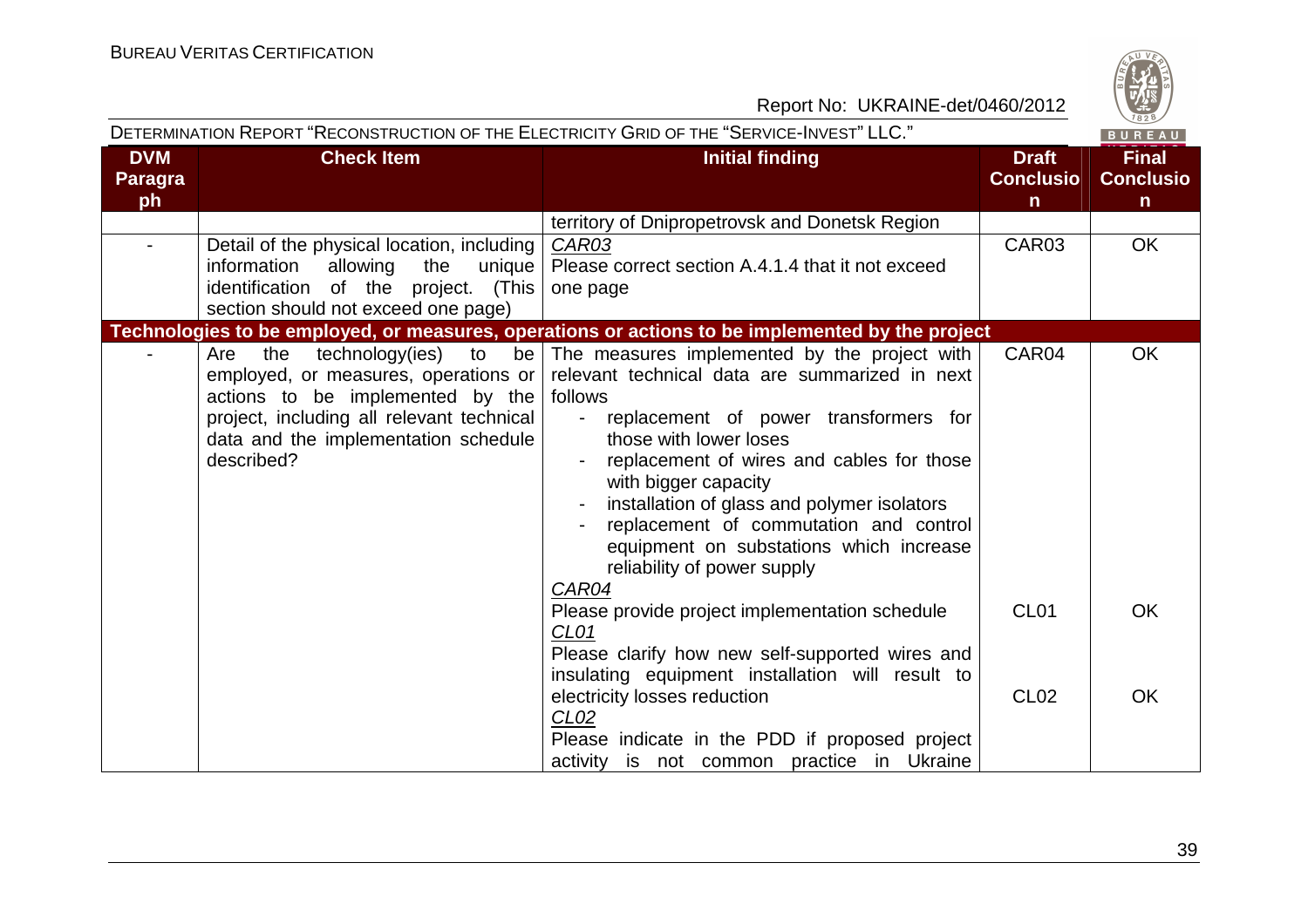

|                                    | DETERMINATION REPORT "RECONSTRUCTION OF THE ELECTRICITY GRID OF THE "SERVICE-INVEST" LLC."    |                                                                                                                                                                                                                                                                                                                                                          |                                                  | BUREAU                                          |
|------------------------------------|-----------------------------------------------------------------------------------------------|----------------------------------------------------------------------------------------------------------------------------------------------------------------------------------------------------------------------------------------------------------------------------------------------------------------------------------------------------------|--------------------------------------------------|-------------------------------------------------|
| <b>DVM</b><br><b>Paragra</b><br>ph | <b>Check Item</b>                                                                             | <b>Initial finding</b>                                                                                                                                                                                                                                                                                                                                   | <b>Draft</b><br><b>Conclusio</b><br>$\mathsf{n}$ | <b>Final</b><br><b>Conclusio</b><br>$\mathbf n$ |
|                                    |                                                                                               | electricity transmitting enterprises.                                                                                                                                                                                                                                                                                                                    |                                                  |                                                 |
|                                    |                                                                                               | Brief explanation of how the anthropogenic emissions of greenhouse gases by sources are to be reduced by the                                                                                                                                                                                                                                             |                                                  |                                                 |
|                                    |                                                                                               | proposed JI project, including why the emission reductions would not occur in the absence of the proposed project,                                                                                                                                                                                                                                       |                                                  |                                                 |
|                                    | taking into account national and/or sectoral policies and circumstances                       |                                                                                                                                                                                                                                                                                                                                                          |                                                  |                                                 |
|                                    | emission<br>reductions are to<br>be<br>achieved? (This section should not<br>exceed one page) | Is it stated how anthropogenic GHG The main goal of the project is reduction of electric<br>losses in power transmitting lines, that will reduce<br>GHG emissions from fuel combustion during<br>power production on heat power plants                                                                                                                   | OK                                               | OK.                                             |
|                                    | Is it provided the estimation of emission<br>reductions over the crediting period?            | The estimation of emission reductions over the<br>crediting period is provided. Total estimates for<br>period 2005-2207 is 104702 tonnes of CO2<br>equivalent and for period 2008-2012 534867<br>tonnes of CO2 equivalent<br><b>CAR05</b><br>Please correct calculation in "Example of the<br>emission reduction calculation" for 2007 and 2009<br>vears | CAR05                                            | <b>OK</b>                                       |
|                                    | reduction for the chosen credit period in  <br>tCO <sub>2</sub> e?                            | Is it provided the estimated annual The estimated annual reduction for the period<br>2005-2007 is 34 901 tonnes of CO2 equivalent<br>and for 208-2012 106 973 tonnes of CO2<br>equivalent                                                                                                                                                                | <b>OK</b>                                        | <b>OK</b>                                       |
|                                    | Are the data from questions above<br>presented in tabular format?                             | The data from questions above are presented in<br>tabular format                                                                                                                                                                                                                                                                                         | <b>OK</b>                                        | <b>OK</b>                                       |
|                                    | Estimated amount of emission reductions over the crediting period                             |                                                                                                                                                                                                                                                                                                                                                          |                                                  |                                                 |
|                                    | Indicated?                                                                                    | Is the length of the crediting period The length of crediting period is 5 years (60)<br>months)                                                                                                                                                                                                                                                          | <b>OK</b>                                        | <b>OK</b>                                       |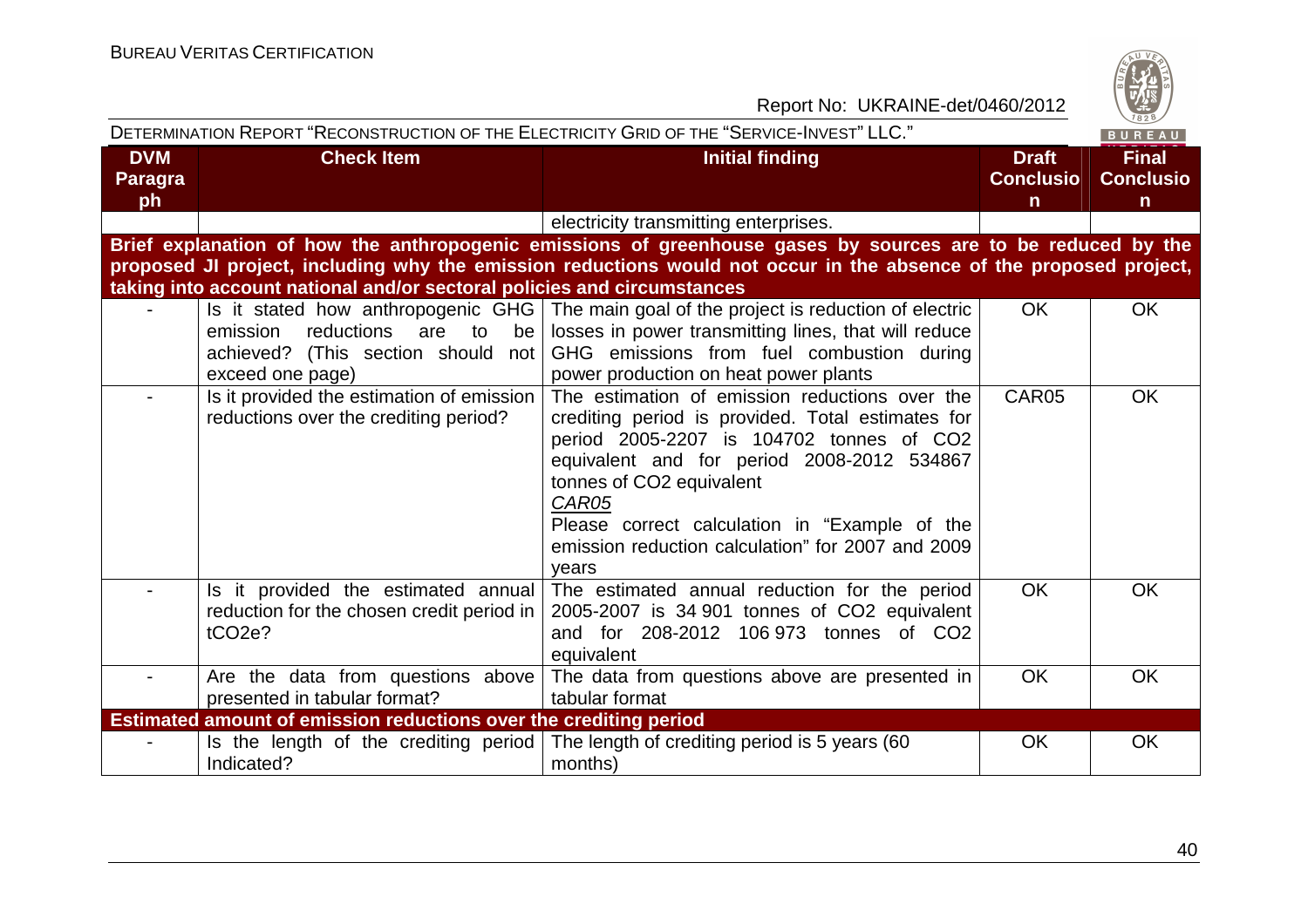

| DETERMINATION REPORT "RECONSTRUCTION OF THE ELECTRICITY GRID OF THE "SERVICE-INVEST" LLC."<br>BUREAU |                                                                                                                                         |                                                                                                                                                                                                                                                                                               |                                                  |                                                  |
|------------------------------------------------------------------------------------------------------|-----------------------------------------------------------------------------------------------------------------------------------------|-----------------------------------------------------------------------------------------------------------------------------------------------------------------------------------------------------------------------------------------------------------------------------------------------|--------------------------------------------------|--------------------------------------------------|
| <b>DVM</b><br><b>Paragra</b><br>ph                                                                   | <b>Check Item</b>                                                                                                                       | <b>Initial finding</b>                                                                                                                                                                                                                                                                        | <b>Draft</b><br><b>Conclusio</b><br>$\mathsf{n}$ | <b>Final</b><br><b>Conclusio</b><br>$\mathsf{n}$ |
|                                                                                                      | Are estimates of total as well as annual<br>emission<br>and<br>annual<br>average<br>reductions in tonnes of CO2 equivalent<br>provided? | Estimates of total, annual and average annual<br>emission reductions are provided in tonnes of CO2<br>equivalent                                                                                                                                                                              | <b>OK</b>                                        | <b>OK</b>                                        |
|                                                                                                      | <b>Project approvals by Parties</b>                                                                                                     |                                                                                                                                                                                                                                                                                               |                                                  |                                                  |
| 19                                                                                                   | Have the DFPs of all Parties listed as<br>"Parties involved" in the PDD provided<br>written project approvals?                          | The project has obtained Letter of Endorsement<br>#3540/23/7 from State Environment Investment<br>Agency of Ukraine 01/12/2011.<br>CAR06<br>Please add information on Project Endorsement to<br>the PDD<br>CAR <sub>27</sub><br>Please provide writtem project Approvals from<br>both Parties | CAR06<br>CAR <sub>27</sub>                       | OK.<br>pending                                   |
| 19                                                                                                   | Does the PDD identify at least the host<br>Party as a "Party involved"?                                                                 | The Host Party (Ukraine) is indicated as a Party<br>involved                                                                                                                                                                                                                                  | pending                                          | pending                                          |
| 19                                                                                                   | Has the DFP of the host Party issued a<br>written project approval?                                                                     | See section 19 of this protocol                                                                                                                                                                                                                                                               | pending                                          | pending                                          |
| 20                                                                                                   | Are all the written project approvals by<br>Parties involved unconditional?                                                             | This issue will be clarified after the determination<br>process finish and obtainment of written approvals<br>from parties involved                                                                                                                                                           | pending                                          | pending                                          |
|                                                                                                      | Authorization of project participants by Parties involved                                                                               |                                                                                                                                                                                                                                                                                               |                                                  |                                                  |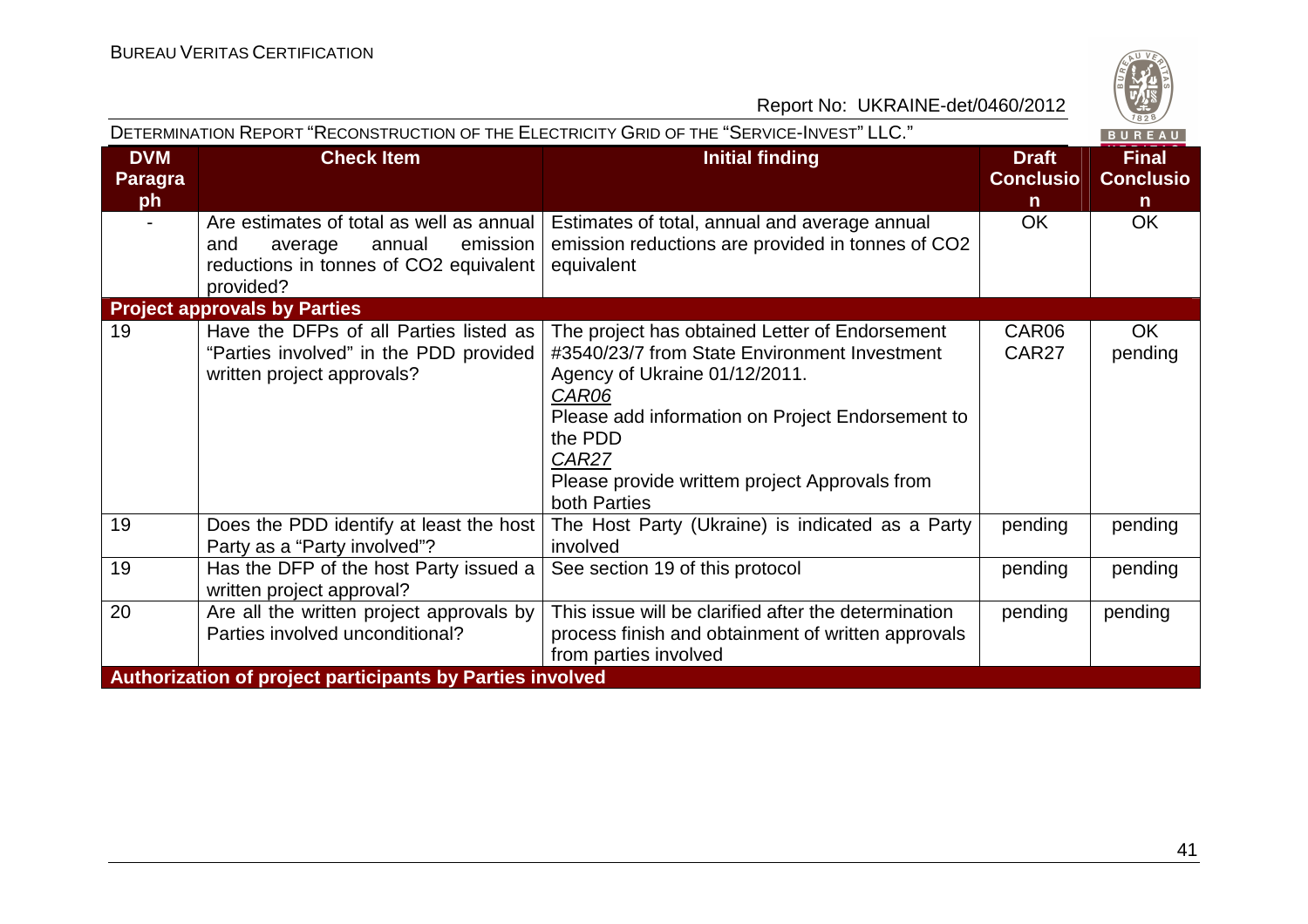

Report No: UKRAINE-det/0460/2012<br>\VICE-INVEST" LLC."

| DETERMINATION REPORT "RECONSTRUCTION OF THE ELECTRICITY GRID OF THE "SERVICE-INVEST" LLC." |                                                                                                                                                                                                                                                                                                                                                                                                                              |                                                                                                                                                                                                                                                                                                                                                            |                                       |                                                  |
|--------------------------------------------------------------------------------------------|------------------------------------------------------------------------------------------------------------------------------------------------------------------------------------------------------------------------------------------------------------------------------------------------------------------------------------------------------------------------------------------------------------------------------|------------------------------------------------------------------------------------------------------------------------------------------------------------------------------------------------------------------------------------------------------------------------------------------------------------------------------------------------------------|---------------------------------------|--------------------------------------------------|
| <b>DVM</b><br><b>Paragra</b><br>ph                                                         | <b>Check Item</b>                                                                                                                                                                                                                                                                                                                                                                                                            | <b>Initial finding</b>                                                                                                                                                                                                                                                                                                                                     | <b>Draft</b><br><b>Conclusio</b><br>n | <b>Final</b><br><b>Conclusio</b><br>$\mathsf{n}$ |
| 21                                                                                         | Is each of the legal entities listed as $ $<br>in the PDD<br>participants<br>project<br>authorized by a Party<br>involved, which is also listed in the  <br>PDD, through:<br>- A written project approval by a Party<br>involved, explicitly indicating the name  <br>of the legal entity? or<br>- Any other form of project participant<br>authorization in writing, explicitly<br>indicating the name of the legal entity? | After finishing of project determination report, the<br><b>PDD</b><br>with<br>supporting<br>documents<br>and<br>Determination Report will be presented to State<br>Environmental Agency of Ukraine for receiving the<br>Letter of Approval that will authorized project<br>participants.<br>Also, see section 19 and section 20 of this protocol<br>above. | OK                                    | <b>OK</b>                                        |
| <b>Baseline setting</b>                                                                    |                                                                                                                                                                                                                                                                                                                                                                                                                              |                                                                                                                                                                                                                                                                                                                                                            |                                       |                                                  |
| 22                                                                                         | Does the PDD explicitly indicate which<br>of the following approaches is used for<br>identifying the baseline?<br>- JI specific approach<br>- Approved CDM methodology<br>approach                                                                                                                                                                                                                                           | The PDD explicitly indicates that JI specific<br>approach is used for baseline identifying                                                                                                                                                                                                                                                                 | <b>OK</b>                             | <b>OK</b>                                        |
|                                                                                            | JI specific approach only                                                                                                                                                                                                                                                                                                                                                                                                    |                                                                                                                                                                                                                                                                                                                                                            |                                       |                                                  |
| 23                                                                                         | Does the PDD provide a detailed<br>theoretical description in a complete<br>and transparent manner?                                                                                                                                                                                                                                                                                                                          | PDD provides a<br>The<br>detailed<br>theoretical<br>description of proposed baseline in a complete<br>and transparent manner                                                                                                                                                                                                                               | OK.                                   | <b>OK</b>                                        |
| 23                                                                                         | Does the PDD provide justification that                                                                                                                                                                                                                                                                                                                                                                                      | CAR07                                                                                                                                                                                                                                                                                                                                                      | CAR07                                 | <b>OK</b>                                        |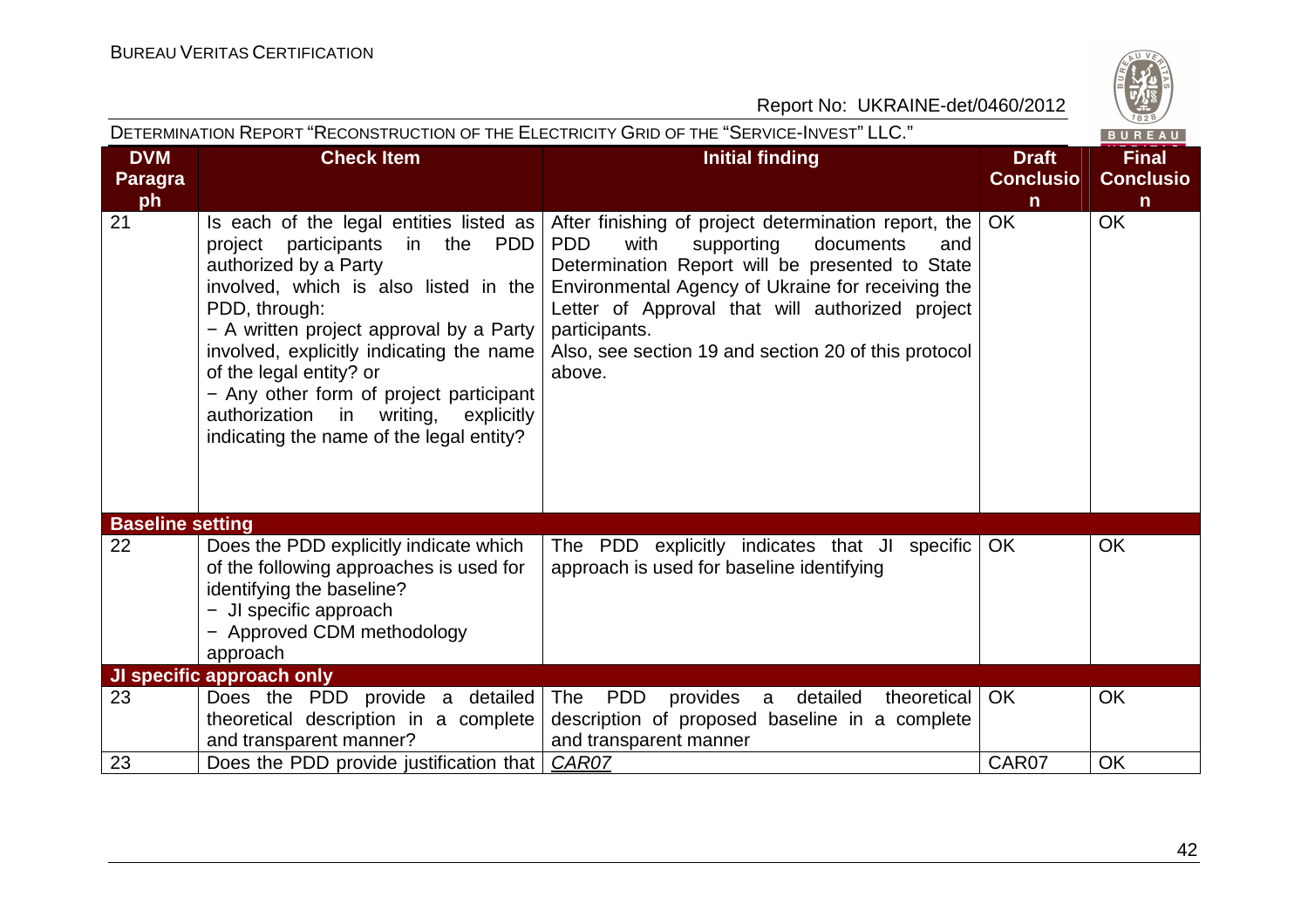

|                                    |                                                                                                                                                                                                                                                                                                                                                                                                                                                                                                                                                                                                                                                                                                                                                                                                                                                                                                                                               | DETERMINATION REPORT "RECONSTRUCTION OF THE ELECTRICITY GRID OF THE "SERVICE-INVEST" LLC."                                                                                                                                                                                                                                                                                                                                                                                                                                                                                                                                                                                                                                                                                                                                                                                                                                                                                                                                                                                                                                                                                                                                                                                              |                                                  | 1828<br>BUREAU                                   |
|------------------------------------|-----------------------------------------------------------------------------------------------------------------------------------------------------------------------------------------------------------------------------------------------------------------------------------------------------------------------------------------------------------------------------------------------------------------------------------------------------------------------------------------------------------------------------------------------------------------------------------------------------------------------------------------------------------------------------------------------------------------------------------------------------------------------------------------------------------------------------------------------------------------------------------------------------------------------------------------------|-----------------------------------------------------------------------------------------------------------------------------------------------------------------------------------------------------------------------------------------------------------------------------------------------------------------------------------------------------------------------------------------------------------------------------------------------------------------------------------------------------------------------------------------------------------------------------------------------------------------------------------------------------------------------------------------------------------------------------------------------------------------------------------------------------------------------------------------------------------------------------------------------------------------------------------------------------------------------------------------------------------------------------------------------------------------------------------------------------------------------------------------------------------------------------------------------------------------------------------------------------------------------------------------|--------------------------------------------------|--------------------------------------------------|
| <b>DVM</b><br><b>Paragra</b><br>ph | <b>Check Item</b>                                                                                                                                                                                                                                                                                                                                                                                                                                                                                                                                                                                                                                                                                                                                                                                                                                                                                                                             | <b>Initial finding</b>                                                                                                                                                                                                                                                                                                                                                                                                                                                                                                                                                                                                                                                                                                                                                                                                                                                                                                                                                                                                                                                                                                                                                                                                                                                                  | <b>Draft</b><br><b>Conclusio</b><br>$\mathsf{n}$ | <b>Final</b><br><b>Conclusio</b><br>$\mathsf{n}$ |
|                                    | the baseline is established:<br>(a) By listing and describing plausible<br>future scenarios on the basis of<br>conservative<br>assumptions<br>and<br>selecting the most plausible one?<br>(b) Taking into account relevant<br>national and/or sectoral policies and<br>circumstance?<br>- Are key factors that affect a baseline  <br>taken into account?<br>(c) In a transparent manner with<br>regard to the choice of approaches,<br>assumptions,<br>methodologies,<br>parameters, date sources and key<br>factors?<br>(d) Taking into account of uncertainties<br>and using conservative assumptions?<br>(e) In such a way that ERUs cannot be<br>earned for decreases in activity levels<br>outside the project or due to force<br>majeure?<br>(f) By drawing on the list of standard $\vert$<br>variables contained in appendix $B$ to<br>criteria for baseline<br>"Guidance on<br>setting<br>monitoring",<br>and<br>as<br>appropriate? | Baseline settings in the PDD version 1.1 are<br>established on 1 year basis (2003 year).<br>Decision 10/CMP.1 Implementation of Article 6 of<br>the Kyoto Protocol indicates, that in case of<br>relevant JI methodology<br>absence<br>project<br>developer may use approved CDM methodologies<br>and their elements and combinations. Similar CDM<br>methodologies AM0067, AM0097 indicates, that<br>baseline must be chosen on five year data basis.<br>For another thing, according 1B-TRE forms value<br>of transmitting by Service-Invest LLC electric<br>energy is much different year-by-year.<br>So, please establish baseline on three year basis<br>for conservativeness guarantee and more clear<br>and transparent baseline presentation.<br><b>CAR08</b><br>Please provide calculations of emission reduction<br>in accordance with Service-Invest LLC forms 1-B<br>TRE for 2007-2011 years. Also please check<br>values rounding in Excel-files.<br>CAR09<br>Baseline data definition indicates that carbon<br>emission factor for electricity transmitting is<br>available at the stage of determination and not<br>monitored through the crediting period. Usual<br>practice of JI activity in Ukraine is changing value<br>of carbon emission factor each year. Please | CAR08<br>CAR09<br><b>CL03</b>                    | <b>OK</b><br><b>OK</b><br>OK                     |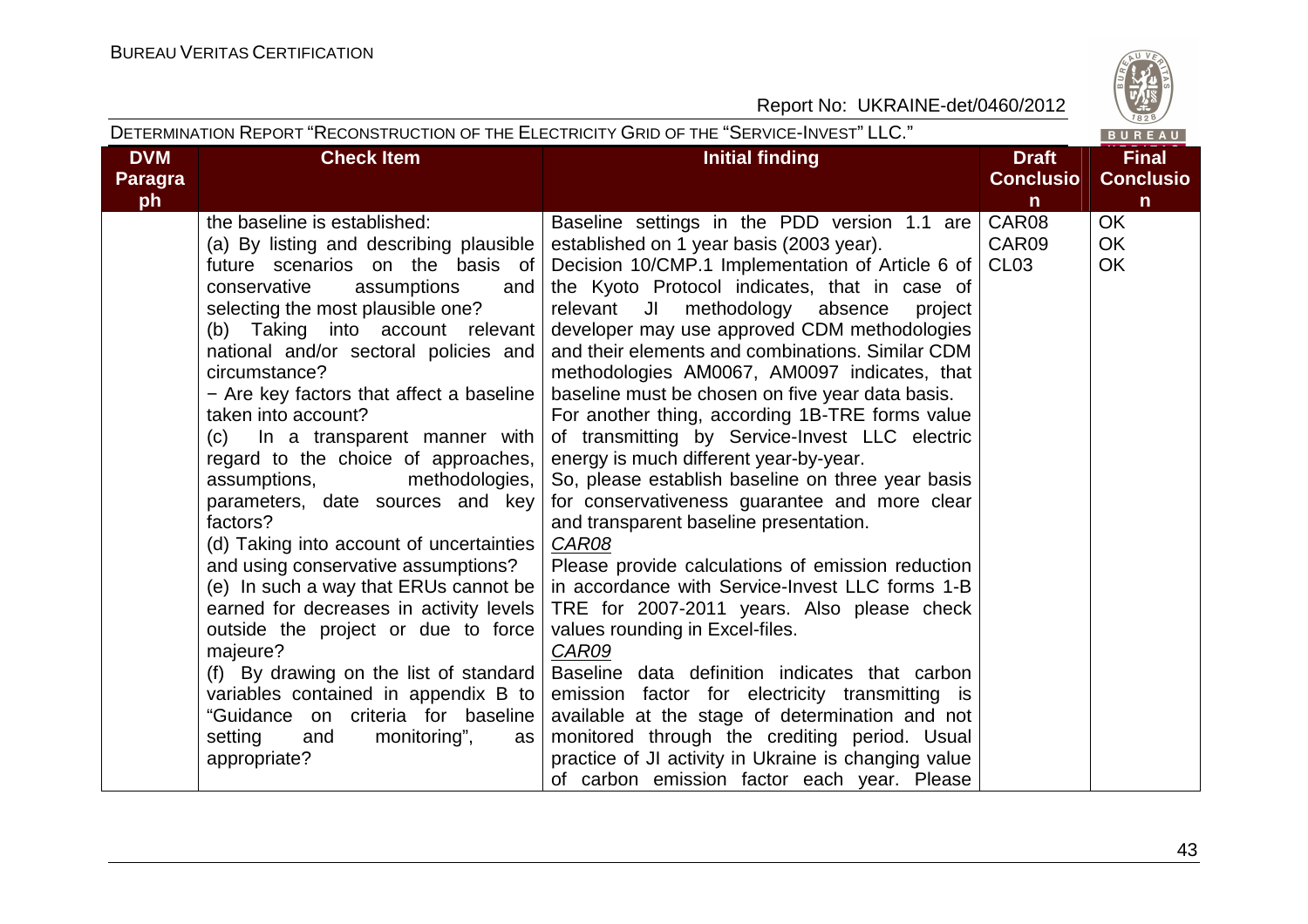|                                    |                                                                                                                                                                                                                                                     | DETERMINATION REPORT "RECONSTRUCTION OF THE ELECTRICITY GRID OF THE "SERVICE-INVEST" LLC."                                                                                                                                                                                                                                                                                                        |                                                  | BUREAU                                           |
|------------------------------------|-----------------------------------------------------------------------------------------------------------------------------------------------------------------------------------------------------------------------------------------------------|---------------------------------------------------------------------------------------------------------------------------------------------------------------------------------------------------------------------------------------------------------------------------------------------------------------------------------------------------------------------------------------------------|--------------------------------------------------|--------------------------------------------------|
| <b>DVM</b><br><b>Paragra</b><br>ph | <b>Check Item</b>                                                                                                                                                                                                                                   | <b>Initial finding</b>                                                                                                                                                                                                                                                                                                                                                                            | <b>Draft</b><br><b>Conclusio</b><br>$\mathsf{n}$ | <b>Final</b><br><b>Conclusio</b><br>$\mathsf{n}$ |
| 24                                 | If selected elements or combinations of                                                                                                                                                                                                             | indicate that EF for electricity transmitting for 2012<br>year will be monitored during the crediting period<br>CL <sub>03</sub><br>Please clarify next follows<br>Negative values of actual energy losses in<br>August 2011 and May 2008.<br>Calculations that included actual losses for<br>substation own needs.<br>There are no used selected<br>elements<br>0f                               | <b>OK</b>                                        | <b>OK</b>                                        |
|                                    | approved CDM methodologies or<br>methodological tools for baseline<br>setting are used, are the selected<br>elements or combinations together with<br>the elements supplementary developed<br>by the project participants in line with<br>23 above? | combinations of approved CDM methodologies or<br>methodological tools for baseline setting.                                                                                                                                                                                                                                                                                                       |                                                  |                                                  |
| 25                                 | If a multi-project emission factor is<br><b>PDD</b><br>does<br>the<br>provide  <br>used,<br>appropriate justification?                                                                                                                              | The PDD provides justification for chosen<br>emission factor for electricity transported throw<br>Ukraine national grid.<br>The data for 2005-2007 years was taken from<br>"Ukraine - Assessment of new calculation of CEF",<br>approved by TUV SUD 17.08.2007.<br>The data for 2008-2011 years was taken from<br>relevant<br>Orders<br>Environment<br>of<br>National<br><b>Investment Agency</b> | <b>OK</b>                                        | <b>OK</b>                                        |
|                                    | Approved CDM methodology approach only_Paragraphs 26(a) - 26(d)_Not applicable                                                                                                                                                                      |                                                                                                                                                                                                                                                                                                                                                                                                   |                                                  |                                                  |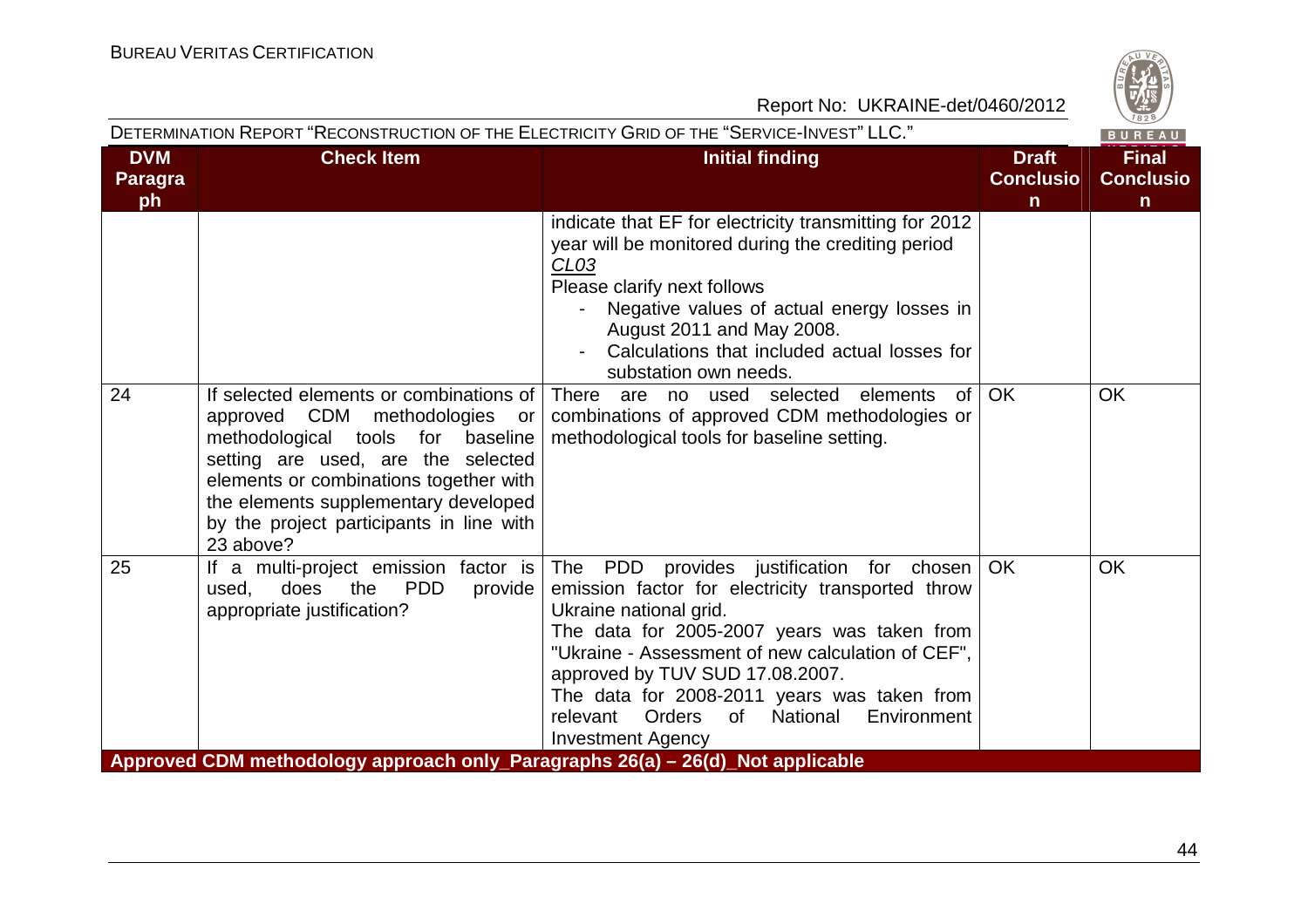|                             | DETERMINATION REPORT "RECONSTRUCTION OF THE ELECTRICITY GRID OF THE "SERVICE-INVEST" LLC."                                                                                                                                                                                                                                                                                                                                                                                                                        |                                                                                                                                                                                                                                                                                                                                                                                                                                                                                                                                                                                                        |                                                                                        | BUREAU                                                |
|-----------------------------|-------------------------------------------------------------------------------------------------------------------------------------------------------------------------------------------------------------------------------------------------------------------------------------------------------------------------------------------------------------------------------------------------------------------------------------------------------------------------------------------------------------------|--------------------------------------------------------------------------------------------------------------------------------------------------------------------------------------------------------------------------------------------------------------------------------------------------------------------------------------------------------------------------------------------------------------------------------------------------------------------------------------------------------------------------------------------------------------------------------------------------------|----------------------------------------------------------------------------------------|-------------------------------------------------------|
| <b>DVM</b><br>Paragra<br>ph | <b>Check Item</b>                                                                                                                                                                                                                                                                                                                                                                                                                                                                                                 | <b>Initial finding</b>                                                                                                                                                                                                                                                                                                                                                                                                                                                                                                                                                                                 | <b>Draft</b><br><b>Conclusio</b><br>$\mathsf{n}$                                       | <b>Final</b><br><b>Conclusio</b><br>n                 |
| <b>Additionality</b>        |                                                                                                                                                                                                                                                                                                                                                                                                                                                                                                                   |                                                                                                                                                                                                                                                                                                                                                                                                                                                                                                                                                                                                        |                                                                                        |                                                       |
|                             | JI specific approach only                                                                                                                                                                                                                                                                                                                                                                                                                                                                                         |                                                                                                                                                                                                                                                                                                                                                                                                                                                                                                                                                                                                        |                                                                                        |                                                       |
|                             | following approaches for demonstrating  <br>additionality is used?<br>Provision of traceable and<br>(a)<br>transparent information showing the<br>baseline was identified on the basis of<br>conservative assumptions, that the                                                                                                                                                                                                                                                                                   | Approach selected for determination of appropriate<br>analysis method is correct. Benchmark analysis is<br>the proper method of analysis for the present<br>project. The developer calculates the project NPV<br>using discount rate which is based on average<br>bank interest rate in Ukraine. Taking into account                                                                                                                                                                                                                                                                                   | CAR11<br>CAR <sub>12</sub><br>CAR <sub>13</sub><br>CAR14<br>CAR15<br>CAR <sub>16</sub> | <b>OK</b><br><b>OK</b><br>OK<br><b>OK</b><br>OK<br>OK |
|                             | project scenario is not part of the<br>identified baseline scenario and that<br>the project will lead to emission<br>reductions<br>enhancements<br>0f<br>or<br>removals;<br>(b)<br>Provision<br>of traceable<br>and<br>transparent information that an AIE has<br>already positively determined that a<br>comparable<br>(to<br>project<br>$be)$  <br>implemented<br>under<br>comparable  <br>circumstances has additionality;<br>(c) Application of the most recent<br>of<br>"Tool for<br>the<br>the  <br>version | the fact that calculations were made in UAH the<br>developer shall use the average loan rates in<br>national currency as of 2005 (the last full year<br>preceding project decision date). Unfortunately the<br>relevant reference to the source of the interest rate<br>is missing in sub step 2b. Please add the<br>reference.<br>CAR11<br>Please correct the wording of the sub-step 2b as<br>following: "The benchmark for the present project<br>is the NPV calculated using discount rate based<br>on average lending rates in Ukraine in national<br>currency. The discount rate is 15% (add the |                                                                                        |                                                       |
|                             | assessment of<br>demonstration and<br>additionality. (allowing for a two-month  <br>grace period) or any other method for $\vert$<br>proving additionality approved by the                                                                                                                                                                                                                                                                                                                                        | reference). The project owner would not consider<br>the investment if the project is generating cash<br>flow with NPV below 0."<br>CAR12                                                                                                                                                                                                                                                                                                                                                                                                                                                               |                                                                                        |                                                       |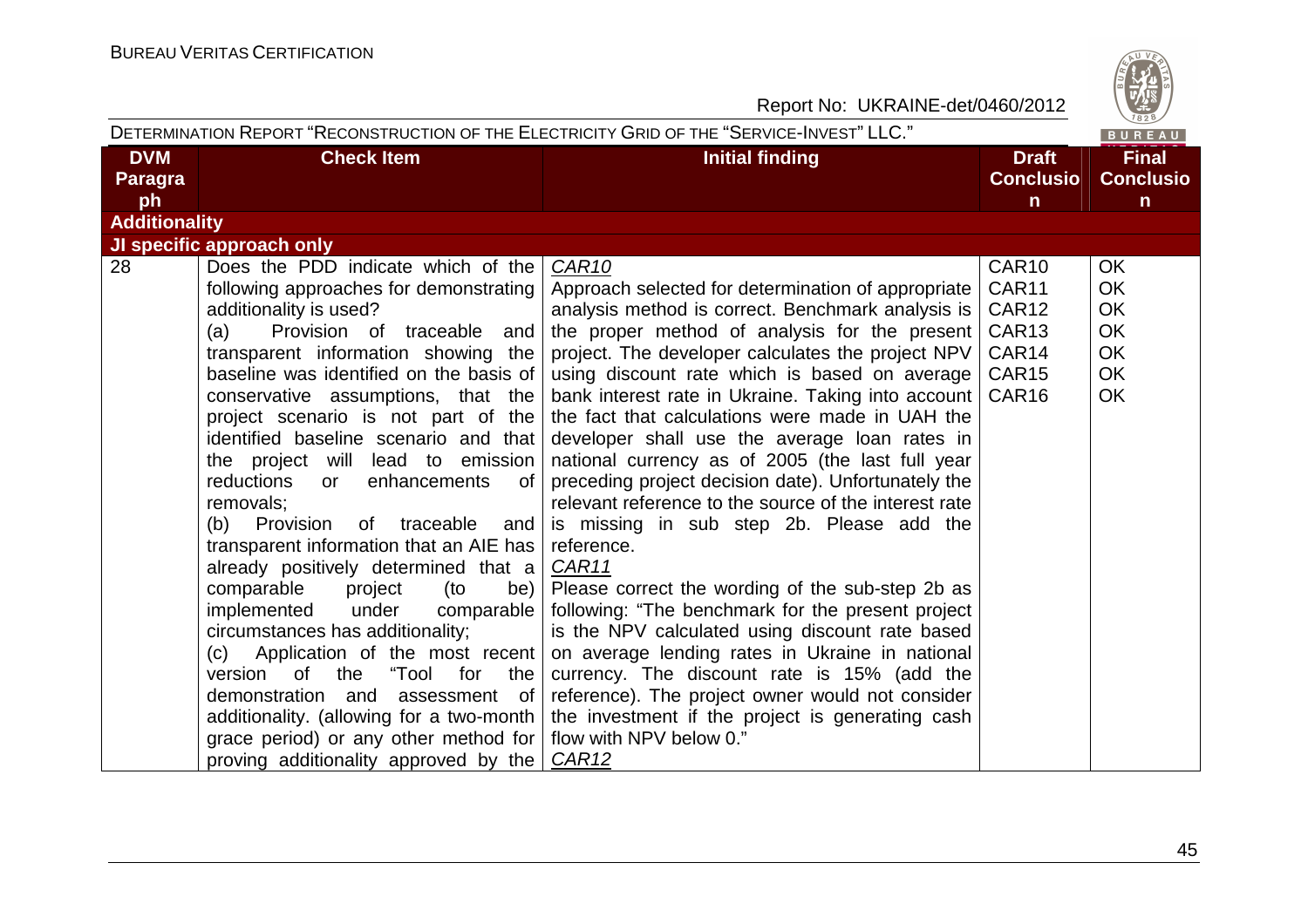

|                                    |                              | DETERMINATION REPORT "RECONSTRUCTION OF THE ELECTRICITY GRID OF THE "SERVICE-INVEST" LLC."                                                                                                                                                                                                                                                                                                                                                                                                                                                                                                                                                                                                                                                                                                                                                                                                                                                                                                                                                                                                                                                                                                                                                                                                                              |                                                  | BUREAU                                |
|------------------------------------|------------------------------|-------------------------------------------------------------------------------------------------------------------------------------------------------------------------------------------------------------------------------------------------------------------------------------------------------------------------------------------------------------------------------------------------------------------------------------------------------------------------------------------------------------------------------------------------------------------------------------------------------------------------------------------------------------------------------------------------------------------------------------------------------------------------------------------------------------------------------------------------------------------------------------------------------------------------------------------------------------------------------------------------------------------------------------------------------------------------------------------------------------------------------------------------------------------------------------------------------------------------------------------------------------------------------------------------------------------------|--------------------------------------------------|---------------------------------------|
| <b>DVM</b><br><b>Paragra</b><br>ph | <b>Check Item</b>            | <b>Initial finding</b>                                                                                                                                                                                                                                                                                                                                                                                                                                                                                                                                                                                                                                                                                                                                                                                                                                                                                                                                                                                                                                                                                                                                                                                                                                                                                                  | <b>Draft</b><br><b>Conclusio</b><br>$\mathsf{n}$ | <b>Final</b><br><b>Conclusio</b><br>n |
|                                    | <b>CDM Executive Board".</b> | Please note that in case if the real historic (not<br>forecasted) values for investment expenses are<br>applied they shall not be adjusted for inflation.<br>CAR <sub>13</sub><br>The developer uses the period of 17 years for<br>financial analysis of the project which is in lines<br>with the Guidance recommending the period of 10-<br>20 years. At the same time Guidance article 4<br>requires the fair value of the assets at the end of<br>assessment period to be included in the cash flow<br>for the final year. In our case the liquidation value<br>of the assets for 2020 is estimated but not<br>included in the final cash flow. Please add the<br>reasonable market value (for example book value)<br>of the assets to the cash flow for the final year.<br>Please note that liquidating value shall not account<br>for operational costs.<br><b>CAR14</b><br>Please provide the break-down of the operational<br>expenses related to the project.<br>CAR <sub>15</sub><br>The revenues from the projects are calculated<br>basing on the tariff for transportation of the natural<br>gas and amount of natural gas transported. Taking<br>into account the fact that Chornomornaftogaz is<br>the gas/oil exploration company, reduction of gas<br>losses in the pipelines leads to the increase of |                                                  |                                       |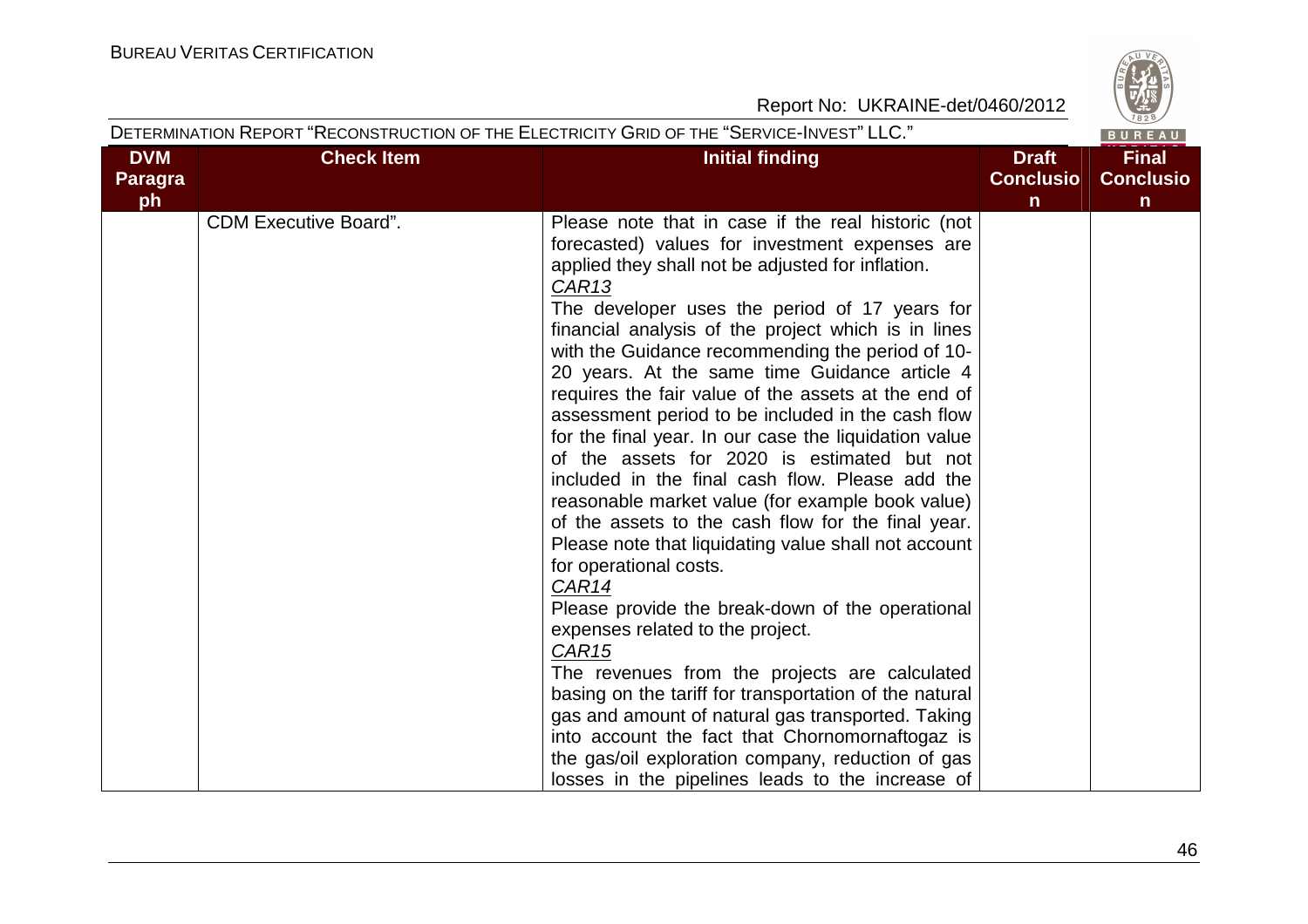Report No: UKRAINE-det/0460/2012<br>\VICE-INVEST" LLC."

|                                    |                                                                                                                           | DETERMINATION REPORT "RECONSTRUCTION OF THE ELECTRICITY GRID OF THE "SERVICE-INVEST" LLC."                                                                                                                                                                                                                                                                                                                                                                                                      |                                                  | $\vee$ 829/<br>BUREAU                            |
|------------------------------------|---------------------------------------------------------------------------------------------------------------------------|-------------------------------------------------------------------------------------------------------------------------------------------------------------------------------------------------------------------------------------------------------------------------------------------------------------------------------------------------------------------------------------------------------------------------------------------------------------------------------------------------|--------------------------------------------------|--------------------------------------------------|
| <b>DVM</b><br><b>Paragra</b><br>ph | <b>Check Item</b>                                                                                                         | <b>Initial finding</b>                                                                                                                                                                                                                                                                                                                                                                                                                                                                          | <b>Draft</b><br><b>Conclusio</b><br>$\mathsf{n}$ | <b>Final</b><br><b>Conclusio</b><br>$\mathsf{n}$ |
|                                    |                                                                                                                           | sales of the own natural gas, thereby economic<br>effect from the project activity shall be properly<br>estimated multiplying amount of the gas saved<br>(losses reduced) in natural terms by selling price<br>of the gas to the client of the company.<br>CAR <sub>16</sub><br>The values in EUR and UAH are intermingled in<br>the financial model. For example when calculating<br>cash flow, revenues in UAH are added to<br>investment and operational expenses in EUR.<br>Please correct. |                                                  |                                                  |
| 29(a)                              | Does the PDD provide a justification of<br>the applicability of the approach with a<br>clear and transparent description? |                                                                                                                                                                                                                                                                                                                                                                                                                                                                                                 |                                                  |                                                  |
| 29(b)                              | Are additionality proofs provided?                                                                                        | The additionality proofs are provided                                                                                                                                                                                                                                                                                                                                                                                                                                                           | <b>OK</b>                                        | <b>OK</b>                                        |
| 29 <sub>(c)</sub>                  | the additionality demonstrated<br>ls.<br>appropriately as a result?                                                       | See section 28 of this protocol                                                                                                                                                                                                                                                                                                                                                                                                                                                                 | <b>OK</b>                                        | <b>OK</b>                                        |
| 30                                 | explanations,<br>descriptions<br>and<br>analyses made in accordance with the<br>selected tool or method?                  | If the approach 28 (c) is chosen, are all $\vert$ All explanations, descriptions and analyses are<br>made in accordance with the selected tool                                                                                                                                                                                                                                                                                                                                                  | <b>OK</b>                                        | <b>OK</b>                                        |
|                                    | Approved CDM methodology approach only_ Paragraphs 31(a) - 31(e)_Not applicable                                           |                                                                                                                                                                                                                                                                                                                                                                                                                                                                                                 |                                                  |                                                  |
|                                    | Project boundary (applicable except for JI LULUCF projects                                                                |                                                                                                                                                                                                                                                                                                                                                                                                                                                                                                 |                                                  |                                                  |
|                                    | JI specific approach only                                                                                                 |                                                                                                                                                                                                                                                                                                                                                                                                                                                                                                 |                                                  |                                                  |
| 32(a)                              |                                                                                                                           | Does the project boundary defined in The project boundaries defined in the PDD CAR17<br>the PDD encompass all anthropogenic encompass all sources of GHG emissions. The                                                                                                                                                                                                                                                                                                                         |                                                  | <b>OK</b>                                        |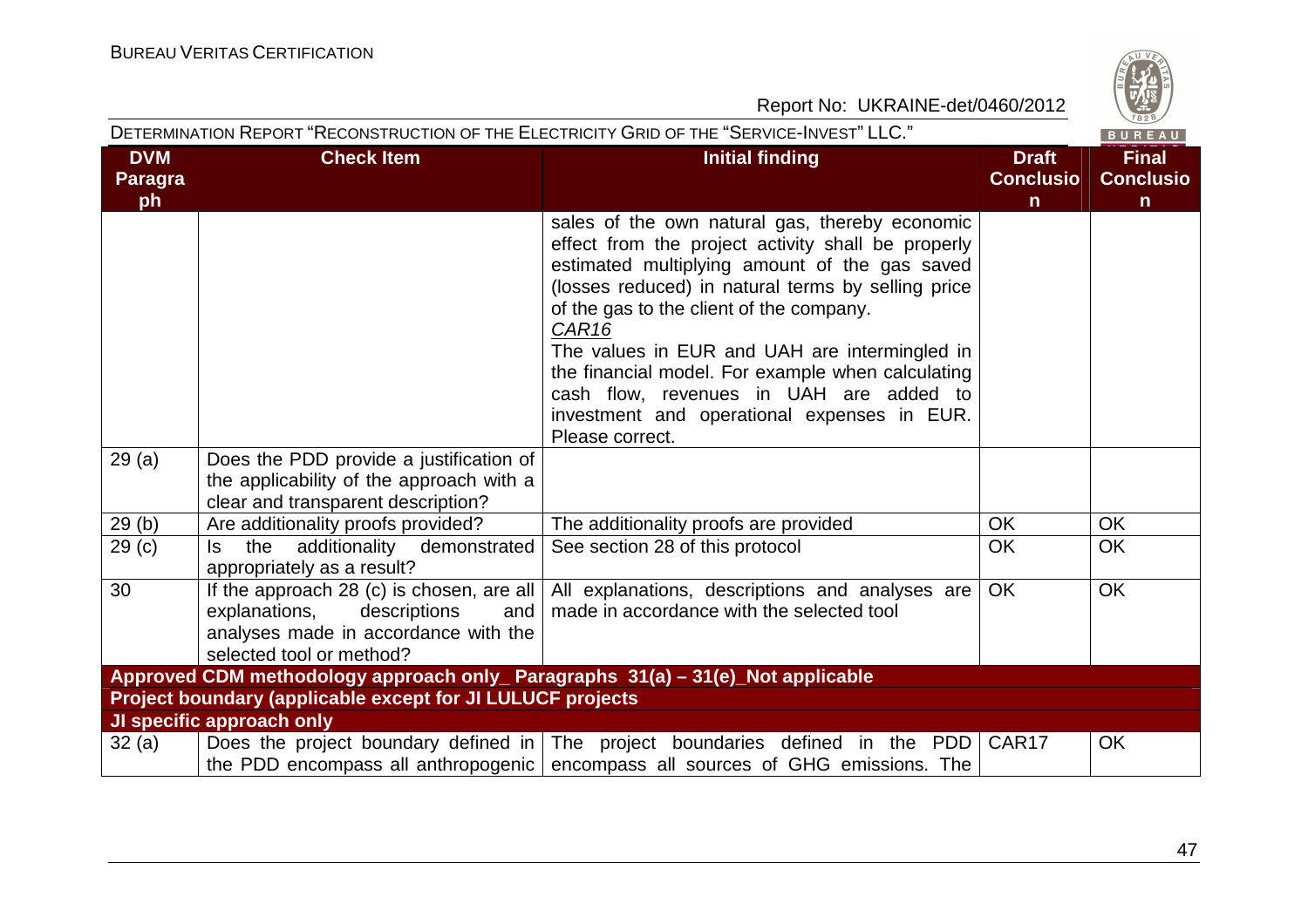|                                    |                                                                                                                                                                                                                   | DETERMINATION REPORT "RECONSTRUCTION OF THE ELECTRICITY GRID OF THE "SERVICE-INVEST" LLC."                                                                                                                                                                                                                                                                                                                                                                         |                                                  | BUREAU                                           |
|------------------------------------|-------------------------------------------------------------------------------------------------------------------------------------------------------------------------------------------------------------------|--------------------------------------------------------------------------------------------------------------------------------------------------------------------------------------------------------------------------------------------------------------------------------------------------------------------------------------------------------------------------------------------------------------------------------------------------------------------|--------------------------------------------------|--------------------------------------------------|
| <b>DVM</b><br><b>Paragra</b><br>ph | <b>Check Item</b>                                                                                                                                                                                                 | <b>Initial finding</b>                                                                                                                                                                                                                                                                                                                                                                                                                                             | <b>Draft</b><br><b>Conclusio</b><br>$\mathsf{n}$ | <b>Final</b><br><b>Conclusio</b><br>$\mathsf{n}$ |
| 32(b)                              | emissions<br>by sources of GHGs that are:<br>Under the control of the project<br>participants?<br>(ii) Reasonably attributable to the<br>project?<br>(iii) Significant?<br>Is the project boundary defined on the | main sources of GHG emissions are:<br>Power transmitting lines<br>Transformers and commutation equipment<br>at power substations.<br>CAR <sub>17</sub><br>In case of project energy saving measures<br>implementation on new received equipment<br>project boundaries will be different from indicated<br>in the determined PDD. Please remove list of<br>equipment pertained to Servise-Invest LLc.<br>The project boundary is defined on the basis of a $ $ CL04 |                                                  | <b>OK</b>                                        |
|                                    | basis of a case-by-case assessment<br>with regard to the criteria referred to in<br>32 (a) above?                                                                                                                 | case-by-case assessment with regard to the<br>criteria referred to in 32(a) above<br>CL <sub>04</sub><br>Please clarify name of the GHG sources on Table                                                                                                                                                                                                                                                                                                           |                                                  |                                                  |
| 32(c)                              | Are the delineation of the project<br>boundary and the gases and sources<br>included appropriately described and<br>justified in the PDD by using a figure or<br>flow chart as appropriate?                       | The delineation of the project boundaries are<br>appropriately described in the PDD with using a<br>flow chart.                                                                                                                                                                                                                                                                                                                                                    | <b>OK</b>                                        | OK                                               |
| 32 <sub>(d)</sub>                  | Are all gases and sources included<br>explicitly stated, and the exclusions of<br>any sources related to the baseline or<br>the project are appropriately justified?                                              | CL <sub>05</sub><br>During the site-visit was detected that high-voltage<br>transformers and commutation equipment with<br>sulphur hexafluoride insulation are in wide use on<br>Service-Invest LLC substations. Please add in the                                                                                                                                                                                                                                 | <b>CL05</b>                                      | <b>OK</b>                                        |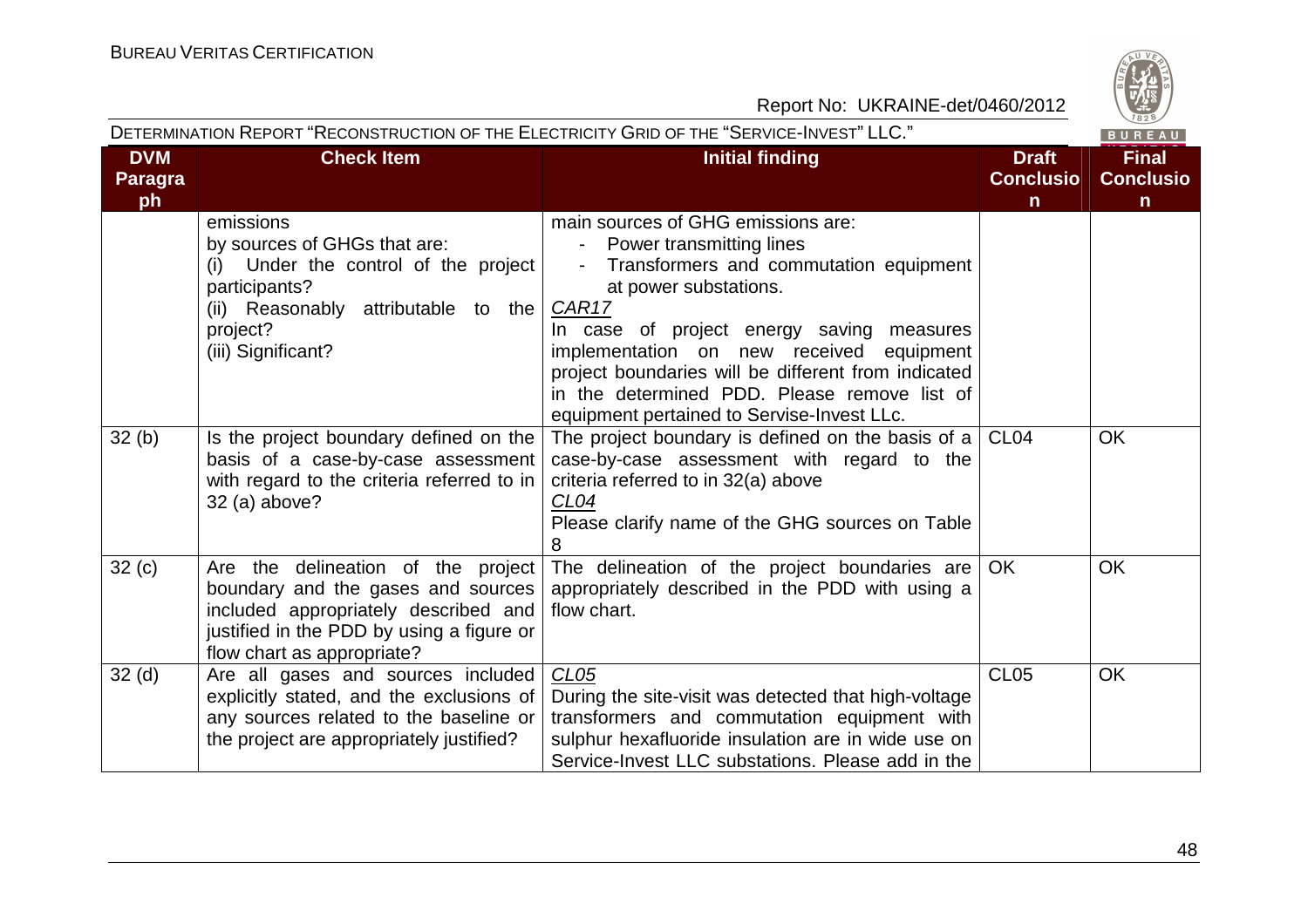

|                                    |                                                                                                                                                                            | DETERMINATION REPORT "RECONSTRUCTION OF THE ELECTRICITY GRID OF THE "SERVICE-INVEST" LLC."                                                                                                                                                                                                                                                           |                                                  | BUREAU                                           |
|------------------------------------|----------------------------------------------------------------------------------------------------------------------------------------------------------------------------|------------------------------------------------------------------------------------------------------------------------------------------------------------------------------------------------------------------------------------------------------------------------------------------------------------------------------------------------------|--------------------------------------------------|--------------------------------------------------|
| <b>DVM</b><br><b>Paragra</b><br>ph | <b>Check Item</b>                                                                                                                                                          | <b>Initial finding</b>                                                                                                                                                                                                                                                                                                                               | <b>Draft</b><br><b>Conclusio</b><br>$\mathsf{n}$ | <b>Final</b><br><b>Conclusio</b><br>$\mathsf{n}$ |
|                                    |                                                                                                                                                                            | section B.3 explanation of SF6 exclusion from the<br>project boundaries                                                                                                                                                                                                                                                                              |                                                  |                                                  |
|                                    | Approved CDM methodology approach only_Paragraph 33_Not applicable                                                                                                         |                                                                                                                                                                                                                                                                                                                                                      |                                                  |                                                  |
| <b>Crediting period</b>            |                                                                                                                                                                            |                                                                                                                                                                                                                                                                                                                                                      |                                                  |                                                  |
| 34(a)                              | Does the PDD state the starting date of<br>the project as the date on which the<br>implementation or construction or real<br>action of the project will begin or<br>began? | <b>CAR18</b><br>The PDD indicates that the starting date of the<br>project is 28/12/2006. Please provide reference on<br>relevant documents and explain why AAUs was<br>obtained in 2003-2006 years                                                                                                                                                  | CAR18                                            | <b>OK</b>                                        |
| 34(a)                              | Is the starting date after the beginning<br>of 2000?                                                                                                                       | Yes, the starting date is after 2000 year                                                                                                                                                                                                                                                                                                            | OK.                                              | <b>OK</b>                                        |
| 34(b)                              | Does the PDD state the expected<br>operational lifetime of the project in<br>years and months?                                                                             | The expected operational lifetime of the project<br>equipment stated in the PDD is 20 years or 240<br>months                                                                                                                                                                                                                                         | OK.                                              | <b>OK</b>                                        |
| 34(c)                              | Does the PDD state the length of the<br>crediting period in years and months?                                                                                              | The PDD indicates length of crediting period in 5<br>years (60 months)                                                                                                                                                                                                                                                                               | <b>OK</b>                                        | <b>OK</b>                                        |
| 34(c)                              | Is the starting date of the crediting<br>period on or after the date of the first<br>emission reductions or enhancements<br>of net removals generated by the<br>project?   | The starting date of the crediting period is<br>$01/01/2008$ – the date when the first ERUs were<br>generated by the project.<br>CL <sub>06</sub><br>The baseline was established based on data for<br>2003 year, but account of Emission reduction was<br>begun for 01/01/2005. Please explain exclusion of<br>data for 2004 year from calculations | CL <sub>06</sub>                                 | <b>OK</b>                                        |
| $34$ (d)                           | Does the PDD state that the crediting<br>period for issuance of ERUs starts only                                                                                           | The PDD states that the crediting period starts<br>01/01/2008 after the beginning of 2008 and does                                                                                                                                                                                                                                                   | <b>OK</b>                                        | <b>OK</b>                                        |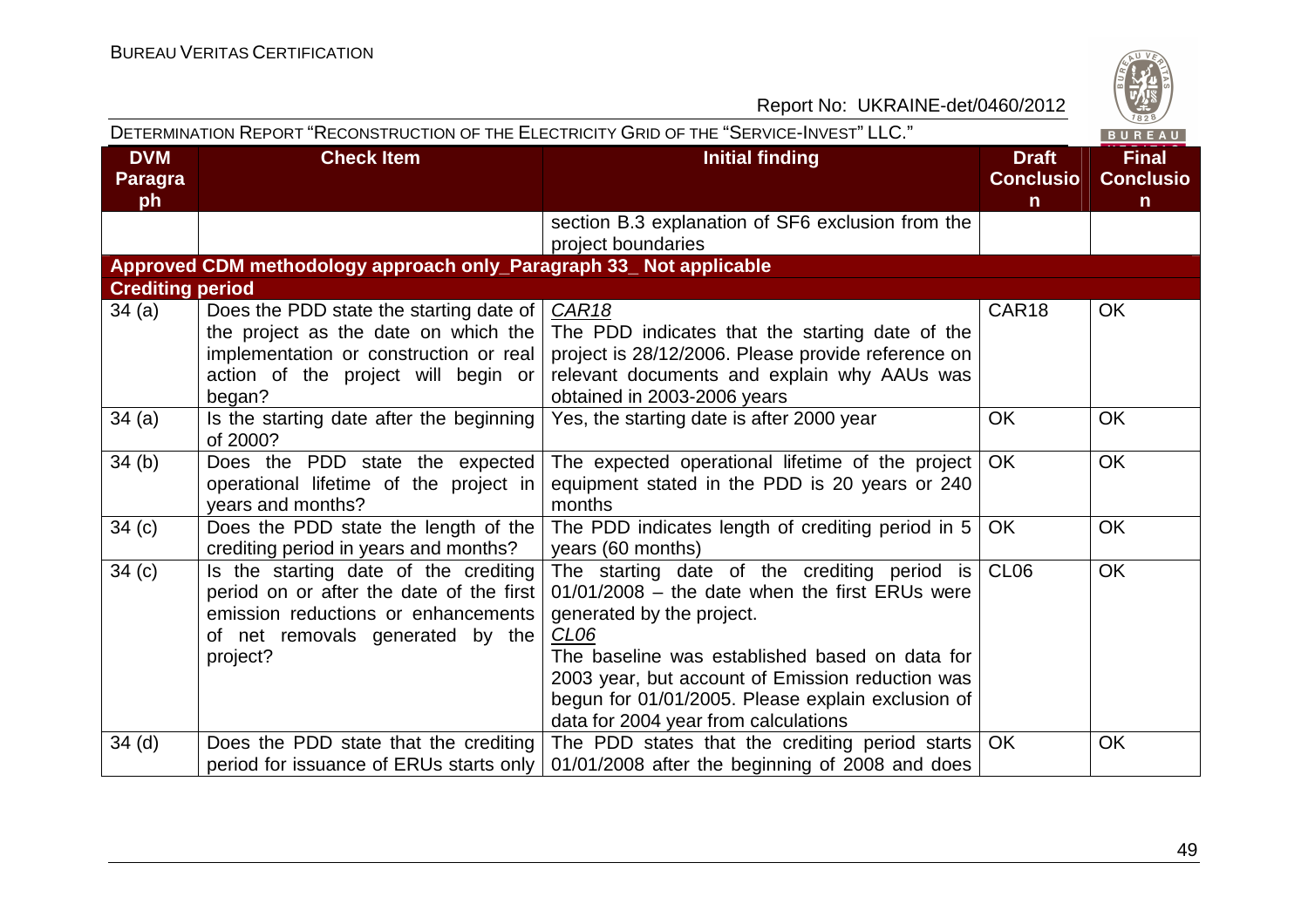|                                    |                                                                                                                                                                                                                                                                     | DETERMINATION REPORT "RECONSTRUCTION OF THE ELECTRICITY GRID OF THE "SERVICE-INVEST" LLC."                                                                                                                                                                                                                                                                    |                                       | BUREAU                                           |
|------------------------------------|---------------------------------------------------------------------------------------------------------------------------------------------------------------------------------------------------------------------------------------------------------------------|---------------------------------------------------------------------------------------------------------------------------------------------------------------------------------------------------------------------------------------------------------------------------------------------------------------------------------------------------------------|---------------------------------------|--------------------------------------------------|
| <b>DVM</b><br><b>Paragra</b><br>ph | <b>Check Item</b>                                                                                                                                                                                                                                                   | <b>Initial finding</b>                                                                                                                                                                                                                                                                                                                                        | <b>Draft</b><br><b>Conclusio</b><br>n | <b>Final</b><br><b>Conclusio</b><br>$\mathsf{n}$ |
|                                    | not extend beyond the operational<br>lifetime of the project?                                                                                                                                                                                                       | after the beginning of 2008 and does   not extends beyond the operational lifetime of<br>equipment                                                                                                                                                                                                                                                            |                                       |                                                  |
| $34$ (d)                           | 2012, does the PDD state that the<br>extension is subject to the host Party<br>approval?<br>Are<br>the estimates<br>emission  <br>of<br>reductions or enhancements of net<br>removals presented separately for   the PDD.<br>those until 2012 and those after 2012? | If the crediting period extends beyond   The estimation of emission reduction due to the JI<br>project is provided for the period 2005-2024.<br>In the PDD the values of emission reductions<br>during the period 2008-2012 are presented in table<br>4. The values of emission reductions for the period<br>2012-2024 are presented separately in table 5 of | OK.                                   | <b>OK</b>                                        |
| <b>Monitoring plan</b>             |                                                                                                                                                                                                                                                                     |                                                                                                                                                                                                                                                                                                                                                               |                                       |                                                  |
| 35                                 | Does the PDD explicitly indicate which  <br>of the following approaches is used?<br>- JI specific approach<br>Approved CDM methodology<br>approach                                                                                                                  | The PDD explicitly indicates that JI specific<br>approach was used for establishing the monitoring<br>plan                                                                                                                                                                                                                                                    | OK.                                   | <b>OK</b>                                        |
|                                    | <b>JI specific approach only</b>                                                                                                                                                                                                                                    |                                                                                                                                                                                                                                                                                                                                                               |                                       |                                                  |
| 36(a)                              | Does the monitoring plan describe:<br>All relevant factors and<br>key<br>characteristics that will be monitored?<br>- The period in which they will be<br>monitored?<br>- All decisive factors for the control and<br>reporting of project performance?             | The Monitoring Plan describes factors and<br>characteristics that will be monitored, such as<br>value of electricity losses in Service-Invest grids,<br>value of input electricity, carbon emission factor<br>(see section D.2 of the PDD)                                                                                                                    | <b>OK</b>                             | <b>OK</b>                                        |
| 36 <sub>(b)</sub>                  |                                                                                                                                                                                                                                                                     | Does the monitoring plan specify the There is no constants and indicators used by                                                                                                                                                                                                                                                                             | OK                                    | <b>OK</b>                                        |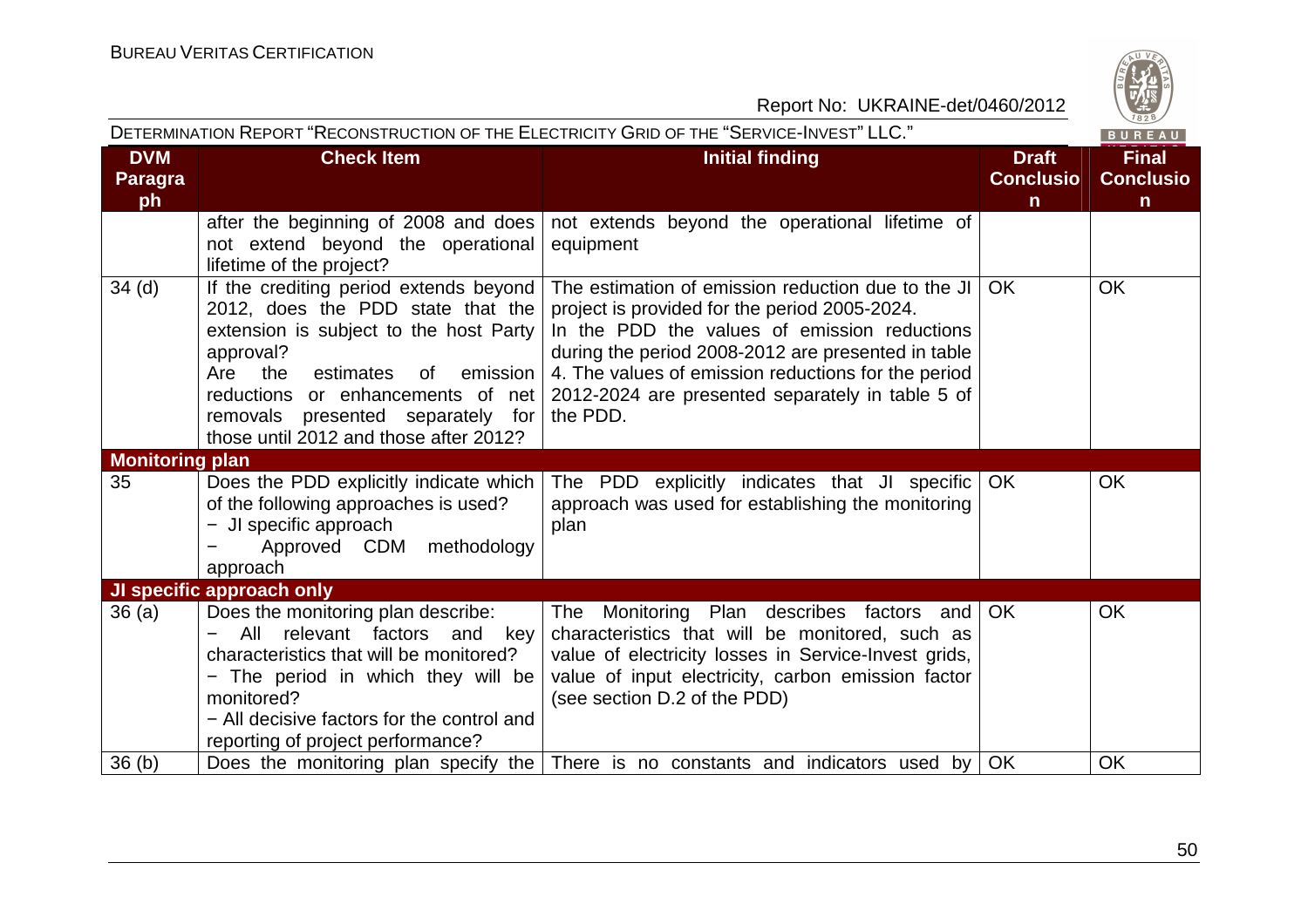

| DETERMINATION REPORT "RECONSTRUCTION OF THE ELECTRICITY GRID OF THE "SERVICE-INVEST" LLC."<br>BUREAU |                                                                                                                                                                                                                                                                                                                                                                 |                                                                                                                                                                                                                                                                                                                                                                  |                                                  |                                                 |
|------------------------------------------------------------------------------------------------------|-----------------------------------------------------------------------------------------------------------------------------------------------------------------------------------------------------------------------------------------------------------------------------------------------------------------------------------------------------------------|------------------------------------------------------------------------------------------------------------------------------------------------------------------------------------------------------------------------------------------------------------------------------------------------------------------------------------------------------------------|--------------------------------------------------|-------------------------------------------------|
| <b>DVM</b><br><b>Paragra</b><br>ph                                                                   | <b>Check Item</b>                                                                                                                                                                                                                                                                                                                                               | <b>Initial finding</b>                                                                                                                                                                                                                                                                                                                                           | <b>Draft</b><br><b>Conclusio</b><br>$\mathsf{n}$ | <b>Final</b><br><b>Conclusio</b><br>$\mathbf n$ |
|                                                                                                      | indicators, constants and variables<br>used that are reliable, valid and provide<br>transparent picture of the emission<br>reductions or enhancements of net<br>removals to be monitored?                                                                                                                                                                       | project developer regarding JI project                                                                                                                                                                                                                                                                                                                           |                                                  |                                                 |
| 36 (b)                                                                                               | If default values are used:<br>- Are accuracy and reasonableness<br>carefully balanced in their selection?<br>- Do the default values originate from<br>recognized sources?<br>- Are the default values supported by<br>statistical<br>analyses<br>providing<br>reasonable confidence levels?<br>- Are the default values presented in a<br>transparent manner? | The monitoring<br>plan<br>indicates<br>that<br>carbon<br>emission factors for electricity transmission used<br>as default values. The source of this value is<br>clarified in table D.1.1.1 (reference to the section<br>B.1), namely, Assessment of new calculation of<br>CEF by TÜV SÜD Industrie Service GmbH for<br>Ukraine and Orders ##43,62,63,75 of SEIA | <b>OK</b>                                        | <b>OK</b>                                       |
| 36 (b) (i)                                                                                           | For those values that are to<br>be<br>provided by the project participants,<br>does the monitoring plan clearly<br>indicate how the values are to be<br>selected and justified?                                                                                                                                                                                 | Emission factor for electricity transmitting is<br>assessed TÜV SÜD Industrie Service GmbH for JI<br>projects in Ukraine for period 2005-2007 years and<br>Orders of SEIA for period 2008-2012                                                                                                                                                                   | <b>OK</b>                                        | OK                                              |
| 36 (b) (ii)                                                                                          | For other values,<br>- Does the monitoring plan clearly<br>indicate the precise references from<br>which these values are taken?<br>- Is the conservativeness of the values<br>provided justified?                                                                                                                                                              | The monitoring plan clearly indicates the sources<br>of which the required data are calculated. The data<br>on factual energy losses and electricity input to the<br>Service-Invest grid are taken from standard report<br>form 1B-TRE                                                                                                                           | <b>OK</b>                                        | <b>OK</b>                                       |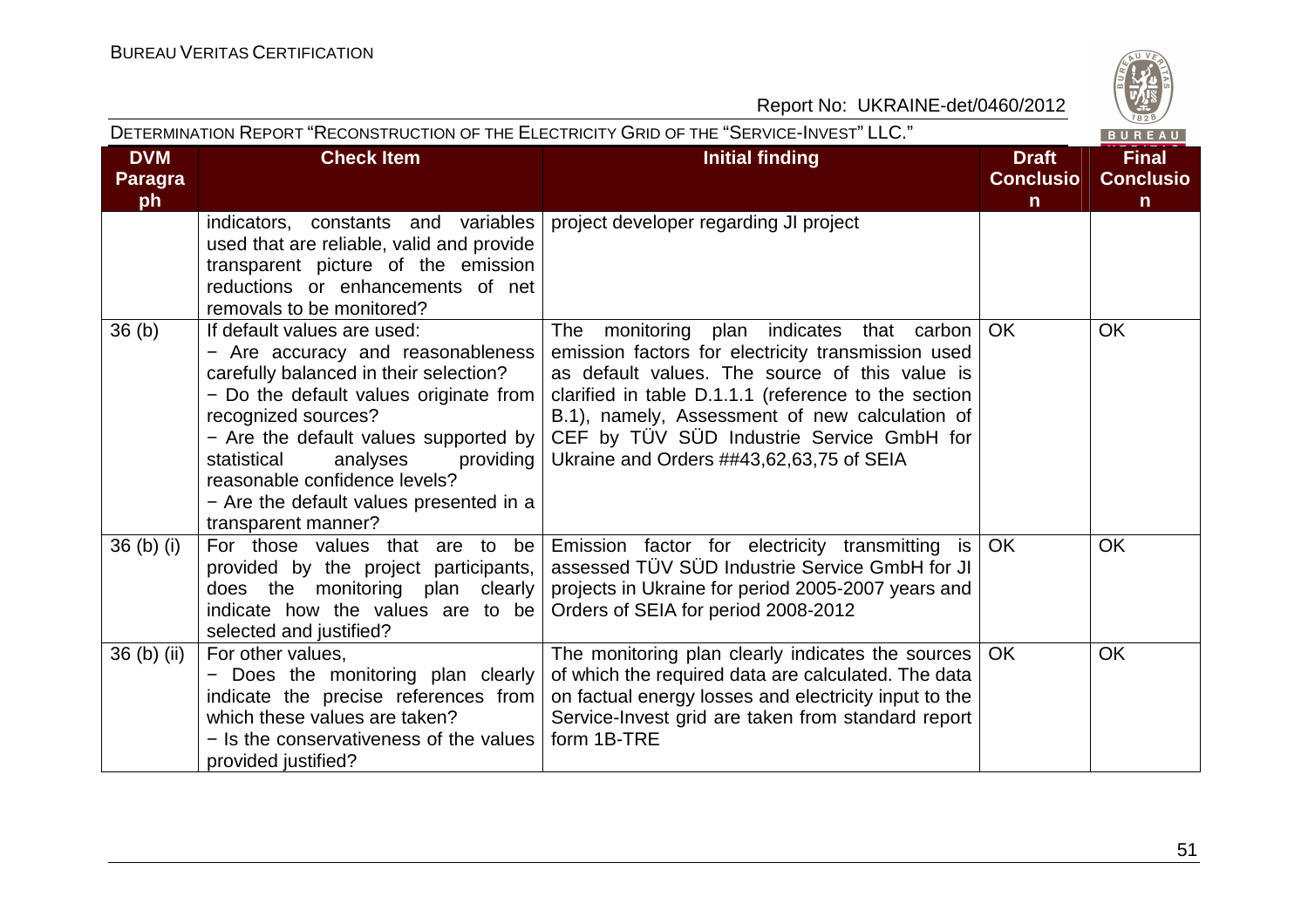|                                    | DETERMINATION REPORT "RECONSTRUCTION OF THE ELECTRICITY GRID OF THE "SERVICE-INVEST" LLC."                                                                                                                                                                                  |                                                                                                                                                                                                                                                                                                                       |                                                  | BUREAU                                           |
|------------------------------------|-----------------------------------------------------------------------------------------------------------------------------------------------------------------------------------------------------------------------------------------------------------------------------|-----------------------------------------------------------------------------------------------------------------------------------------------------------------------------------------------------------------------------------------------------------------------------------------------------------------------|--------------------------------------------------|--------------------------------------------------|
| <b>DVM</b><br><b>Paragra</b><br>ph | <b>Check Item</b>                                                                                                                                                                                                                                                           | <b>Initial finding</b>                                                                                                                                                                                                                                                                                                | <b>Draft</b><br><b>Conclusio</b><br>$\mathsf{n}$ | <b>Final</b><br><b>Conclusio</b><br>$\mathsf{n}$ |
| 36 (b) (iii)                       | For all data sources, does<br>the<br>monitoring plan specify the procedures<br>to be followed if expected data are<br>unavailable?                                                                                                                                          | <b>CAR19</b><br>Please specify the procedures to be followed if<br>expected data are unavailable                                                                                                                                                                                                                      | CAR19                                            | OK                                               |
| 36<br>(b)<br>(iv)                  | Are International System Unit (SI units)<br>used?                                                                                                                                                                                                                           | The international System unit are used                                                                                                                                                                                                                                                                                | <b>OK</b>                                        | <b>OK</b>                                        |
| 36 <sub>(b)</sub> <sub>(v)</sub>   | Does the monitoring plan note any<br>parameters, coefficients, variables, etc.<br>that are used to calculate baseline<br>emissions or net removals but are<br>obtained through monitoring?                                                                                  | The monitoring plan doesn't note any parameters<br>that are required for baseline calculations but<br>obtained through monitoring                                                                                                                                                                                     | <b>OK</b>                                        | <b>OK</b>                                        |
| 36(b)(v)                           | Is the use of parameters, coefficients,<br>variables, etc. consistent between the<br>baseline and monitoring plan?                                                                                                                                                          | CAR <sub>20</sub><br>Please correct designation of value of electricity<br>losses in formulae (3) section D.1.1.2                                                                                                                                                                                                     | CAR <sub>20</sub>                                | <b>OK</b>                                        |
| 36 <sub>(c)</sub>                  | Does the monitoring plan draw on the<br>list of standard variables contained in<br>appendix B of "Guidance on criteria for<br>baseline setting and monitoring"?                                                                                                             | <b>CAR21</b><br>Please provide designation of carbon emission<br>factor to electricity transmitting in accordance with<br>appendix B of "Guidance on criteria for baseline<br>setting and monitoring" version 03                                                                                                      | CAR21                                            | OK                                               |
| 36 <sub>(d)</sub>                  | Does the monitoring plan explicitly and<br>clearly distinguish:<br>(i) Data and parameters that are not<br>monitored throughout the crediting<br>period, but are determined only once<br>(and thus remain fixed throughout the<br>crediting period), and that are available | The monitoring plan explicitly<br>and<br>clearly<br>distinguishes:<br>(i) Data and parameters that are not monitored<br>throughout the crediting period, but are determined<br>only once (and thus remain fixed throughout the<br>crediting period), and that are available already at<br>the stage of determination? | OK                                               | OK                                               |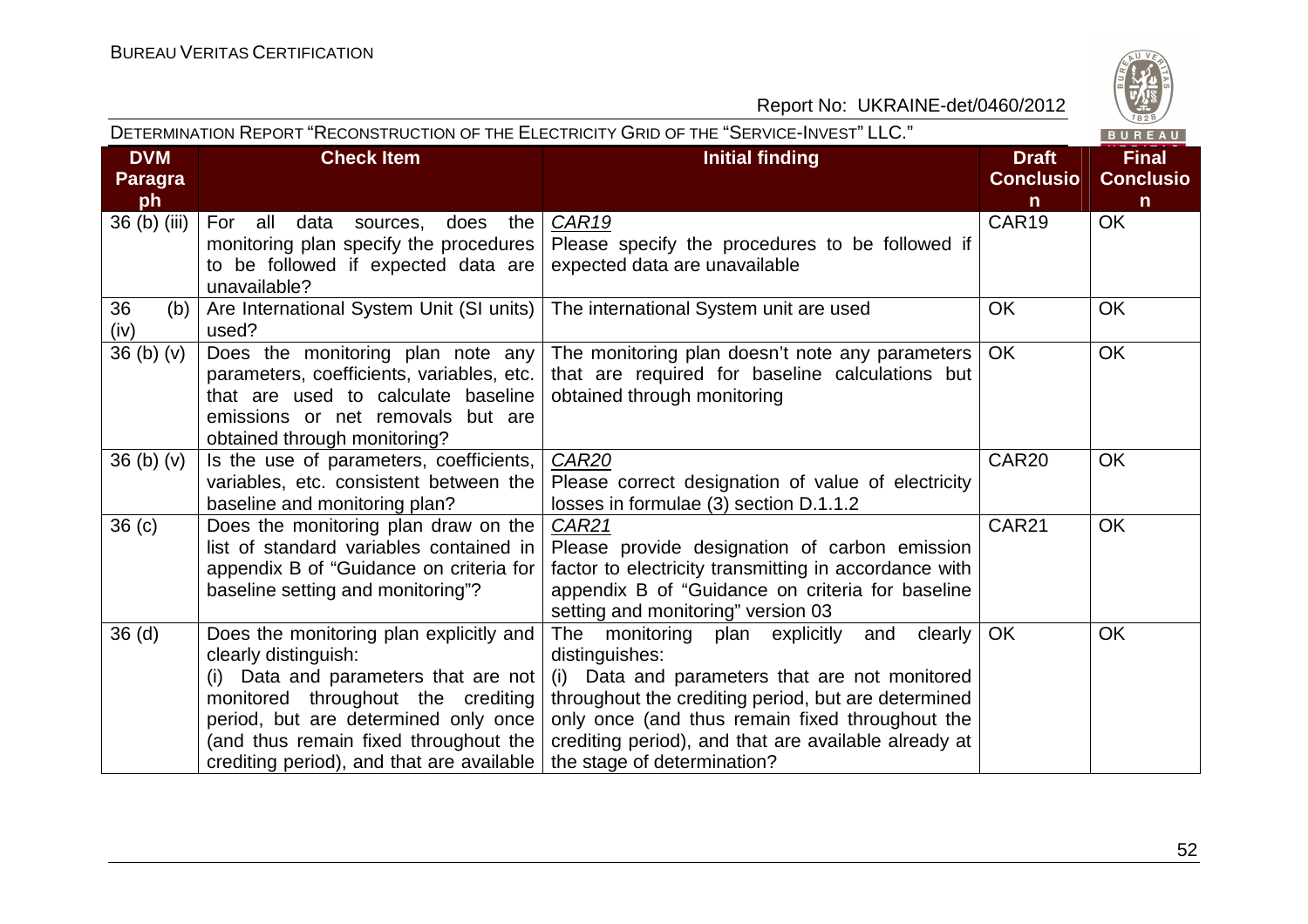

Report No: UKRAINE-det/0460/2012  $\frac{1}{2}$ 

|                                    | DETERMINATION REPORT "RECONSTRUCTION OF THE ELECTRICITY GRID OF THE "SERVICE-INVEST" LLC."                                                                                                                                                                                                                                                                                                  |                                                                                                                                                                                                                                                                                                                                         |                                                  | BUREAU                                           |
|------------------------------------|---------------------------------------------------------------------------------------------------------------------------------------------------------------------------------------------------------------------------------------------------------------------------------------------------------------------------------------------------------------------------------------------|-----------------------------------------------------------------------------------------------------------------------------------------------------------------------------------------------------------------------------------------------------------------------------------------------------------------------------------------|--------------------------------------------------|--------------------------------------------------|
| <b>DVM</b><br><b>Paragra</b><br>ph | <b>Check Item</b>                                                                                                                                                                                                                                                                                                                                                                           | <b>Initial finding</b>                                                                                                                                                                                                                                                                                                                  | <b>Draft</b><br><b>Conclusio</b><br>$\mathsf{n}$ | <b>Final</b><br><b>Conclusio</b><br>$\mathsf{n}$ |
|                                    | already at the stage of determination?<br>(ii) Data and parameters that are not<br>monitored throughout the crediting<br>period, but are determined only once<br>(and thus remain fixed throughout the<br>crediting period), but that are not<br>already available at the stage of<br>determination?<br>(iii) Data and parameters that are<br>monitored throughout the crediting<br>period? | (ii) Data and parameters that are not monitored<br>throughout the crediting period, but are determined<br>only once (and thus remain fixed throughout the<br>crediting period), but that are not already available<br>at the stage of determination?<br>(iii) Data and parameters that are monitored<br>throughout the crediting period |                                                  |                                                  |
| 36(e)                              | Does the monitoring plan describe the<br>methods employed for data monitoring<br>(including its frequency) and recording?                                                                                                                                                                                                                                                                   | The monitoring plan describes the methods<br>employed for data monitoring and<br>recording<br>including its frequency                                                                                                                                                                                                                   | <b>OK</b>                                        | <b>OK</b>                                        |
| 36(f)                              | Does the monitoring plan elaborate all<br>algorithms and formulae used for the<br>estimation/calculation<br>of<br>baseline<br>emissions/removals<br>project<br>and<br>emissions/removals<br>direct<br>or<br>monitoring of emission reductions from<br>the project, leakage, as appropriate?                                                                                                 | Monitoring plan elaborates the formulae used for<br>calculation and estimation of baseline emissions<br>and project emission due to the JI project<br>implementation.                                                                                                                                                                   | <b>OK</b>                                        | OK                                               |
| $36(f)$ (i)                        | Is the underlying rationale for the<br>algorithms/formulae explained?                                                                                                                                                                                                                                                                                                                       | The underlying rationale for the formulae are<br>explained                                                                                                                                                                                                                                                                              | <b>OK</b>                                        | <b>OK</b>                                        |
| 36 (f) (ii)                        | Are consistent variables,<br>equation<br>formats, subscripts etc. used?                                                                                                                                                                                                                                                                                                                     | Variables, equation formats subscripts are used in<br>consistent way                                                                                                                                                                                                                                                                    | OK                                               | OK                                               |
| 36 (f) (iii)                       | Are all equations numbered?                                                                                                                                                                                                                                                                                                                                                                 | All equations are numbered                                                                                                                                                                                                                                                                                                              | <b>OK</b>                                        | OK                                               |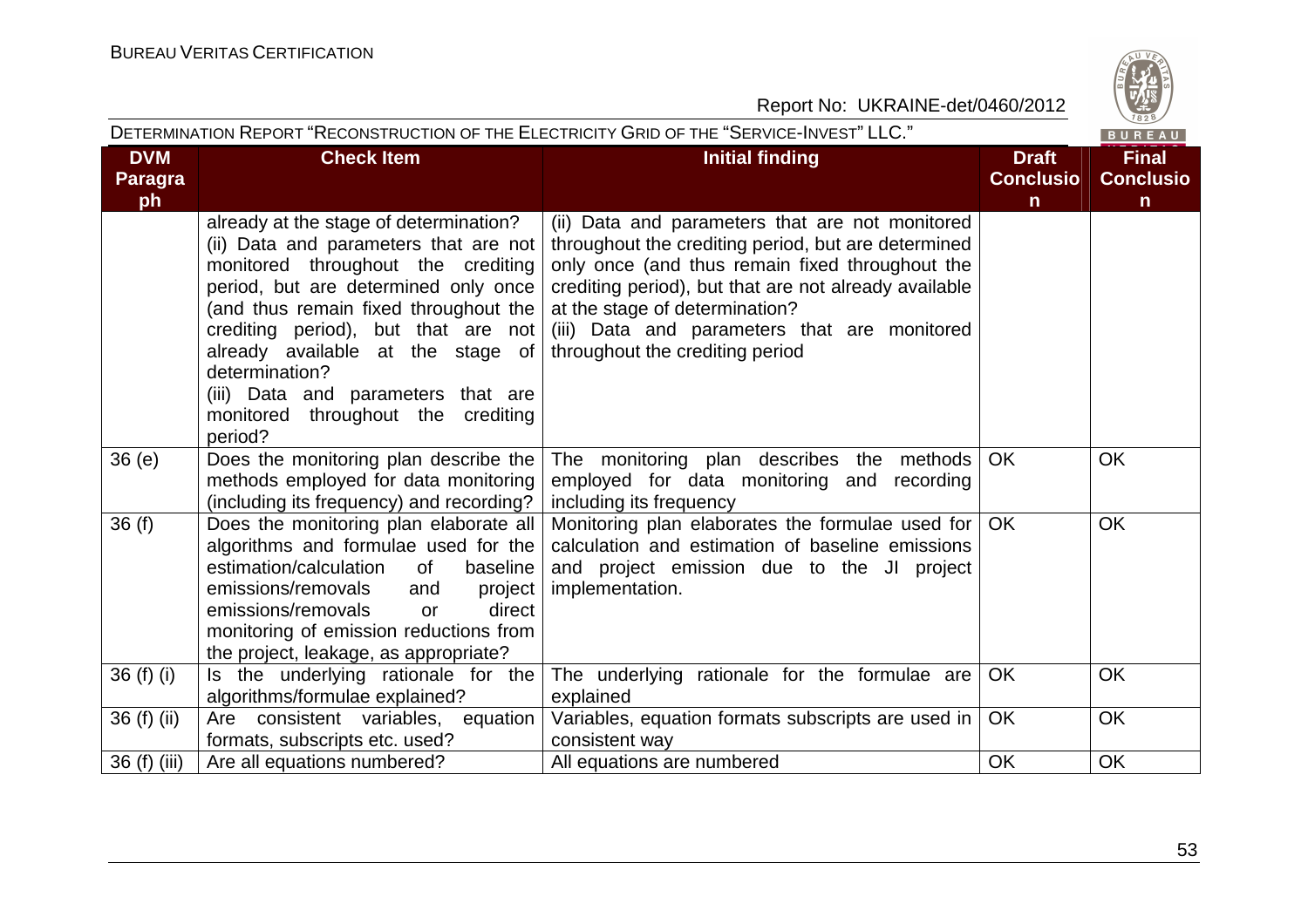|                              |                                                                                                                                                                      | DETERMINATION REPORT. RECONSTRUCTION OF THE ELECTRICITY GRID OF THE "SERVICE-INVEST" LLC.                                                                                                                         |                                  | B U R E A U                      |
|------------------------------|----------------------------------------------------------------------------------------------------------------------------------------------------------------------|-------------------------------------------------------------------------------------------------------------------------------------------------------------------------------------------------------------------|----------------------------------|----------------------------------|
| <b>DVM</b><br><b>Paragra</b> | <b>Check Item</b>                                                                                                                                                    | <b>Initial finding</b>                                                                                                                                                                                            | <b>Draft</b><br><b>Conclusio</b> | <b>Final</b><br><b>Conclusio</b> |
| ph                           |                                                                                                                                                                      |                                                                                                                                                                                                                   | n                                | n                                |
| $36(f)$ (iv)                 | defined?                                                                                                                                                             | Are all variables, with units indicated   All variables with units indicated are defined                                                                                                                          | <b>OK</b>                        | <b>OK</b>                        |
| 36 $(f)(v)$                  | Is the<br>conservativeness<br>the<br>0f<br>algorithms/procedures justified?                                                                                          | The conservativeness of the algorithms are<br>justified                                                                                                                                                           | <b>OK</b>                        | <b>OK</b>                        |
| 36 $(f)(v)$                  | To the extent possible, are methods to<br>quantitatively account for uncertainty in<br>key parameters included?                                                      | CL07<br>Please clarify uncertainty level in key parameters<br>in table D.2 "Quality control and quality assurance<br>procedures undertaken for data monitored".                                                   | CL <sub>07</sub>                 | <b>OK</b>                        |
| 36 (f) (vi)                  | Is consistency between the elaboration<br>of the<br>baseline scenario and the procedure<br>for calculating the emissions or net<br>removals of the baseline ensured? | There is consistency between the elaboration of<br>the baseline scenario and the procedure for<br>calculating the emissions of the baseline scenario.                                                             | <b>OK</b>                        | <b>OK</b>                        |
| 36 (f) (vii)                 | formulae that are not self-evident<br>explained?                                                                                                                     | Are any parts of the algorithms or   The all part of used formulae are explained                                                                                                                                  | <b>OK</b>                        | <b>OK</b>                        |
| 36 (f) (vii)                 | consistent with standard technical<br>procedures in the relevant sector?                                                                                             | Is it justified that the procedure is   The consistency of the proposed procedures with<br>the standard technical procedures in Ukraine<br>transportation<br>Energy<br>justified<br>sector<br>is<br>appropriately | <b>OK</b>                        | <b>OK</b>                        |
| 36 (f) (vii)                 | Are references provided as necessary?                                                                                                                                | <b>CAR22</b><br>Please provide correct reference to The Resolution<br>of the Cabinet of Ministers of Ukraine "On<br>Approval of the Order of State Supervision in the<br>Power Industry" Nº189 dated 15.02.1999   | <b>CAR22</b>                     | <b>OK</b>                        |
| $36(f)$ (vii)                | Are<br>implicit<br>explicit<br>and<br>key l                                                                                                                          | The key assumptions are explained in the PDD                                                                                                                                                                      | <b>OK</b>                        | <b>OK</b>                        |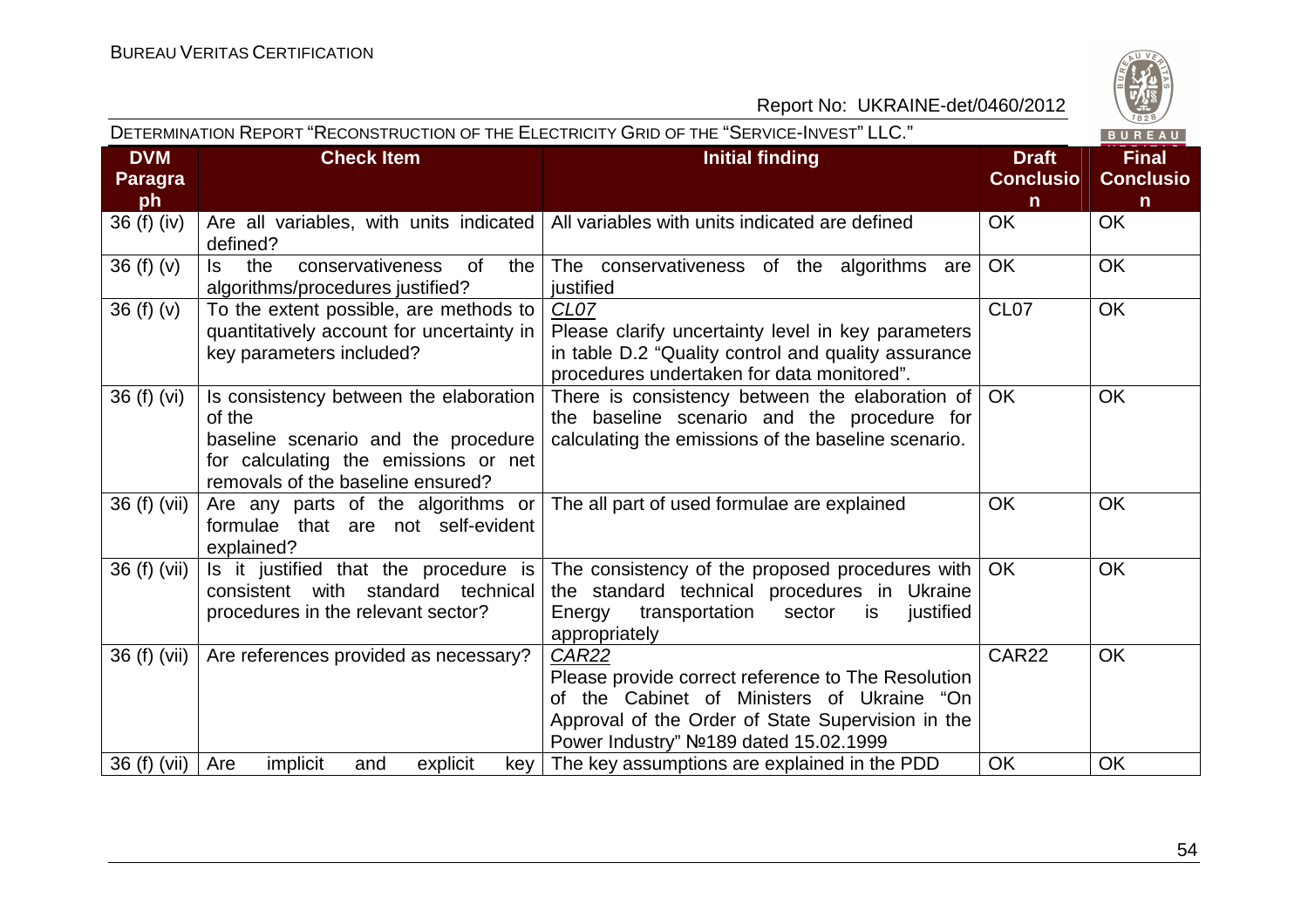| Ù.            |  |
|---------------|--|
| N<br>٠<br>828 |  |

| Report No: UKRAINE-det/0460/2012   |                                                                                                                                                                                                                                                                                                         |                                                                                                                                                                                                       |                                                  | $\frac{72.8}{1828}$                              |
|------------------------------------|---------------------------------------------------------------------------------------------------------------------------------------------------------------------------------------------------------------------------------------------------------------------------------------------------------|-------------------------------------------------------------------------------------------------------------------------------------------------------------------------------------------------------|--------------------------------------------------|--------------------------------------------------|
|                                    |                                                                                                                                                                                                                                                                                                         | DETERMINATION REPORT "RECONSTRUCTION OF THE ELECTRICITY GRID OF THE "SERVICE-INVEST" LLC."                                                                                                            |                                                  | BUREAU                                           |
| <b>DVM</b><br><b>Paragra</b><br>ph | <b>Check Item</b>                                                                                                                                                                                                                                                                                       | <b>Initial finding</b>                                                                                                                                                                                | <b>Draft</b><br><b>Conclusio</b><br>$\mathsf{n}$ | <b>Final</b><br><b>Conclusio</b><br>$\mathsf{n}$ |
|                                    | assumptions explained in a transparent<br>manner?                                                                                                                                                                                                                                                       |                                                                                                                                                                                                       |                                                  |                                                  |
| 36 (f) (vii)                       | Is it clearly stated which assumptions<br>procedures have<br>significant<br>and<br>uncertainty associated with them, and<br>how such uncertainty is to be<br>addressed?                                                                                                                                 | In the project design document there is not stated<br>any information about significant uncertainty level<br>of assumptions and procedures.                                                           | OK.                                              | <b>OK</b>                                        |
| 36 (f) (vii)                       | Is the uncertainty of key parameters  <br>described and, where possible, is an<br>uncertainty range at 95% confidence<br>level for key parameters for the<br>calculation of emission reductions or<br>enhancements<br>of<br>net<br>removals<br>provided?                                                | See section $36(f)(v)$ of this protocol                                                                                                                                                               | <b>OK</b>                                        | <b>OK</b>                                        |
| 36(9)                              | Does the monitoring plan identify a<br>national or international monitoring<br>standard if such standard has to be<br>and/or is applied to certain aspects of<br>the project?<br>Does the monitoring plan provide a<br>reference as to where a detailed<br>description of the standard can be<br>found? | The monitoring plan identifies national monitoring<br>standard GKD 34.09.104-2003 applied to the<br>project. The monitoring report provides reference<br>to detailed description of proposed standard | <b>OK</b>                                        | <b>OK</b>                                        |
| 36(h)                              | Does the monitoring plan document Not applicable for given JI project.<br>techniques, if used for<br>statistical<br>monitoring, and that they are used in a                                                                                                                                             |                                                                                                                                                                                                       | <b>OK</b>                                        | <b>OK</b>                                        |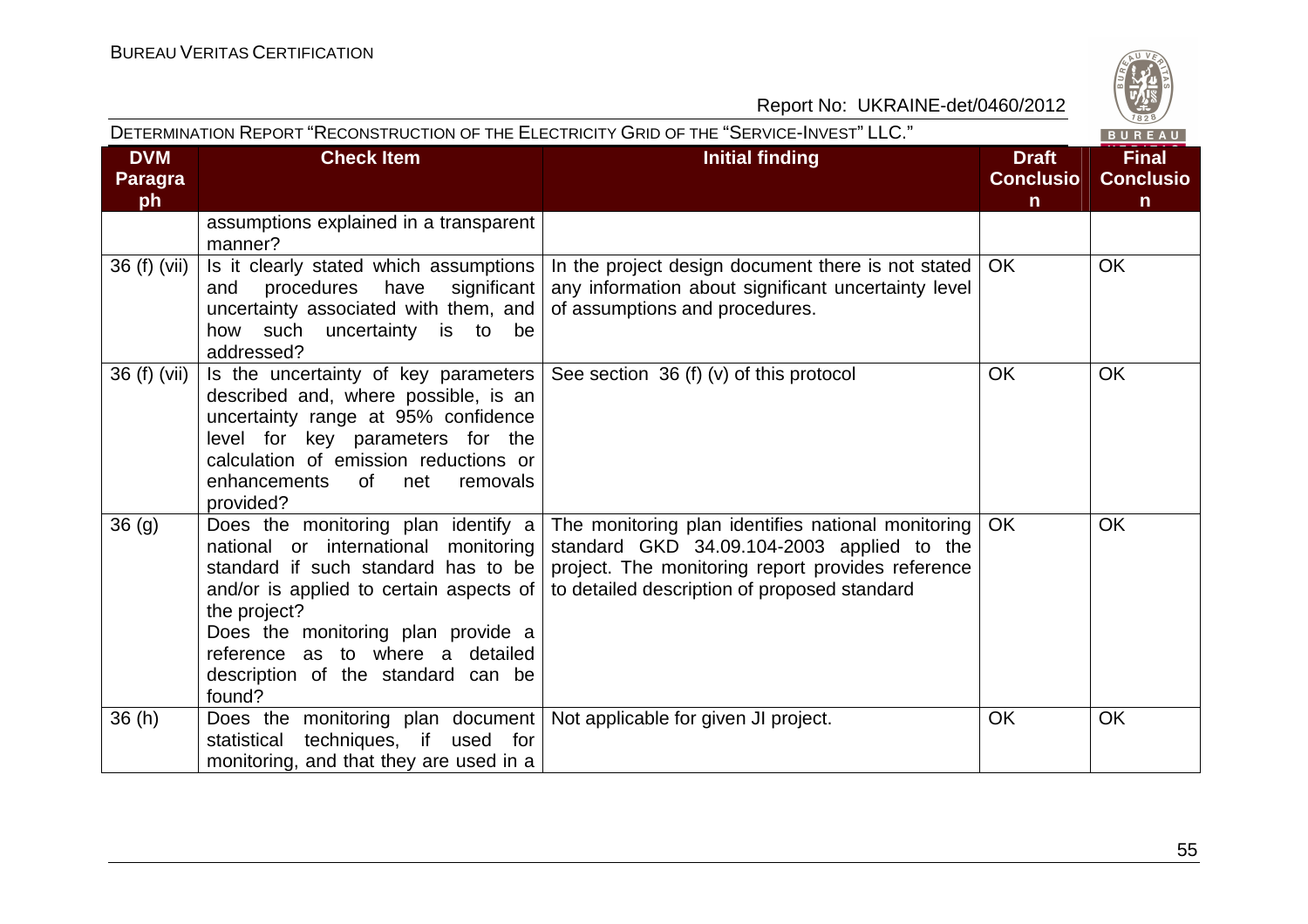

| DETERMINATION REPORT "RECONSTRUCTION OF THE ELECTRICITY GRID OF THE "SERVICE-INVEST" LLC." |
|--------------------------------------------------------------------------------------------|
|--------------------------------------------------------------------------------------------|

| <b>DVM</b><br><b>Paragra</b> | <b>Check Item</b>                                                                                                                                                                                                                                                                                      | <b>Initial finding</b>                                                                                                                                                                                                                                                                                                                                                 | <b>Draft</b><br><b>Conclusio</b> | <b>Final</b><br><b>Conclusio</b> |
|------------------------------|--------------------------------------------------------------------------------------------------------------------------------------------------------------------------------------------------------------------------------------------------------------------------------------------------------|------------------------------------------------------------------------------------------------------------------------------------------------------------------------------------------------------------------------------------------------------------------------------------------------------------------------------------------------------------------------|----------------------------------|----------------------------------|
| ph                           | conservative manner?                                                                                                                                                                                                                                                                                   |                                                                                                                                                                                                                                                                                                                                                                        | $\mathsf{n}$                     | $\mathbf n$                      |
| 36 (i)                       | Does the monitoring plan present the<br>quality<br>and<br>control<br>assurance<br>procedures for the monitoring process,<br>including, as appropriate, information<br>on calibration and on how records on<br>data and/or method validity and<br>accuracy are kept and made available<br>upon request? | CAR <sub>23</sub><br>Please indicate in the monitoring plan next follows<br>description of quality assurance and control<br>procedures for the monitoring process;<br>information on power meters calibration (or<br>reference to calibration plan);<br>how monitored and required for ERUs<br>calculation information will be kept and<br>made available upon request | CAR23                            | <b>OK</b>                        |
| 36 (j)                       | monitoring plan clearly<br>Does the<br>identify the responsibilities and the<br>authority regarding the monitoring<br>activities?                                                                                                                                                                      | CAR24<br>Please clearly identify the responsibilities and the<br>authorities regarding the monitoring activities                                                                                                                                                                                                                                                       | CAR24                            | <b>OK</b>                        |
| 36(k)                        | Does the monitoring plan, on the<br>reflect<br>good<br>monitoring<br>whole,<br>practices appropriate to the project<br>type?<br>If it is a JI LULUCF project, is the good<br>practice guidance developed by IPCC<br>applied?                                                                           | There are not JI projects with similar monitoring<br>plan in Ukraine                                                                                                                                                                                                                                                                                                   | OK                               | <b>OK</b>                        |
| 36 (l)                       | Does the monitoring plan provide, in<br>tabular form, a complete compilation of<br>the data that need to be collected for its<br>application, including data that are<br>measured or sampled and data that are                                                                                         | Presented in the PDD monitoring plan provides a  <br>complete compilation of the data that need to be<br>collected for its application, including data that are<br>measured or sampled and data that are collected<br>from other sources. Data connected with baseline                                                                                                 | <b>OK</b>                        | <b>OK</b>                        |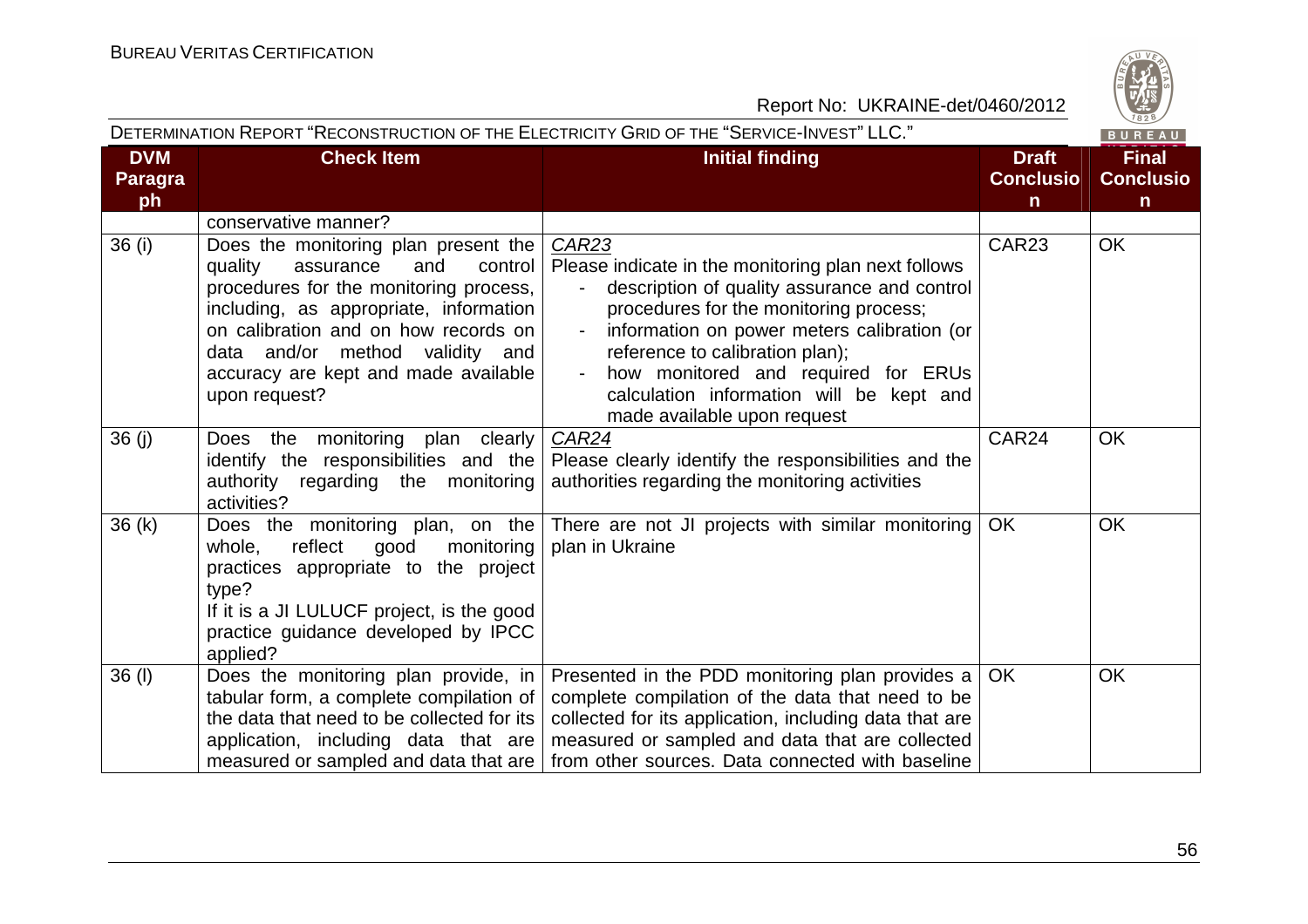|                                    |                                                                                                                                                                                                                                                                                                                    | Report No: UKRAINE-det/0460/2012                                                                                                                                                                                                              |                                                  | $\frac{120}{1828}$                               |
|------------------------------------|--------------------------------------------------------------------------------------------------------------------------------------------------------------------------------------------------------------------------------------------------------------------------------------------------------------------|-----------------------------------------------------------------------------------------------------------------------------------------------------------------------------------------------------------------------------------------------|--------------------------------------------------|--------------------------------------------------|
|                                    |                                                                                                                                                                                                                                                                                                                    | DETERMINATION REPORT "RECONSTRUCTION OF THE ELECTRICITY GRID OF THE "SERVICE-INVEST" LLC."                                                                                                                                                    |                                                  | BUREAU                                           |
| <b>DVM</b><br><b>Paragra</b><br>ph | <b>Check Item</b>                                                                                                                                                                                                                                                                                                  | <b>Initial finding</b>                                                                                                                                                                                                                        | <b>Draft</b><br><b>Conclusio</b><br>$\mathsf{n}$ | <b>Final</b><br><b>Conclusio</b><br>$\mathsf{n}$ |
|                                    | collected from other sources but not<br>including data that are calculated with<br>equations?                                                                                                                                                                                                                      | scenario and emission reduction calculation are<br>stated in tabular format in section D of the PDD.                                                                                                                                          |                                                  |                                                  |
| 36 (m)                             | Does the monitoring plan indicate that<br>the data monitored and required for<br>verification are to be kept for two years<br>after the last transfer of ERUs for the<br>project?                                                                                                                                  | CAR <sub>25</sub><br>Please indicate in the section D that the data<br>monitored and required for ERUs calculation will<br>be kept during two years after the last ERUs<br>transfer with reference on relevant order of<br>Service-Invest LLC | <b>CAR25</b>                                     | <b>OK</b>                                        |
| 37                                 | If selected elements or combinations of<br>approved CDM methodologies<br>or l<br>methodological tools are used<br>for<br>establishing the monitoring plan, are<br>the selected elements or combination,<br>together with elements supplementary<br>developed by the project participants in<br>line with 36 above? | No selected elements or combinations of approved<br>CDM methodologies used for monitoring plan<br>establishing                                                                                                                                | <b>OK</b>                                        | <b>OK</b>                                        |
|                                    | Approved CDM methodology approach only_Paragraphs 38(a) - 38(d)_Not applicable                                                                                                                                                                                                                                     |                                                                                                                                                                                                                                               |                                                  |                                                  |
|                                    |                                                                                                                                                                                                                                                                                                                    | Applicable to both JI specific approach and approved CDM methodology approach_Paragraph 39_Not applicable                                                                                                                                     |                                                  |                                                  |
| <b>Leakage</b>                     | <b>JI specific approach only</b>                                                                                                                                                                                                                                                                                   |                                                                                                                                                                                                                                               |                                                  |                                                  |
| 40(a)                              | Does the PDD appropriately describe<br>an assessment of the potential leakage<br>of the project and appropriately explain<br>which sources of leakage are to be<br>which<br>calculated<br>and<br>can<br>be l                                                                                                       | The PDD indicates in appropriately way that<br>project activity doesn't connect with fuel burning or<br>transportation and due the project implementation<br>fuel consumption will lowered<br>CL <sub>08</sub>                                | CL <sub>08</sub>                                 | <b>OK</b>                                        |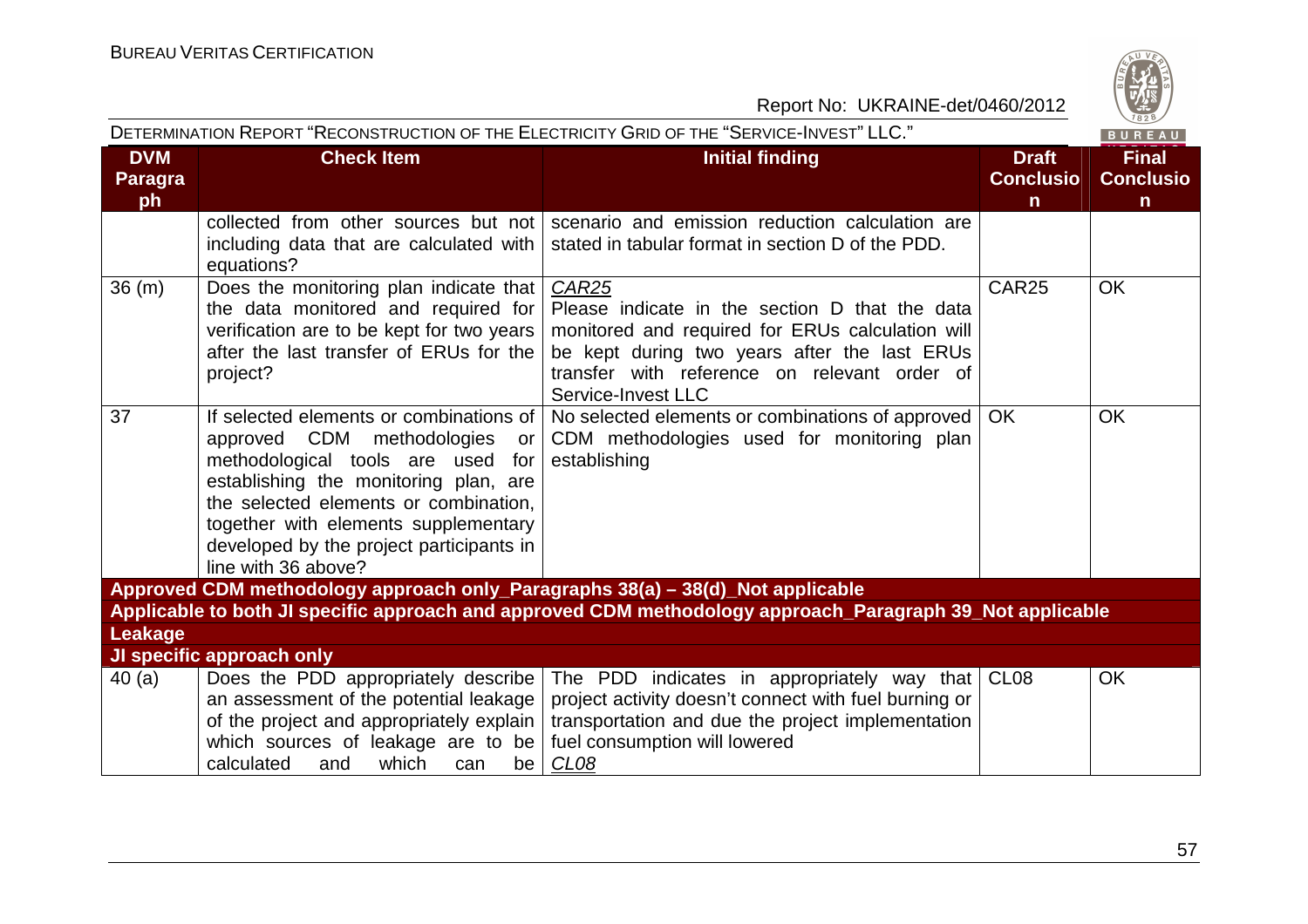

| DETERMINATION REPORT "RECONSTRUCTION OF THE ELECTRICITY GRID OF THE "SERVICE-INVEST" LLC." |
|--------------------------------------------------------------------------------------------|
|--------------------------------------------------------------------------------------------|

| <b>DVM</b><br><b>Paragra</b> | <b>Check Item</b>                                                                                                                                                                                                                                                                                                                                                                                                                  | <b>Initial finding</b>                                                                                                                                                                                                                             | <b>Draft</b><br><b>Conclusio</b> | <b>Final</b><br><b>Conclusio</b> |
|------------------------------|------------------------------------------------------------------------------------------------------------------------------------------------------------------------------------------------------------------------------------------------------------------------------------------------------------------------------------------------------------------------------------------------------------------------------------|----------------------------------------------------------------------------------------------------------------------------------------------------------------------------------------------------------------------------------------------------|----------------------------------|----------------------------------|
| ph                           |                                                                                                                                                                                                                                                                                                                                                                                                                                    |                                                                                                                                                                                                                                                    | $\mathsf{n}$                     | $\mathsf{n}$                     |
|                              | neglected?                                                                                                                                                                                                                                                                                                                                                                                                                         | Please explain why potential leakage indicates in<br>CH <sub>4</sub>                                                                                                                                                                               |                                  |                                  |
| 40(b)                        | Does the PDD provide a procedure for<br>an ex ante estimate of leakage?                                                                                                                                                                                                                                                                                                                                                            | See section 40 (a) of this protocol                                                                                                                                                                                                                | <b>OK</b>                        | OK                               |
|                              | Approved CDM methodology approach only_Paragraph 41_Not applicable                                                                                                                                                                                                                                                                                                                                                                 |                                                                                                                                                                                                                                                    |                                  |                                  |
|                              | <b>Estimation of emission reductions or enhancements of net removals</b>                                                                                                                                                                                                                                                                                                                                                           |                                                                                                                                                                                                                                                    |                                  |                                  |
| 42                           | following approaches it chooses?<br>(a) Assessment of emissions or net was chosen<br>removals in the baseline scenario and<br>in the project scenario<br>(b) Direct assessment of emission<br>reductions                                                                                                                                                                                                                           | Does the PDD indicate which of the The PDD indicates that assessment of emissions<br>in baseline scenario and in the project scenario                                                                                                              | OK                               | OK                               |
| 43                           | If the approach (a) in 42 is chosen,<br>does the PDD provide ex ante<br>estimates of:<br>(a) Emissions or net removals for the<br>project scenario (within the project<br>boundary)?<br>(b) Leakage, as applicable?<br>(c) Emissions or net removals for the<br>baseline scenario (within the project<br>boundary)?<br>Emission<br>reductions<br>(d)<br><b>or</b><br>0f<br>enhancements<br>net<br>removals<br>adjusted by leakage? | The PDD provides ex-ante estimates of emissions.<br>As for leakage, it is considered as absent,<br>because electricity transportation by the Service-<br>Invest grids that does not concern with production,<br>transportation and firing of fuel. | <b>OK</b>                        | <b>OK</b>                        |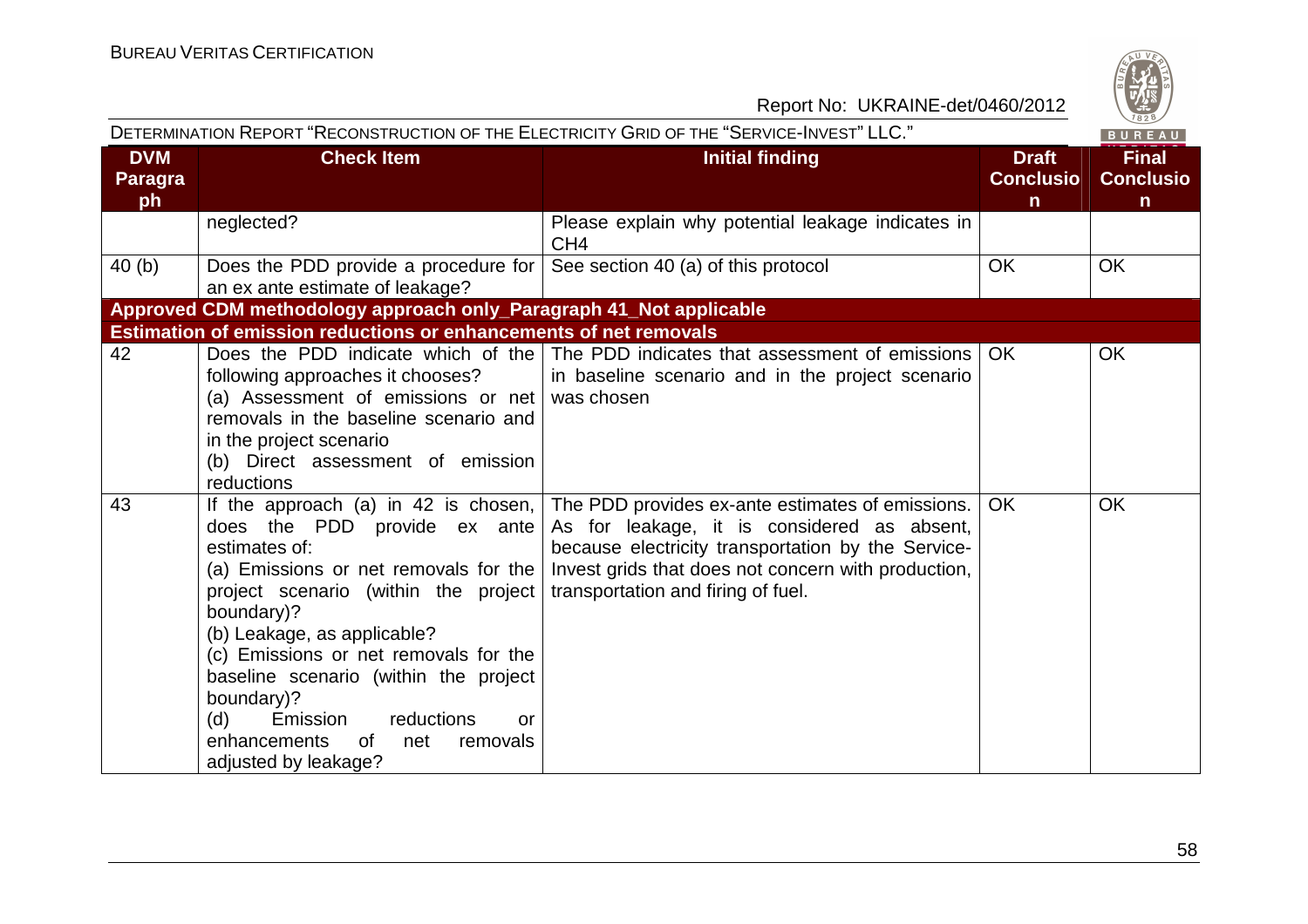| CO.<br>N |
|----------|
| 828      |

| DETERMINATION REPORT "RECONSTRUCTION OF THE ELECTRICITY GRID OF THE "SERVICE-INVEST" LLC."<br>BUREAU |                                                                                                                                                                                                                                                                                                                                                                                                                                                                                                                                                 |                                                                                                                                                                                                                                                                                                                                                                                                                                                                                                                                                                                                                                                                                                                                                                                                                  |                                                  |                                                  |  |
|------------------------------------------------------------------------------------------------------|-------------------------------------------------------------------------------------------------------------------------------------------------------------------------------------------------------------------------------------------------------------------------------------------------------------------------------------------------------------------------------------------------------------------------------------------------------------------------------------------------------------------------------------------------|------------------------------------------------------------------------------------------------------------------------------------------------------------------------------------------------------------------------------------------------------------------------------------------------------------------------------------------------------------------------------------------------------------------------------------------------------------------------------------------------------------------------------------------------------------------------------------------------------------------------------------------------------------------------------------------------------------------------------------------------------------------------------------------------------------------|--------------------------------------------------|--------------------------------------------------|--|
| <b>DVM</b><br><b>Paragra</b><br>ph                                                                   | <b>Check Item</b>                                                                                                                                                                                                                                                                                                                                                                                                                                                                                                                               | <b>Initial finding</b>                                                                                                                                                                                                                                                                                                                                                                                                                                                                                                                                                                                                                                                                                                                                                                                           | <b>Draft</b><br><b>Conclusio</b><br>$\mathsf{n}$ | <b>Final</b><br><b>Conclusio</b><br>$\mathsf{n}$ |  |
| 44                                                                                                   | If the approach (b) in 42 is chosen,<br>does the PDD provide ex ante<br>estimates of:<br>Emission<br>reductions<br>(a)<br>or<br>enhancements of net removals (within<br>the project boundary)?<br>(b) Leakage, as applicable?<br>Emission<br>(c)<br>reductions<br>or<br>enhancements<br>0f<br>net<br>removals<br>adjusted by leakage?                                                                                                                                                                                                           | See section 42 of this protocol                                                                                                                                                                                                                                                                                                                                                                                                                                                                                                                                                                                                                                                                                                                                                                                  | <b>OK</b>                                        | OK                                               |  |
| 45                                                                                                   | For both approaches in 42<br>(a) Are the estimates in 43 or 44 given:<br>(i) On a periodic basis?<br>(ii) At least from the beginning until<br>the end of the crediting period?<br>(iii) On a source-by-source/sink-by-<br>sink<br>basis?<br>(iv) For each GHG?<br>(v) In tones of CO2 equivalent, using<br>global warming potentials defined by<br>decision 2/CP.3 or as subsequently<br>revised in accordance with Article 5 of<br>the Kyoto Protocol?<br>(b) Are the formula used for calculating<br>the<br>estimates in 43 or 44 consistent | The baseline emissions and project emissions are<br>given on a periodic basis from the beginning to the<br>end of the crediting period for each year.<br>Baseline and project emissions are carried out for<br>CO <sub>2</sub> as GH <sub>G</sub> gas.<br>Formulae used for calculating the estimates<br>concerning in section D and section E are<br>consistent throughout the PDD and calculation<br>Excel spreadsheets.<br>As there was already mentioned above, data<br>sources used for calculating the estimates are<br>clearly identified.<br>Among key factors influencing the baseline<br>emissions or the activity level of the project as well<br>as risks associated with the project Carbon<br>Emission Factor for electricity is taken into<br>account. The emission factor of Ukrainian grid that | CAR <sub>26</sub>                                | <b>OK</b>                                        |  |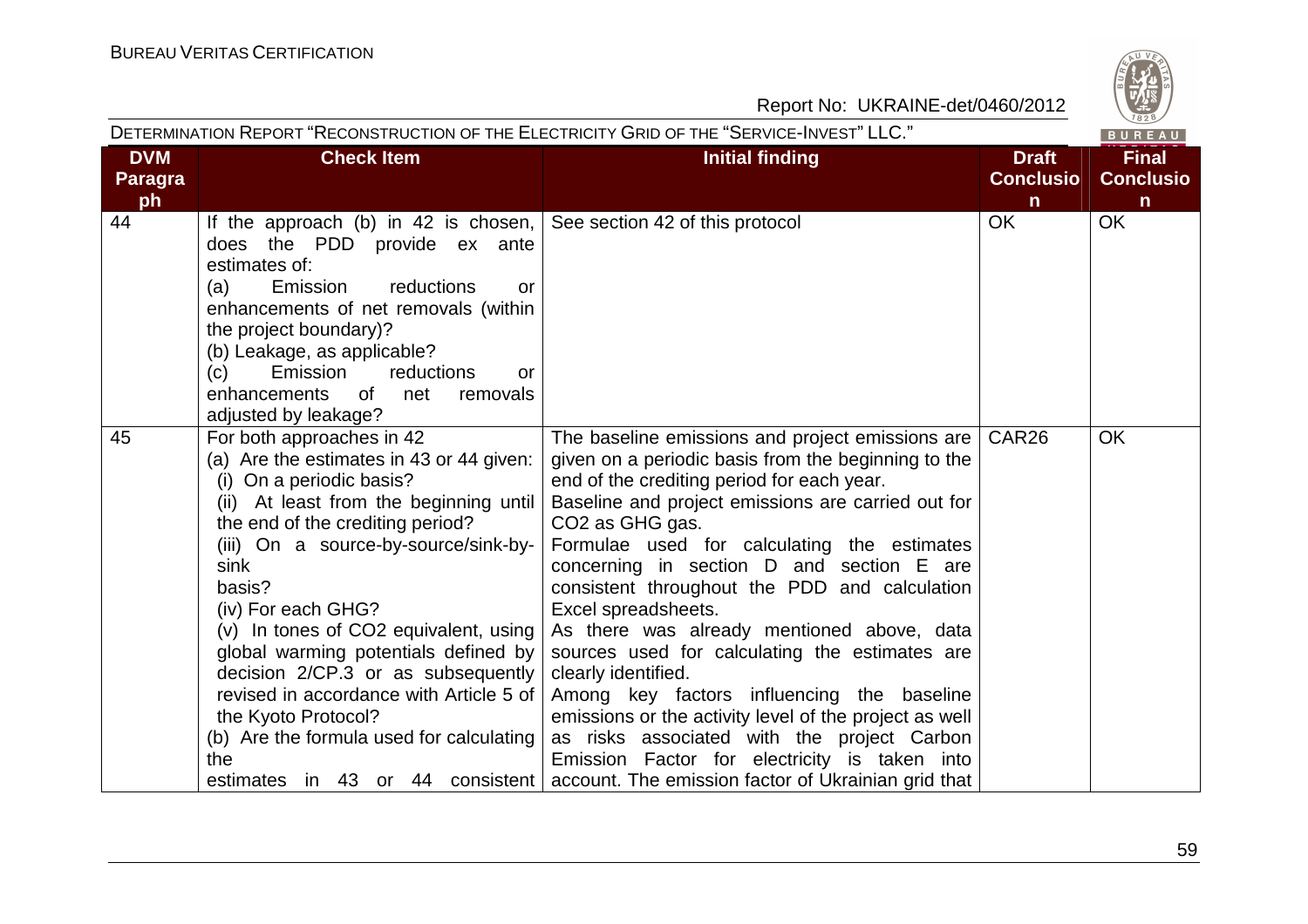

|                                    | DETERMINATION REPORT "RECONSTRUCTION OF THE ELECTRICITY GRID OF THE "SERVICE-INVEST" LLC."                                                                                                                                                                                                                                                                                                                                                                                                                                                                                                                                                                                                                                                                                                                                                                                                                                                                                                                                                                      |                                                                                                                                                                                                                                                                                                                                                                                                                                                                                                                                                                                                                                                                                                                                      |                                                 |                                                  |  |
|------------------------------------|-----------------------------------------------------------------------------------------------------------------------------------------------------------------------------------------------------------------------------------------------------------------------------------------------------------------------------------------------------------------------------------------------------------------------------------------------------------------------------------------------------------------------------------------------------------------------------------------------------------------------------------------------------------------------------------------------------------------------------------------------------------------------------------------------------------------------------------------------------------------------------------------------------------------------------------------------------------------------------------------------------------------------------------------------------------------|--------------------------------------------------------------------------------------------------------------------------------------------------------------------------------------------------------------------------------------------------------------------------------------------------------------------------------------------------------------------------------------------------------------------------------------------------------------------------------------------------------------------------------------------------------------------------------------------------------------------------------------------------------------------------------------------------------------------------------------|-------------------------------------------------|--------------------------------------------------|--|
| <b>DVM</b><br><b>Paragra</b><br>ph | <b>Check Item</b>                                                                                                                                                                                                                                                                                                                                                                                                                                                                                                                                                                                                                                                                                                                                                                                                                                                                                                                                                                                                                                               | <b>Initial finding</b>                                                                                                                                                                                                                                                                                                                                                                                                                                                                                                                                                                                                                                                                                                               | <b>Draft</b><br><b>Conclusio</b><br>$\mathbf n$ | <b>Final</b><br><b>Conclusio</b><br>$\mathsf{n}$ |  |
|                                    | throughout the PDD?<br>(c) For calculating estimates in 43 or<br>44, are key factors influencing the<br>baseline emissions or removals and the<br>activity level of the project and the<br>emissions or net removals as well as<br>risks associated with the project taken<br>into account, as appropriate?<br>Are data sources used for<br>(d)<br>calculating the estimates in 43 or 44<br>clearly identified,<br>reliable<br>and<br>transparent?<br>(e) Are emission factors (including<br>default emission factors) if used for<br>calculating the estimates in 43 or 44<br>selected<br>by carefully<br>balancing<br>accuracy and reasonableness, and<br>appropriately justified of the choice?<br>(f) Is the estimation in 43 or 44 based<br>on conservative assumptions and the<br>most plausible scenarios<br>in<br>$\mathbf{a}$<br>transparent manner?<br>(g) Are the estimates in 43 or 44<br>consistent throughout the PDD?<br>(h) Is the annual average of estimated<br>emission reductions or enhancements<br>of net removals calculated by dividing | used for calculation the estimates in the JI project<br>is selected for usage with appropriate accuracy.<br>Choice of emission factor is justified in the project<br>design documents.<br>Conservative assumptions are taken into account<br>while estimating emission reduction.<br>In the PDD there are provided tables with<br>calculation results of CO2 emission reductions. As<br>a fact, estimated total value of CO2 emission<br>reductions for the first crediting period is 534 867 t<br>CO2 equivalent; moreover, estimated total value of<br>CO2 emission reductions for the period 2013-2024<br>is 1 556 401 t CO2 equivalent.<br>CAR <sub>26</sub><br>Please check calculations rounding in the tables of<br>section E |                                                 |                                                  |  |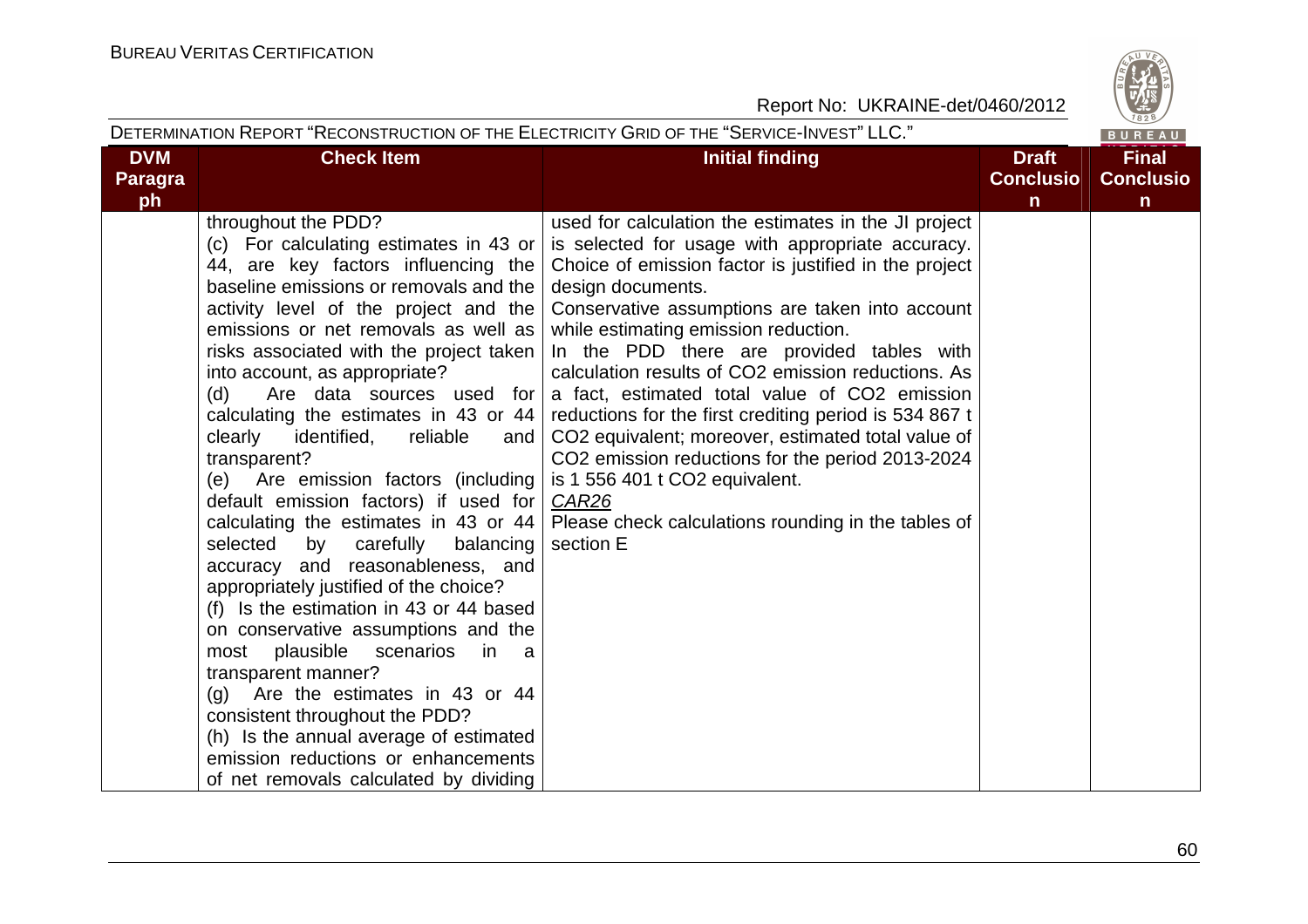| Report No: UKRAINE-det/0460/2012                                               |                                                                                                                                                                                                                                                                                                                             |                                                                                                                                                                                                                                                                                                                                              |                                       |                                                  |  |
|--------------------------------------------------------------------------------|-----------------------------------------------------------------------------------------------------------------------------------------------------------------------------------------------------------------------------------------------------------------------------------------------------------------------------|----------------------------------------------------------------------------------------------------------------------------------------------------------------------------------------------------------------------------------------------------------------------------------------------------------------------------------------------|---------------------------------------|--------------------------------------------------|--|
|                                                                                |                                                                                                                                                                                                                                                                                                                             | DETERMINATION REPORT "RECONSTRUCTION OF THE ELECTRICITY GRID OF THE "SERVICE-INVEST" LLC."                                                                                                                                                                                                                                                   |                                       | $\frac{72}{1828}$<br>BUREAU                      |  |
| <b>DVM</b><br><b>Paragra</b><br>ph                                             | <b>Check Item</b>                                                                                                                                                                                                                                                                                                           | <b>Initial finding</b>                                                                                                                                                                                                                                                                                                                       | <b>Draft</b><br><b>Conclusio</b><br>n | <b>Final</b><br><b>Conclusio</b><br>$\mathsf{n}$ |  |
|                                                                                | the total estimated emission reductions<br>or enhancements of net removals over<br>the crediting period by the total months<br>of the crediting period and multiplying<br>by twelve?                                                                                                                                        |                                                                                                                                                                                                                                                                                                                                              |                                       |                                                  |  |
| 46                                                                             | emissions or<br>post, does the PDD include an<br>illustrative ex ante emissions or net<br>removals calculation?                                                                                                                                                                                                             | If the calculation of the baseline The calculations of the baseline emissions and<br>project emissions are to be performed ex post.<br>net removals is to be performed $ex$ Also, in the PDD there are provided ex ante<br>calculation of emissions. All estimated values are<br>presented in section E of the PDD and Excel<br>spreadsheets | OK.                                   | <b>OK</b>                                        |  |
| Approved CDM methodology approach only_Paragraphs 47(a) - 47(b)_Not applicable |                                                                                                                                                                                                                                                                                                                             |                                                                                                                                                                                                                                                                                                                                              |                                       |                                                  |  |
|                                                                                | <b>Environmental impacts</b>                                                                                                                                                                                                                                                                                                |                                                                                                                                                                                                                                                                                                                                              |                                       |                                                  |  |
| 48 (a)                                                                         | Does the PDD<br>list and<br>documentation on the analysis of the $ $<br>environmental impacts of the project,<br>including transboundary impacts, in<br>accordance<br>with<br>procedures<br>as<br>determined by the host Party?                                                                                             | attach   There are no significant environmental impacts of   OK<br>the project. The transboundary impacts are<br>absent.                                                                                                                                                                                                                     |                                       | <b>OK</b>                                        |  |
| 48 (b)                                                                         | If the analysis in 48 (a) indicates that $\vert$ See section 48(a) of this protocol<br>environmental<br>the<br>impacts<br>are<br>considered significant by the project<br>participants or the host Party, does the<br>PDD provide conclusion and all<br>references<br>supporting<br>to<br>documentation of an environmental |                                                                                                                                                                                                                                                                                                                                              | <b>OK</b>                             | <b>OK</b>                                        |  |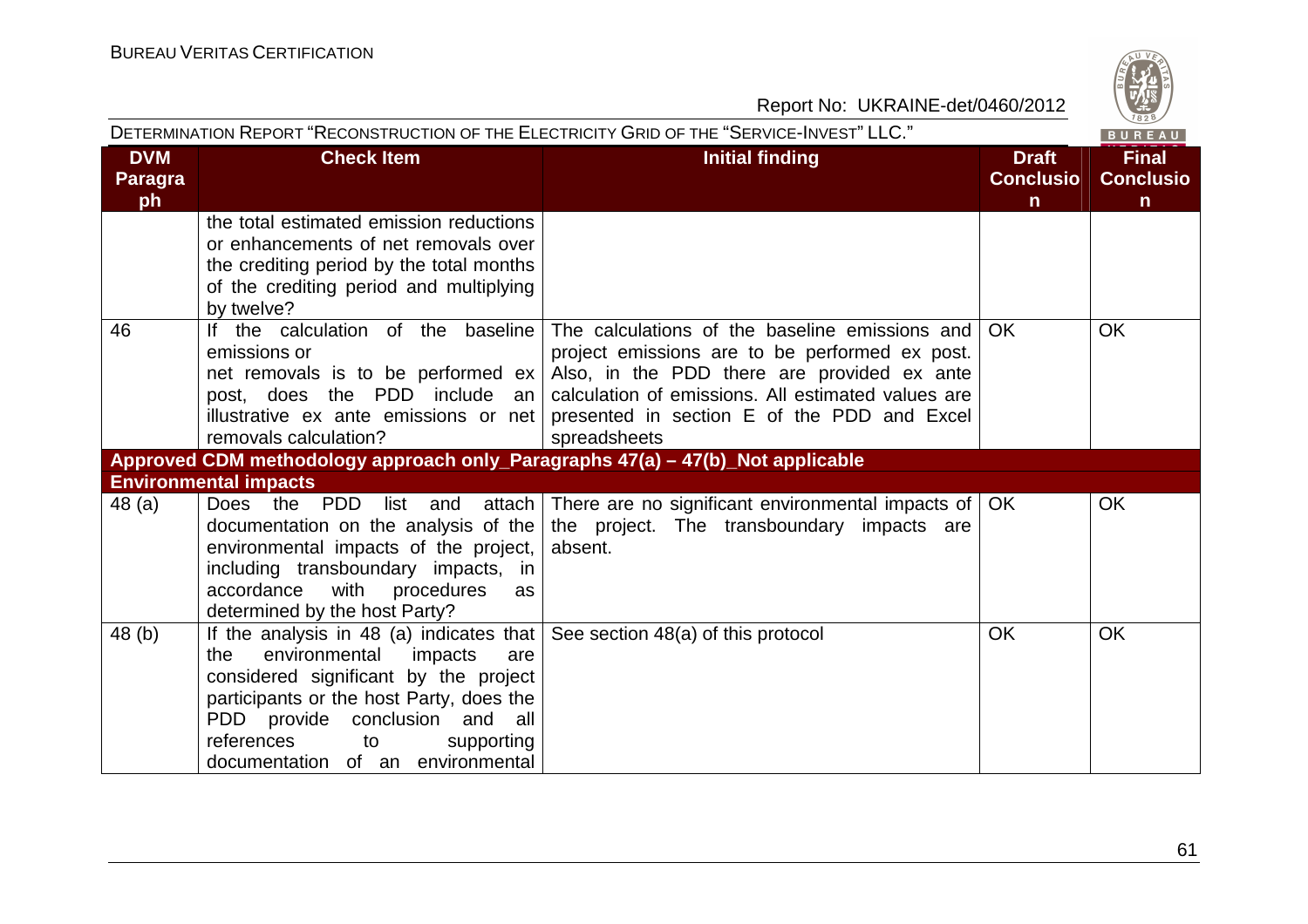| Report No: UKRAINE-det/0460/2012                                                                                    |                                                                                                                                                                                                                                                                                                                                                                           |                                                                                                                                                                                                                                                                                                                                                                             |                                                  |                                                 |  |
|---------------------------------------------------------------------------------------------------------------------|---------------------------------------------------------------------------------------------------------------------------------------------------------------------------------------------------------------------------------------------------------------------------------------------------------------------------------------------------------------------------|-----------------------------------------------------------------------------------------------------------------------------------------------------------------------------------------------------------------------------------------------------------------------------------------------------------------------------------------------------------------------------|--------------------------------------------------|-------------------------------------------------|--|
|                                                                                                                     | DETERMINATION REPORT "RECONSTRUCTION OF THE ELECTRICITY GRID OF THE "SERVICE-INVEST" LLC."                                                                                                                                                                                                                                                                                |                                                                                                                                                                                                                                                                                                                                                                             |                                                  | $\frac{72}{1828}$<br><b>BUREAU</b>              |  |
| <b>DVM</b><br><b>Paragra</b><br>ph                                                                                  | <b>Check Item</b>                                                                                                                                                                                                                                                                                                                                                         | <b>Initial finding</b>                                                                                                                                                                                                                                                                                                                                                      | <b>Draft</b><br><b>Conclusio</b><br>$\mathsf{n}$ | <b>Final</b><br><b>Conclusio</b><br>$\mathbf n$ |  |
|                                                                                                                     | impact assessment undertaken<br><i>in</i><br>accordance with the procedures as<br>required by the host Party?                                                                                                                                                                                                                                                             |                                                                                                                                                                                                                                                                                                                                                                             |                                                  |                                                 |  |
|                                                                                                                     | <b>Stakeholder consultation</b>                                                                                                                                                                                                                                                                                                                                           |                                                                                                                                                                                                                                                                                                                                                                             |                                                  |                                                 |  |
| 49                                                                                                                  | lf.<br>stakeholder<br>consultation<br>was<br>undertaken in<br>accordance with the procedure as<br>required by the host Party, does the<br>PDD provide:<br>(a) A list of stakeholders from whom<br>comments on the projects have been<br>received, if any?<br>(b) The nature of the comments?<br>(c) A description on whether and how<br>the comments have been addressed? | The actual Ukraine legislation doesn't require OK<br>stakeholder's consultation for JI projects. The<br>project was presented to the Government of<br>Ukraine and to the Local Authorities as a Project<br>Idea and, later, as the Technical Documentation.<br>The Government and Local Authorities has<br>approved the Project.<br>All the comments received were positive |                                                  | <b>OK</b>                                       |  |
| Determination regarding small-scale projects (additional elements for assessment)_Paragraphs 50 - 57_Not applicable |                                                                                                                                                                                                                                                                                                                                                                           |                                                                                                                                                                                                                                                                                                                                                                             |                                                  |                                                 |  |
| Determination regarding land use, land-use change and forestry projects _Paragraphs 58 - 64(d)_Not applicable       |                                                                                                                                                                                                                                                                                                                                                                           |                                                                                                                                                                                                                                                                                                                                                                             |                                                  |                                                 |  |
| Determination regarding programmes of activities_Paragraphs 66 – 73_Not applicable                                  |                                                                                                                                                                                                                                                                                                                                                                           |                                                                                                                                                                                                                                                                                                                                                                             |                                                  |                                                 |  |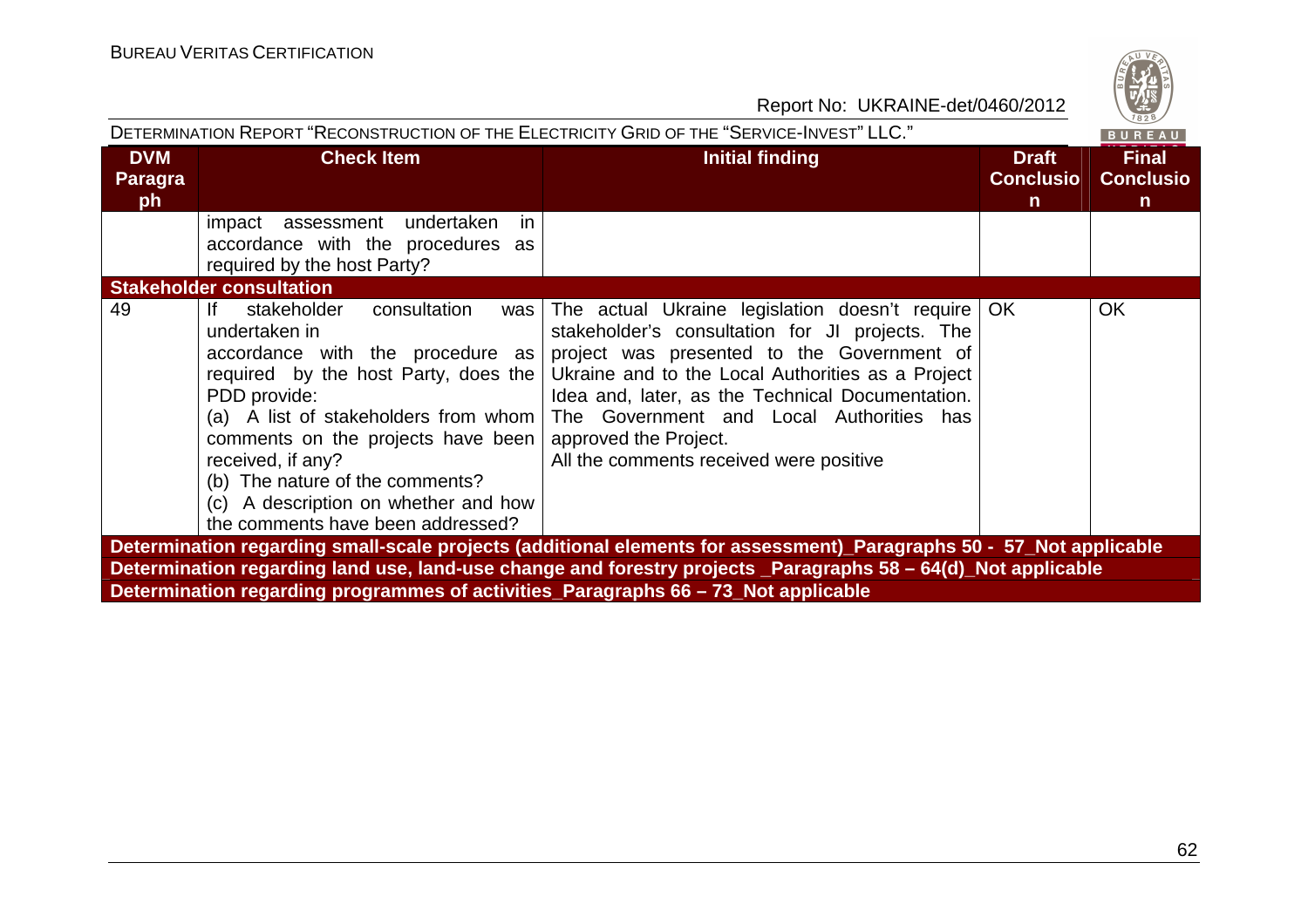DETERMINATION REPORT "RECONSTRUCTION OF THE ELECTRICITY GRID OF THE "SERVICE-INVEST" LLC."



# **Table 2 Resolution of Corrective Action and Clarification Requests**

| Draft report clarifications and corrective Ref. to<br>action requests by validation team | checklis                   | Summary of project participant response | Determination team conclusion |
|------------------------------------------------------------------------------------------|----------------------------|-----------------------------------------|-------------------------------|
|                                                                                          | questio<br>n in<br>table 1 |                                         |                               |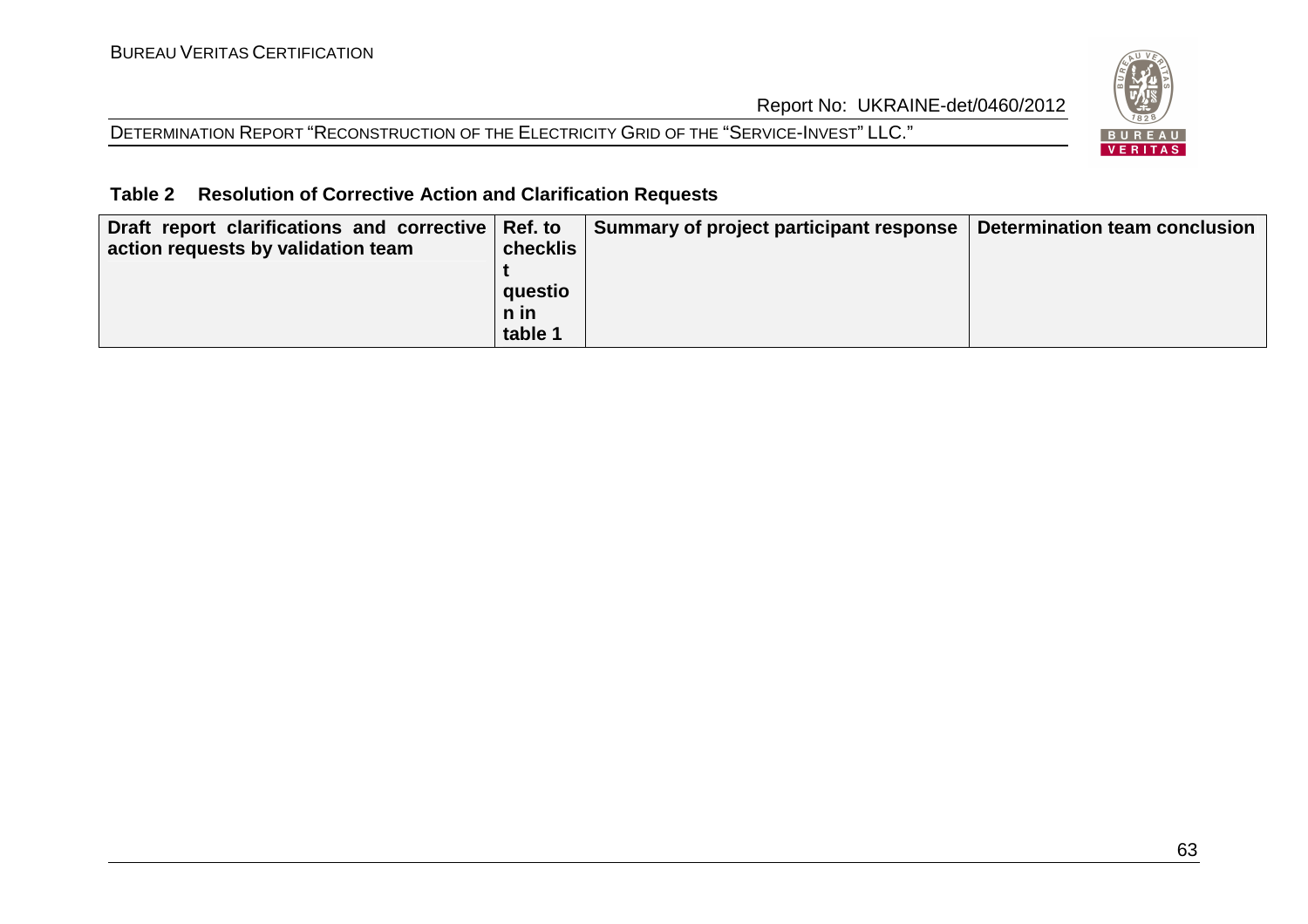| √°29<br>DETERMINATION REPORT "RECONSTRUCTION OF THE ELECTRICITY GRID OF THE "SERVICE-INVEST" LLC."<br><b>BUREAU</b>                  |  |                                                                                                                                                                                                                                                                                                                                                                                                                                                                                                                                                                                                                                                                                                                                                                                                                                                                                                                                                                                                               |                                                     |  |  |
|--------------------------------------------------------------------------------------------------------------------------------------|--|---------------------------------------------------------------------------------------------------------------------------------------------------------------------------------------------------------------------------------------------------------------------------------------------------------------------------------------------------------------------------------------------------------------------------------------------------------------------------------------------------------------------------------------------------------------------------------------------------------------------------------------------------------------------------------------------------------------------------------------------------------------------------------------------------------------------------------------------------------------------------------------------------------------------------------------------------------------------------------------------------------------|-----------------------------------------------------|--|--|
| CAR01<br>Please clearly indicate in the section A.2<br>situation existing before the project<br>implementation and baseline scenario |  | In early 2000ths the situation in the energy<br>sector of Ukraine was quite bad. All the<br>major generating and transmission<br>equipment was in bad technical condition.<br>The lack of financing lead to the equipment<br>efficiency decrease. In the case of the<br>electricity transportation it means the<br>increase of the electricity loses in a grid<br>during the transportation. So, the situation<br>before the Project was that the efficiency of<br>the electricity transportation through the<br>"Service-Invest" LLC grid was getting lower<br>and the electricity loses were rising<br>constantly.<br>The "Service-Invest" LLC started it's activity<br>in 2001 and in 2003 the first investment<br>programme was developed. This<br>programme included the implementation of<br>the efficiency measures and the lowering of<br>the electricity loses coefficient. One of the<br>objectives for the investments was the<br>possibility of the GHG lowering and<br>potential JI registration | <b>VERITAS</b><br>Closed based on PDD<br>amendments |  |  |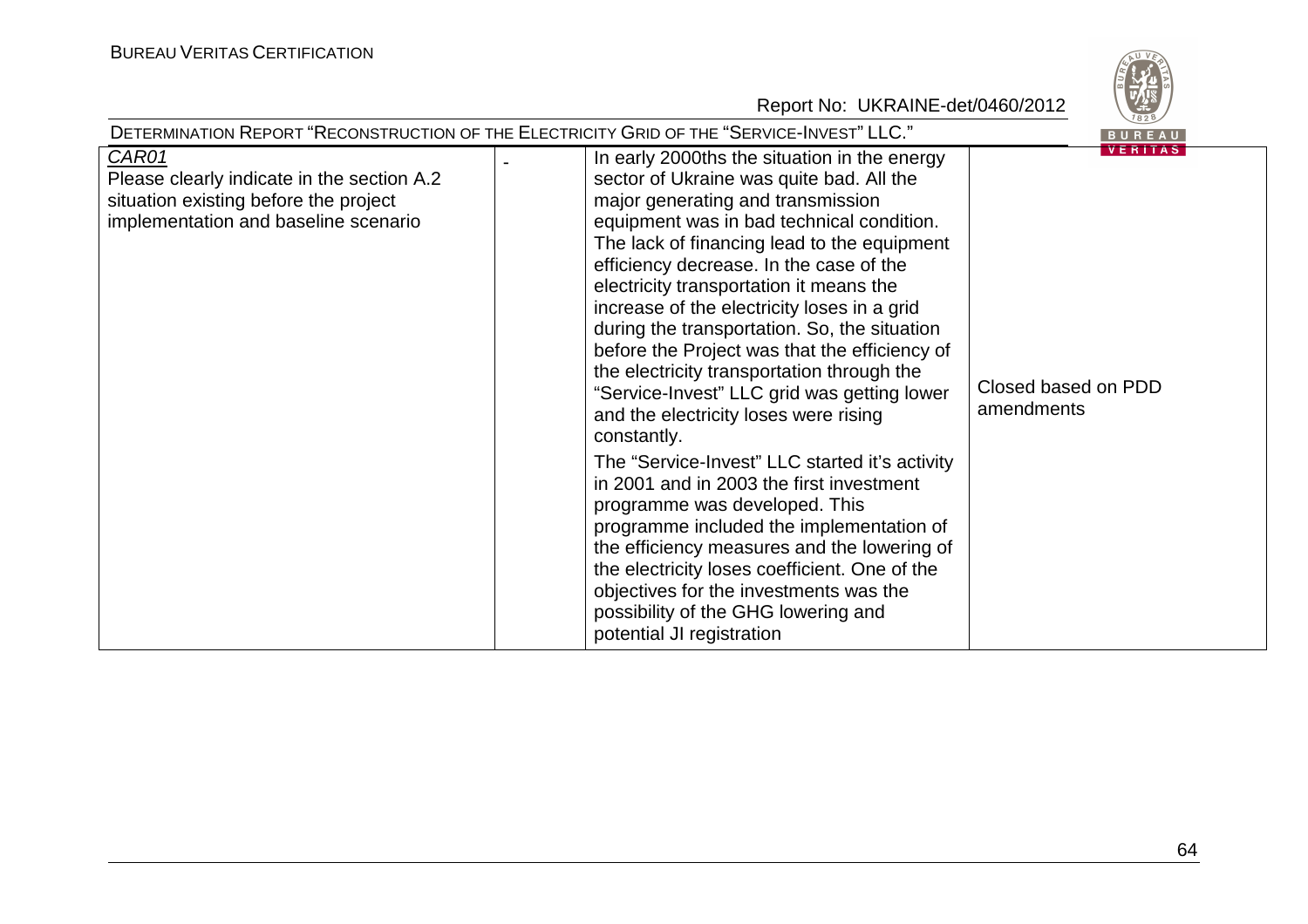

| ╰。。<br>DETERMINATION REPORT "RECONSTRUCTION OF THE ELECTRICITY GRID OF THE "SERVICE-INVEST" LLC."<br><b>BUREAU</b> |  |                                                                                                                                                                                                                                                                                                                                                                                       |                                                         |  |  |
|--------------------------------------------------------------------------------------------------------------------|--|---------------------------------------------------------------------------------------------------------------------------------------------------------------------------------------------------------------------------------------------------------------------------------------------------------------------------------------------------------------------------------------|---------------------------------------------------------|--|--|
| CAR02<br>Please include in the section A.2 short history<br>of the Project including its JI component              |  | The "Service-Invest" LLC started it's activity<br>in 2001 and in 2003 the first investment<br>programme was developed. This<br>programme included the implementation of<br>the efficiency measures and the lowering of<br>the electricity loses coefficient. One of the<br>objectives for the investments was the<br>possibility of the GHG lowering and<br>potential JI registration | <b>VERITAS</b><br>Closed based on PDD<br>amendments     |  |  |
| CAR03<br>Please correct section A.4.1.4 that it not<br>exceed one page                                             |  | done                                                                                                                                                                                                                                                                                                                                                                                  | Closed based on project<br>developer corrections of PDD |  |  |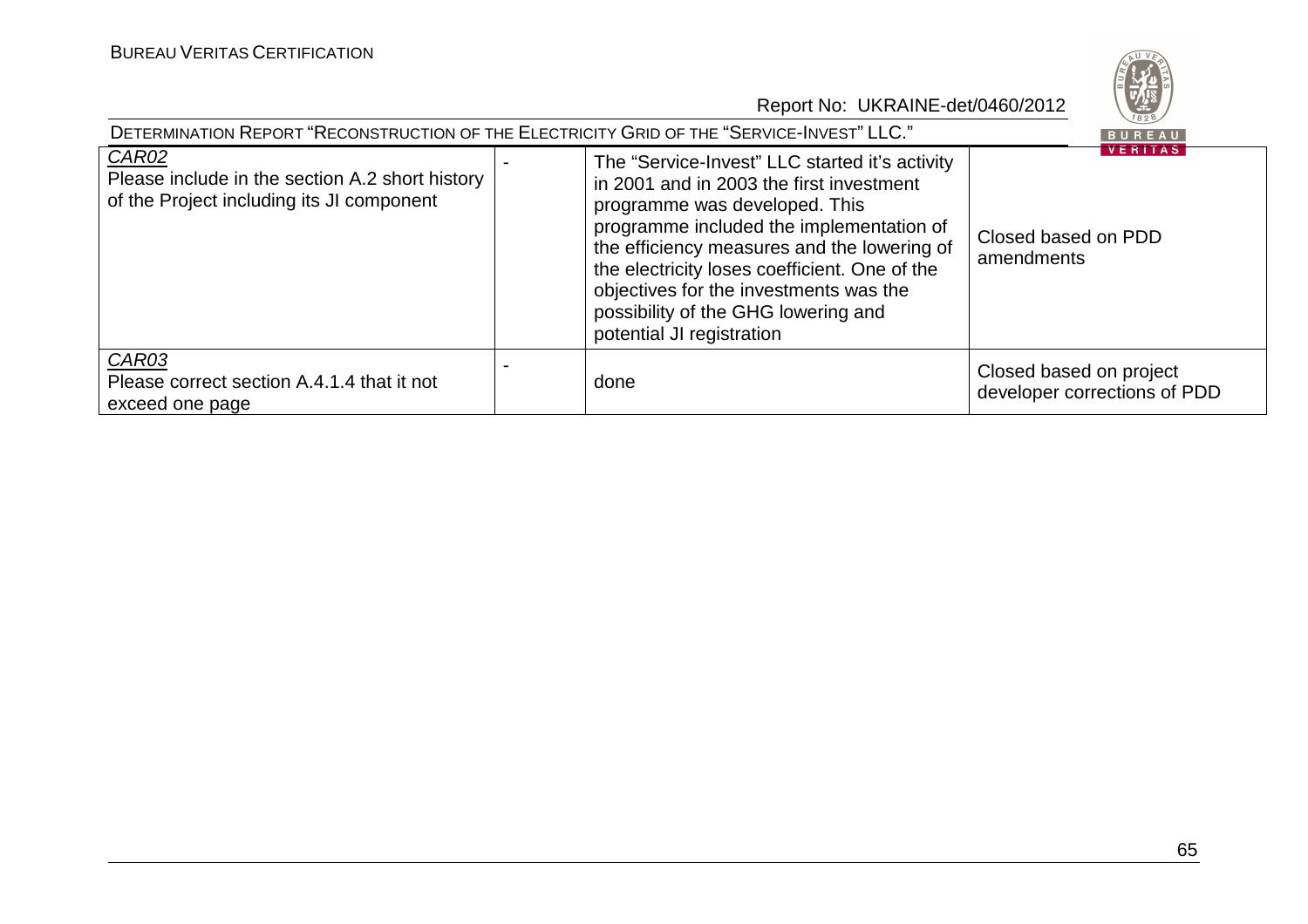

| DETERMINATION REPORT "RECONSTRUCTION OF THE ELECTRICITY GRID OF THE "SERVICE-INVEST" LLC."<br>BUREAU                        |    |                                                                                                                                                                                                                                                                                                                                                                                                                                                                                                                                                                                                                                                         |                                   |  |  |
|-----------------------------------------------------------------------------------------------------------------------------|----|---------------------------------------------------------------------------------------------------------------------------------------------------------------------------------------------------------------------------------------------------------------------------------------------------------------------------------------------------------------------------------------------------------------------------------------------------------------------------------------------------------------------------------------------------------------------------------------------------------------------------------------------------------|-----------------------------------|--|--|
| <b>CAR04</b><br>implementation<br>Please<br>provide<br>project<br>schedule                                                  |    | The technological aspect of the Project<br>foresees:                                                                                                                                                                                                                                                                                                                                                                                                                                                                                                                                                                                                    | VERITAS                           |  |  |
|                                                                                                                             |    | 1. The replacement of the power<br>transformers at the electricity<br>substations that will lower the loses<br>significantly (2003 - 2023). For<br>example, in 2006 at the substation<br>Davydovka-Pivnichna-110 the<br>transformer TDTNG-31500/110<br>(loses coefficient $-5,05$ ) was<br>replaced by the TDTN-40000/110<br>(loses coefficient $-0.21$ ) transformer.<br>2. The replacement of the cables and<br>wires of the transmission lines by the<br>armored ones (AS/ASO/ASU types)<br>with the bigger section and, as the<br>result, reliability (2003 - 2023).<br>3. The installation of the glass and<br>polymeric insulators (2003 - 2023). | Closed based on PDD<br>amendments |  |  |
| <b>CAR05</b><br>Please correct calculation in "Example of the<br>emission reduction calculation" for 2007 and<br>2009 years |    | Done                                                                                                                                                                                                                                                                                                                                                                                                                                                                                                                                                                                                                                                    | Closed                            |  |  |
| <b>CAR06</b><br>Project<br>Please<br>add<br>information<br>on<br>Endorsement to the PDD                                     | 19 | The Letter of Endorsement #3540/23/7<br>dated 01.12.2011 has been received from<br>the National Environmental Investments<br>Agency of Ukraine.                                                                                                                                                                                                                                                                                                                                                                                                                                                                                                         | Closed based on PDD<br>amendments |  |  |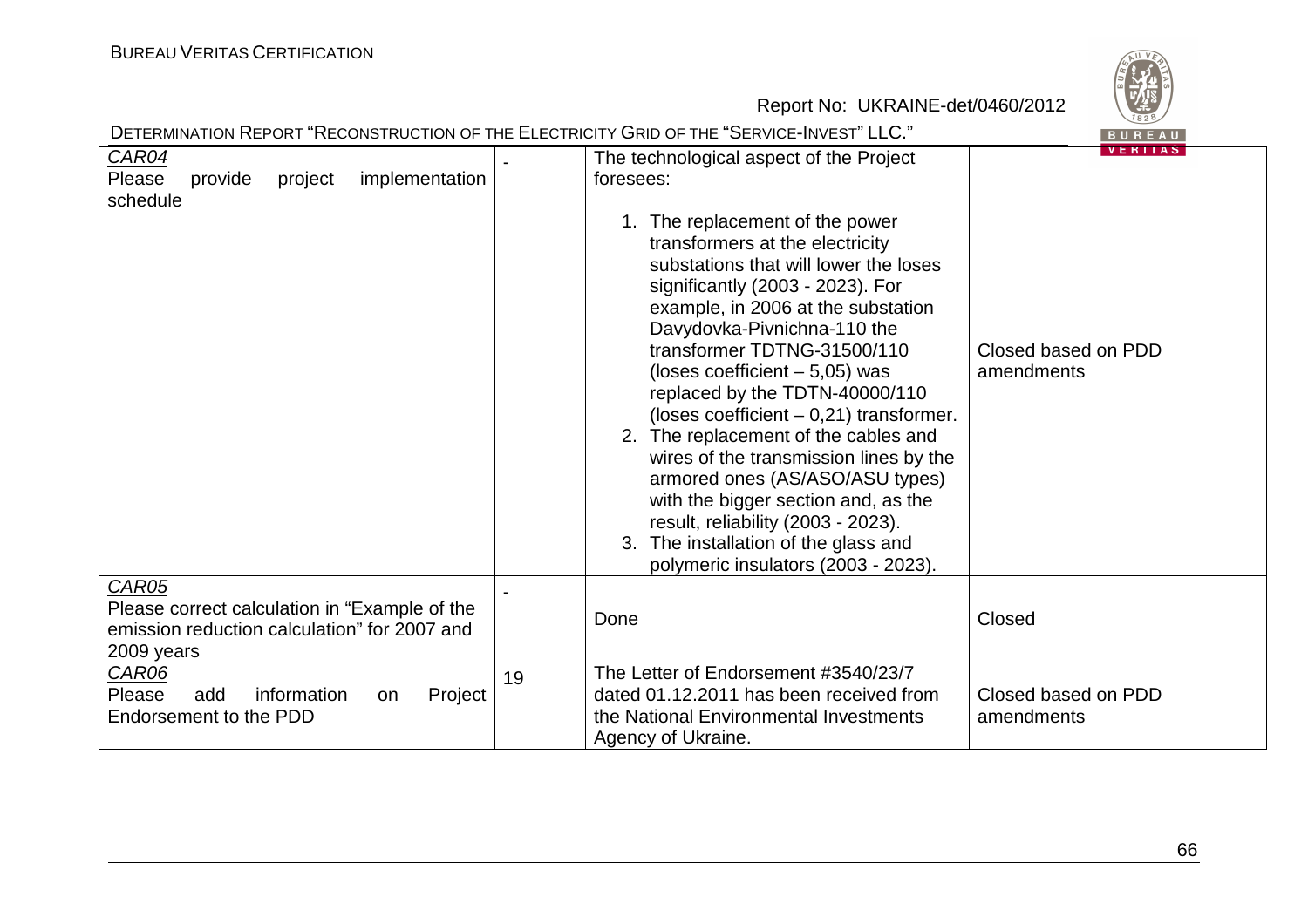

| DETERMINATION REPORT "RECONSTRUCTION OF THE ELECTRICITY GRID OF THE "SERVICE-INVEST" LLC."<br>BUREAU                                                                                                                                                                                                                                                                                                                                                                                                                                                                                                                                                                                                                                                                                             |    |                                                                                                                                                                                                                                                                                                                                                                                                                                                                                                                                                                                                                                                                                                                                                                                                                                                                                                                                                                                                                                                                     |                                                                                                                              |  |
|--------------------------------------------------------------------------------------------------------------------------------------------------------------------------------------------------------------------------------------------------------------------------------------------------------------------------------------------------------------------------------------------------------------------------------------------------------------------------------------------------------------------------------------------------------------------------------------------------------------------------------------------------------------------------------------------------------------------------------------------------------------------------------------------------|----|---------------------------------------------------------------------------------------------------------------------------------------------------------------------------------------------------------------------------------------------------------------------------------------------------------------------------------------------------------------------------------------------------------------------------------------------------------------------------------------------------------------------------------------------------------------------------------------------------------------------------------------------------------------------------------------------------------------------------------------------------------------------------------------------------------------------------------------------------------------------------------------------------------------------------------------------------------------------------------------------------------------------------------------------------------------------|------------------------------------------------------------------------------------------------------------------------------|--|
| CAR07<br>Baseline settings in the PDD version 1.1 are<br>established on 1 year basis (2003 year).<br>Decision 10/CMP.1 Implementation of Article<br>6 of the Kyoto Protocol indicates, that in case<br>of relevant JI methodology absence project<br>developer<br><b>CDM</b><br>may<br>use<br>approved<br>methodologies and their elements<br>and<br>combinations. Similar CDM methodologies<br>AM0067, AM0097 indicates, that baseline<br>must be chosen on five year data basis.<br>For another thing, according 1B-TRE forms<br>value of transmitting by Service-Invest LLC<br>electric energy is much different year-by-year.<br>So, please establish baseline on three year<br>basis for conservativeness guarantee and<br>clear<br>transparent<br>and<br>baseline<br>more<br>presentation. | 23 | The Service-Invest LLC is one of the first<br>private electricity transportation companies<br>in Ukraine and the situation in the Ukrainian<br>Energy Sector was quite bad. The lack of<br>lead<br>financing<br>to<br>the<br>equipment<br>degradation. The efficiency was getting<br>lower and the losses were growing. 2003<br>was chosen as the Baseline, because the<br>Service-Invest LLC in 2003 has developed<br>the Investment Program for the Electricity<br>Grids Rehabilitation and reconstruction. We<br>assume that the <b>PPER</b> coefficient would<br>have remained the same during the Project<br>implementation period in the situation of the<br>absence of the Project (the real situation<br>was that the electricity loses coefficient was<br>getting bigger). (see B.1)<br>The difference in the electricity transmission<br>values is different year-by-year, because<br>there was an economic growth started in<br>Ukraine and the same situation can be<br>seen in the electricity production, supply<br>and consumption over the country. | <b>VERITAS</b><br>Closed based on project<br>developer clarifications and<br>information provided by project<br>participants |  |
| CAR08<br>Please provide calculations of emission<br>reduction in accordance with Service-Invest<br>LLC forms 1-B TRE for 2007-2011 years.<br>Also please check values rounding in Excel-<br>files.                                                                                                                                                                                                                                                                                                                                                                                                                                                                                                                                                                                               | 23 | done                                                                                                                                                                                                                                                                                                                                                                                                                                                                                                                                                                                                                                                                                                                                                                                                                                                                                                                                                                                                                                                                | Closed based on information<br>provided by project owner.                                                                    |  |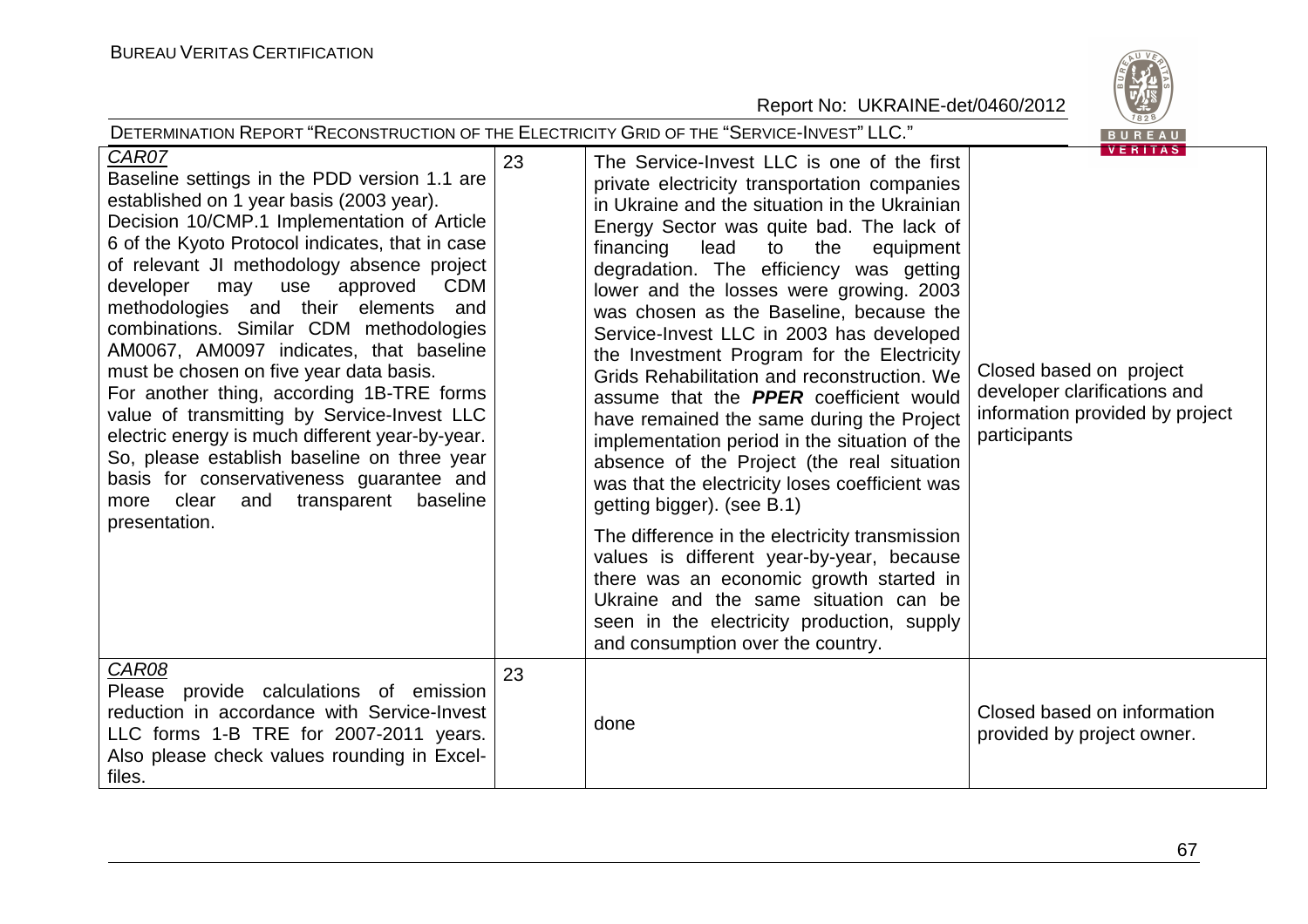

| DETERMINATION REPORT "RECONSTRUCTION OF THE ELECTRICITY GRID OF THE "SERVICE-INVEST" LLC."<br>BUREAU                                                                                                                                                                                                                                                                                                                                                                                                                                                                                                                                                                       |    |                                                                                                                                                                                                                                                                                                      |                                                                                                                                                                       |  |  |
|----------------------------------------------------------------------------------------------------------------------------------------------------------------------------------------------------------------------------------------------------------------------------------------------------------------------------------------------------------------------------------------------------------------------------------------------------------------------------------------------------------------------------------------------------------------------------------------------------------------------------------------------------------------------------|----|------------------------------------------------------------------------------------------------------------------------------------------------------------------------------------------------------------------------------------------------------------------------------------------------------|-----------------------------------------------------------------------------------------------------------------------------------------------------------------------|--|--|
| CAR09<br>Baseline data definition indicates that carbon<br>emission factor for electricity transmitting is<br>available at the stage of determination and<br>not monitored through the crediting period.<br>Usual practice of JI activity in Ukraine is<br>changing value of carbon emission factor<br>each year. Please indicate that EF for<br>electricity transmitting for 2012 year will be<br>monitored during the crediting period                                                                                                                                                                                                                                   | 23 | Determined in the PDD.<br>Monitored throughout the Crediting Period.<br>Available at the Determination for the period<br>2003-2011. For the next years the Emission<br>Factor will be taken from the approved<br>National Data sources (SEIA orders or<br>other) and used in the Monitoring Reports. | <b>VERITAS</b><br>Correction was found<br>satisfactory.<br>The issue is closed                                                                                        |  |  |
| <b>CAR10</b><br>Approach selected for determination of<br>appropriate analysis method is correct.<br>Benchmark analysis is the proper method of<br>analysis for the present project. The<br>developer calculates the project NPV using<br>discount rate which is based on average bank<br>interest rate in Ukraine. Taking into account<br>the fact that calculations were made in UAH<br>the developer shall use the average loan<br>rates in national currency as of 2005 (the last<br>full year preceding project decision date).<br>Unfortunately the relevant reference to the<br>source of the interest rate is missing in sub<br>step 2b. Please add the reference. | 28 | http://news.finance.ua/ru/~/2/20/ua/2003/06/<br>11/34266                                                                                                                                                                                                                                             | Please provide the reference to<br>the source of information<br>regarding average loan interest<br>rates as of 2003-2005 in sub-step<br>2b.<br>OK The issue is closed |  |  |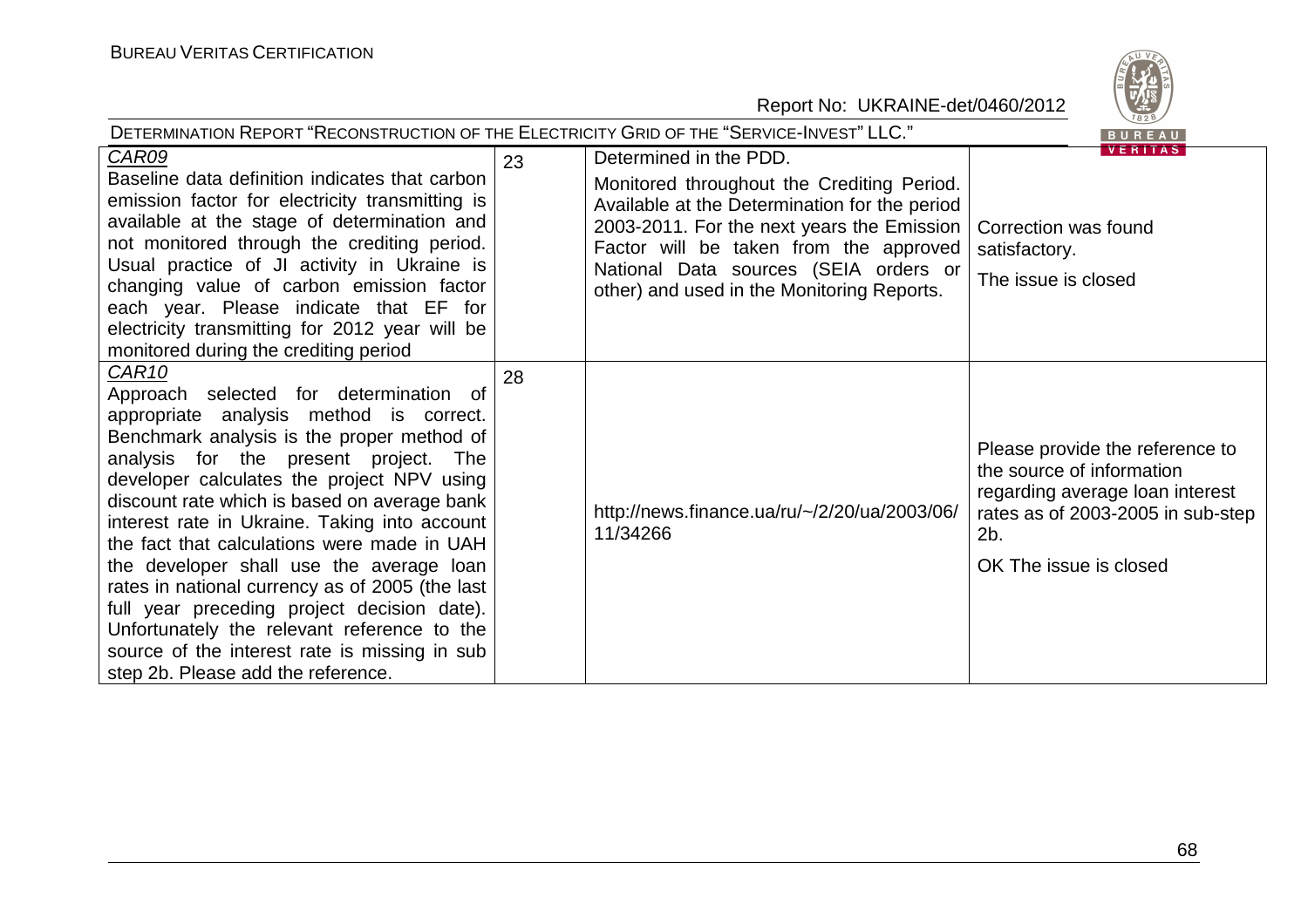| DETERMINATION REPORT "RECONSTRUCTION OF THE ELECTRICITY GRID OF THE "SERVICE-INVEST" LLC."<br>BUREAU                                                                                                                                                                                                                                                                                                      |    |                                                                                            |                                                                                                                                                                                                                                                                                                                 |  |
|-----------------------------------------------------------------------------------------------------------------------------------------------------------------------------------------------------------------------------------------------------------------------------------------------------------------------------------------------------------------------------------------------------------|----|--------------------------------------------------------------------------------------------|-----------------------------------------------------------------------------------------------------------------------------------------------------------------------------------------------------------------------------------------------------------------------------------------------------------------|--|
| CAR11<br>Please correct the wording of the sub-step 2b<br>as following: "The benchmark for the present<br>project is the NPV calculated using discount<br>rate based on average lending rates in<br>Ukraine in national currency. The discount<br>rate is 15% (add the reference). The project<br>owner would not consider the investment if<br>the project is generating cash flow with NPV<br>below 0." | 28 | done<br>The wording was not changed. Please<br>correct as suggested in the CAR 11.<br>done | VERITAS<br>The wording was not changed.<br>Please correct.<br>Please correct as suggested in<br>the CAR 11.                                                                                                                                                                                                     |  |
| CAR12<br>Please note that in case if the real historic<br>(not forecasted) values for investment<br>expenses are applied they shall not be<br>adjusted for inflation.                                                                                                                                                                                                                                     | 28 |                                                                                            | Please provide detailed break-<br>down of the investments for the<br>period of 2004-2025(2023).<br>Please provide justification of the<br>prolonged investment period<br>taking into account that the<br>project activities according to the<br>PDD are planned to finish in<br>2023.<br>OK The issue is closed |  |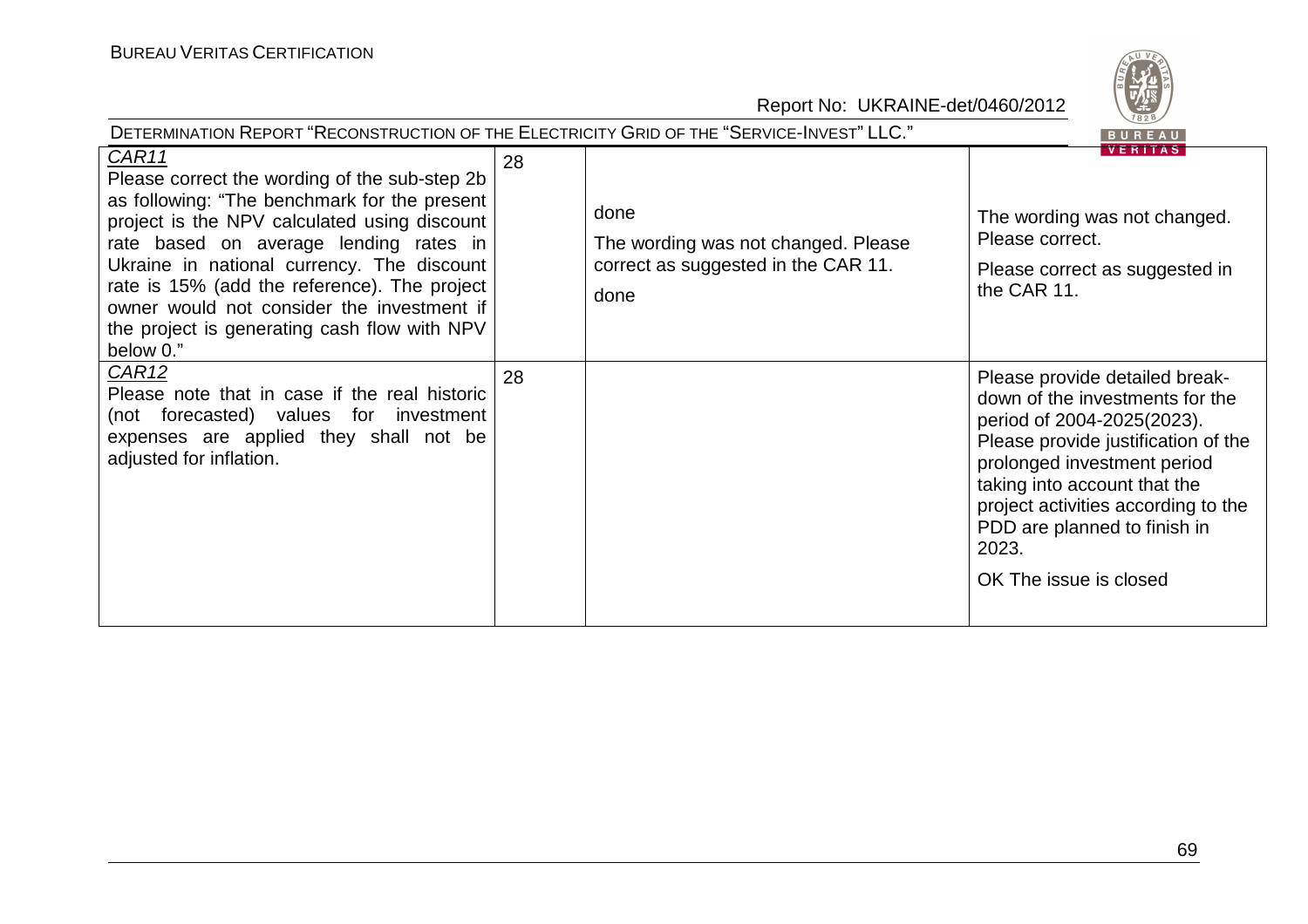

| DETERMINATION REPORT "RECONSTRUCTION OF THE ELECTRICITY GRID OF THE "SERVICE-INVEST" LLC."<br>BUREAU                                                                                                                                                                                                                                                                                                                                                                                                                                                                                                                                                                                                |    |                                                                                                 |                                                                                                                                                                                                                                                                                                                                                                                                                   |  |  |
|-----------------------------------------------------------------------------------------------------------------------------------------------------------------------------------------------------------------------------------------------------------------------------------------------------------------------------------------------------------------------------------------------------------------------------------------------------------------------------------------------------------------------------------------------------------------------------------------------------------------------------------------------------------------------------------------------------|----|-------------------------------------------------------------------------------------------------|-------------------------------------------------------------------------------------------------------------------------------------------------------------------------------------------------------------------------------------------------------------------------------------------------------------------------------------------------------------------------------------------------------------------|--|--|
| CAR <sub>13</sub><br>The developer uses the period of 17 years for<br>financial analysis of the project which is in<br>lines with the Guidance recommending the<br>period of 10-20 years. At the same time<br>Guidance article 4 requires the fair value of<br>the assets at the end of assessment period to<br>be included in the cash flow for the final year.<br>In our case the liquidation value of the assets<br>for 2020 is estimated but not included in the<br>final cash flow. Please add the reasonable<br>market value (for example book value) of the<br>assets to the cash flow for the final year.<br>Please note that liquidating value shall not<br>account for operational costs. | 28 | done                                                                                            | <b>VERITAS</b><br>Please note that NPV can not be<br>calculated basing on investment<br>period only, it shall include the<br>reasonable period of operational<br>phase of the project when the<br>revenues exceed the investments<br>if available. Please extend the<br>period for NPV calculations to at<br>least 10 years after the end of<br>investment period i.e.<br>2023+10=2033.<br>OK The issue is closed |  |  |
| CAR14<br>Please provide the break-down of the<br>operational expenses related to the project.                                                                                                                                                                                                                                                                                                                                                                                                                                                                                                                                                                                                       | 28 | Інвестиції (заміна кабелів та<br>реконструкція трансформаторних<br>підстанцій), тис.грн<br>done | Please provide detailed break-<br>down of the investments for the<br>period of 2004-2025(2023).<br>Please provide justification of the<br>prolonged investment period<br>taking into account that the<br>project activities according to the<br>PDD are planned to finish in<br>2023.<br>OK The issue is closed                                                                                                   |  |  |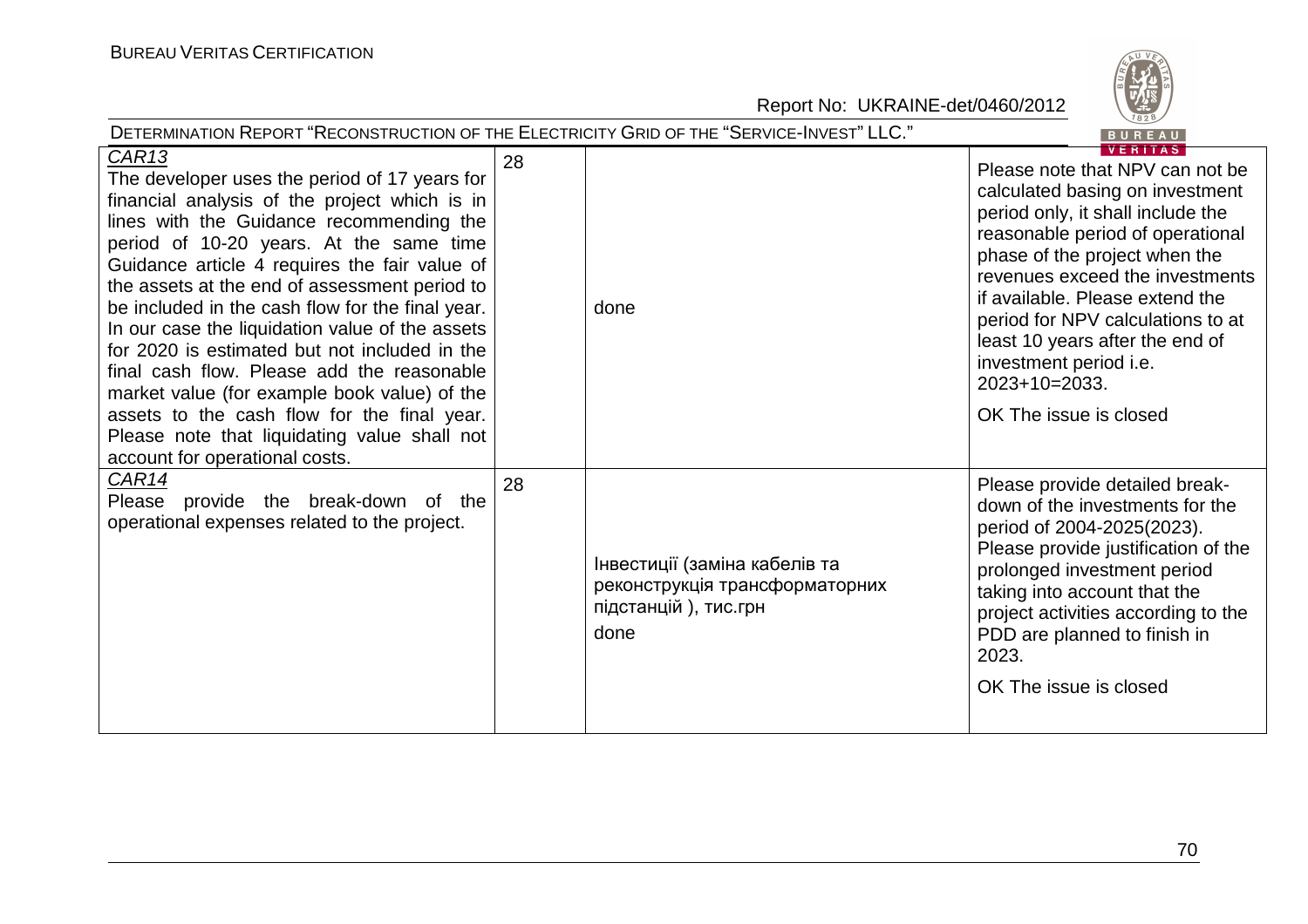| Report No: UKRAINE-det/0460/2012<br>$\frac{720}{15}$                                                                                                                                                                                                                                                                                                                                                                                                                                                                                                                                                                             |       |                                                                                                                                  |                                                                                                                                                                                                       |
|----------------------------------------------------------------------------------------------------------------------------------------------------------------------------------------------------------------------------------------------------------------------------------------------------------------------------------------------------------------------------------------------------------------------------------------------------------------------------------------------------------------------------------------------------------------------------------------------------------------------------------|-------|----------------------------------------------------------------------------------------------------------------------------------|-------------------------------------------------------------------------------------------------------------------------------------------------------------------------------------------------------|
| DETERMINATION REPORT "RECONSTRUCTION OF THE ELECTRICITY GRID OF THE "SERVICE-INVEST" LLC."<br>BUREAU                                                                                                                                                                                                                                                                                                                                                                                                                                                                                                                             |       |                                                                                                                                  |                                                                                                                                                                                                       |
| CAR <sub>15</sub><br>The revenues from the projects<br>are<br>basing<br>the<br>for<br>calculated<br>tariff<br>on<br>transportation of the natural gas and amount<br>of natural gas transported. Taking into<br>account the fact that Chornomornaftogaz is<br>the gas/oil exploration company, reduction of<br>gas losses in the pipelines leads to the<br>increase of sales of the own natural gas,<br>thereby economic effect from the project<br>activity shall be properly estimated multiplying<br>amount of the gas saved (losses reduced) in<br>natural terms by selling price of the gas to the<br>client of the company. | 28    | The revenue from the Project is calculated<br>exactly on this basis: the multiplication of<br>the leses reduction on the tariff. | <b>VERITAS</b><br>Please clarify the reason for<br>modification of the historical<br>electrical tariffs in the new version<br>of the document and provide the<br>reference.<br>OK The issue is closed |
| CAR <sub>16</sub><br>The values in EUR and UAH are intermingled<br>in the financial model. For example when<br>calculating cash flow, revenues in UAH are<br>added to investment and operational<br>expenses in EUR. Please correct.                                                                                                                                                                                                                                                                                                                                                                                             | 28    | Everything is in UAH now.                                                                                                        | OK, issue is closed                                                                                                                                                                                   |
| CAR17<br>In case of project energy saving measures<br>implementation on new received equipment<br>project boundaries will be different from<br>indicated in the determined PDD. Please<br>remove list of equipment pertained to<br>Servise-Invest LLc.                                                                                                                                                                                                                                                                                                                                                                           | 32(a) | done                                                                                                                             | Closed by amendments provided<br>in the PDD                                                                                                                                                           |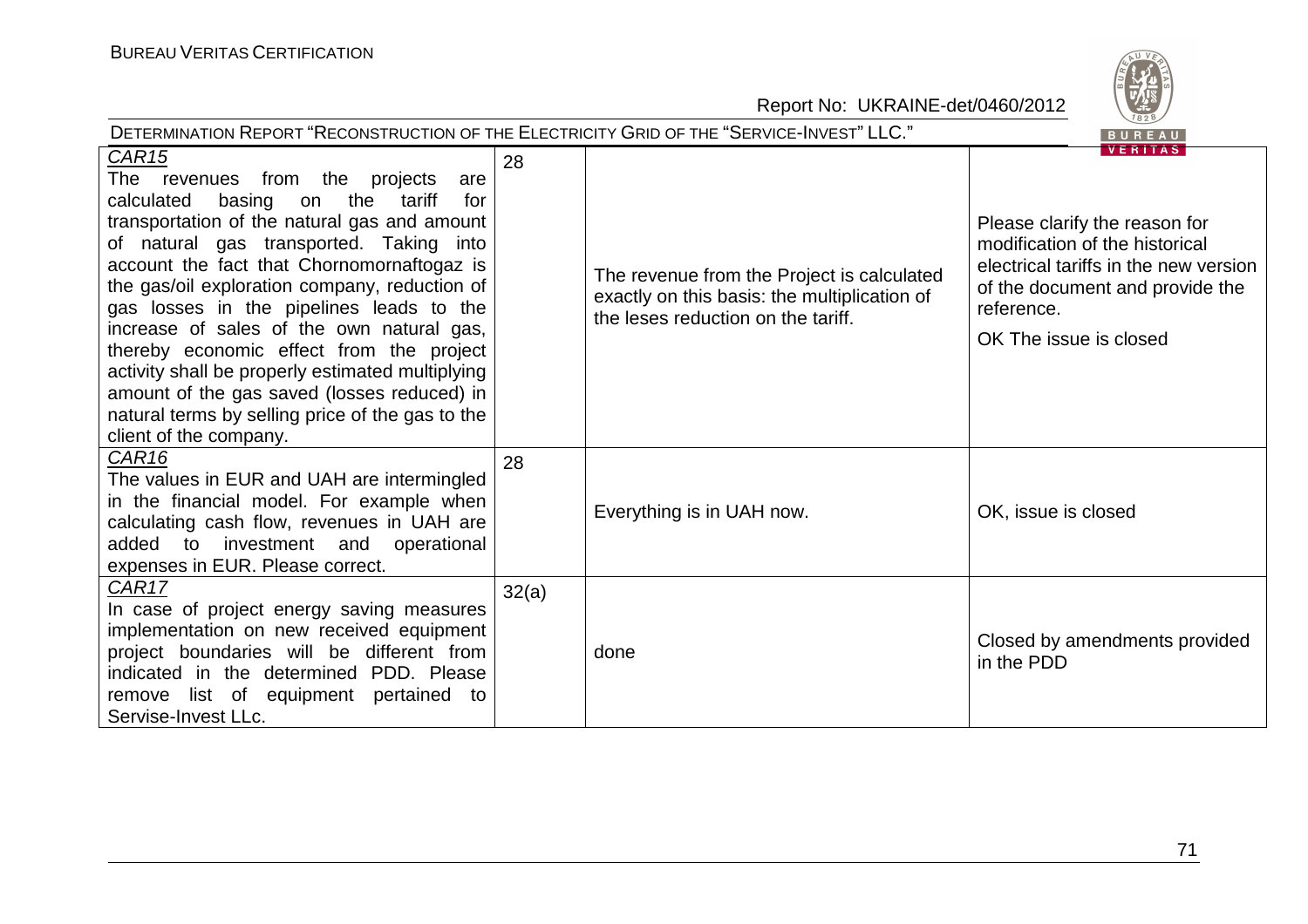

| DETERMINATION REPORT "RECONSTRUCTION OF THE ELECTRICITY GRID OF THE "SERVICE-INVEST" LLC."<br>BUREAU                                                                                                                        |                            |                                                                                                                                                    |                                                                                                                                                                                                                           |  |  |
|-----------------------------------------------------------------------------------------------------------------------------------------------------------------------------------------------------------------------------|----------------------------|----------------------------------------------------------------------------------------------------------------------------------------------------|---------------------------------------------------------------------------------------------------------------------------------------------------------------------------------------------------------------------------|--|--|
| CAR <sub>18</sub><br>The PDD indicates that the starting date of<br>the project is 28/12/2006. Please provide<br>reference on relevant documents and explain<br>why AAUs was obtained in 2003-2006 years                    | 34(a)                      | 06/06/2003 (Contract for the Working<br>Project Development for the "Ilyich"<br>Substation Reconstruction № 54-03-<br>P493/2003 dated 06.06.2003). | VERITAS<br>The explanation was found<br>satisfactory. The issue is closed                                                                                                                                                 |  |  |
| CAR <sub>19</sub><br>Please specify the procedures to be followed<br>if expected data are unavailable                                                                                                                       | 36 <sub>(b)</sub><br>(iii) | See Annex 3                                                                                                                                        | Closed                                                                                                                                                                                                                    |  |  |
| <u>CAR20</u><br>Please correct designation of value of<br>electricity losses in formulae (3) section<br>D.1.1.2                                                                                                             | 36(b)<br>(v)               | done                                                                                                                                               | Correction was provided, the<br>issue is closed                                                                                                                                                                           |  |  |
| CAR <sub>21</sub><br>provide designation of carbon<br>Please<br>emission factor to electricity transmitting in<br>accordance with appendix B of "Guidance on<br>criteria for baseline setting and monitoring"<br>version 03 | 36 <sub>(c)</sub>          | done                                                                                                                                               | Closed                                                                                                                                                                                                                    |  |  |
| CAR <sub>22</sub><br>Please provide correct reference to The<br>Resolution of the Cabinet of Ministers of<br>Ukraine "On Approval of the Order of State<br>Supervision in the Power Industry" Nº189<br>dated 15.02.1999     | 36(f)<br>(vii)             | done                                                                                                                                               | Reference to The Resolution of<br>the Cabinet of Ministers of<br>Ukraine "On Approval of the<br>Order of State Supervision in the<br>Power Industry" Nº189 dated<br>15.02.1999 is correct working.<br>The issue is closed |  |  |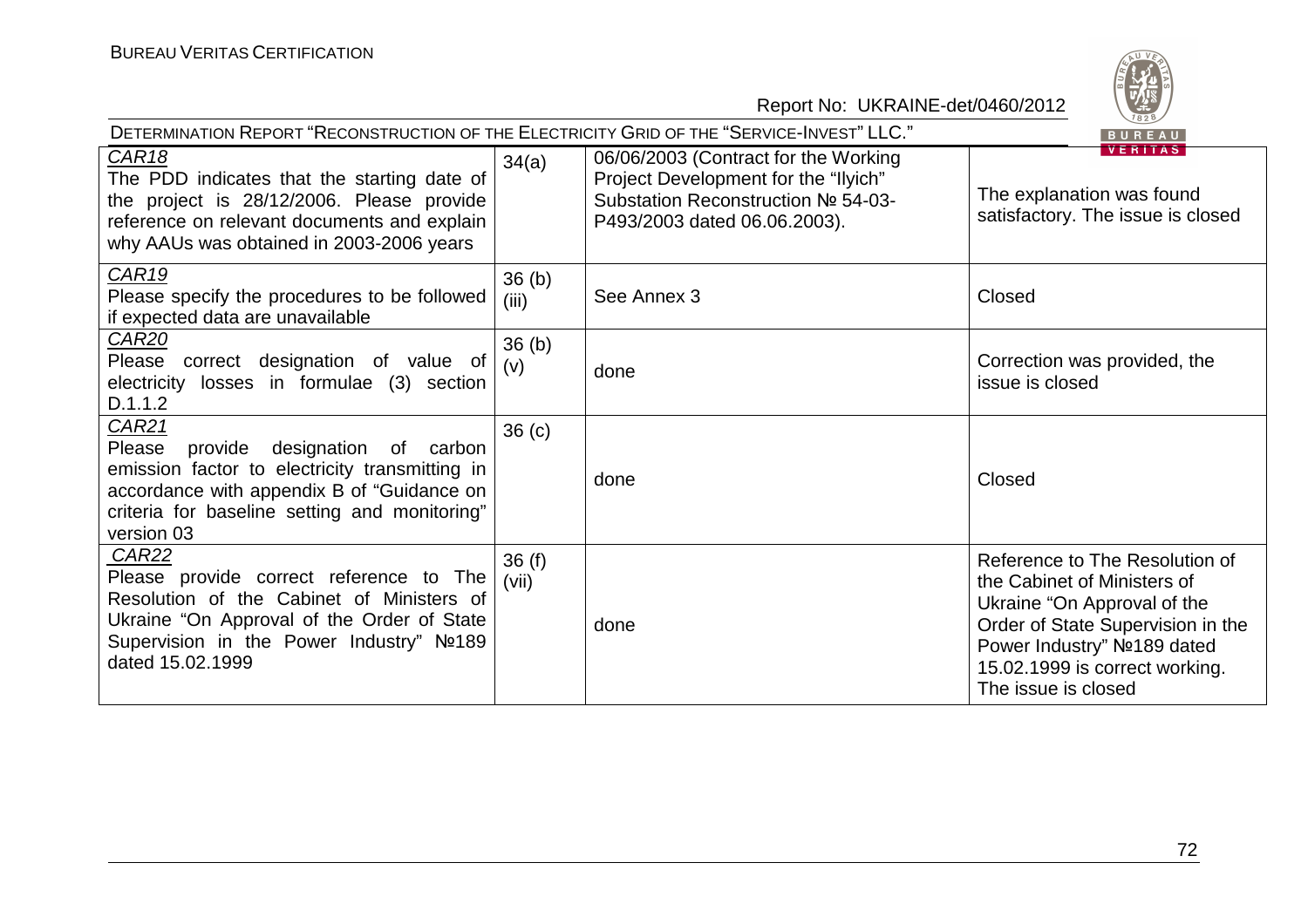

| DETERMINATION REPORT "RECONSTRUCTION OF THE ELECTRICITY GRID OF THE "SERVICE-INVEST" LLC."<br>BUREAU                                                                                                                                                                                                                                                                         |        |                                                                                                                      |                                                                                                                                               |  |
|------------------------------------------------------------------------------------------------------------------------------------------------------------------------------------------------------------------------------------------------------------------------------------------------------------------------------------------------------------------------------|--------|----------------------------------------------------------------------------------------------------------------------|-----------------------------------------------------------------------------------------------------------------------------------------------|--|
| CAR23<br>Please indicate in the monitoring plan next<br>follows<br>description of quality assurance and<br>control procedures for the monitoring<br>process;<br>information<br>meters<br>power<br>on<br>calibration (or reference to calibration<br>plan);<br>how monitored and required for ERUs<br>calculation information will be kept and<br>made available upon request | 36(i)  | done                                                                                                                 | <b>VERITAS</b><br>The issue is closed based on<br>information provided by the<br>project developer in the section D<br>and Annex 3 of the PDD |  |
| CAR <sub>24</sub><br>Please clearly identify the responsibilities and<br>authorities regarding the monitoring<br>the<br>activities                                                                                                                                                                                                                                           | 36 (j) | Annex <sub>3</sub>                                                                                                   | closed                                                                                                                                        |  |
| CAR <sub>25</sub><br>Please indicate in the section D that the data<br>monitored and required for ERUs calculation<br>will be kept during two years after the last<br>ERUs transfer with reference on relevant<br>order of Service-Invest LLC                                                                                                                                | 36(m)  | done                                                                                                                 | The reference on relevant order<br>"Service-Invest" LLC<br>was<br>of<br>provided in the section D of PDD.<br>The issue is closed.             |  |
| CAR <sub>26</sub><br>Please check calculations rounding in the<br>tables of section E                                                                                                                                                                                                                                                                                        | 45     | done                                                                                                                 | Closed based on project<br>developer amendments                                                                                               |  |
| CAR <sub>27</sub><br>Please provide writtem project Approvals<br>from both Parties                                                                                                                                                                                                                                                                                           | 19     | Written project approvals from DFPs of<br>Parties Involved will be provided after<br>determination process finishing | pending                                                                                                                                       |  |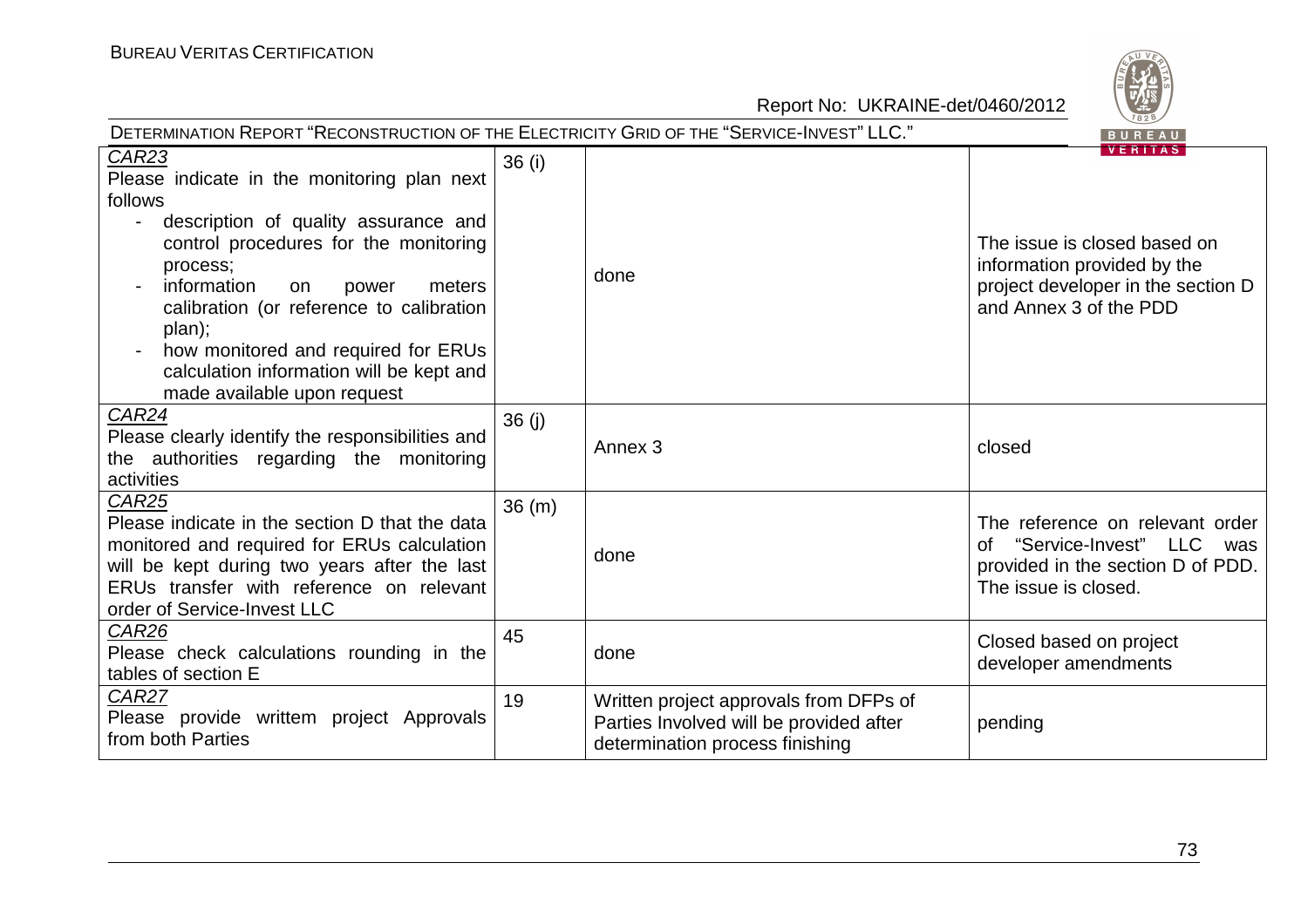| DETERMINATION REPORT "RECONSTRUCTION OF THE ELECTRICITY GRID OF THE "SERVICE-INVEST" LLC."<br><b>BUREAU</b>                                 |                                                                                                                                                                                                                                                                                                                                                                                                                                                                                                                                                                                                                                                                                                                                                                                 |                                                                              |  |  |  |  |  |
|---------------------------------------------------------------------------------------------------------------------------------------------|---------------------------------------------------------------------------------------------------------------------------------------------------------------------------------------------------------------------------------------------------------------------------------------------------------------------------------------------------------------------------------------------------------------------------------------------------------------------------------------------------------------------------------------------------------------------------------------------------------------------------------------------------------------------------------------------------------------------------------------------------------------------------------|------------------------------------------------------------------------------|--|--|--|--|--|
| CLO1<br>Please clarify how new self-supported wires<br>and insulating equipment installation will<br>result to electricity losses reduction | The Project foresees the replacement of the<br>wires and cables for those with the bigger<br>section and the higher transmission<br>capacity. That measure gives<br>opportunity to increase the reliability of the<br>grid, to lower the tension at the wires and<br>lower the electricity transportation loses and<br>the GHG emission. These wires have a<br>bigger section and better transmission<br>coefficient.<br>The other significant aspect of the Project is<br>the installation of the glass and polymer<br>insulators. That is the important part of the<br>electricity transmission process and the<br>reliability of the insulators makes an<br>influence on the value of the electricity<br>transmitted. These insulators have higher<br>insulation efficiency. | <b>VERITAS</b><br>the<br>Closed based on project<br>developer clarifications |  |  |  |  |  |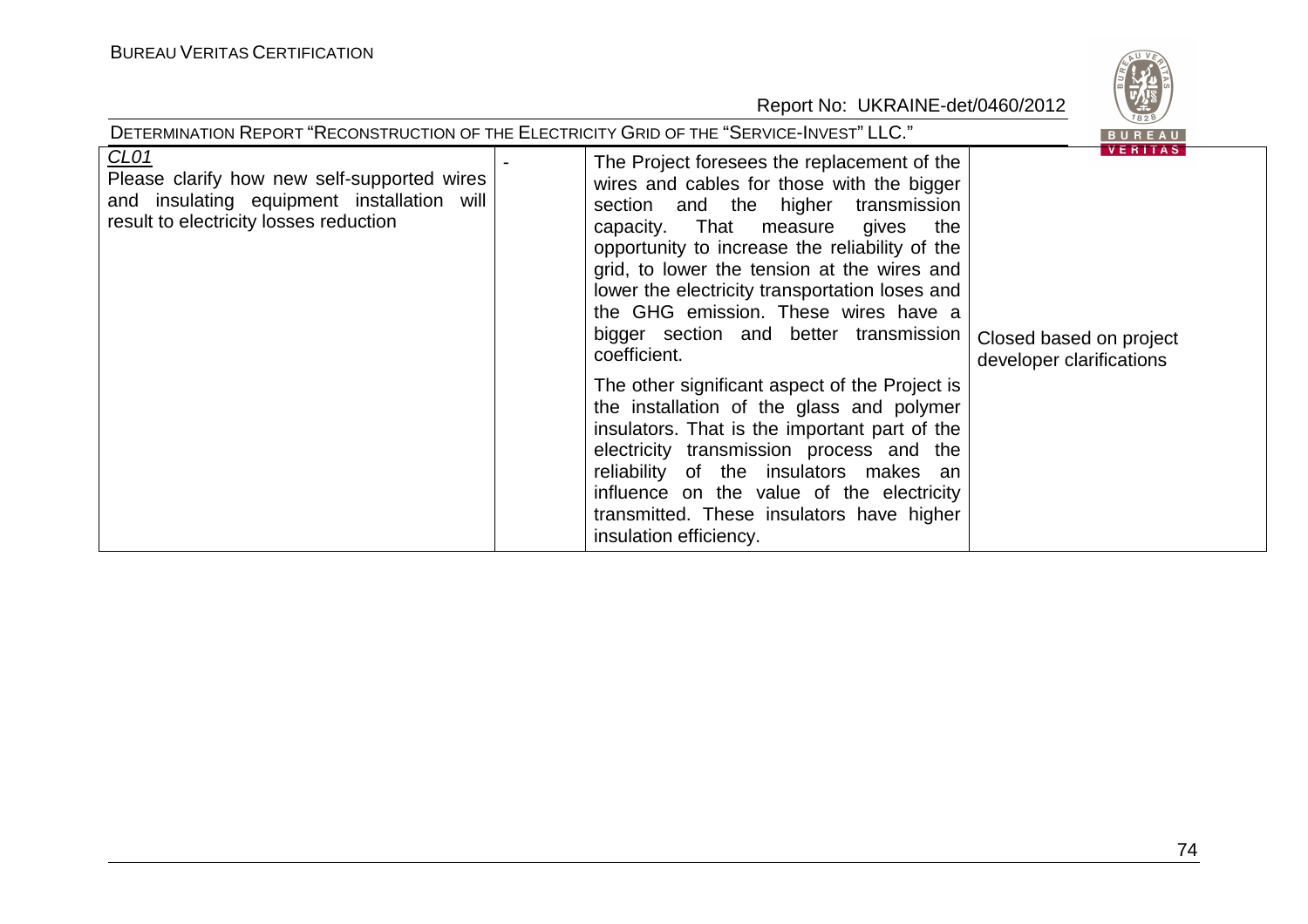| DETERMINATION REPORT "RECONSTRUCTION OF THE ELECTRICITY GRID OF THE "SERVICE-INVEST" LLC."<br>BUREAU                                          |                                                                                                                                                                                                                                                                                                                                                                                                                                                                                                                                                                                                                                                                                                                                                                                                                                                                                                                                                                                                                                                                                                                                   |                                                                                |  |  |  |  |
|-----------------------------------------------------------------------------------------------------------------------------------------------|-----------------------------------------------------------------------------------------------------------------------------------------------------------------------------------------------------------------------------------------------------------------------------------------------------------------------------------------------------------------------------------------------------------------------------------------------------------------------------------------------------------------------------------------------------------------------------------------------------------------------------------------------------------------------------------------------------------------------------------------------------------------------------------------------------------------------------------------------------------------------------------------------------------------------------------------------------------------------------------------------------------------------------------------------------------------------------------------------------------------------------------|--------------------------------------------------------------------------------|--|--|--|--|
| CLO2<br>Please indicate in the PDD if proposed<br>project activity is not common practice in<br>Ukraine electricity transmitting enterprises. | According to the above mentioned legal<br>acts the "Service-Invest" LLC does not set<br>the price for it's services (tariffs). Besides,<br>the acts mentioned define the order of the<br>tariffs setting, which does not encourage the<br>power transmission companies to reduce<br>the power loses, because it will not be<br>compensated. There is no financial benefit<br>for the Project Owner from the Project<br>implementation. Thus, the only motive for<br>the Project implementation is its registration<br>as a JI Project and the possibility of the<br>emission reduction units purchase. So, the<br>Project activity is not a common practice for<br>the electricity transmission companies in<br>Ukraine. Moreover, the most electricity<br>transmission enterprises in Ukraine reach<br>the electricity loses lowering by the<br>implementation of the organizational<br>measures (the lowering of the non-technical<br>loses). The Service-Invest LLC does not<br>have the non-technical loses in the losses<br>structure, so all the effect obtained is due to<br>the investment and technical rehabilitations. | <b>VERITAS</b><br>Closed based on information<br>provided by project developer |  |  |  |  |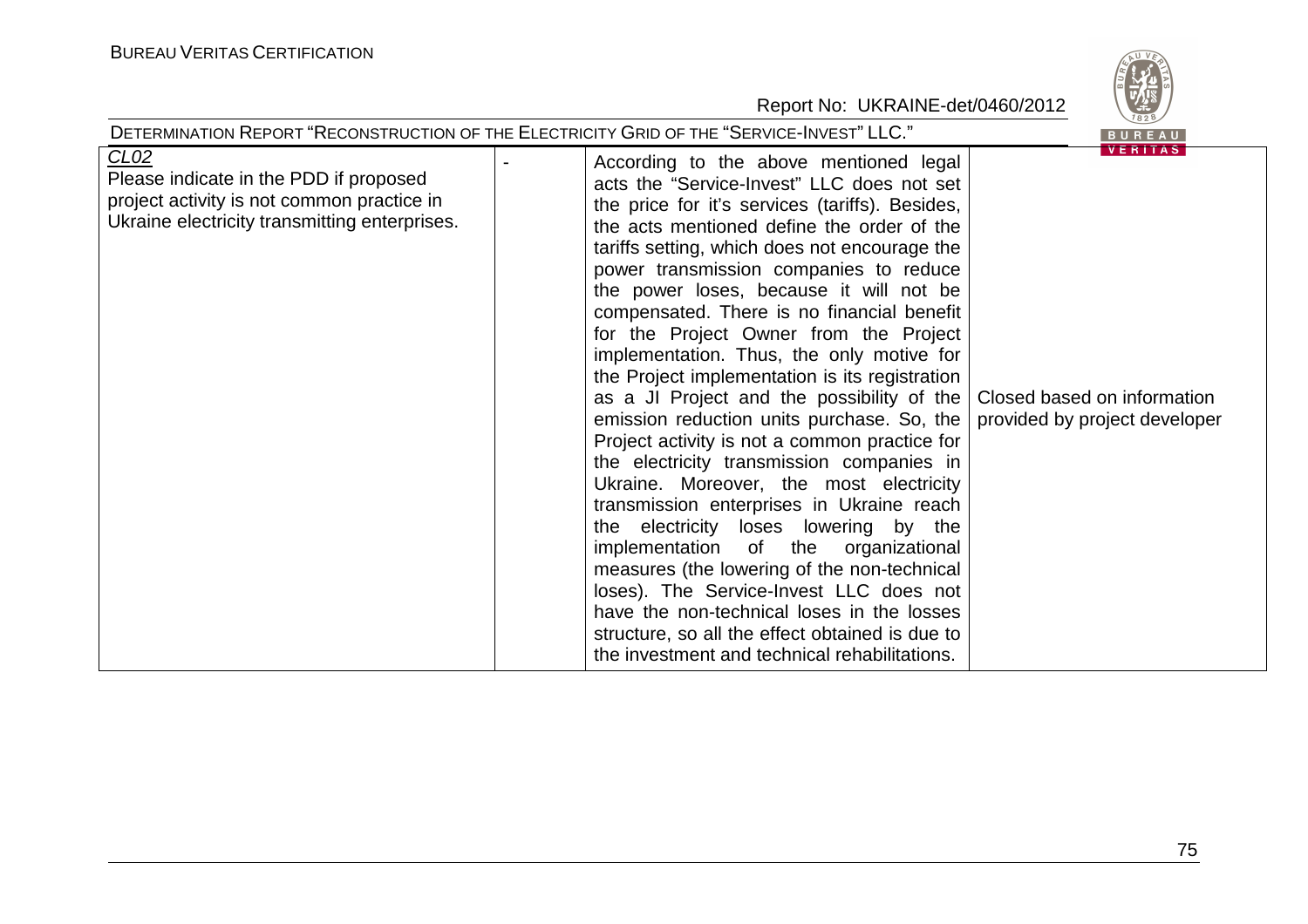

| DETERMINATION REPORT "RECONSTRUCTION OF THE ELECTRICITY GRID OF THE "SERVICE-INVEST" LLC."<br>BUREAU                                                                                                                                                                                                                       |             |                                                                                                                                                                                                                                         |                                                                                                                           |  |  |  |
|----------------------------------------------------------------------------------------------------------------------------------------------------------------------------------------------------------------------------------------------------------------------------------------------------------------------------|-------------|-----------------------------------------------------------------------------------------------------------------------------------------------------------------------------------------------------------------------------------------|---------------------------------------------------------------------------------------------------------------------------|--|--|--|
| CL <sub>03</sub><br>Please clarify next follows<br>Negative values of actual energy<br>losses in August 2011 and May 2008.<br>Calculations that included actual losses for<br>substation own needs.                                                                                                                        | 23          | Negative values of energy lossess in<br>"Service-Invest" LLC distributive networks in<br>Dnepropetrovsk Region obtained by power<br>metering system. Actual value of electricity<br>losses is recalculated for next reporting<br>period | <b>VERITAS</b><br>Closed based on project owner<br>clarifications.                                                        |  |  |  |
| CL04<br>Please clarify name of the GHG sources on<br>Table 8                                                                                                                                                                                                                                                               | 32(b)       | done                                                                                                                                                                                                                                    | Table 8 was checked. The issue<br>is closed                                                                               |  |  |  |
| CL <sub>05</sub><br>During the site-visit was detected that high-<br>voltage transformers<br>commutation<br>and<br>equipment with sulphur<br>hexafluoride<br>insulation are in wide use on Service-Invest<br>LLC substations. Please add in the section<br>B.3 explanation of SF6 exclusion from the<br>project boundaries | 32(d)       | See section B.3.                                                                                                                                                                                                                        | The amendment of PDD provided<br>by project developer was found<br>satisfactory. The issue is closed                      |  |  |  |
| CL <sub>06</sub><br>The baseline was established based on data<br>for 2003 year, but account of Emission<br>reduction was begun for 01/01/2005. Please<br>explain exclusion of data for 2004 year from<br>calculations                                                                                                     | 34(c)       | included                                                                                                                                                                                                                                | closed                                                                                                                    |  |  |  |
| CL <sub>07</sub><br>Please clarify uncertainty level in key<br>parameters in table D.2 "Quality control and<br>quality assurance procedures undertaken for<br>data monitored".                                                                                                                                             | 36 $(f)(v)$ | done                                                                                                                                                                                                                                    | The uncertainty level of project<br>key parameters is indicated as<br>low in the table D.2 of PDD. The<br>issue is closed |  |  |  |